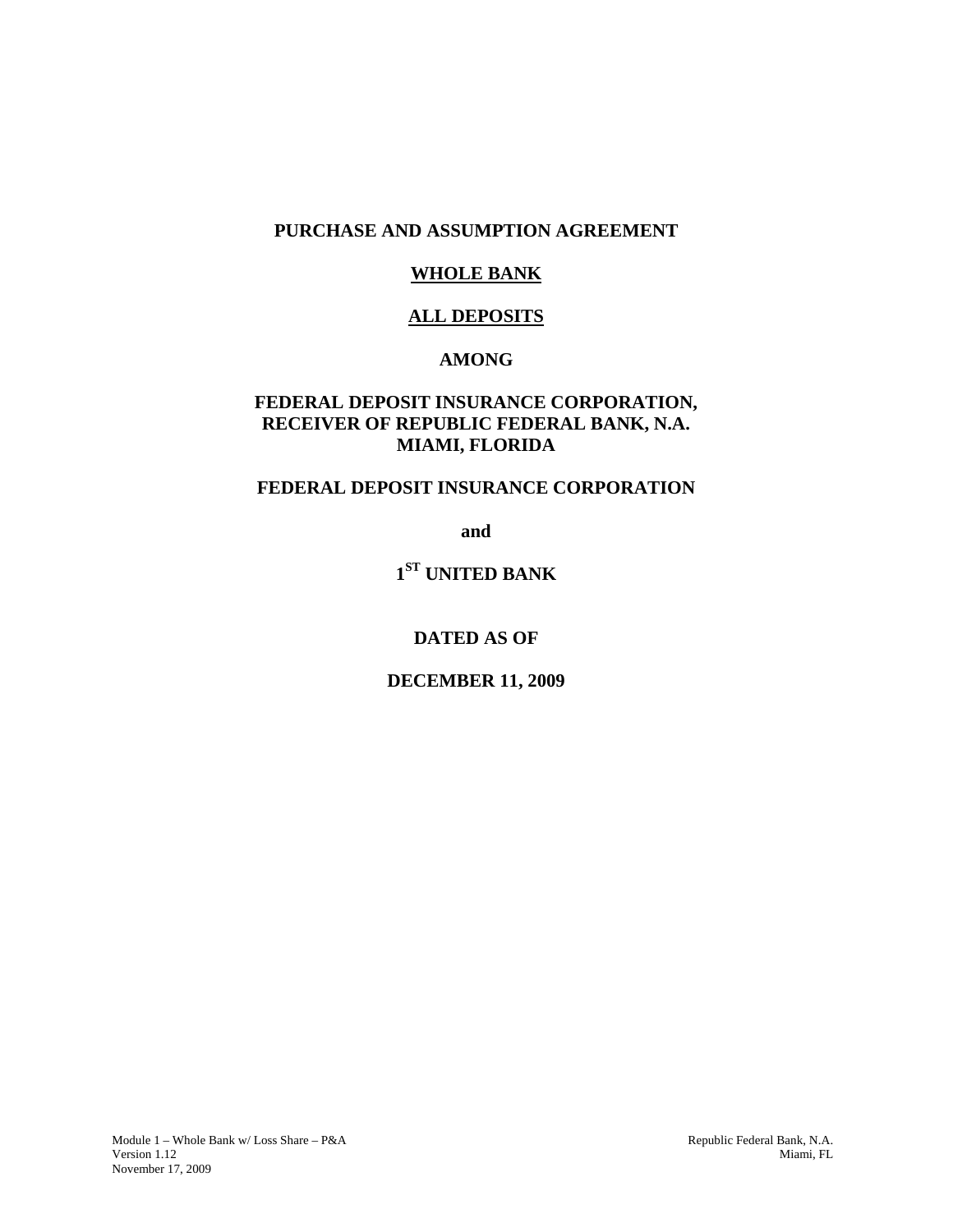# **TABLE OF CONTENTS**

| <b>ARTICLE I</b>   |                                                       |  |
|--------------------|-------------------------------------------------------|--|
| <b>ARTICLE II</b>  |                                                       |  |
| 2.1                |                                                       |  |
| 2.2                |                                                       |  |
| 2.3                |                                                       |  |
| 2.4                |                                                       |  |
| <b>ARTICLE III</b> |                                                       |  |
| 3.1                |                                                       |  |
| 3.2                |                                                       |  |
| 3.3                | Manner of Conveyance; Limited Warranty;               |  |
|                    |                                                       |  |
| 3.4                |                                                       |  |
| 3.5                |                                                       |  |
| 3.6                |                                                       |  |
| <b>ARTICLE IV</b>  | <b>ASSUMPTION OF CERTAIN DUTIES AND OBLIGATIONS16</b> |  |
| 4.1                |                                                       |  |
| 4.2                |                                                       |  |
| 4.3                |                                                       |  |
| 4.4                |                                                       |  |
| 4.5                |                                                       |  |
| 4.6                |                                                       |  |
| 4.7                | Agreement with Respect to Leased Data                 |  |
|                    |                                                       |  |
| 4.8                | Agreement with Respect to Certain                     |  |
|                    |                                                       |  |
| 4.9                |                                                       |  |
| 4.10               |                                                       |  |
| 4.11               |                                                       |  |
| 4.12               | Agreement with Respect to Continuation of Group       |  |
|                    |                                                       |  |
| 4.13               | Agreement with Respect to Interim Asset Servicing 24  |  |
| 4.14               |                                                       |  |
| 4.15               |                                                       |  |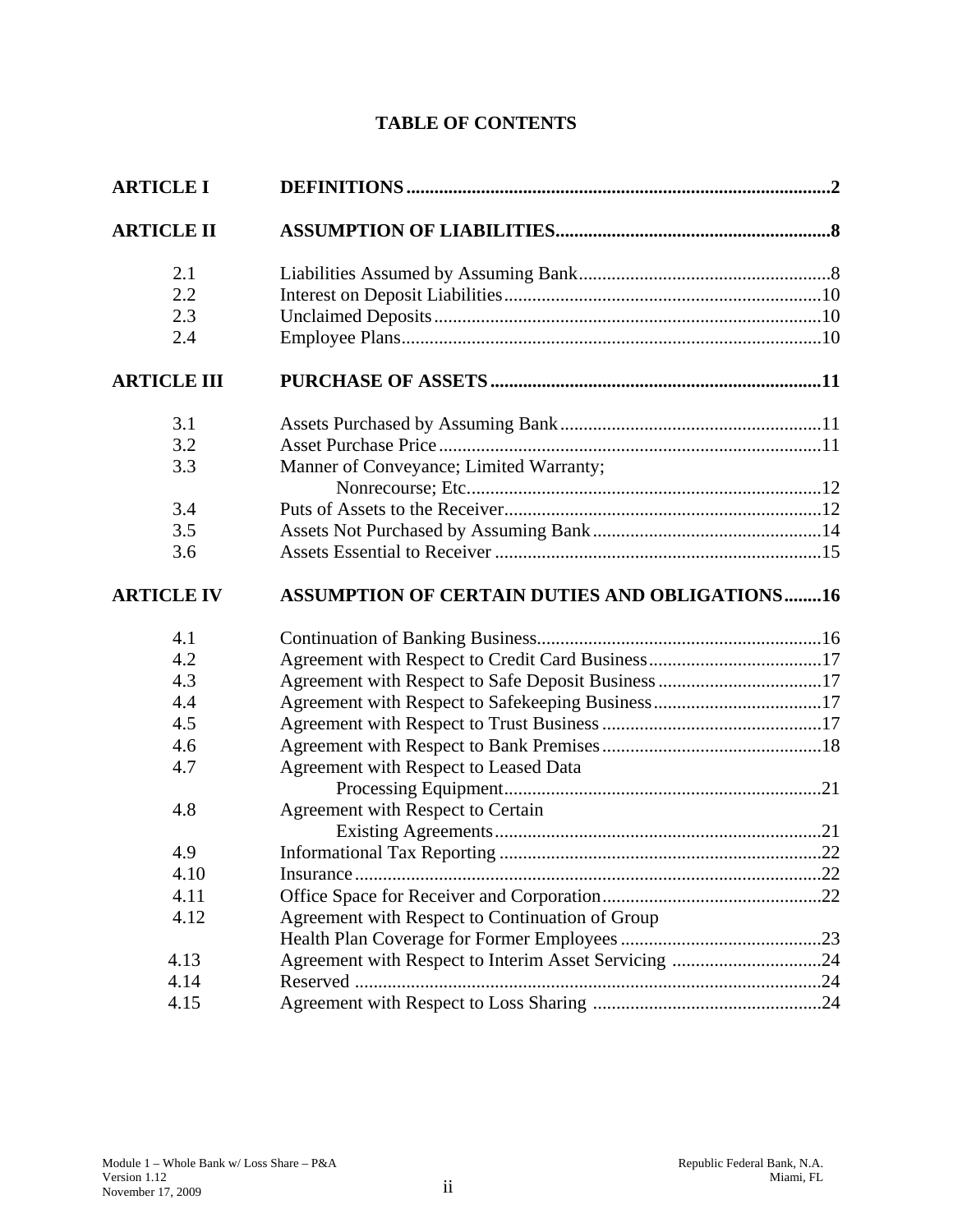| <b>ARTICLE V</b>    | DUTIES WITH RESPECT TO DEPOSITORS                     |  |
|---------------------|-------------------------------------------------------|--|
|                     |                                                       |  |
| 5.1                 |                                                       |  |
| 5.2                 |                                                       |  |
| 5.3                 |                                                       |  |
| <b>ARTICLE VI</b>   |                                                       |  |
| 6.1                 |                                                       |  |
| 6.2                 |                                                       |  |
| 6.3                 |                                                       |  |
| 6.4                 |                                                       |  |
| <b>ARTICLE VII</b>  |                                                       |  |
| <b>ARTICLE VIII</b> |                                                       |  |
| 8.1                 |                                                       |  |
| 8.2                 | Correction of Errors and Omissions; Other Liabilities |  |
| 8.3                 |                                                       |  |
| 8.4                 |                                                       |  |
| 8.5                 |                                                       |  |
| <b>ARTICLE IX</b>   |                                                       |  |
| 9.1                 |                                                       |  |
| 9.2                 |                                                       |  |
| 9.3                 |                                                       |  |
| 9.4                 |                                                       |  |
| 9.5                 |                                                       |  |
| 9.6                 | Proceedings with Respect to Certain Assets            |  |
|                     |                                                       |  |
| 9.7                 |                                                       |  |
| <b>ARTICLE X</b>    |                                                       |  |
| <b>ARTICLE XI</b>   | REPRESENTATIONS AND WARRANTIES OF THE                 |  |
| <b>ARTICLE XII</b>  |                                                       |  |
| 12.1                |                                                       |  |
| 12.2                |                                                       |  |
| 12.3                |                                                       |  |
| 12.4                |                                                       |  |
| 12.5                |                                                       |  |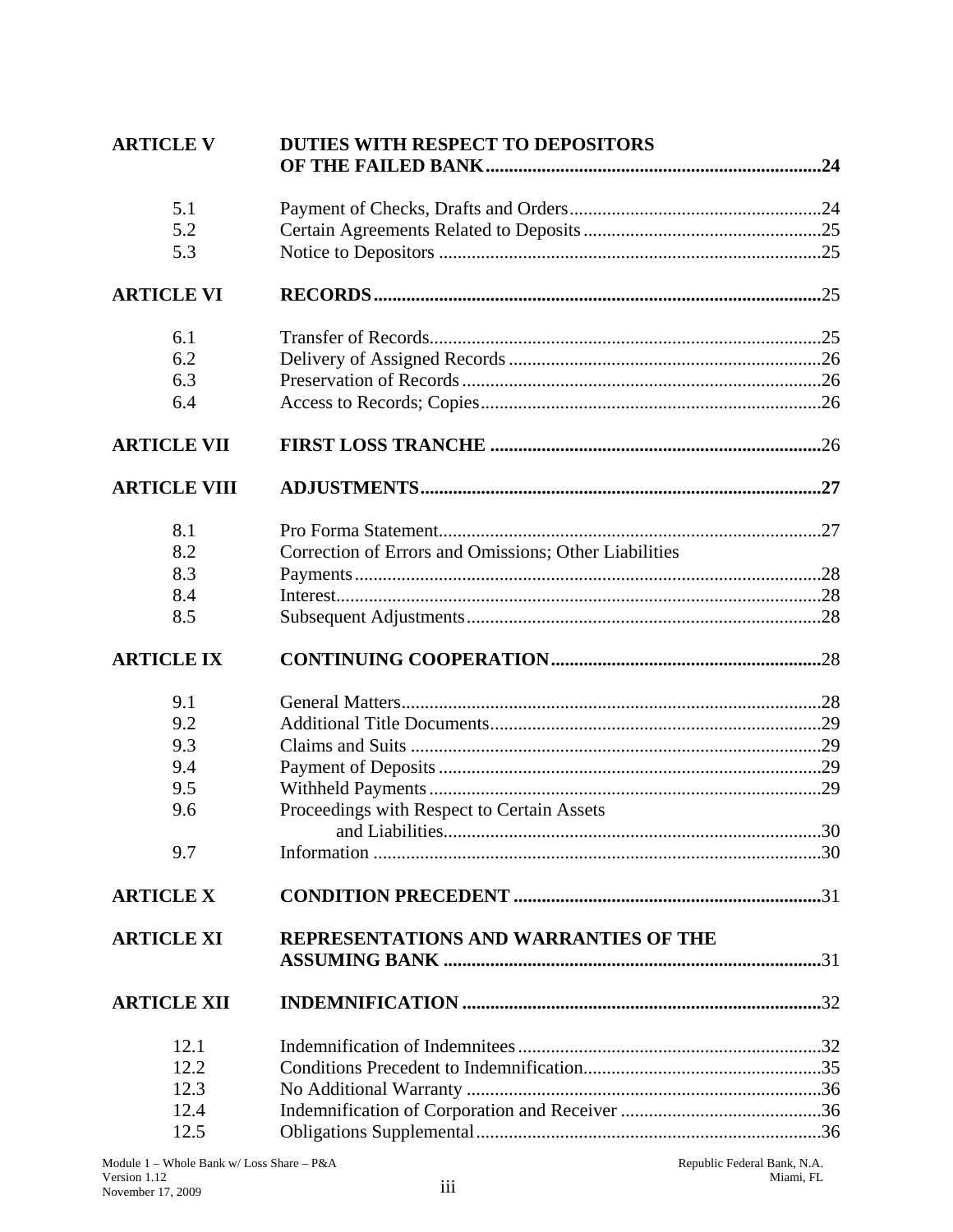| 12.6                |  |
|---------------------|--|
| 12.7                |  |
| 12.8                |  |
| <b>ARTICLE XIII</b> |  |
| 13.1                |  |
| 13.2                |  |
| 13.3                |  |
| 13.4                |  |
| 13.5                |  |
| 13.6                |  |
| 13.7                |  |
| 13.8                |  |
| 13.9                |  |
| 13.10               |  |
| 13.11               |  |
| 13.12               |  |
| 13.13               |  |
|                     |  |

## **SCHEDULES**

| 2.1    |  |
|--------|--|
| 2.1(a) |  |
| 3.1    |  |
| 3.2    |  |
| 3.5(l) |  |
| 3.5(n) |  |
| 4.15A  |  |
| 4.15B  |  |
| 7      |  |

# **EXHIBITS**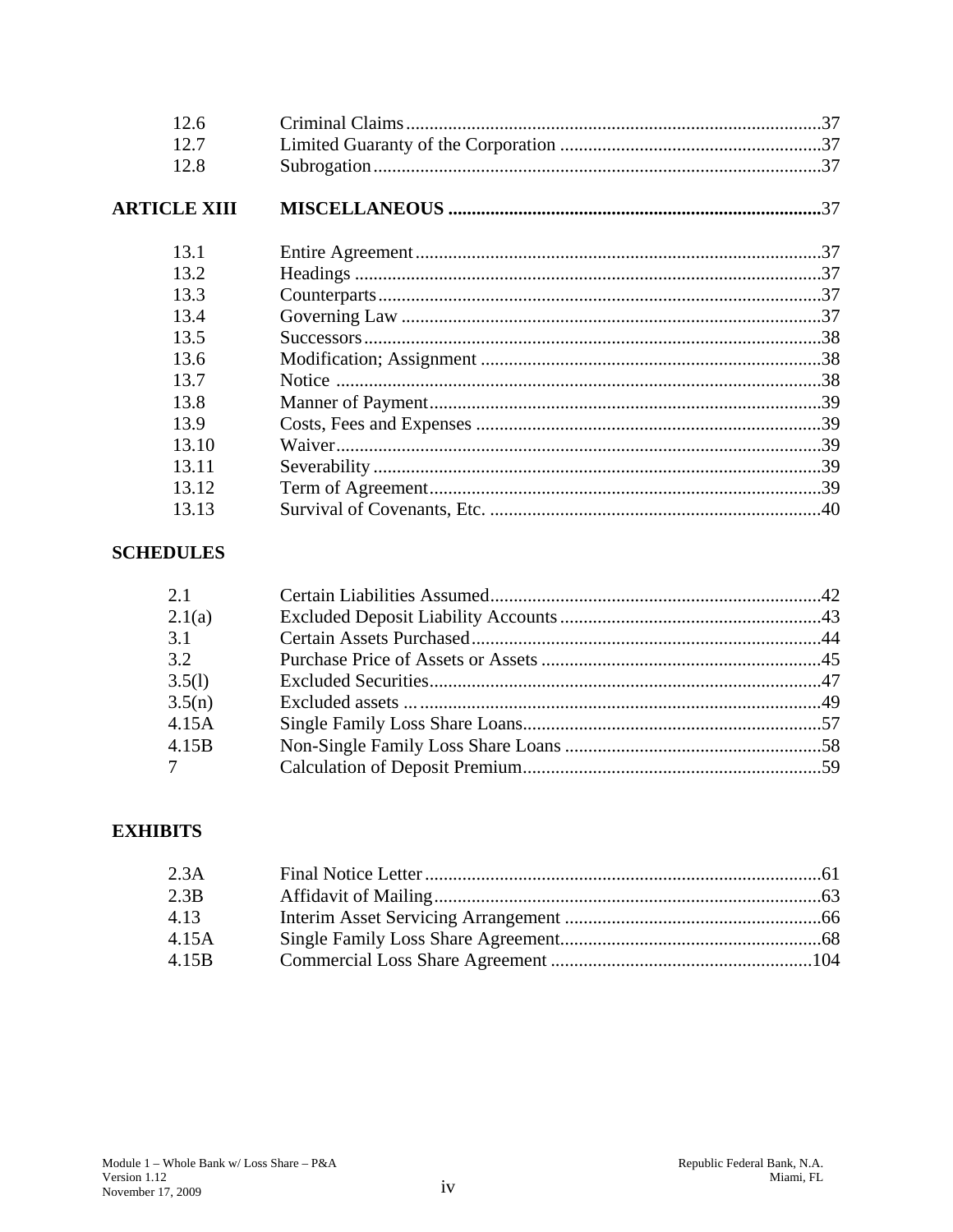#### **PURCHASE AND ASSUMPTION AGREEMENT**

#### **WHOLE BANK**

#### **ALL DEPOSITS**

**THIS AGREEMENT**, made and entered into as of the 11<sup>th</sup> day of December, 2009, by and among the **FEDERAL DEPOSIT INSURANCE CORPORATION, RECEIVER of REPUBLIC FEDERAL BANK, N.A., MIAMI, FLORIDA** (the "Receiver"), **1ST UNITED BANK**, organized under the laws of the state of Florida, and having its principal place of business in Boca Raton, Florida (the "Assuming Bank"), and the **FEDERAL DEPOSIT INSURANCE CORPORATION**, organized under the laws of the United States of America and having its principal office in Washington, D.C., acting in its corporate capacity (the "Corporation").

#### **WITNESSETH**:

**WHEREAS**, on Bank Closing, the Chartering Authority closed **Republic Federal Bank, N.A.** (the "Failed Bank") pursuant to applicable law and the Corporation was appointed Receiver thereof; and

 **WHEREAS**, the Assuming Bank desires to purchase certain assets and assume certain deposit and other liabilities of the Failed Bank on the terms and conditions set forth in this Agreement; and

**WHEREAS**, pursuant to 12 U.S.C. Section 1823(c)(2)(A), the Corporation may provide assistance to the Assuming Bank to facilitate the transactions contemplated by this Agreement, which assistance may include indemnification pursuant to Article XII; and

**WHEREAS**, the Board of Directors of the Corporation (the "Board") has determined to provide assistance to the Assuming Bank on the terms and subject to the conditions set forth in this Agreement; and

**WHEREAS**, the Board has determined pursuant to 12 U.S.C. Section 1823(c)(4)(A) that such assistance is necessary to meet the obligation of the Corporation to provide insurance coverage for the insured deposits in the Failed Bank.

 **NOW THEREFORE**, in consideration of the mutual promises herein set forth and other valuable consideration, the parties hereto agree as follows: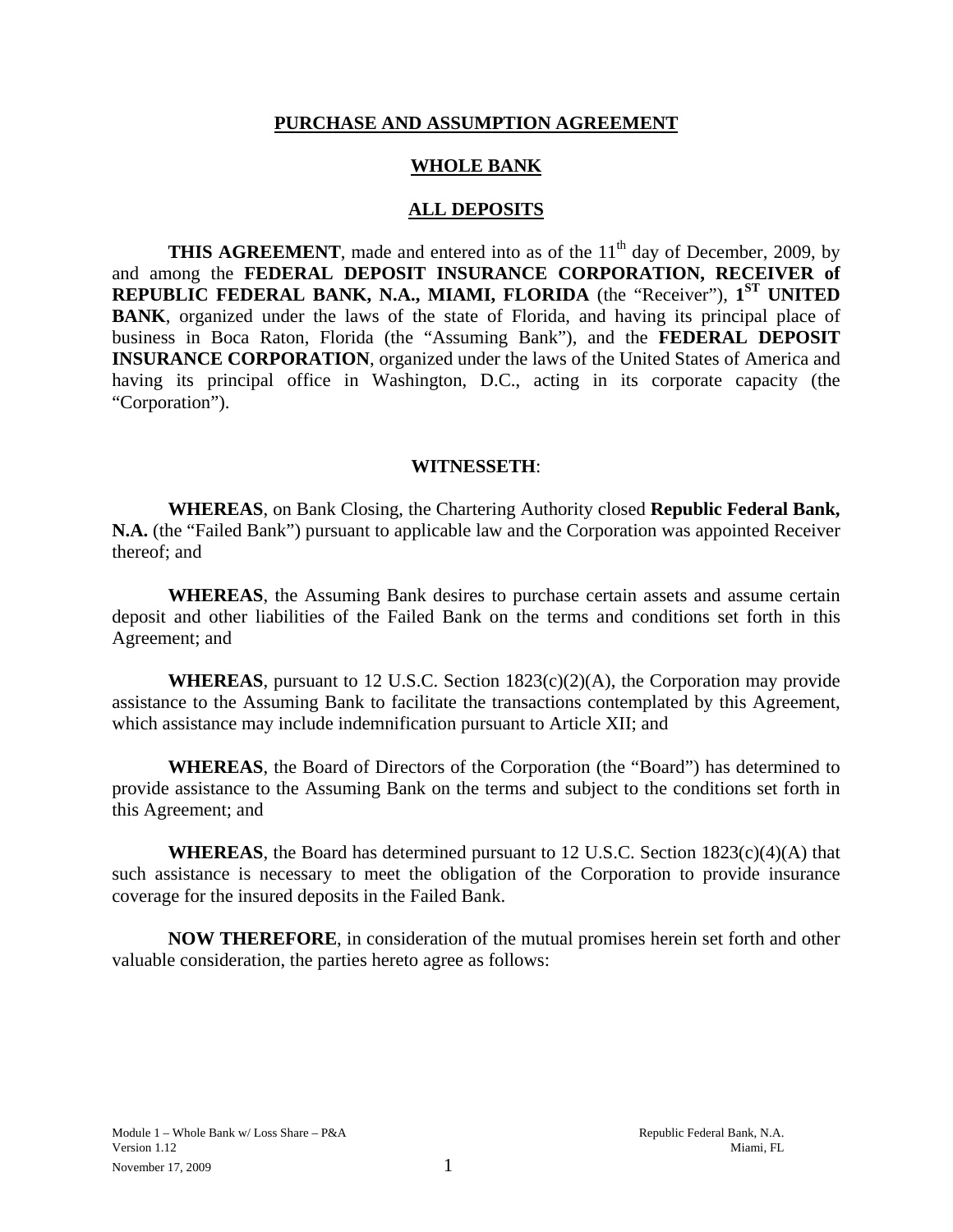### **ARTICLE I DEFINITIONS**

<span id="page-5-1"></span><span id="page-5-0"></span>Capitalized terms used in this Agreement shall have the meanings set forth in this Article I, or elsewhere in this Agreement. As used herein, words imparting the singular include the plural and vice versa.

**"Accounting Records"** means the general ledger and subsidiary ledgers and supporting schedules which support the general ledger balances.

**"Acquired Subsidiaries"** means Subsidiaries of the Failed Bank acquired pursuant to Section 3.1.

"**Affiliate**" of any Person means any director, officer, or employee of that Person and any other Person (i) who is directly or indirectly controlling, or controlled by, or under direct or indirect common control with, such Person, or (ii) who is an affiliate of such Person as the term "affiliate" is defined in Section 2 of the Bank Holding Company Act of 1956, as amended, 12 U.S.C. Section 1841.

**"Agreement"** means this Purchase and Assumption Agreement by and among the Assuming Bank, the Corporation and the Receiver, as amended or otherwise modified from time to time.

**"Assets"** means all assets of the Failed Bank purchased pursuant to Section 3.1. Assets owned by Subsidiaries of the Failed Bank are not "Assets" within the meaning of this definition.

**"Assumed Deposits"** means Deposits.

**"Bank Closing"** means the close of business of the Failed Bank on the date on which the Chartering Authority closed such institution.

**"Bank Premises"** means the banking houses, drive-in banking facilities, and teller facilities (staffed or automated) together with adjacent parking, storage and service facilities and structures connecting remote facilities to banking houses, and land on which the foregoing are located, and unimproved land that are owned or leased by the Failed Bank and that have formerly been utilized, are currently utilized, or are intended to be utilized in the future by the Failed Bank as shown on the Accounting Record of the Failed Bank as of Bank Closing.

## **"Bid Valuation Date"** means **August 21, 2009**.

**"Book Value"** means, with respect to any Asset and any Liability Assumed, the dollar amount thereof stated on the Accounting Records of the Failed Bank. The Book Value of any item shall be determined as of Bank Closing after adjustments made by the Receiver for differences in accounts, suspense items, unposted debits and credits, and other similar adjustments or corrections and for setoffs, whether voluntary or involuntary. The Book Value of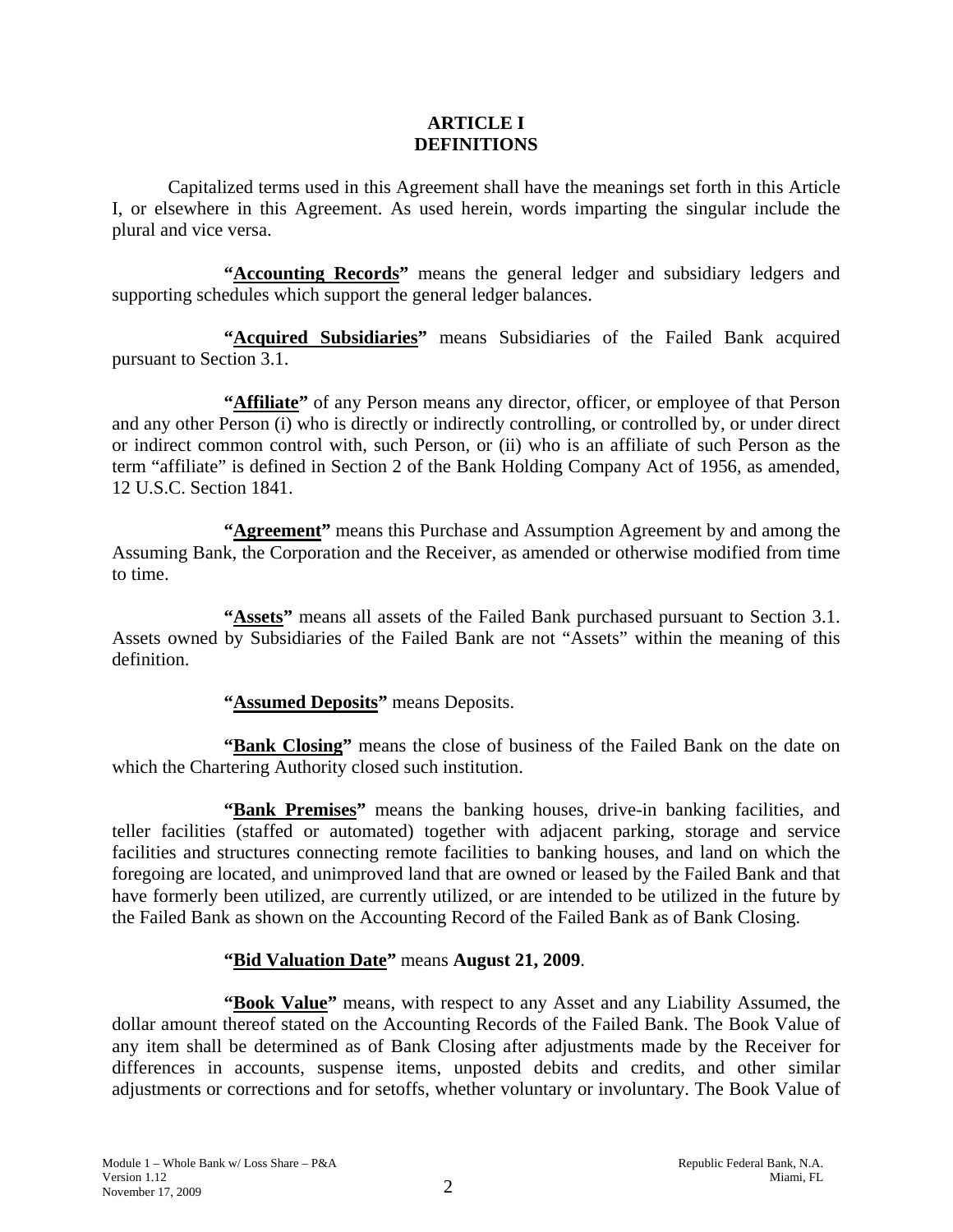<span id="page-6-0"></span>a Subsidiary of the Failed Bank acquired by the Assuming Bank shall be determined from the investment in subsidiary and related accounts on the "bank only" (unconsolidated) balance sheet of the Failed Bank based on the equity method of accounting. Without limiting the generality of the foregoing, (i) the Book Value of a Liability Assumed shall include all accrued and unpaid interest thereon as of Bank Closing, and (ii) the Book Value of a Loan shall reflect adjustments for earned interest, or unearned interest (as it relates to the "rule of 78s" or add-on-interest loans, as applicable), if any, as of Bank Closing, adjustments for the portion of earned or unearned loan-related credit life and/or disability insurance premiums, if any, attributable to the Failed Bank as of Bank Closing, and adjustments for Failed Bank Advances, if any, in each case as determined for financial reporting purposes. The Book Value of an Asset shall not include any adjustment for loan premiums, discounts or any related deferred income, fees or expenses, or general or specific reserves on the Accounting Records of the Failed Bank.

"Business Day" means a day other than a Saturday, Sunday, Federal legal holiday or legal holiday under the laws of the State where the Failed Bank is located, or a day on which the principal office of the Corporation is closed.

**"Chartering Authority"** means (i) with respect to a national bank, the Office of the Comptroller of the Currency, (ii) with respect to a Federal savings association or savings bank, the Office of Thrift Supervision, (iii) with respect to a bank or savings institution chartered by a State, the agency of such State charged with primary responsibility for regulating and/or closing banks or savings institutions, as the case may be, (iv) the Corporation in accordance with 12 U.S.C. Section 1821(c), with regard to self appointment, or (v) the appropriate Federal banking agency in accordance with 12 U.S.C. 1821(c)(9).

**"Commitment"** means the unfunded portion of a line of credit or other commitment reflected on the books and records of the Failed Bank to make an extension of credit (or additional advances with respect to a Loan) that was legally binding on the Failed Bank as of Bank Closing, other than extensions of credit pursuant to the credit card business and overdraft protection plans of the Failed Bank, if any.

"**Credit Documents**" mean the agreements, instruments, certificates or other documents at any time evidencing or otherwise relating to, governing or executed in connection with or as security for, a Loan, including without limitation notes, bonds, loan agreements, letter of credit applications, lease financing contracts, banker's acceptances, drafts, interest protection agreements, currency exchange agreements, repurchase agreements, reverse repurchase agreements, guarantees, deeds of trust, mortgages, assignments, security agreements, pledges, subordination or priority agreements, lien priority agreements, undertakings, security instruments, certificates, documents, legal opinions, participation agreements and intercreditor agreements, and all amendments, modifications, renewals, extensions, rearrangements, and substitutions with respect to any of the foregoing.

**"Credit File"** means all Credit Documents and all other credit, collateral, or insurance documents in the possession or custody of the Assuming Bank, or any of its Subsidiaries or Affiliates, relating to an Asset or a Loan included in a Put Notice, or copies of any thereof.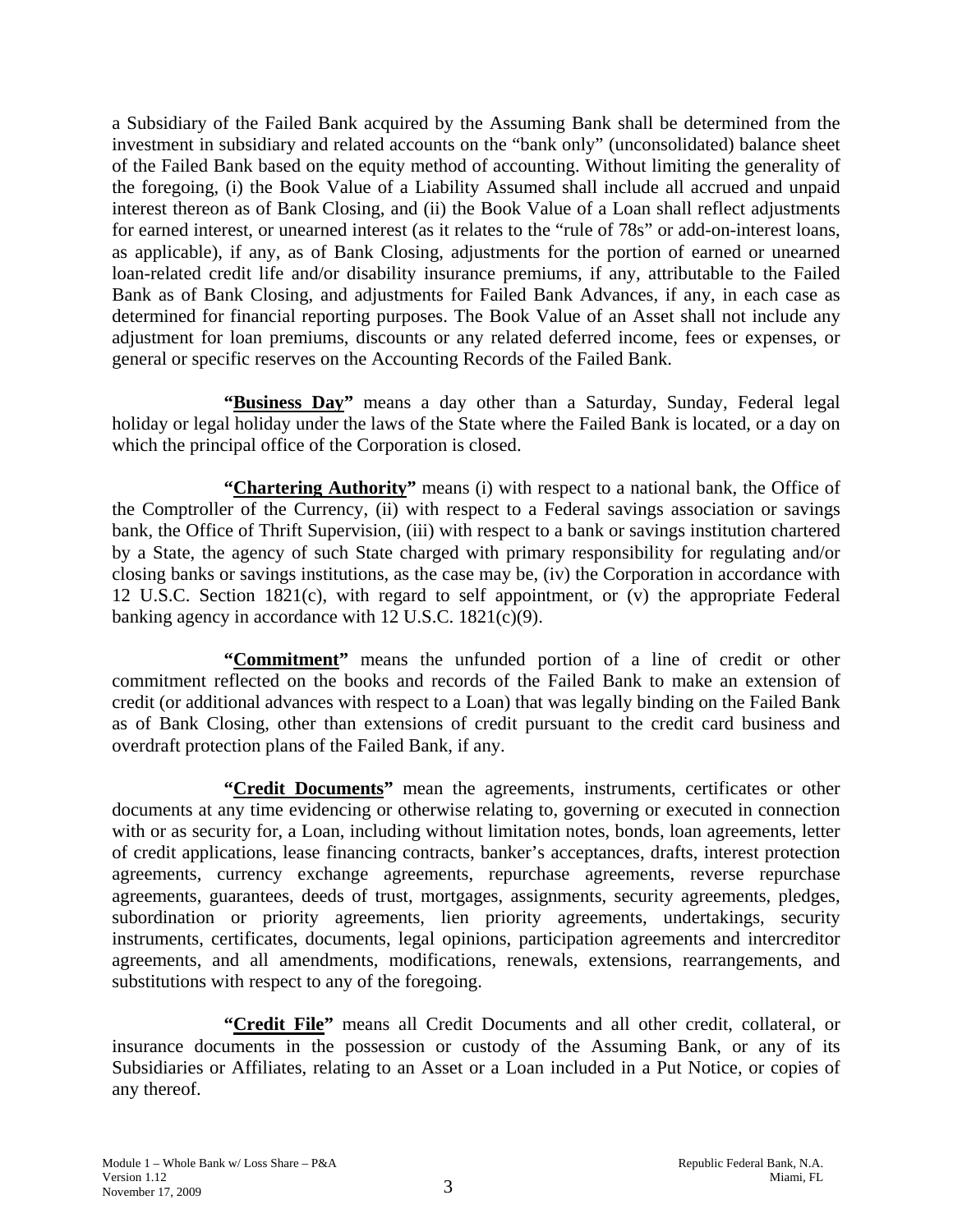<span id="page-7-0"></span> **"Data Processing Lease"** means any lease or licensing agreement, binding on the Failed Bank as of Bank Closing, the subject of which is data processing equipment or computer hardware or software used in connection with data processing activities. A lease or licensing agreement for computer software used in connection with data processing activities shall constitute a Data Processing Lease regardless of whether such lease or licensing agreement also covers data processing equipment.

**"Deposit"** means a deposit as defined in 12 U.S.C. Section 1813(l), including without limitation, outstanding cashier's checks and other official checks and all uncollected items included in the depositors' balances and credited on the books and records of the Failed Bank; provided, that the term "Deposit" shall not include all or any portion of those deposit balances which, in the discretion of the Receiver or the Corporation, (i) may be required to satisfy it for any liquidated or contingent liability of any depositor arising from an unauthorized or unlawful transaction, or (ii) may be needed to provide payment of any liability of any depositor to the Failed Bank or the Receiver, including the liability of any depositor as a director or officer of the Failed Bank, whether or not the amount of the liability is or can be determined as of Bank Closing.

**"Deposit Secured Loan"** means a loan in which the only collateral securing the loan is Assumed Deposits or deposits at other insured depository institutions.

**"Equity Adjustment"** means the dollar amount resulting by subtracting the Book Value, as of Bank Closing, of all Liabilities Assumed under this Agreement by the Assuming Bank from the purchase price, as determined in accordance with this Agreement, as of Bank Closing, of all Assets acquired under this Agreement by the Assuming Bank, which may be a positive or a negative number.

**"Failed Bank Advances"** means the total sums paid by the Failed Bank to (i) protect its lien position, (ii) pay ad valorem taxes and hazard insurance, and (iii) pay credit life insurance, accident and health insurance, and vendor's single interest insurance.

**"Fair Market Value"** means (i)(a) "Market Value" as defined in the regulation prescribing the standards for real estate appraisals used in federally related transactions, 12 C.F.R. § 323.2(g), and accordingly shall mean the most probable price which a property should bring in a competitive and open market under all conditions requisite to a fair sale, the buyer and seller each acting prudently and knowledgeably, and assuming the price is not affected by undue stimulus. Implicit in this definition is the consummation of a sale as of a specified date and the passing of title from seller to buyer under conditions whereby:

(1) Buyer and seller are typically motivated;

(2) Both parties are well informed or well advised, and acting in what they consider their own best interests;

(3) A reasonable time is allowed for exposure in the open market;

(4) Payment is made in terms of cash in U.S. dollars or in terms of financial arrangements comparable thereto; and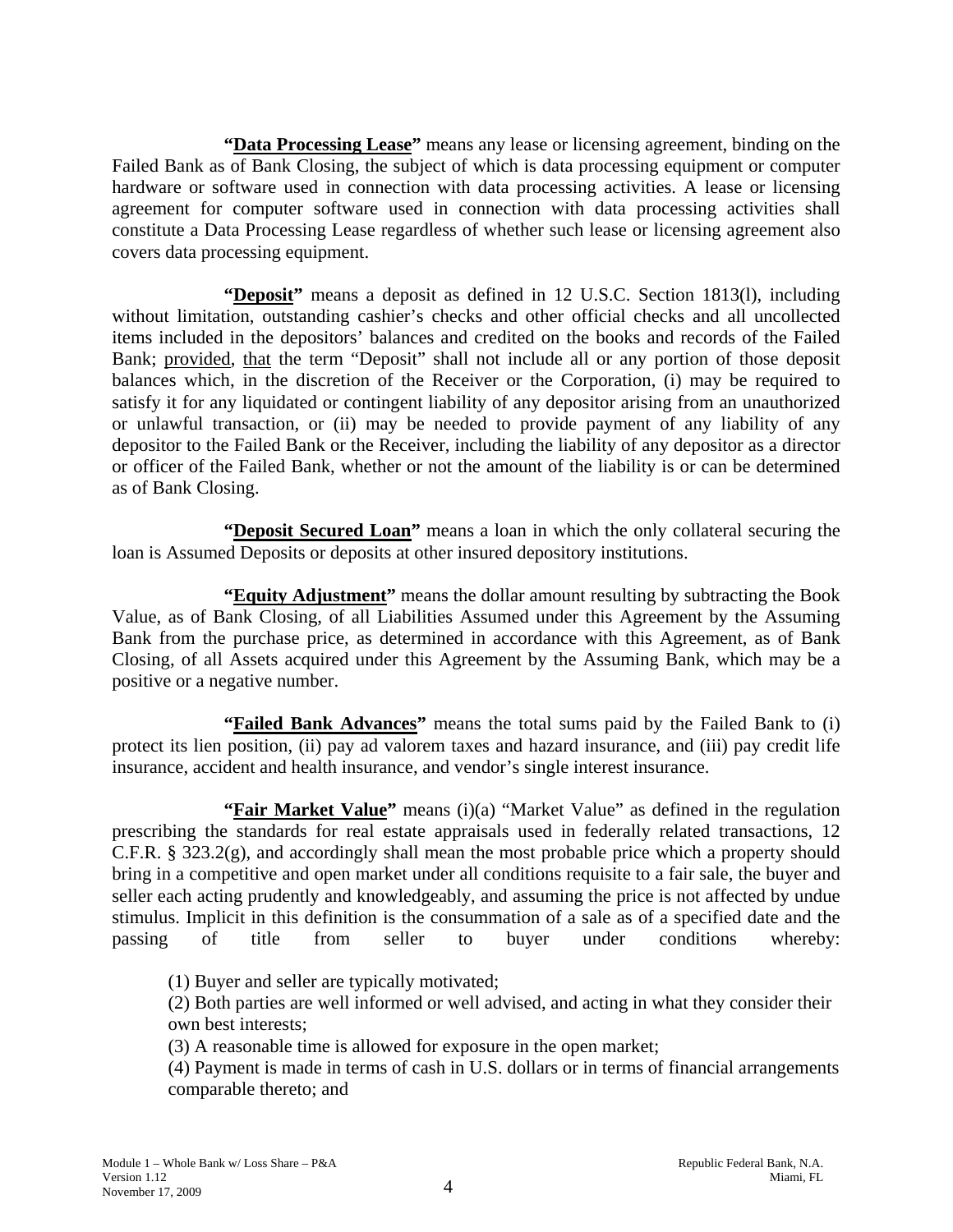(5) The price represents the normal consideration for the property sold unaffected by special or creative financing or sales concessions granted by anyone associated with the sale;

as determined as of Bank Closing by an appraiser chosen by the Assuming Bank from a list of acceptable appraisers provided by the Receiver; any costs and fees associated with such determination shall be shared equally by the Receiver and the Assuming Bank, and (b) which, with respect to Bank Premises (to the extent, if any, that Bank Premises are purchased utilizing this valuation method), shall be determined not later than sixty (60) days after Bank Closing by an appraiser selected by the Receiver and the Assuming Bank within seven (7) days after Bank Closing; or (ii) with respect to property other than Bank Premises purchased utilizing this valuation method, the price therefore as established by the Receiver and agreed to by the Assuming Bank, or in the absence of such agreement, as determined in accordance with clause  $(i)(a)$  above.

"**First Loss Tranche**" means the dollar amount of liability that the Assuming Bank will incur prior to the commencement of loss sharing, which is the sum of (i) the Assuming Bank's asset premium (discount) bid, as reflected on the Assuming Bank's bid form, plus (ii) the Assuming Bank's Deposit premium bid, as reflected on the Assuming Bank's bid form, plus (iii) the Equity Adjustment. The First Loss Tranche may be a positive or negative number.

"**Fixtures**" means those leasehold improvements, additions, alterations and installations constituting all or a part of Bank Premises and which were acquired, added, built, installed or purchased at the expense of the Failed Bank, regardless of the holder of legal title thereto as of Bank Closing.

"**Furniture and Equipment**" means the furniture and equipment, other than motor vehicles, leased or owned by the Failed Bank and reflected on the books of the Failed Bank as of Bank Closing and located on or at Bank Premises, including without limitation automated teller machines, carpeting, furniture, office machinery (including personal computers), shelving, office supplies, telephone, surveillance, security systems and artwork. Motor vehicles shall be considered other assets and pass at Book Value. Furniture and equipment located at a storage facility not adjacent to a Bank Premises are excluded from this definition.

**"Indemnitees"** means, except as provided in paragraph (11) of Section 12.1, (i) the Assuming Bank, (ii) the Subsidiaries and Affiliates of the Assuming Bank other than any Subsidiaries or Affiliates of the Failed Bank that are or become Subsidiaries or Affiliates of the Assuming Bank, and (iii) the directors, officers, employees and agents of the Assuming Bank and its Subsidiaries and Affiliates who are not also present or former directors, officers, employees or agents of the Failed Bank or of any Subsidiary or Affiliate of the Failed Bank.

**"Legal Balance"** means the amount of indebtedness legally owed by an Obligor with respect to a Loan, including principal and accrued and unpaid interest, late fees, attorneys' fees and expenses, taxes, insurance premiums, and similar charges, if any.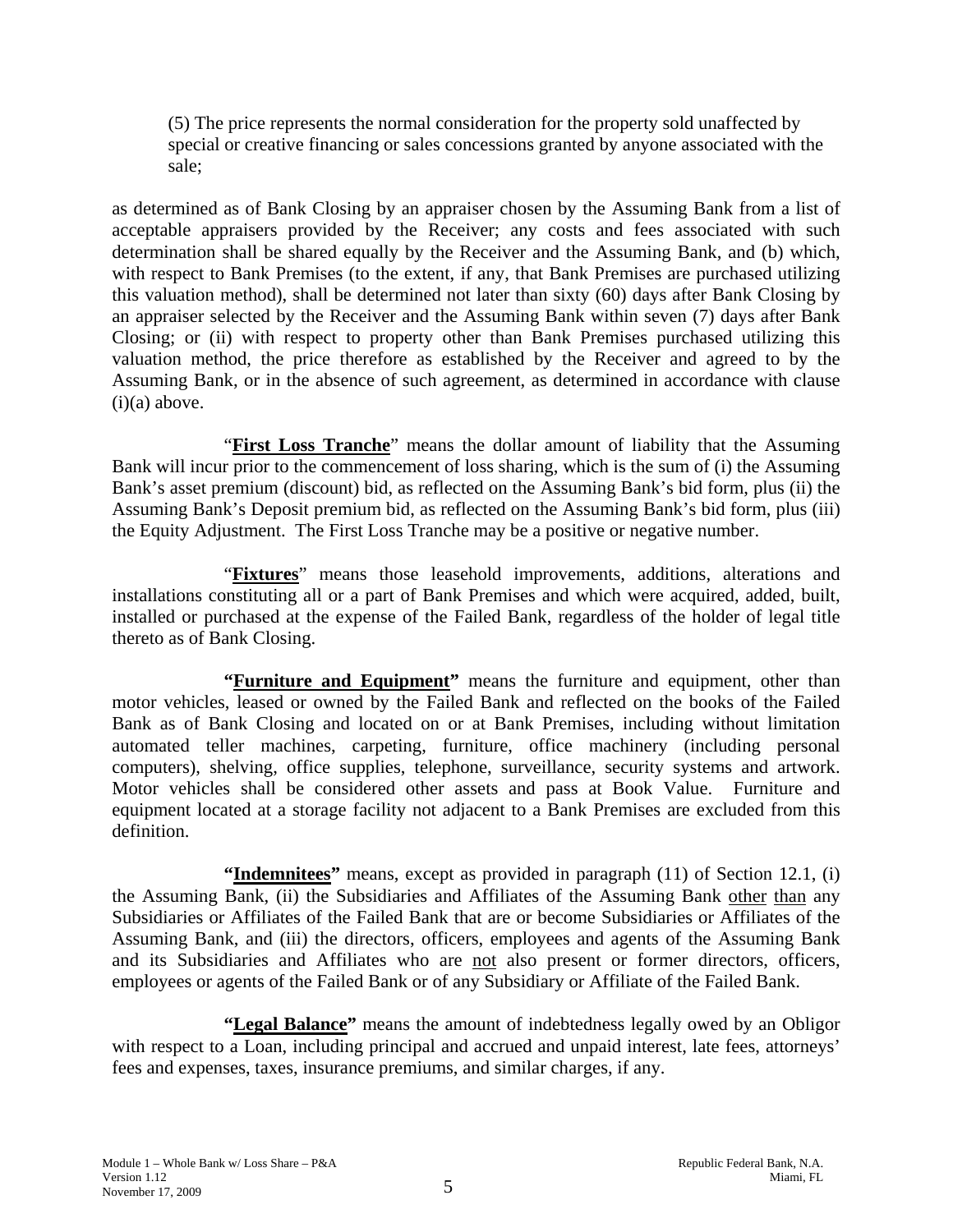**"Liabilities Assumed"** has the meaning provided in Section 2.1.

**"Lien"** means any mortgage, lien, pledge, charge, assignment for security purposes, security interest, or encumbrance of any kind with respect to an Asset, including any conditional sale agreement or capital lease or other title retention agreement relating to such Asset.

**"Loans"** means all of the following owed to or held by the Failed Bank as of Bank Closing:

(i) loans (including loans which have been charged off the Accounting Records of the Failed Bank in whole or in part prior to and including the Bid Valuation Date), participation agreements, interests in participations, overdrafts of customers (including but not limited to overdrafts made pursuant to an overdraft protection plan or similar extensions of credit in connection with a deposit account), revolving commercial lines of credit, home equity lines of credit, Commitments, United States and/or State-guaranteed student loans, and lease financing contracts;

(ii) all Liens, rights (including rights of set-off), remedies, powers, privileges, demands, claims, priorities, equities and benefits owned or held by, or accruing or to accrue to or for the benefit of, the holder of the obligations or instruments referred to in clause (i) above, including but not limited to those arising under or based upon Credit Documents, casualty insurance policies and binders, standby letters of credit, mortgagee title insurance policies and binders, payment bonds and performance bonds at any time and from time to time existing with respect to any of the obligations or instruments referred to in clause (i) above; and

(iii) all amendments, modifications, renewals, extensions, refinancings, and refundings of or for any of the foregoing.

**"Obligor"** means each Person liable for the full or partial payment or performance of any Loan, whether such Person is obligated directly, indirectly, primarily, secondarily, jointly, or severally.

**"Other Real Estate"** means all interests in real estate (other than Bank Premises and Fixtures), including but not limited to mineral rights, leasehold rights, condominium and cooperative interests, air rights and development rights that are owned by the Failed Bank.

**"Person"** means any individual, corporation, partnership, joint venture, association, joint-stock company, trust, unincorporated organization, or government or any agency or political subdivision thereof, excluding the Corporation.

**"Primary Indemnitor"** means any Person (other than the Assuming Bank or any of its Affiliates) who is obligated to indemnify or insure, or otherwise make payments (including payments on account of claims made against) to or on behalf of any Person in connection with the claims covered under Article XII, including without limitation any insurer issuing any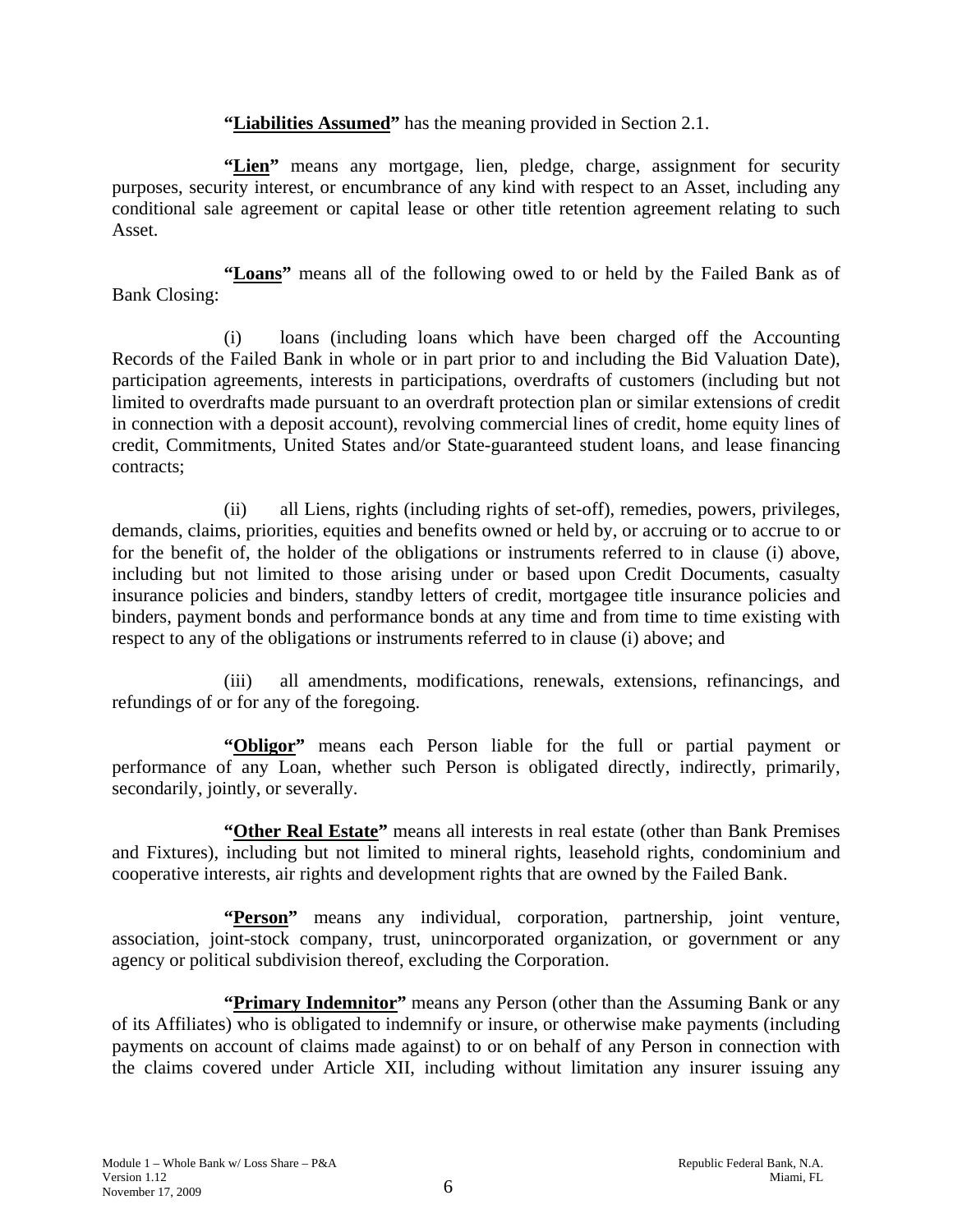directors and officers liability policy or any Person issuing a financial institution bond or banker's blanket bond.

**"Proforma"** means producing a balance sheet that reflects a reasonably accurate financial statement of the Failed bank through the date of closing. The Proforma financial statements serve as a basis for the opening entries of both the Assuming Bank and the Receiver.

**"Put Date"** has the meaning provided in Section 3.4.

**"Put Notice"** has the meaning provided in Section 3.4.

"**Qualified Financial Contract**" means a qualified financial contract as defined in 12 U.S.C. Section 1821(e)(8)(D).

**"Record"** means any document, microfiche, microfilm and computer records (including but not limited to magnetic tape, disc storage, card forms and printed copy) of the Failed Bank generated or maintained by the Failed Bank that is owned by or in the possession of the Receiver at Bank Closing.

**"Related Liability"** with respect to any Asset means any liability existing and reflected on the Accounting Records of the Failed Bank as of Bank Closing for (i) indebtedness secured by mortgages, deeds of trust, chattel mortgages, security interests or other liens on or affecting such Asset, (ii) ad valorem taxes applicable to such Asset, and (iii) any other obligation determined by the Receiver to be directly related to such Asset.

**"Related Liability Amount"** with respect to any Related Liability on the books of the Assuming Bank, means the amount of such Related Liability as stated on the Accounting Records of the Assuming Bank (as maintained in accordance with generally accepted accounting principles) as of the date as of which the Related Liability Amount is being determined. With respect to a liability that relates to more than one asset, the amount of such Related Liability shall be allocated among such assets for the purpose of determining the Related Liability Amount with respect to any one of such assets. Such allocation shall be made by specific allocation, where determinable, and otherwise shall be pro rata based upon the dollar amount of such assets stated on the Accounting Records of the entity that owns such asset.

 **"Repurchase Price"** means, with respect to any Loan the Book Value, adjusted to reflect changes to Book Value after Bank Closing, plus (i) any advances and interest on such Loan after Bank Closing, minus (ii) the total of amounts received by the Assuming Bank for such Loan, regardless of how applied, after Bank Closing, plus (iii) advances made by Assuming Bank, plus (iv) total disbursements of principal made by Receiver that are not included in the Book Value.

**"Safe Deposit Boxes"** means the safe deposit boxes of the Failed Bank, if any, including the removable safe deposit boxes and safe deposit stacks in the Failed Bank's vault(s), all rights and benefits under rental agreements with respect to such safe deposit boxes, and all keys and combinations thereto.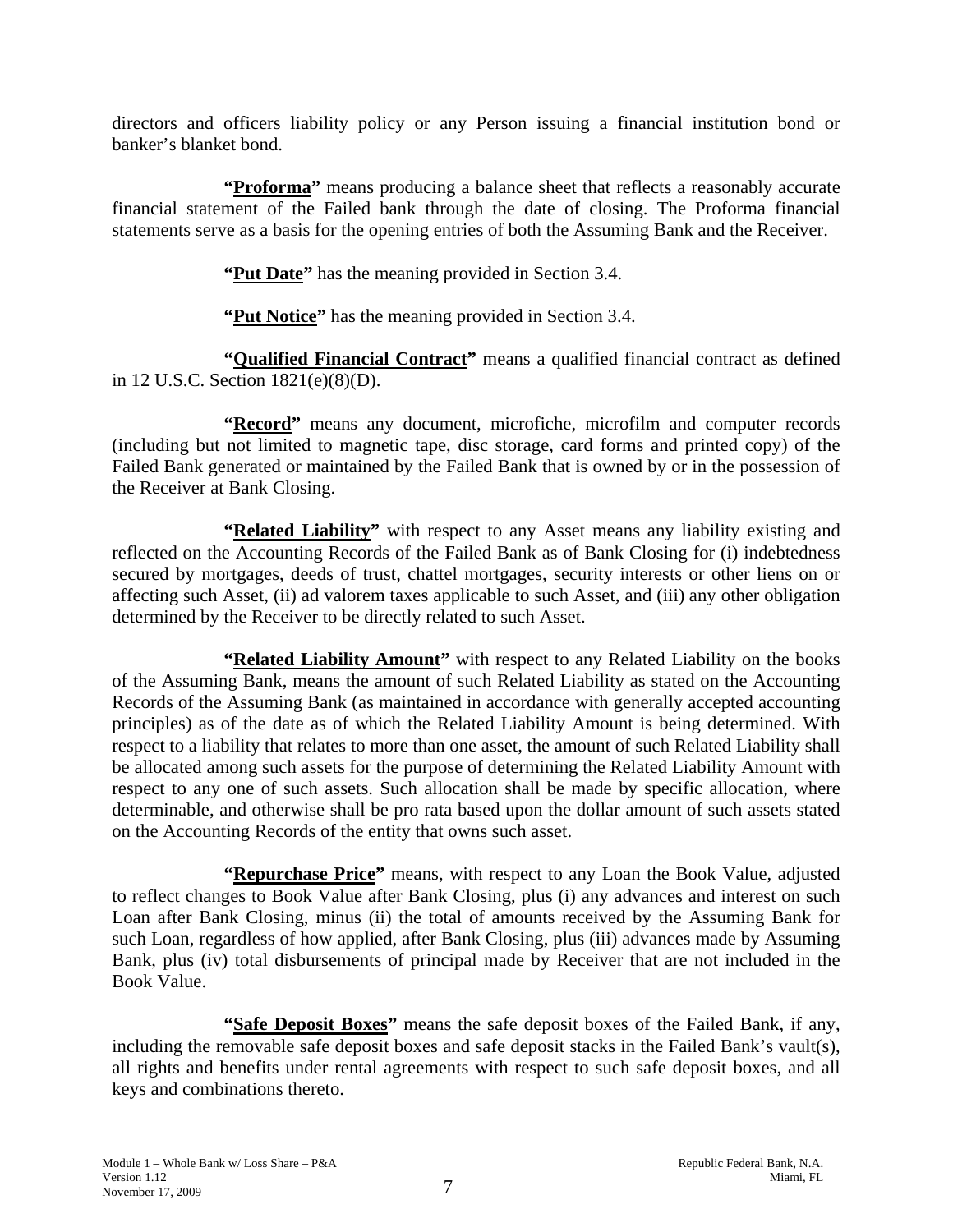**"Settlement Date"** means the first Business Day immediately prior to the day which is one hundred eighty (180) days after Bank Closing, or such other date prior thereto as may be agreed upon by the Receiver and the Assuming Bank. The Receiver, in its discretion, may extend the Settlement Date.

**"Settlement Interest Rate"** means, for the first calendar quarter or portion thereof during which interest accrues, the rate determined by the Receiver to be equal to the equivalent coupon issue yield on twenty-six (26)-week United States Treasury Bills in effect as of Bank Closing as published in The Wall Street Journal; provided, that if no such equivalent coupon issue yield is available as of Bank Closing, the equivalent coupon issue yield for such Treasury Bills most recently published in The Wall Street Journal prior to Bank Closing shall be used. Thereafter, the rate shall be adjusted to the rate determined by the Receiver to be equal to the equivalent coupon issue yield on such Treasury Bills in effect as of the first day of each succeeding calendar quarter during which interest accrues as published in The Wall Street Journal.

**"Subsidiary"** has the meaning set forth in Section 3(w)(4) of the Federal Deposit Insurance Act, 12 U.S.C. Section 1813(w)(4), as amended.

### **ARTICLE II ASSUMPTION OF LIABILITIES**

<span id="page-11-1"></span><span id="page-11-0"></span> **2.1 Liabilities Assumed by Assuming Bank.** The Assuming Bank expressly assumes at Book Value (subject to adjustment pursuant to Article VIII) and agrees to pay, perform, and discharge all of the following liabilities of the Failed Bank as of Bank Closing, except as otherwise provided in this Agreement (such liabilities referred to as "Liabilities Assumed"):

> (a) Assumed Deposits, except those Deposits specifically listed on Schedule 2.1(a); provided, that as to any Deposits of public money which are Assumed Deposits, the Assuming Bank agrees to properly secure such Deposits with such Assets as appropriate which, prior to Bank Closing, were pledged as security by the Failed Bank, or with assets of the Assuming Bank, if such securing Assets, if any, are insufficient to properly secure such Deposits;

> (b) liabilities for indebtedness secured by mortgages, deeds of trust, chattel mortgages, security interests or other liens on or affecting any Assets, if any; provided, that the assumption of any liability pursuant to this paragraph shall be limited to the market value of the Assets securing such liability as determined by the Receiver;

> (c) borrowings from Federal Reserve Banks and Federal Home Loan Banks, if any, provided, that the assumption of any liability pursuant to this paragraph shall be limited to the market value of the assets securing such liability as determined by the Receiver; and overdrafts, debit balances, service charges,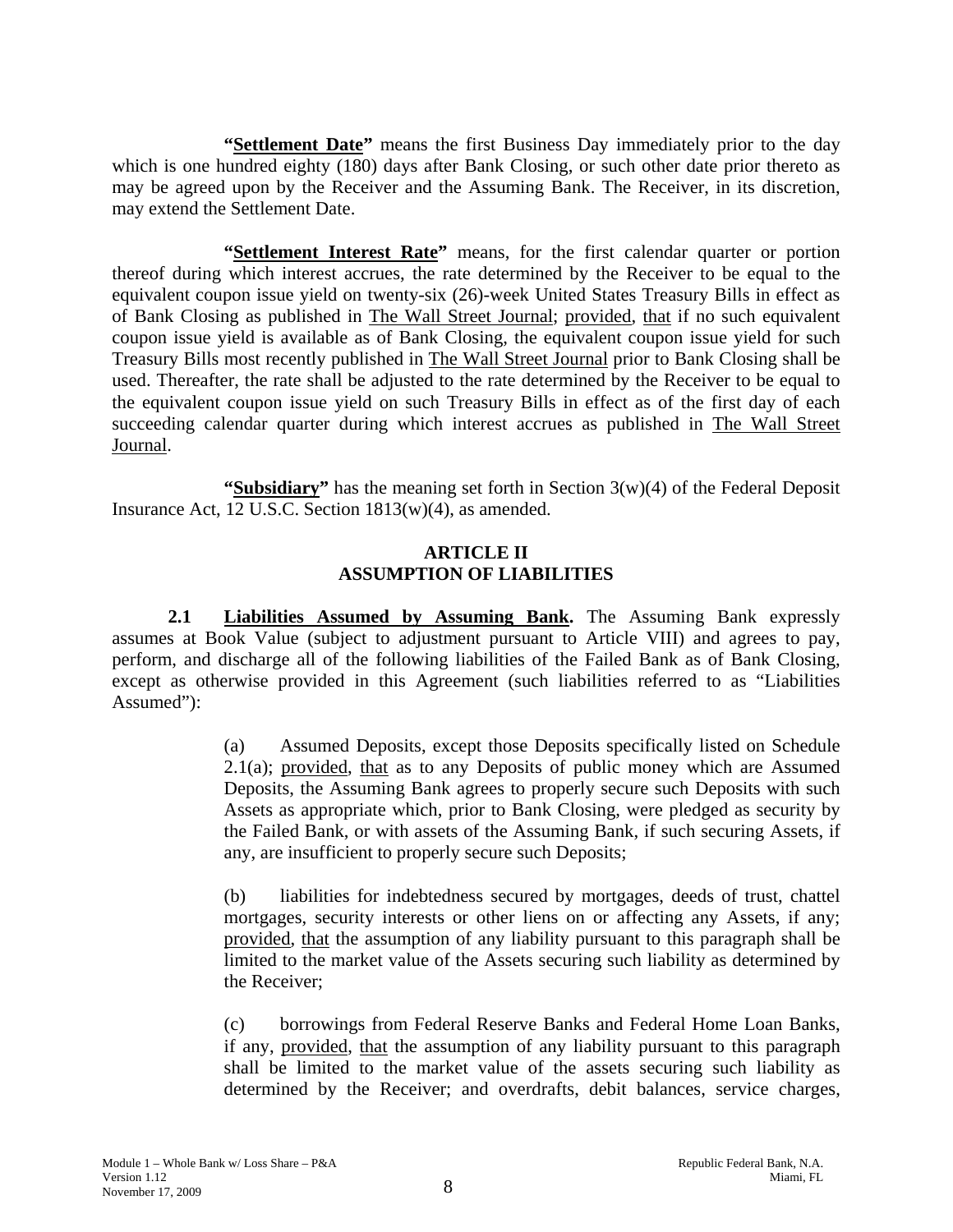reclamations, and adjustments to accounts with the Federal Reserve Banks as reflected on the books and records of any such Federal Reserve Bank within ninety (90) days after Bank Closing, if any;

(d) ad valorem taxes applicable to any Asset, if any; provided, that the assumption of any ad valorem taxes pursuant to this paragraph shall be limited to an amount equal to the market value of the Asset to which such taxes apply as determined by the Receiver;

(e) liabilities, if any, for federal funds purchased, repurchase agreements and overdrafts in accounts maintained with other depository institutions (including any accrued and unpaid interest thereon computed to and including Bank Closing); provided, that the assumption of any liability pursuant to this paragraph shall be limited to the market value of the Assets securing such liability as determined by the Receiver;

(f) United States Treasury tax and loan note option accounts, if any;

(g) liabilities for any acceptance or commercial letter of credit (other than "standby letters of credit" as defined in 12 C.F.R. Section 337.2(a)); provided, that the assumption of any liability pursuant to this paragraph shall be limited to the market value of the Assets securing such liability as determined by the Receiver;

(h) duties and obligations assumed pursuant to this Agreement including without limitation those relating to the Failed Bank's Records, credit card business, overdraft protection plans, safe deposit business, safekeeping business or trust business, if any;

(i) liabilities, if any, for Commitments;

(j) liabilities, if any, for amounts owed to any Subsidiary of the Failed Bank acquired under Section 3.1;

(k) liabilities, if any, with respect to Qualified Financial Contracts;

(l) duties and obligations under any contract pursuant to which the Failed Bank provides mortgage servicing for others, or mortgage servicing is provided to the Failed Bank by others; and

(m) all asset-related offensive litigation liabilities and all asset-related defensive litigation liabilities, but only to the extent such liabilities relate to assets subject to a loss share agreement, and provided that all other defensive litigation and any class actions with respect to credit card business are retained by the Receiver.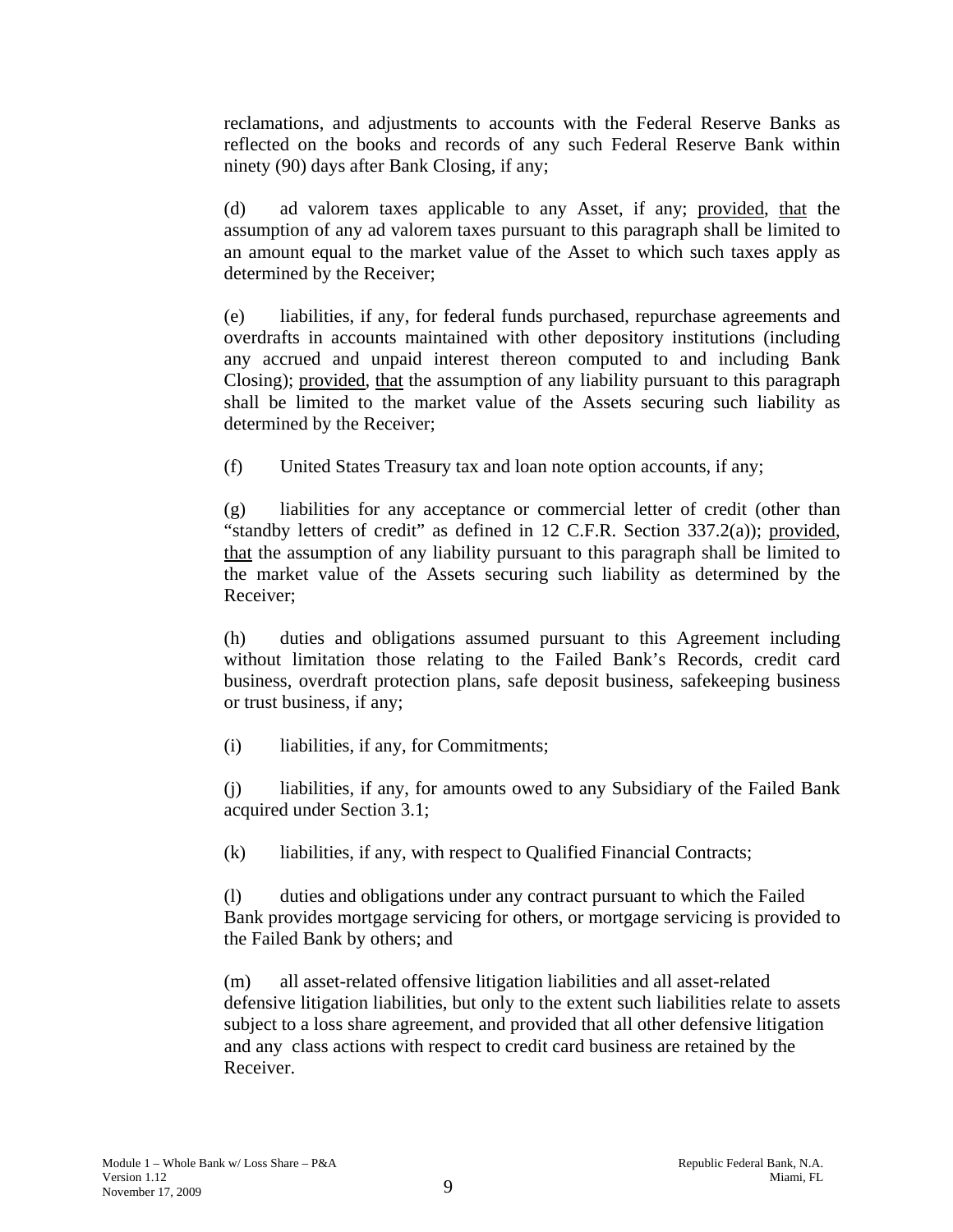Schedule 2.1 attached hereto and incorporated herein sets forth certain categories of Liabilities Assumed and the aggregate Book Value of the Liabilities Assumed in such categories. Such schedule is based upon the best information available to the Receiver and may be adjusted as provided in Article VIII.

<span id="page-13-0"></span>**2.2 Interest on Deposit Liabilities.** The Assuming Bank agrees that, from and after Bank Closing, it will accrue and pay interest on Deposit liabilities assumed pursuant to Section 2.1 at a rate(s) it shall determine; provided, that for non-transaction Deposit liabilities such rate(s) shall not be less than the lowest rate offered by the Assuming Bank to its depositors for non-transaction deposit accounts. The Assuming Bank shall permit each depositor to withdraw, without penalty for early withdrawal, all or any portion of such depositor's Deposit, whether or not the Assuming Bank elects to pay interest in accordance with any deposit agreement formerly existing between the Failed Bank and such depositor; and further provided, that if such Deposit has been pledged to secure an obligation of the depositor or other party, any withdrawal thereof shall be subject to the terms of the agreement governing such pledge. The Assuming Bank shall give notice to such depositors as provided in Section 5.3 of the rate(s) of interest which it has determined to pay and of such withdrawal rights.

<span id="page-13-1"></span>**2.3 Unclaimed Deposits.** Fifteen (15) months following the Bank Closing Date, the Assuming Bank will provide the Receiver a listing of all deposit accounts, including the type of account, not claimed by the depositor. The Receiver will review the list and authorize the Assuming Bank to act on behalf of the Receiver to send a "Final Legal Notice" in a form substantially similar to Exhibit 2.3A to the owner(s) of the unclaimed deposits reminding them of the need to claim or arrange to continue their account(s) with the Assuming Bank. The Assuming Bank will send the "Final Legal Notice" to the depositors within thirty (30) days following notification of the Receiver's authorization. The Assuming Bank will prepare an Affidavit of Mailing and will forward the Affidavit of Mailing to the Receiver after mailing out the "Final Legal Notice" in a form substantially similar to Exhibit 2.3B to the owner(s) of unclaimed deposit accounts.

If, within eighteen (18) months after Bank Closing, any depositor of the Failed Bank does not claim or arrange to continue such depositor's Deposit assumed pursuant to Section 2.1 at the Assuming Bank, the Assuming Bank shall, within fifteen (15) Business Days after the end of such eighteen (18) month period, (i) refund to the Receiver the full amount of each such deposit (without reduction for service charges), (ii) provide to the Receiver a schedule of all such refunded Deposits in such form as may be prescribed by the Receiver, and (iii) assign, transfer, convey, and deliver to the Receiver, all right, title, and interest of the Assuming Bank in and to the Records previously transferred to the Assuming Bank and other records generated or maintained by the Assuming Bank pertaining to such Deposits. During such eighteen (18) month period, at the request of the Receiver, the Assuming Bank promptly shall provide to the Receiver schedules of unclaimed deposits in such form as may be prescribed by the Receiver.

<span id="page-13-2"></span>**2.4 Employee Plans.** Except as provided in Section 4.12, the Assuming Bank shall have no liabilities, obligations or responsibilities under the Failed Bank's health care, bonus, vacation, pension, profit sharing, deferred compensation, 401K or stock purchase plans or similar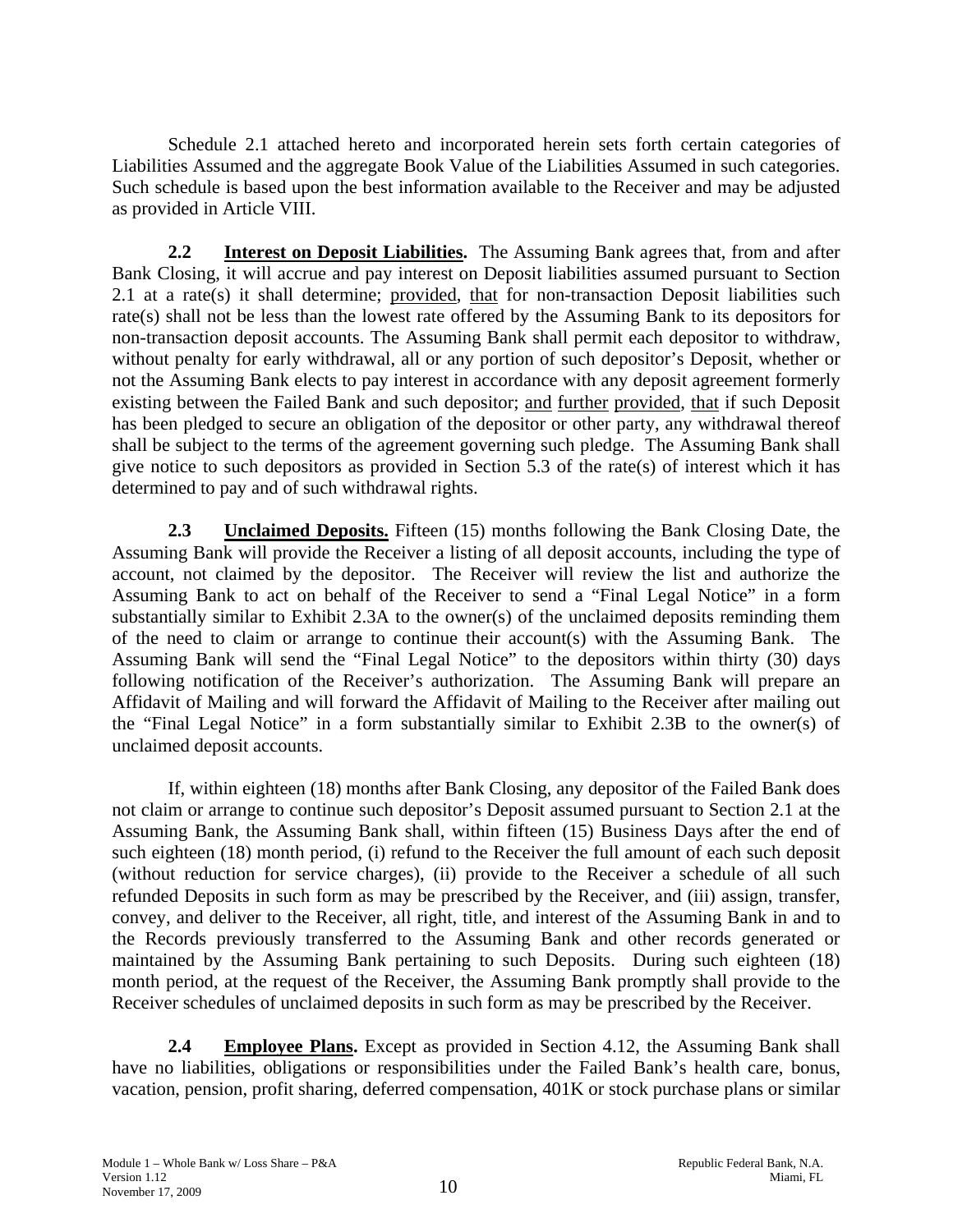plans, if any, unless the Receiver and the Assuming Bank agree otherwise subsequent to the date of this Agreement.

#### **ARTICLE III PURCHASE OF ASSETS**

<span id="page-14-1"></span><span id="page-14-0"></span>the best information available to the Receiver and may be adjusted as provided in Article VIII.  **3.1 Assets Purchased by Assuming Bank**. With the exception of certain assets expressly excluded in Sections 3.5 and 3.6, the Assuming Bank hereby purchases from the Receiver, and the Receiver hereby sells, assigns, transfers, conveys, and delivers to the Assuming Bank, all right, title, and interest of the Receiver in and to all of the assets (real, personal and mixed, wherever located and however acquired) including all subsidiaries, joint ventures, partnerships, and any and all other business combinations or arrangements, whether active, inactive, dissolved or terminated, of the Failed Bank whether or not reflected on the books of the Failed Bank as of Bank Closing. Schedule 3.1 attached hereto and incorporated herein sets forth certain categories of Assets purchased hereunder. Such schedule is based upon Assets are purchased hereunder by the Assuming Bank subject to all liabilities for indebtedness collateralized by Liens affecting such Assets to the extent provided in Section 2.1. Notwithstanding Section 4.8, the Assuming Bank specifically purchases all mortgage servicing rights and obligations of the Failed Bank.

## **3.2 Asset Purchase Price**.

<span id="page-14-2"></span>(a) All Assets and assets of the Failed Bank subject to an option to purchase by the Assuming Bank shall be purchased for the amount, or the amount resulting from the method specified for determining the amount, as specified on Schedule 3.2, except as otherwise may be provided herein. Any Asset, asset of the Failed Bank subject to an option to purchase or other asset purchased for which no purchase price is specified on Schedule 3.2 or otherwise herein shall be purchased at its Book Value. Loans or other assets charged off the Accounting Records of the Failed Bank before the Bid Valuation Date shall be purchased at a price of zero.

(b) The purchase price for securities (other than the capital stock of any Acquired Subsidiary and FRB and FHLB stock) purchased under Section 3.1 by the Assuming Bank shall be the market value thereof as of Bank Closing, which market value shall be (i) the market price for each such security quoted at the close of the trading day effective on Bank Closing as published electronically by Bloomberg, L.P., or alternatively, at the discretion of the Receiver, IDC/Financial Times (FT) Interactive Data; (ii) provided, that if such market price is not available for any such security, the Assuming Bank will submit a bid for each such security within three days of notification/bid request by the Receiver (unless a different time period is agreed to by the Assuming Bank and the Receiver) and the Receiver, in its sole discretion will accept or reject each such bid; and (iii) further provided in the absence of an acceptable bid from the Assuming Bank, each such security shall not pass to the Assuming Bank and shall be deemed to be an excluded asset hereunder.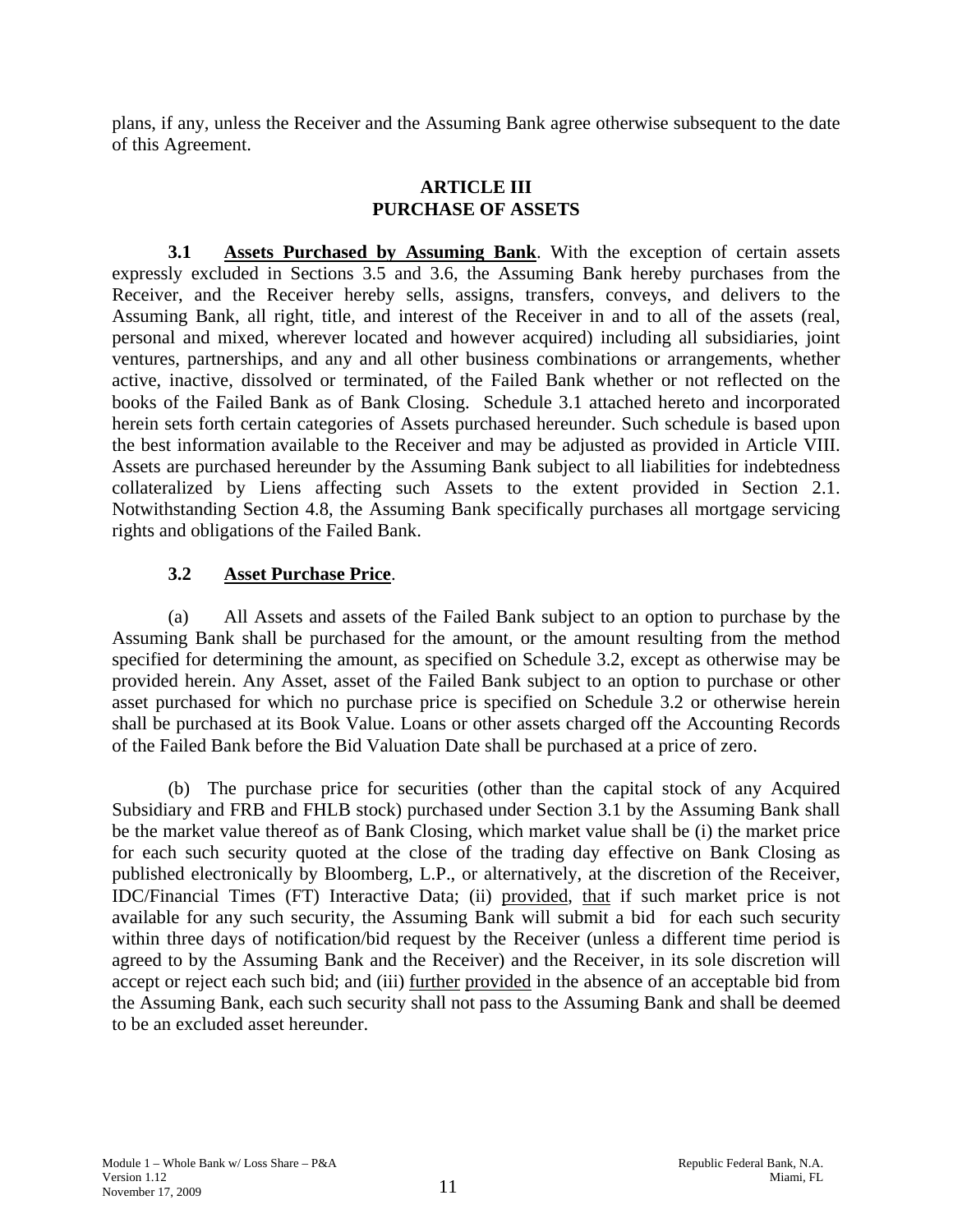(c) Qualified Financial Contracts shall be purchased at market value determined in accordance with the terms of Exhibit 3.2(c). Any costs associated with such valuation shall be shared equally by the Receiver and the Assuming Bank.

<span id="page-15-0"></span>**3.3 Manner of Conveyance; Limited Warranty; Nonrecourse; Etc. THE CONVEYANCE OF ALL ASSETS, INCLUDING REAL AND PERSONAL PROPERTY INTERESTS, PURCHASED BY THE ASSUMING BANK UNDER THIS AGREEMENT SHALL BE MADE, AS NECESSARY, BY RECEIVER'S DEED OR RECEIVER'S BILL OF SALE, "AS IS", "WHERE IS", WITHOUT RECOURSE AND, EXCEPT AS OTHERWISE SPECIFICALLY PROVIDED IN THIS AGREEMENT, WITHOUT ANY WARRANTIES WHATSOEVER WITH RESPECT TO SUCH ASSETS, EXPRESS OR IMPLIED, WITH RESPECT TO TITLE, ENFORCEABILITY, COLLECTIBILITY, DOCUMENTATION OR FREEDOM FROM LIENS OR ENCUMBRANCES (IN WHOLE OR IN PART), OR ANY OTHER MATTERS.** 

## **3.4 Puts of Assets to the Receiver**.

<span id="page-15-1"></span>(a) **Puts Within 30 Days After Bank Closing**. During the thirty (30)-day period following Bank Closing and only during such period (which thirty (30)-day period may be extended in writing in the sole absolute discretion of the Receiver for any Loan), in accordance with this Section 3.4, the Assuming Bank shall be entitled to require the Receiver to purchase any Deposit Secured Loan transferred to the Assuming Bank pursuant to Section 3.1 which is not fully secured by Assumed Deposits or deposits at other insured depository institutions due to either insufficient Assumed Deposit or deposit collateral or deficient documentation regarding such collateral; provided with regard to any Deposit Secured Loan secured by an Assumed Deposit, no such purchase may be required until any Deposit setoff determination, whether voluntary or involuntary, has been made; and,

at the end of the thirty (30)-day period following Bank Closing and at that time only, in accordance with this Section 3.4, the Assuming Bank shall be entitled to require the Receiver to purchase any remaining overdraft transferred to the Assuming Bank pursuant to 3.1 which both was made after the Bid Valuation Date and was not made pursuant to an overdraft protection plan or similar extension of credit.

Notwithstanding the foregoing, the Assuming Bank shall not have the right to require the Receiver to purchase any Loan if (i) the Obligor with respect to such Loan is an Acquired Subsidiary, or (ii) the Assuming Bank has:

- (A) made any advance in accordance with the terms of a Commitment or otherwise with respect to such Loan;
- (B) taken any action that increased the amount of a Related Liability with respect to such Loan over the amount of such liability immediately prior to the time of such action;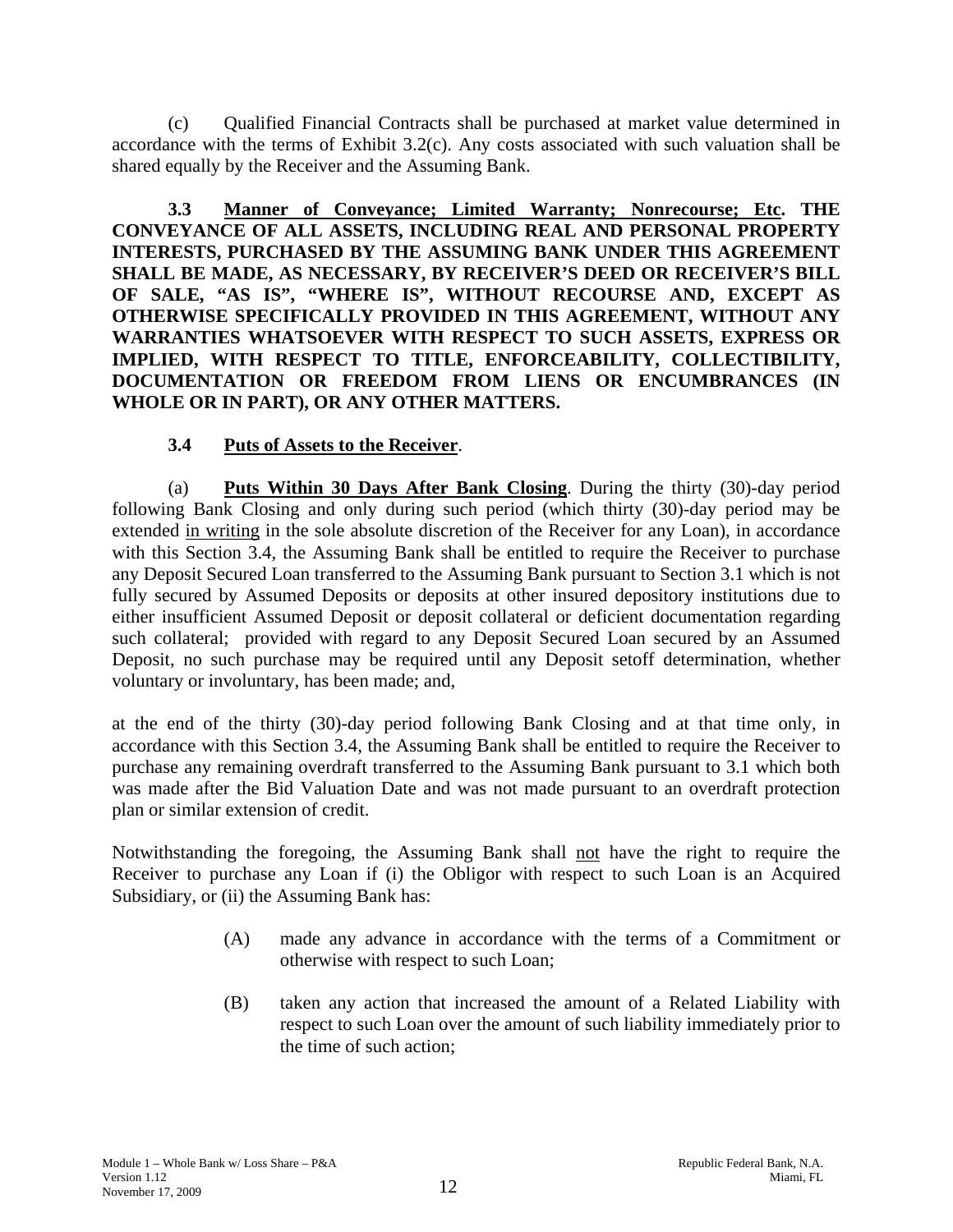- (C) created or permitted to be created any Lien on such Loan which secures indebtedness for money borrowed or which constitutes a conditional sales agreement, capital lease or other title retention agreement;
- (D) entered into, agreed to make, grant or permit, or made, granted or permitted any modification or amendment to, any waiver or extension with respect to, or any renewal, refinancing or refunding of, such Loan or related Credit Documents or collateral, including, without limitation, any act or omission which diminished such collateral; or
- (E) sold, assigned or transferred all or a portion of such Loan to a third party (whether with or without recourse).

The Assuming Bank shall transfer all such Assets to the Receiver without recourse, and shall indemnify the Receiver against any and all claims of any Person claiming by, through or under the Assuming Bank with respect to any such Asset, as provided in Section 12.4.

(b) **Notices to the Receiver**. In the event that the Assuming Bank elects to require the Receiver to purchase one or more Assets, the Assuming Bank shall deliver to the Receiver a notice (a "Put Notice") which shall include:

- (i) a list of all Assets that the Assuming Bank requires the Receiver to purchase;
- (ii) a list of all Related Liabilities with respect to the Assets identified pursuant to (i) above; and
- (iii) a statement of the estimated Repurchase Price of each Asset identified pursuant to (i) above as of the applicable Put Date.

Such notice shall be in the form prescribed by the Receiver or such other form to which the Receiver shall consent. As provided in Section 9.6, the Assuming Bank shall deliver to the Receiver such documents, Credit Files and such additional information relating to the subject matter of the Put Notice as the Receiver may request and shall provide to the Receiver full access to all other relevant books and records.

(c) **Purchase by Receiver**. The Receiver shall purchase Assets that are specified in the Put Notice and shall assume Related Liabilities with respect to such Assets, and the transfer of such Assets and Related Liabilities shall be effective as of a date determined by the Receiver which date shall not be later than thirty (30) days after receipt by the Receiver of the Put Notice (the "Put Date").

(d) **Purchase Price and Payment Date**. Each Asset purchased by the Receiver pursuant to this Section 3.4 shall be purchased at a price equal to the Repurchase Price of such Asset less the Related Liability Amount applicable to such Asset, in each case determined as of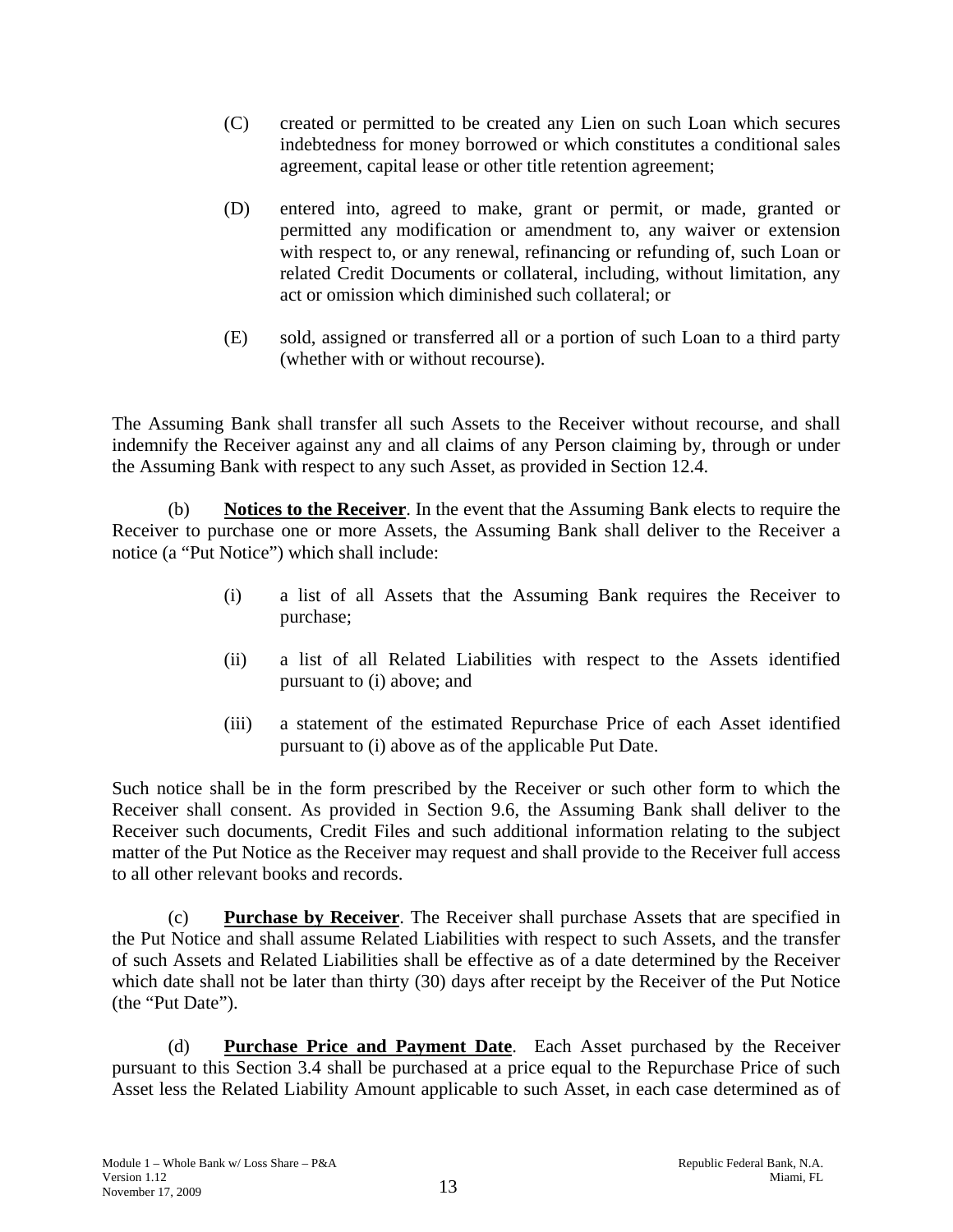the applicable Put Date. If the difference between such Repurchase Price and such Related Liability Amount is positive, then the Receiver shall pay to the Assuming Bank the amount of such difference; if the difference between such amounts is negative, then the Assuming Bank shall pay to the Receiver the amount of such difference. The Assuming Bank or the Receiver, as the case may be, shall pay the purchase price determined pursuant to this Section 3.4(d) not later than the twentieth (20th) Business Day following the applicable Put Date, together with interest on such amount at the Settlement Interest Rate for the period from and including such Put Date to and including the day preceding the date upon which payment is made.

(e) **Servicing.** The Assuming Bank shall administer and manage any Asset subject to purchase by the Receiver in accordance with usual and prudent banking standards and business practices until such time as such Asset is purchased by the Receiver.

(f) **Reversals**. In the event that the Receiver purchases an Asset (and assumes the Related Liability) that it is not required to purchase pursuant to this Section 3.4, the Assuming Bank shall repurchase such Asset (and assume such Related Liability) from the Receiver at a price computed so as to achieve the same economic result as would apply if the Receiver had never purchased such Asset pursuant to this Section 3.4.

<span id="page-17-0"></span>**3.5 Assets Not Purchased by Assuming Bank**. The Assuming Bank does not purchase, acquire or assume, or (except as otherwise expressly provided in this Agreement) obtain an option to purchase, acquire or assume under this Agreement:

(a) any financial institution bonds, banker's blanket bonds, or public liability, fire, extended coverage insurance policy, bank owned life insurance or any other insurance policy of the Failed Bank, or premium refund, unearned premium derived from cancellation, or any proceeds payable with respect to any of the foregoing;

(b) any interest, right, action, claim, or judgment against (i) any officer, director, employee, accountant, attorney, or any other Person employed or retained by the Failed Bank or any Subsidiary of the Failed Bank on or prior to Bank Closing arising out of any act or omission of such Person in such capacity, (ii) any underwriter of financial institution bonds, banker's blanket bonds or any other insurance policy of the Failed Bank, (iii) any shareholder or holding company of the Failed Bank, or (iv) any other Person whose action or inaction may be related to any loss (exclusive of any loss resulting from such Person's failure to pay on a Loan made by the Failed Bank) incurred by the Failed Bank; provided, that for the purposes hereof, the acts, omissions or other events giving rise to any such claim shall have occurred on or before Bank Closing, regardless of when any such claim is discovered and regardless of whether any such claim is made with respect to a financial institution bond, banker's blanket bond, or any other insurance policy of the Failed Bank in force as of Bank Closing;

(c) prepaid regulatory assessments of the Failed Bank, if any;

(d) legal or equitable interests in tax receivables of the Failed Bank, if any, including any claims arising as a result of the Failed Bank having entered into any agreement or otherwise being joined with another Person with respect to the filing of tax returns or the payment of taxes;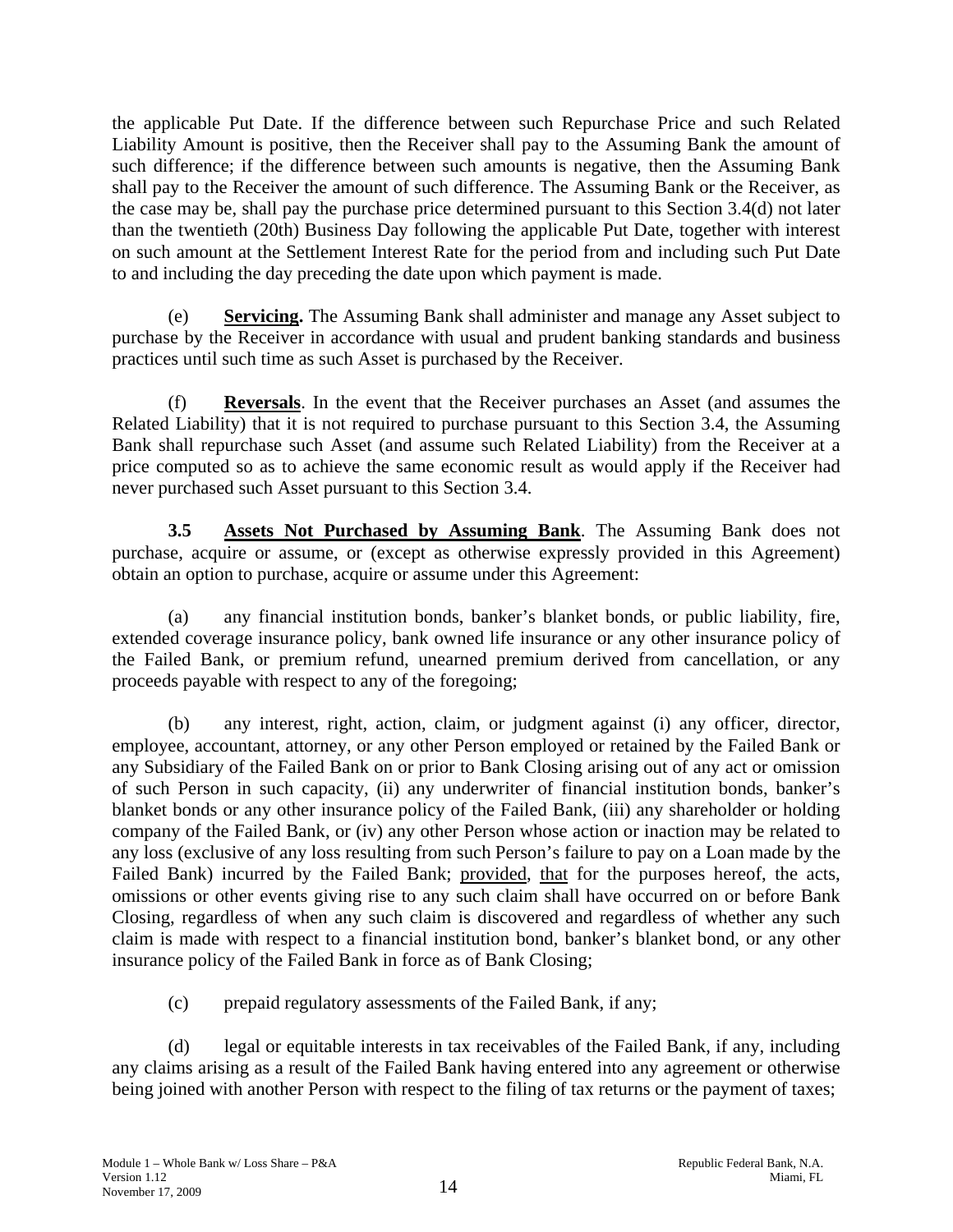(e) amounts reflected on the Accounting Records of the Failed Bank as of Bank Closing as a general or specific loss reserve or contingency account, if any;

(f) leased or owned Bank Premises and leased or owned Furniture and Equipment and Fixtures and data processing equipment (including hardware and software) located on leased or owned Bank Premises, if any; provided, that the Assuming Bank does obtain an option under Section 4.6, Section 4.7 or Section 4.8, as the case may be, with respect thereto;

(g) owned Bank Premises which the Receiver, in its discretion, determines may contain environmentally hazardous substances;

(h) any "goodwill," as such term is defined in the instructions to the report of condition prepared by banks examined by the Corporation in accordance with 12 C.F.R. Section 304.4, and other intangibles;

- (i) any criminal restitution or forfeiture orders issued in favor of the Failed Bank;
- (j) reserved;
- (k) assets essential to the Receiver in accordance with Section 3.6;
- (1) the securities listed on the attached Schedule  $3.5(1)$ ;

(m) prepaid accounts associated with any contract or agreement that the Assuming Bank either does not directly assume pursuant to the terms of this Agreement nor has an option to assume under Section 4.8; and

(n) the assets listed on Schedule  $3.5(n)$ .

## **3.6 Retention or Repurchase of Assets Essential to Receiver**.

<span id="page-18-0"></span>(a) The Receiver may refuse to sell to the Assuming Bank, or the Assuming Bank agrees, at the request of the Receiver set forth in a written notice to the Assuming Bank, to assign, transfer, convey, and deliver to the Receiver all of the Assuming Bank's right, title and interest in and to, any Asset or asset essential to the Receiver as determined by the Receiver in its discretion (together with all Credit Documents evidencing or pertaining thereto), which may include any Asset or asset that the Receiver determines to be:

- (i) made to an officer, director, or other Person engaging in the affairs of the Failed Bank, its Subsidiaries or Affiliates or any related entities of any of the foregoing;
- (ii) the subject of any investigation relating to any claim with respect to any item described in Section 3.5(a) or (b), or the subject of, or potentially the subject of, any legal proceedings;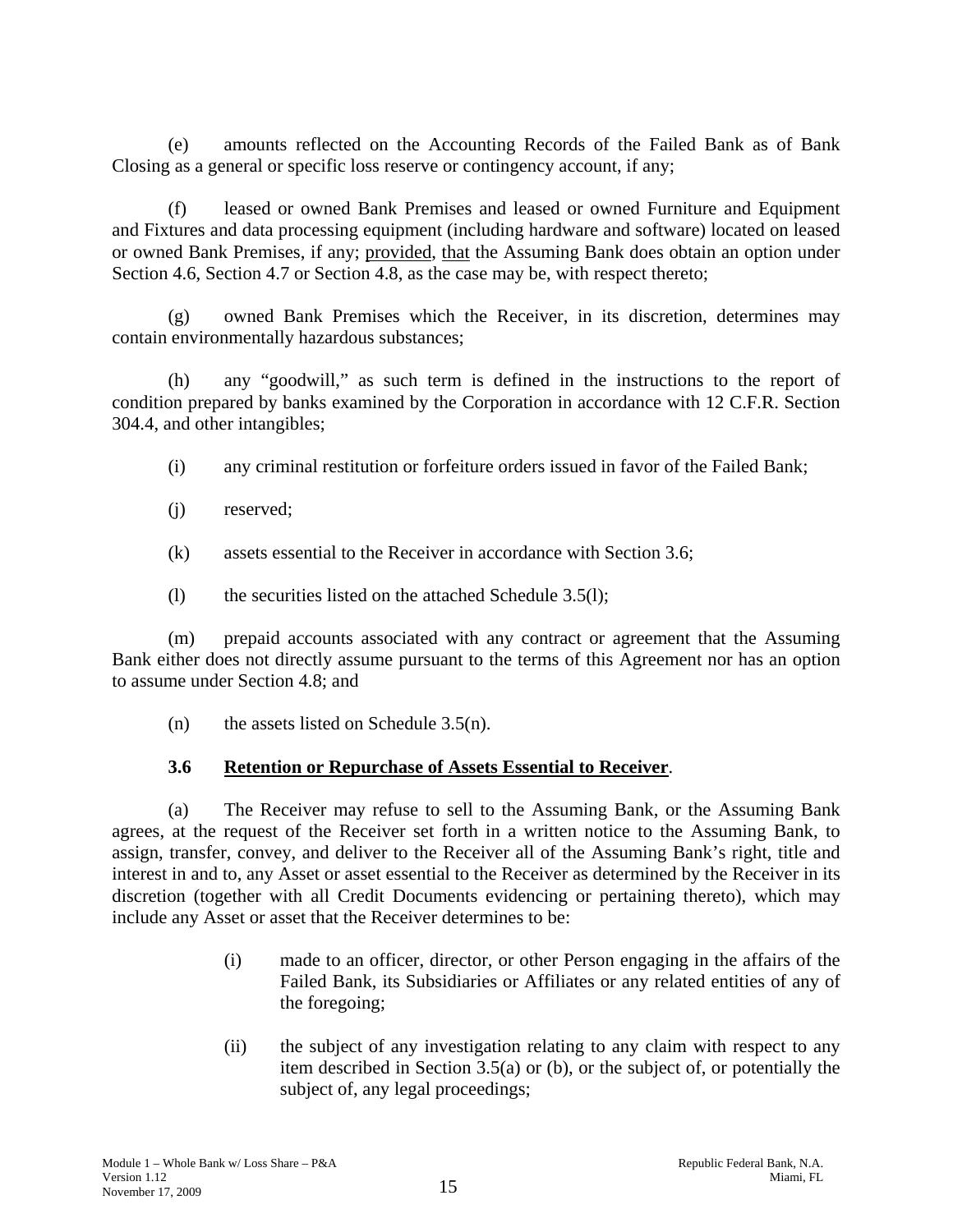- (iii) made to a Person who is an Obligor on a loan owned by the Receiver or the Corporation in its corporate capacity or its capacity as receiver of any institution;
- (iv) secured by collateral which also secures any asset owned by the Receiver; or
- (v) related to any asset of the Failed Bank not purchased by the Assuming Bank under this Article III or any liability of the Failed Bank not assumed by the Assuming Bank under Article II.

(b) Each such Asset or asset purchased by the Receiver shall be purchased at a price equal to the Repurchase Price thereof less the Related Liability Amount with respect to any Related Liabilities related to such Asset or asset, in each case determined as of the date of the notice provided by the Receiver pursuant to Section 3.6(a). The Receiver shall pay the Assuming Bank not later than the twentieth (20th) Business Day following receipt of related Credit Documents and Credit Files together with interest on such amount at the Settlement Interest Rate for the period from and including the date of receipt of such documents to and including the day preceding the day on which payment is made. The Assuming Bank agrees to administer and manage each such Asset or asset in accordance with usual and prudent banking standards and business practices until each such Asset or asset is purchased by the Receiver. All transfers with respect to Asset or assets under this Section 3.6 shall be made as provided in Section 9.6. The Assuming Bank shall transfer all such Asset or assets and Related Liabilities to the Receiver without recourse, and shall indemnify the Receiver against any and all claims of any Person claiming by, through or under the Assuming Bank with respect to any such Asset or asset, as provided in Section 12.4.

### **ARTICLE IV ASSUMPTION OF CERTAIN DUTIES AND OBLIGATIONS**

The Assuming Bank agrees with the Receiver and the Corporation as follows:

<span id="page-19-1"></span><span id="page-19-0"></span>**4.1 Continuation of Banking Business**. For the period commencing the first banking Business Day after Bank Closing and ending no earlier than the first anniversary of Bank Closing, the Assuming Bank will provide full service banking in the trade area of the Failed Bank. Thereafter, the Assuming Bank may cease providing such banking services in the trade area of the Failed Bank, provided the Assuming Bank has received all necessary regulatory approvals. At the option of the Assuming Bank, such banking services may be provided at any or all of the Bank Premises, or at other premises within such trade area. The trade area shall be determined by the Receiver. For the avoidance of doubt, the foregoing shall not restrict the Assuming Bank from opening, closing or selling branches upon receipt of the necessary regulatory approvals, if the Assuming Bank or its successors continue to provide banking services in the trade area. Assuming Bank will pay to the Receiver, upon the sale of a branch or branches within the year following the date of this agreement, fifty percent (50%) of any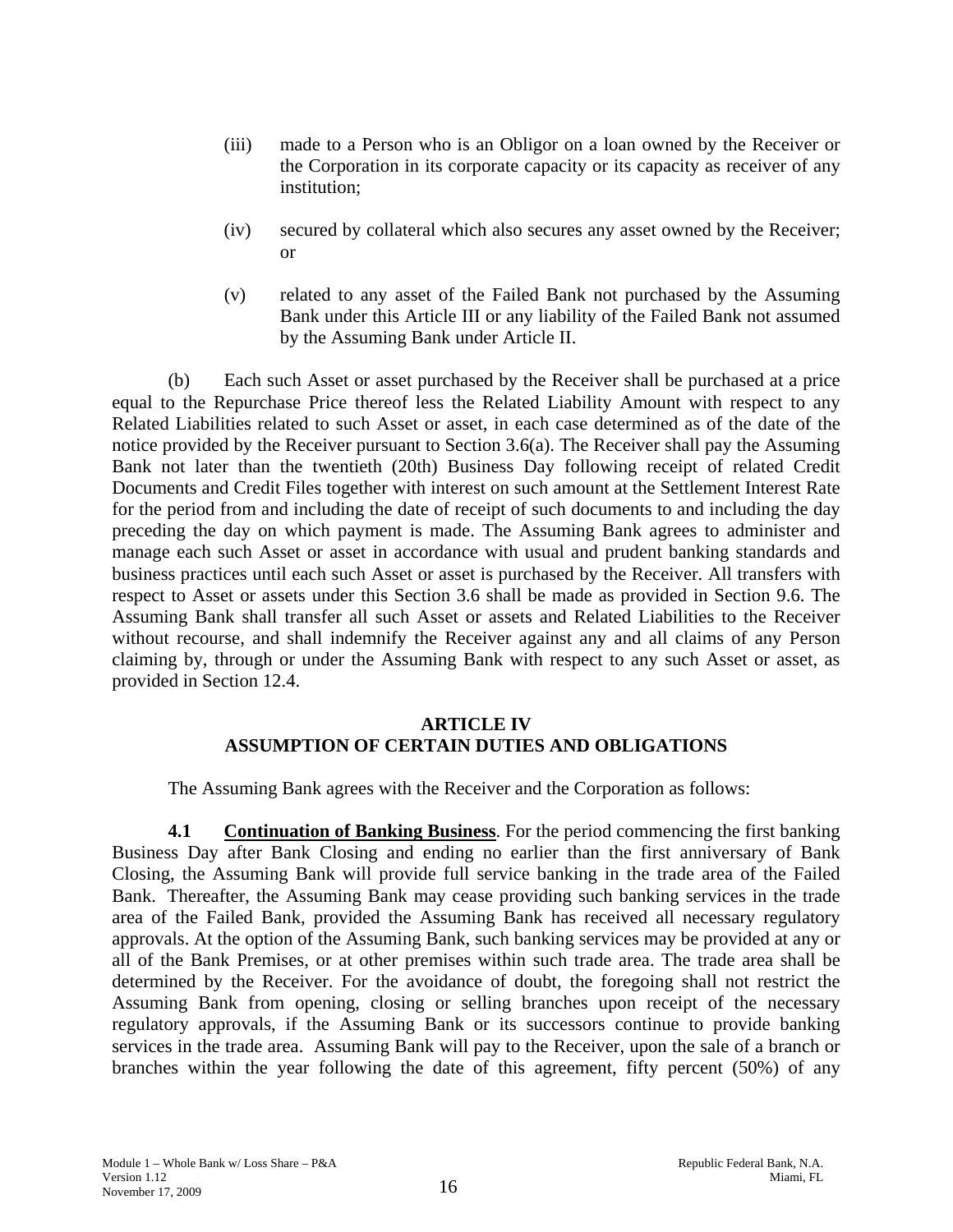franchise premium in excess of the franchise premium paid by the Assuming Bank with respect to such branch or branches.

**4.2 Agreement with Respect to Credit Card Business**. The Assuming Bank agrees to honor and perform, from and after Bank Closing, all duties and obligations with respect to the Failed Bank's credit card business, and/or processing related to credit cards, if any, and assumes all outstanding extensions of credit with respect thereto.

**4.3 Agreement with Respect to Safe Deposit Business**. The Assuming Bank assumes and agrees to discharge, from and after Bank Closing, in the usual course of conducting a banking business, the duties and obligations of the Failed Bank with respect to all Safe Deposit Boxes, if any, of the Failed Bank and to maintain all of the necessary facilities for the use of such boxes by the renters thereof during the period for which such boxes have been rented and the rent therefore paid to the Failed Bank, subject to the provisions of the rental agreements between the Failed Bank and the respective renters of such boxes; provided, that the Assuming Bank may relocate the Safe Deposit Boxes of the Failed Bank to any office of the Assuming Bank located in the trade area of the Failed Bank. The Safe Deposit Boxes shall be located and maintained in the trade area of the Failed Bank for a minimum of one year from Bank Closing. The trade area shall be determined by the Receiver. Fees related to the safe deposit business earned prior to the Bank Closing Date shall be for the benefit of the Receiver and fees earned after the Bank Closing Date shall be for the benefit of the Assuming Bank.

**4.4 Agreement with Respect to Safekeeping Business**. The Receiver transfers, conveys and delivers to the Assuming Bank and the Assuming Bank accepts all securities and other items, if any, held by the Failed Bank in safekeeping for its customers as of Bank Closing. The Assuming Bank assumes and agrees to honor and discharge, from and after Bank Closing, the duties and obligations of the Failed Bank with respect to such securities and items held in safekeeping. The Assuming Bank shall be entitled to all rights and benefits heretofore accrued or hereafter accruing with respect thereto. The Assuming Bank shall provide to the Receiver written verification of all assets held by the Failed Bank for safekeeping within sixty (60) days after Bank Closing. The assets held for safekeeping by the Failed Bank shall be held and maintained by the Assuming Bank in the trade area of the Failed Bank for a minimum of one year from Bank Closing. At the option of the Assuming Bank, the safekeeping business may be provided at any or all of the Bank Premises, or at other premises within such trade area. The trade area shall be determined by the Receiver. Fees related to the safekeeping business earned prior to the Bank Closing Date shall be for the benefit of the Receiver and fees earned after the Bank Closing Date shall be for the benefit of the Assuming Bank.

# **4.5 Agreement with Respect to Trust Business**.

<span id="page-20-0"></span>(a) The Assuming Bank shall, without further transfer, substitution, act or deed, to the full extent permitted by law, succeed to the rights, obligations, properties, assets, investments, deposits, agreements, and trusts of the Failed Bank under trusts, executorships, administrations, guardianships, and agencies, and other fiduciary or representative capacities, all to the same extent as though the Assuming Bank had assumed the same from the Failed Bank prior to Bank Closing; provided, that any liability based on the misfeasance, malfeasance or nonfeasance of the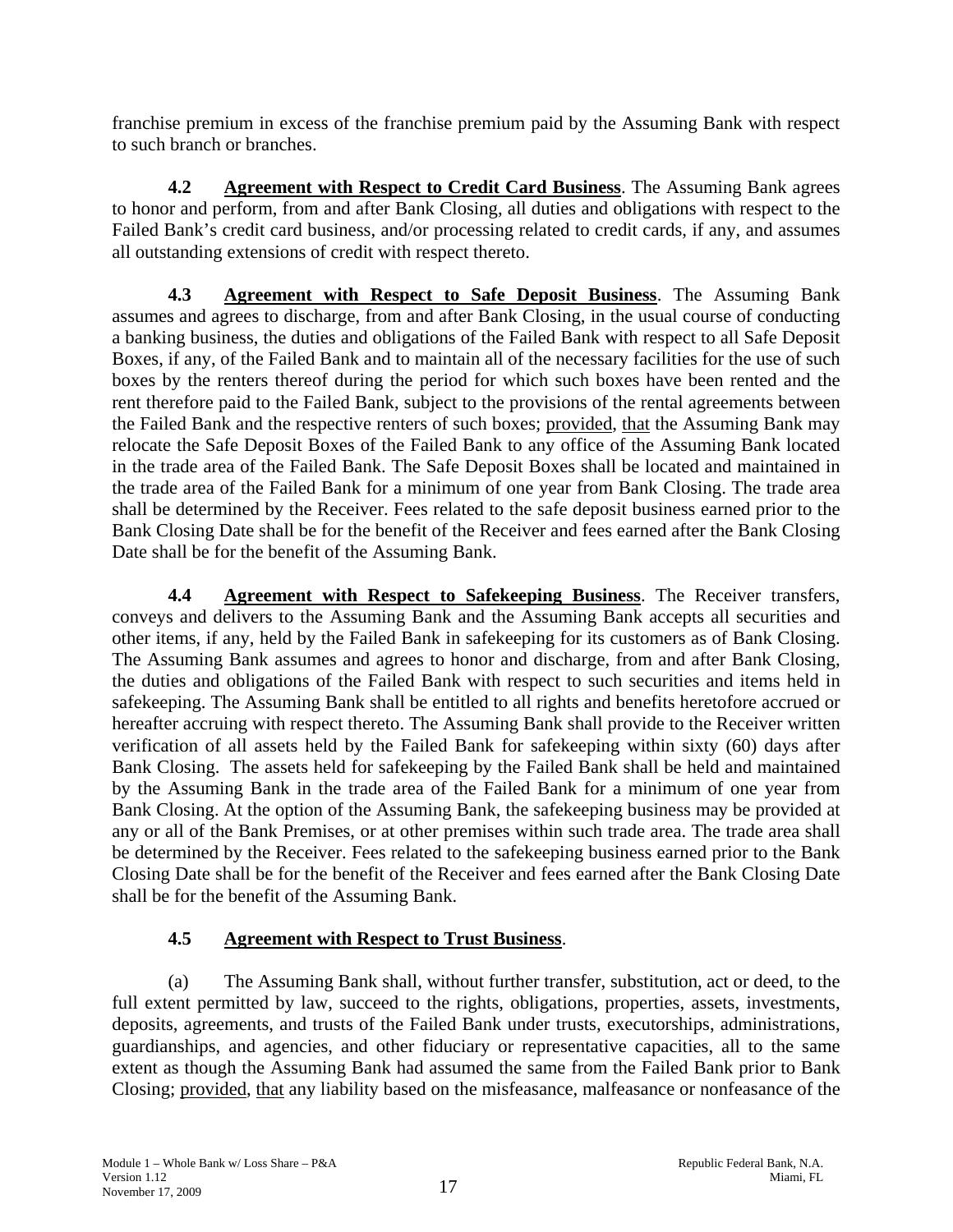Failed Bank, its directors, officers, employees or agents with respect to the trust business is not assumed hereunder.

(b) The Assuming Bank shall, to the full extent permitted by law, succeed to, and be entitled to take and execute, the appointment to all executorships, trusteeships, guardianships and other fiduciary or representative capacities to which the Failed Bank is or may be named in wills, whenever probated, or to which the Failed Bank is or may be named or appointed by any other instrument.

(c) In the event additional proceedings of any kind are necessary to accomplish the transfer of such trust business, the Assuming Bank agrees that, at its own expense, it will take whatever action is necessary to accomplish such transfer. The Receiver agrees to use reasonable efforts to assist the Assuming Bank in accomplishing such transfer.

(d) The Assuming Bank shall provide to the Receiver written verification of the assets held in connection with the Failed Bank's trust business within sixty (60) days after Bank Closing.

## **4.6 Agreement with Respect to Bank Premises**.

<span id="page-21-0"></span>(a) **Option to Purchase.** Subject to Section 3.5, the Receiver hereby grants to the Assuming Bank an exclusive option for the period of ninety (90) days commencing the day after Bank Closing to purchase any or all owned Bank Premises, including all Furniture, Fixtures and Equipment located on the Bank Premises. The Assuming Bank shall give written notice to the Receiver within the option period of its election to purchase or not to purchase any of the owned Bank Premises. Any purchase of such premises shall be effective as of the date of Bank Closing and such purchase shall be consummated as soon as practicable thereafter, and in no event later than the Settlement Date. If the Assuming Bank gives notice of its election not to purchase one or more of the owned Bank Premises within seven (7) days of Bank Closing, then, not withstanding any other provision of this Agreement to the contrary, the Assuming Bank shall not be liable for any of the costs or fees associated with appraisals for such Bank Premises.

(b) **Option to Lease.** The Receiver hereby grants to the Assuming Bank an exclusive option for the period of ninety (90) days commencing the day after Bank Closing to cause the Receiver to assign to the Assuming Bank any or all leases for leased Bank Premises, if any, which have been continuously occupied by the Assuming Bank from Bank Closing to the date it elects to accept an assignment of the leases with respect thereto to the extent such leases can be assigned; provided, that the exercise of this option with respect to any lease must be as to all premises or other property subject to the lease. If an assignment cannot be made of any such leases, the Receiver may, in its discretion, enter into subleases with the Assuming Bank containing the same terms and conditions provided under such existing leases for such leased Bank Premises or other property. The Assuming Bank shall give notice to the Receiver within the option period of its election to accept or not to accept an assignment of any or all leases (or enter into subleases or new leases in lieu thereof). The Assuming Bank agrees to assume all leases assigned (or enter into subleases or new leases in lieu thereof) pursuant to this Section 4.6.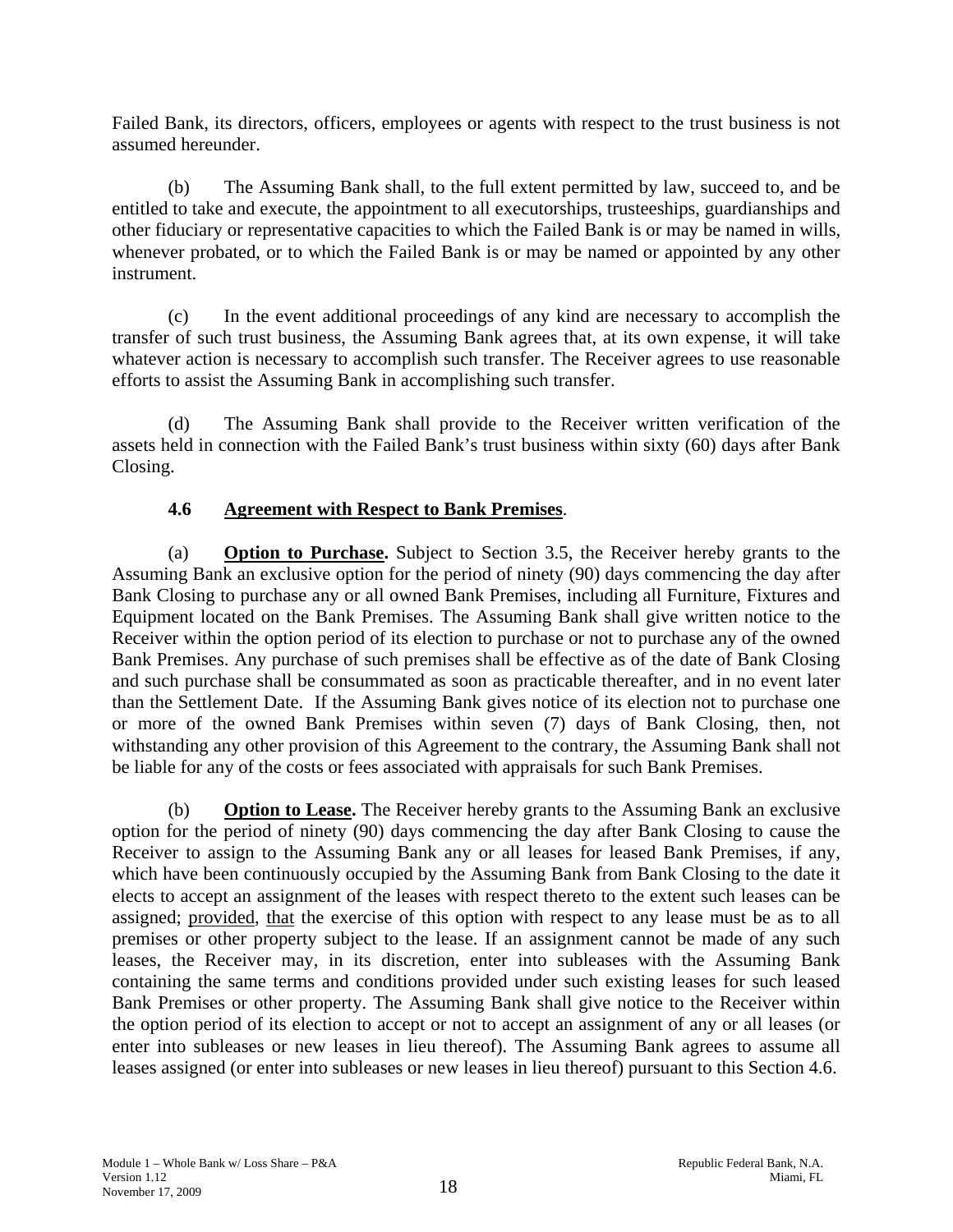(c) **Facilitation.** The Receiver agrees to facilitate the assumption, assignment or sublease of leases or the negotiation of new leases by the Assuming Bank; provided, that neither the Receiver nor the Corporation shall be obligated to engage in litigation, make payments to the Assuming Bank or to any third party in connection with facilitating any such assumption, assignment, sublease or negotiation or commit to any other obligations to third parties.

(d) **Occupancy.** The Assuming Bank shall give the Receiver fifteen (15) days' prior written notice of its intention to vacate prior to vacating any leased Bank Premises with respect to which the Assuming Bank has not exercised the option provided in Section 4.6(b). Any such notice shall be deemed to terminate the Assuming Bank's option with respect to such leased Bank Premises.

# (e) **Occupancy Costs.**

(i) The Assuming Bank agrees to pay to the Receiver, or to appropriate third parties at the direction of the Receiver, during and for the period of any occupancy by it of (x) owned Bank Premises the market rental value, as determined by the appraiser selected in accordance with the definition of Fair Market Value, and all operating costs, and (y) leased Bank Premises, all operating costs with respect thereto and to comply with all relevant terms of applicable leases entered into by the Failed Bank, including without limitation the timely payment of all rent. Operating costs include, without limitation all taxes, fees, charges, utilities, insurance and assessments, to the extent not included in the rental value or rent. If the Assuming Bank elects to purchase any owned Bank Premises in accordance with Section 4.6(a), the amount of any rent paid (and taxes paid to the Receiver which have not been paid to the taxing authority and for which the Assuming Bank assumes liability) by the Assuming Bank with respect thereto shall be applied as an offset against the purchase price thereof.

(ii) The Assuming Bank agrees during the period of occupancy by it of owned or leased Bank Premises, to pay to the Receiver rent for the use of all owned or leased Furniture and Equipment and all owned or leased Fixtures located on such Bank Premises for the period of such occupancy. Rent for such property owned by the Failed Bank shall be the market rental value thereof, as determined by the Receiver within sixty (60) days after Bank Closing. Rent for such leased property shall be an amount equal to any and all rent and other amounts which the Receiver incurs or accrues as an obligation or is obligated to pay for such period of occupancy pursuant to all leases and contracts with respect to such property. If the Assuming Bank purchases any owned Furniture and Equipment or owned Fixtures in accordance with Section 4.6(f) or 4.6(h), the amount of any rents paid by the Assuming Bank with respect thereto shall be applied as an offset against the purchase price thereof.

(f) **Certain Requirements as to Furniture, Equipment and Fixtures.** If the Assuming Bank purchases owned Bank Premises or accepts an assignment of the lease (or enters into a sublease or a new lease in lieu thereof) for leased Bank Premises as provided in Section 4.6(a) or 4.6(b), or if the Assuming Bank does not exercise such option but within twelve (12) months following Bank Closing obtains the right to occupy such premises (whether by assignment, lease, sublease, purchase or otherwise), other than in accordance with Section 4.6(a)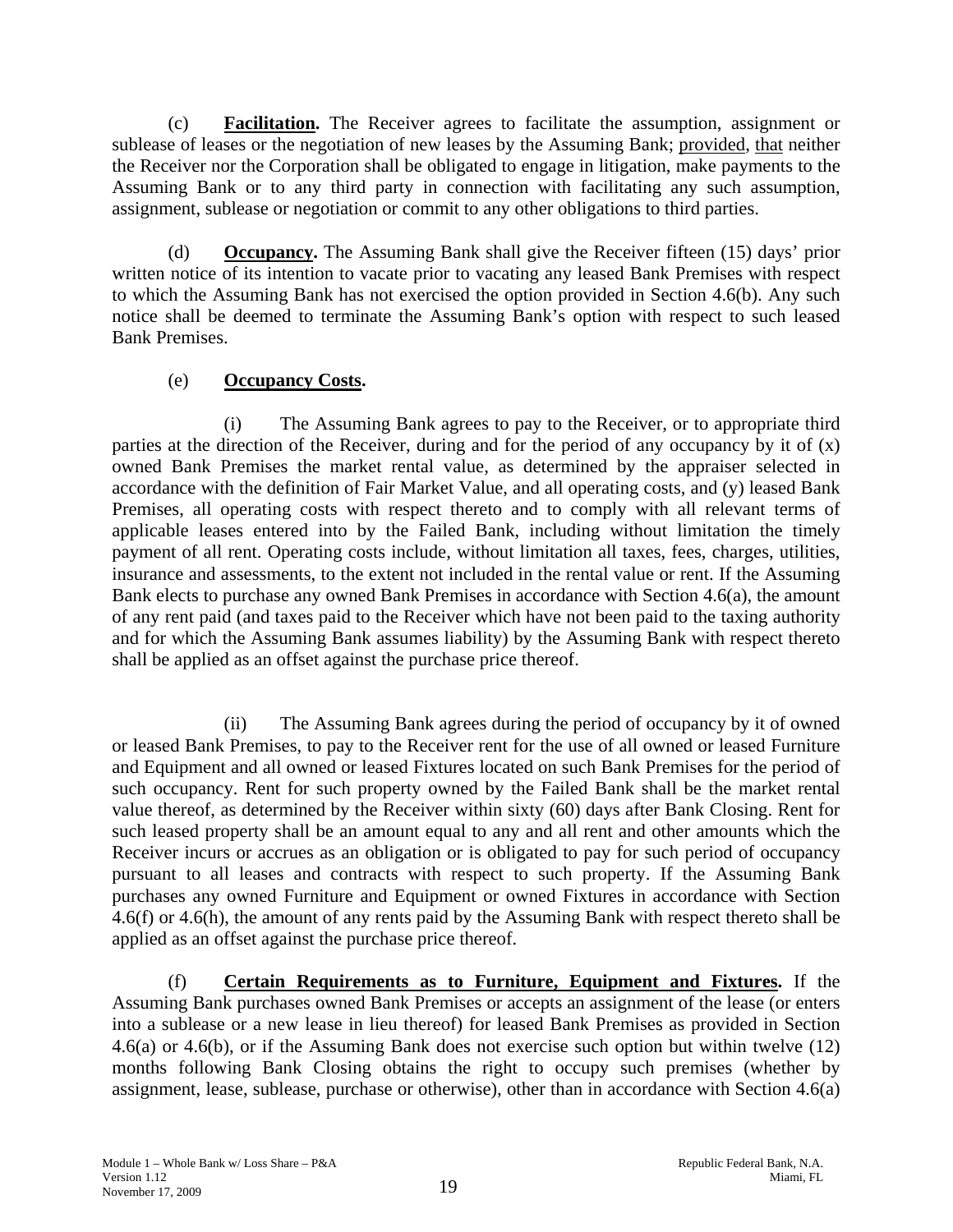or (b), the Assuming Bank shall (i) effective as of the date of Bank Closing, purchase from the Receiver all Furniture and Equipment and Fixtures owned by the Failed Bank at Fair Market Value and located thereon as of Bank Closing, (ii) accept an assignment or a sublease of the leases or negotiate new leases for all Furniture and Equipment and Fixtures leased by the Failed Bank and located thereon, and (iii) if applicable, accept an assignment or a sublease of any ground lease or negotiate a new ground lease with respect to any land on which such Bank Premises are located; provided, that the Receiver shall not have disposed of such Furniture and Equipment and Fixtures or repudiated the leases specified in clause (ii) or (iii).

## (g) **Vacating Premises.**

(i) If the Assuming Bank elects not to purchase any owned Bank Premises, the notice of such election in accordance with Section 4.6(a) shall specify the date upon which the Assuming Bank's occupancy of such premises shall terminate, which date shall not be later than ninety (90) days after the date of the Assuming Bank's notice not to exercise such option. The Assuming Bank promptly shall relinquish and release to the Receiver such premises and the Furniture and Equipment and Fixtures located thereon in the same condition as at Bank Closing, normal wear and tear excepted. By occupying any such premises after the expiration of such ninety (90)-day period, the Assuming Bank shall, at the Receiver's option, (x) be deemed to have agreed to purchase such Bank Premises, and to assume all leases, obligations and liabilities with respect to leased Furniture and Equipment and leased Fixtures located thereon and any ground lease with respect to the land on which such premises are located, and (y) be required to purchase all Furniture and Equipment and Fixtures owned by the Failed Bank and located on such premises as of Bank Closing.

(ii) If the Assuming Bank elects not to accept an assignment of the lease or sublease any leased Bank Premises, the notice of such election in accordance with Section 4.6(b) shall specify the date upon which the Assuming Bank's occupancy of such leased Bank Premises shall terminate, which date shall not be later than the date which is one hundred eighty (180) days after Bank Closing. Upon vacating such premises, the Assuming Bank shall relinquish and release to the Receiver such premises and the Fixtures and the Furniture and Equipment located thereon in the same condition as at Bank Closing, normal wear and tear excepted. By failing to provide notice of its intention to vacate such premises prior to the expiration of the option period specified in Section 4.6(b), or by occupying such premises after the one hundred eighty (180) day period specified above in this paragraph (ii), the Assuming Bank shall, at the Receiver's option, (x) be deemed to have assumed all leases, obligations and liabilities with respect to such premises (including any ground lease with respect to the land on which premises are located), and leased Furniture and Equipment and leased Fixtures located thereon in accordance with this Section 4.6 (unless the Receiver previously repudiated any such lease), and (y) be required to purchase all Furniture and Equipment and Fixtures owned by the Failed Bank at Fair Market Value and located on such premises as of Bank Closing.

(h) **Furniture and Equipment and Certain Other Equipment.** The Receiver hereby grants to the Assuming Bank an option to purchase all Furniture and Equipment or any telecommunications, data processing equipment (including hardware and software) and check processing and similar operating equipment owned by the Failed Bank at Fair Market Value and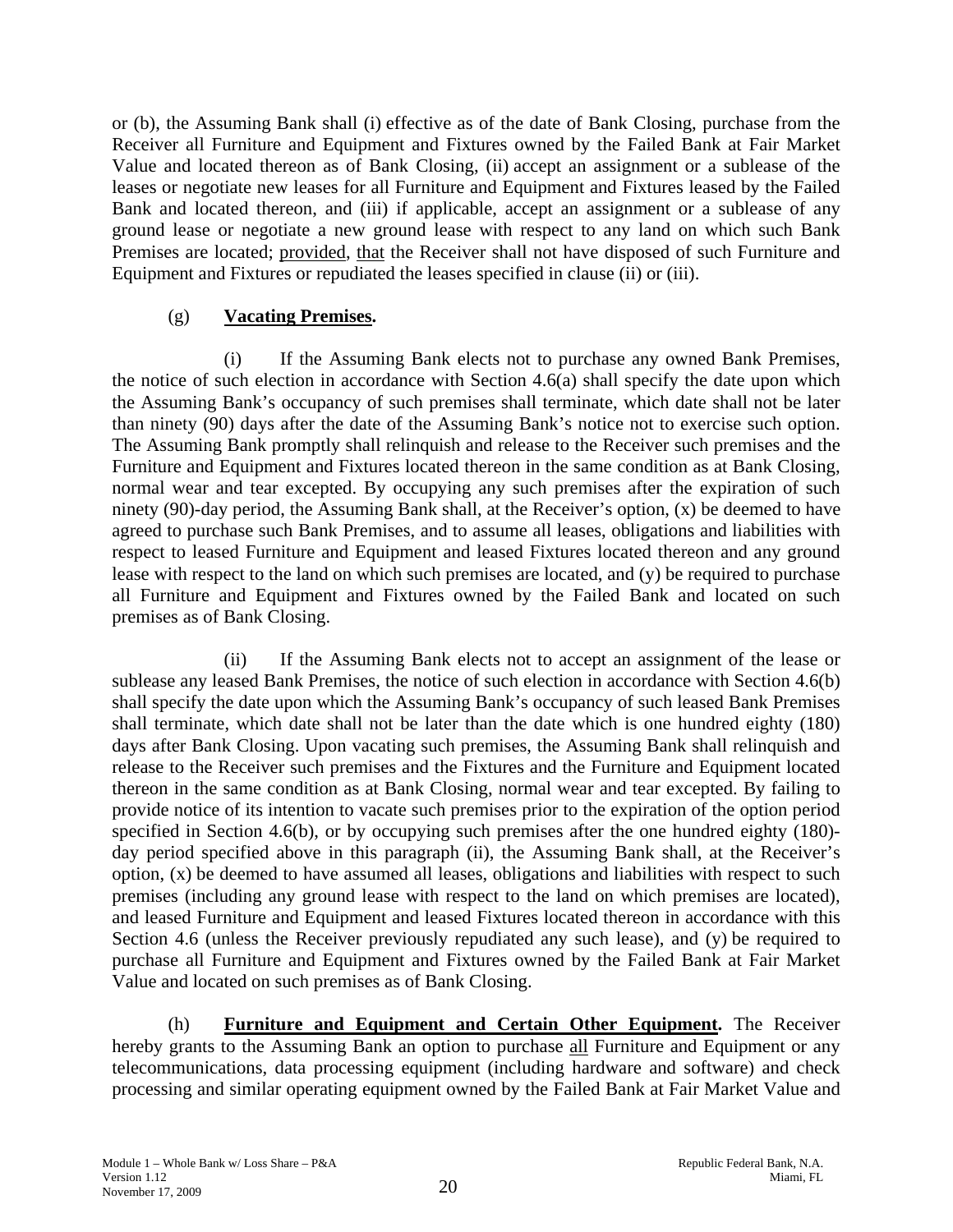located at any leased Bank Premises that the Assuming Bank elects to vacate or which it could have, but did not occupy, pursuant to this Section 4.6; provided, that, the Assuming Bank shall give the Receiver notice of its election to purchase such property at the time it gives notice of its intention to vacate such Bank Premises or within ten (10) days after Bank Closing for Bank Premises it could have, but did not, occupy.

# **4.7 Agreement with Respect to Leased Data Processing Equipment**

<span id="page-24-0"></span>(a) The Receiver hereby grants to the Assuming Bank an exclusive option for the period of ninety (90) days commencing the day after Bank Closing to accept an assignment from the Receiver of any or all Data Processing Leases to the extent that such Data Processing Leases can be assigned.

(b) The Assuming Bank shall (i) give written notice to the Receiver within the option period specified in Section 4.7(a) of its intent to accept or decline an assignment or sublease of any or all Data Processing Leases and promptly accept an assignment or sublease of such Data Processing Leases, and (ii) give written notice to the appropriate lessor(s) that it has accepted an assignment or sublease of any such Data Processing Leases.

(c) The Receiver agrees to facilitate the assignment or sublease of Data Processing Leases or the negotiation of new leases or license agreements by the Assuming Bank; provided, that neither the Receiver nor the Corporation shall be obligated to engage in litigation or make payments to the Assuming Bank or to any third party in connection with facilitating any such assumption, assignment, sublease or negotiation.

(d) The Assuming Bank agrees, during its period of use of any property subject to a Data Processing Lease, to pay to the Receiver or to appropriate third parties at the direction of the Receiver all operating costs with respect thereto and to comply with all relevant terms of the applicable Data Processing Leases entered into by the Failed Bank, including without limitation the timely payment of all rent, taxes, fees, charges, utilities, insurance and assessments.

(e) The Assuming Bank shall, not later than fifty (50) days after giving the notice provided in Section 4.7(b), (i) relinquish and release to the Receiver all property subject to the relevant Data Processing Lease, in the same condition as at Bank Closing, normal wear and tear excepted, or (ii) accept an assignment or a sublease thereof or negotiate a new lease or license agreement under this Section 4.7.

# **4.8 Agreement with Respect to Certain Existing Agreements**.

<span id="page-24-1"></span>(a) Subject to the provisions of Section 4.8(b), with respect to agreements existing as of Bank Closing which provide for the rendering of services by or to the Failed Bank, within thirty (30) days after Bank Closing, the Assuming Bank shall give the Receiver written notice specifying whether it elects to assume or not to assume each such agreement. Except as may be otherwise provided in this Article IV, the Assuming Bank agrees to comply with the terms of each such agreement for a period commencing on the day after Bank Closing and ending on: (i) in the case of an agreement that provides for the rendering of services by the Failed Bank, the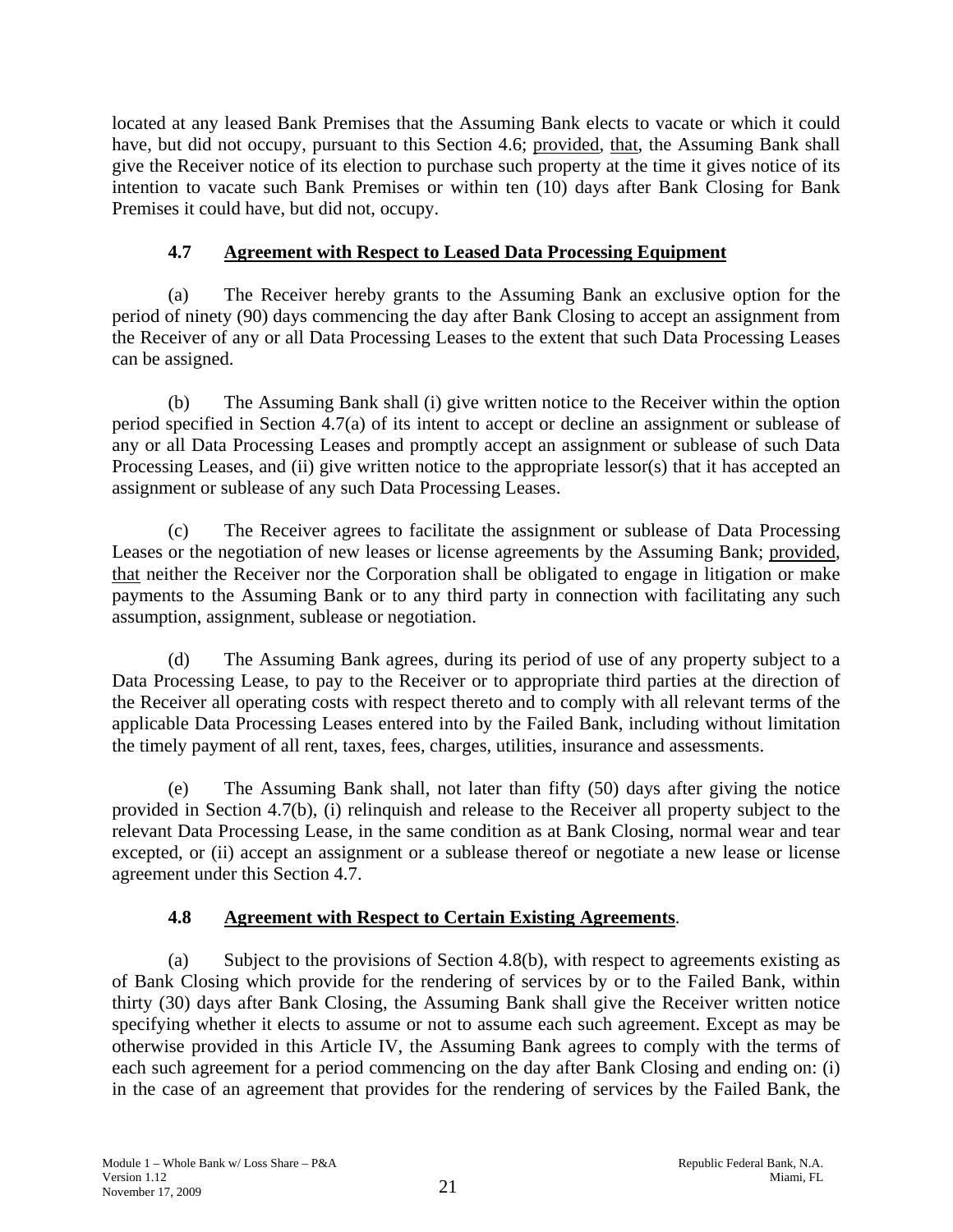date which is ninety (90) days after Bank Closing, and (ii) in the case of an agreement that provides for the rendering of services to the Failed Bank, the date which is thirty (30) days after the Assuming Bank has given notice to the Receiver of its election not to assume such agreement; provided, that the Receiver can reasonably make such service agreements available to the Assuming Bank. The Assuming Bank shall be deemed by the Receiver to have assumed agreements for which no notification is timely given. The Receiver agrees to assign, transfer, convey, and deliver to the Assuming Bank all right, title and interest of the Receiver, if any, in and to agreements the Assuming Bank assumes hereunder. In the event the Assuming Bank elects not to accept an assignment of any lease (or sublease) or negotiate a new lease for leased Bank Premises under Section 4.6 and does not otherwise occupy such premises, the provisions of this Section 4.8(a) shall not apply to service agreements related to such premises. The Assuming Bank agrees, during the period it has the use or benefit of any such agreement, promptly to pay to the Receiver or to appropriate third parties at the direction of the Receiver all operating costs with respect thereto and to comply with all relevant terms of such agreement.

(b) The provisions of Section 4.8(a) regarding the Assuming Bank's election to assume or not assume certain agreements shall not apply to (i) agreements pursuant to which the Failed Bank provides mortgage servicing for others or mortgage servicing is provided to the Failed Bank by others, (ii) agreements that are subject to Sections 4.1 through 4.7 and any insurance policy or bond referred to in Section 3.5(a) or other agreement specified in Section 3.5, and (iii) consulting, management or employment agreements, if any, between the Failed Bank and its employees or other Persons. Except as otherwise expressly set forth elsewhere in this Agreement, the Assuming Bank does not assume any liabilities or acquire any rights under any of the agreements described in this Section 4.8(b).

<span id="page-25-0"></span>**4.9 Informational Tax Reporting**. The Assuming Bank agrees to perform all obligations of the Failed Bank with respect to Federal and State income tax informational reporting related to (i) the Assets and the Liabilities Assumed, (ii) deposit accounts that were closed and loans that were paid off or collateral obtained with respect thereto prior to Bank Closing, (iii) miscellaneous payments made to vendors of the Failed Bank, and (iv) any other asset or liability of the Failed Bank, including, without limitation, loans not purchased and Deposits not assumed by the Assuming Bank, as may be required by the Receiver.

<span id="page-25-1"></span>**4.10 Insurance**. The Assuming Bank agrees to obtain insurance coverage effective from and after Bank Closing, including public liability, fire and extended coverage insurance acceptable to the Receiver with respect to owned or leased Bank Premises that it occupies, and all owned or leased Furniture and Equipment and Fixtures and leased data processing equipment (including hardware and software) located thereon, in the event such insurance coverage is not already in force and effect with respect to the Assuming Bank as the insured as of Bank Closing. All such insurance shall, where appropriate (as determined by the Receiver), name the Receiver as an additional insured.

<span id="page-25-2"></span>**4.11 Office Space for Receiver and Corporation**. For the period commencing on the day following Bank Closing and ending on the one hundred eightieth (180th) day thereafter, the Assuming Bank agrees to provide to the Receiver and the Corporation, without charge, adequate and suitable office space (including parking facilities and vault space), furniture, equipment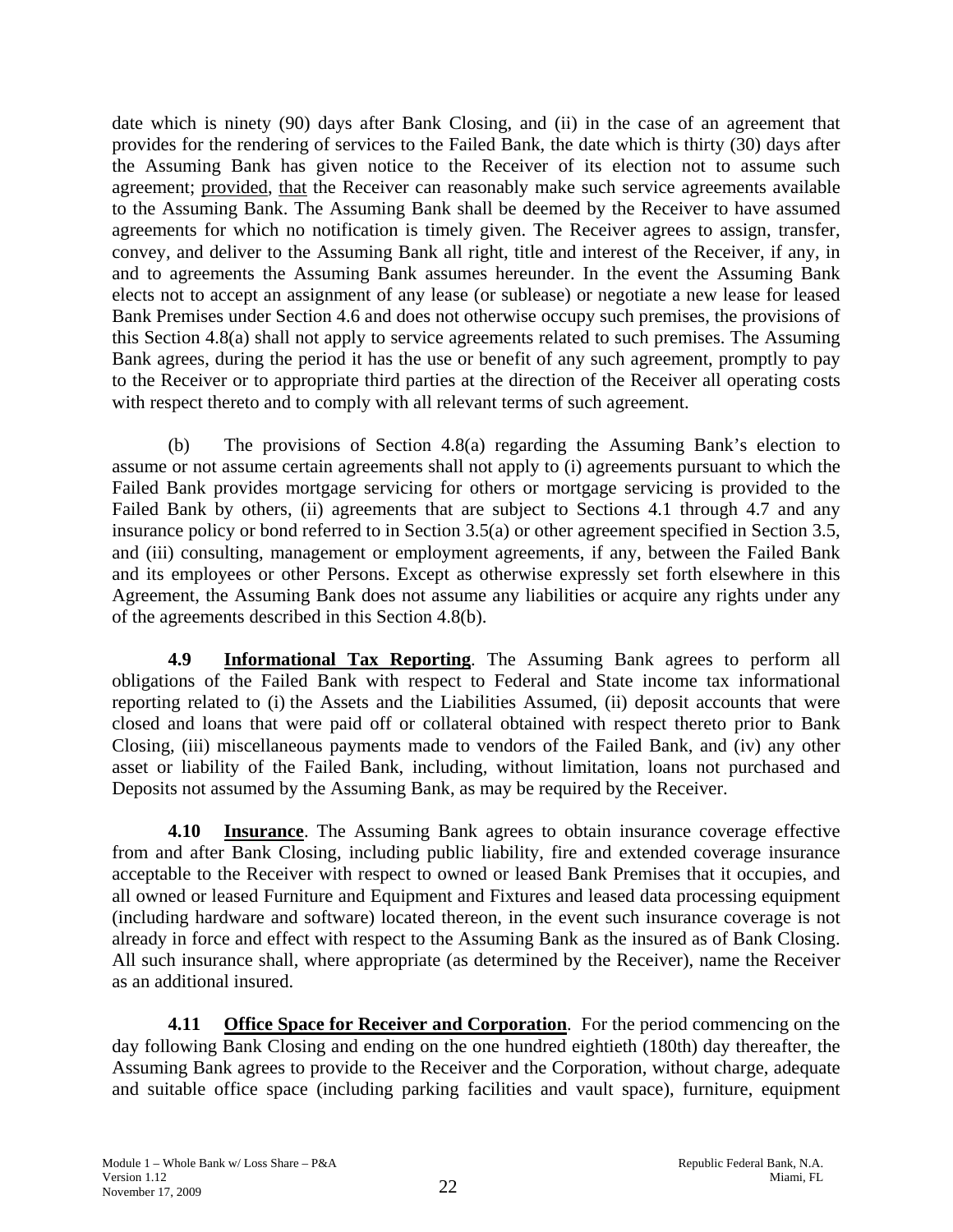(including photocopying and telecopying machines), email accounts, network access and technology resources (such as shared drive) and utilities (including local telephone service and fax machines) at the Bank Premises occupied by the Assuming Bank for their use in the discharge of their respective functions with respect to the Failed Bank. In the event the Receiver and the Corporation determine that the space provided is inadequate or unsuitable, the Receiver and the Corporation may relocate to other quarters having adequate and suitable space and the costs of relocation and any rental and utility costs for the balance of the period of occupancy by the Receiver and the Corporation shall be borne by the Assuming Bank. Additionally, the Assuming Bank agrees to pay such bills and invoices on behalf of the Receiver and Corporation as the Receiver or Corporation may direct for the period beginning on the date of Bank Closing and ending on Settlement Date. Assuming Bank shall submit it requests for reimbursement of such expenditures pursuant to Article VIII of this Agreement.

### <span id="page-26-0"></span>**4.12 Agreement with Respect to Continuation of Group Health Plan Coverage for Former Employees of the Failed Bank.**

(a) The Assuming Bank agrees to assist the Receiver, as provided in this Section 4.12, in offering individuals who were employees or former employees of the Failed Bank, or any of its Subsidiaries, and who, immediately prior to Bank Closing, were receiving, or were eligible to receive, health insurance coverage or health insurance continuation coverage from the Failed Bank ("Eligible Individuals"), the opportunity to obtain health insurance coverage in the Corporation's FIA Continuation Coverage Plan which provides for health insurance continuation coverage to such Eligible Individuals who are qualified beneficiaries of the Failed Bank as defined in Section 607 of the Employee Retirement Income Security Act of 1974, as amended (respectively, "qualified beneficiaries" and "ERISA"). The Assuming Bank shall consult with the Receiver and not later than five (5) Business Days after Bank Closing shall provide written notice to the Receiver of the number (if available), identity (if available) and addresses (if available) of the Eligible Individuals who are qualified beneficiaries of the Failed Bank and for whom a "qualifying event" (as defined in Section 603 of ERISA) has occurred and with respect to whom the Failed Bank's obligations under Part 6 of Subtitle B of Title I of ERISA have not been satisfied in full, and such other information as the Receiver may reasonably require. The Receiver shall cooperate with the Assuming Bank in order to permit it to prepare such notice and shall provide to the Assuming Bank such data in its possession as may be reasonably required for purposes of preparing such notice.

(b) The Assuming Bank shall take such further action to assist the Receiver in offering the Eligible Individuals who are qualified beneficiaries of the Failed Bank the opportunity to obtain health insurance coverage in the Corporation's FIA Continuation Coverage Plan as the Receiver may direct. All expenses incurred and paid by the Assuming Bank (i) in connection with the obligations of the Assuming Bank under this Section 4.12, and (ii) in providing health insurance continuation coverage to any Eligible Individuals who are hired by the Assuming Bank and such employees' qualified beneficiaries shall be borne by the Assuming Bank.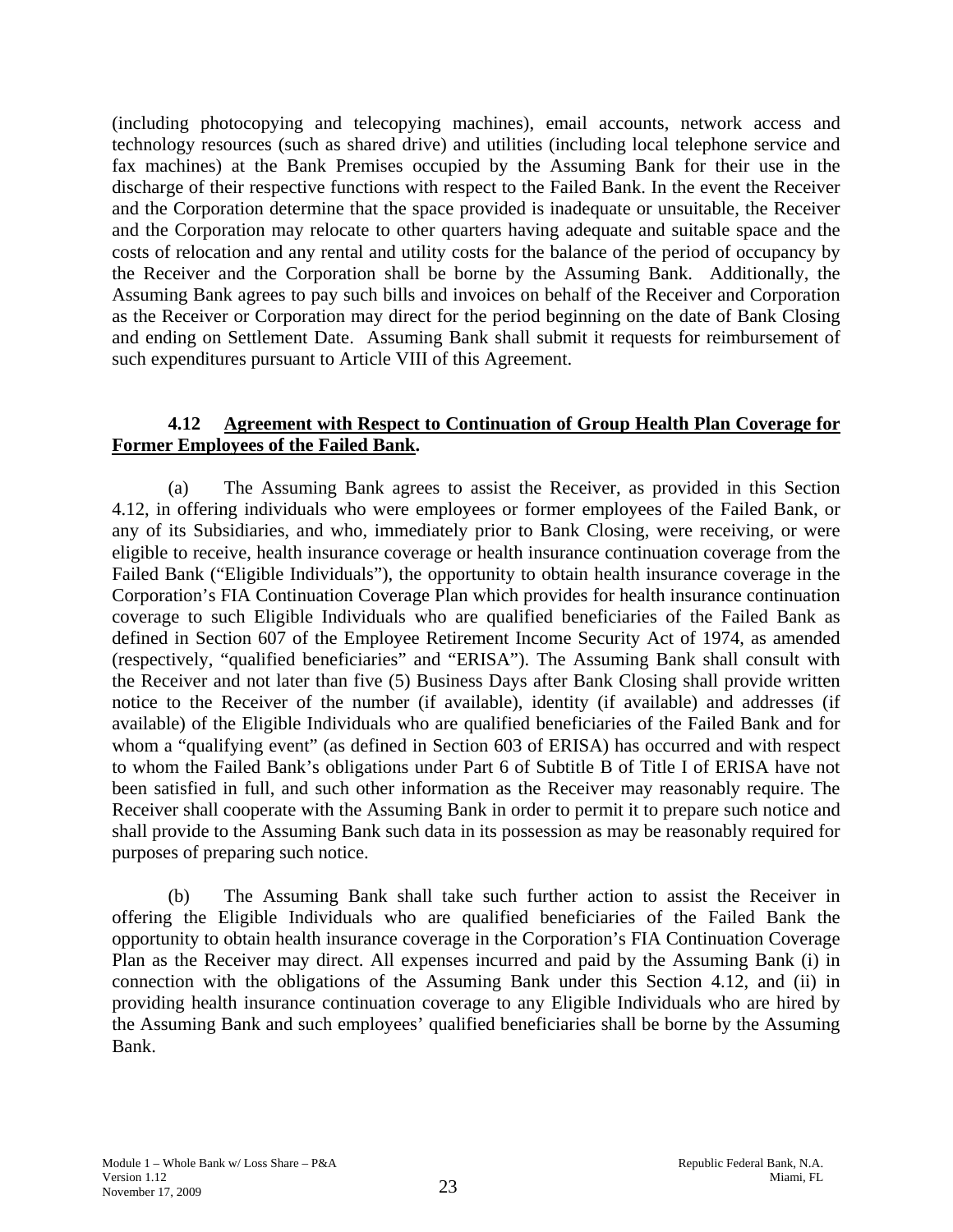(c) No later than five (5) Business Days after Bank Closing, the Assuming Bank shall provide the Receiver with a list of all Failed Bank employees the Assuming Bank will not hire. Unless agreed to otherwise by the Assuming Bank and the Receiver, the Assuming Bank shall be responsible for all costs and expenses (i.e. salary, benefits, etc.) associated with all other employees not on that list from and after the date of delivery of the list to the Receiver. The Assuming Bank shall offer to the Failed Bank employees it retains employment benefits comparable to those the Assuming Bank offers its current employees.

(d) This Section 4.12 is for the sole and exclusive benefit of the parties to this Agreement, and for the benefit of no other Person (including any former employee of the Failed Bank or any Subsidiary thereof or qualified beneficiary of such former employee). Nothing in this Section 4.12 is intended by the parties, or shall be construed, to give any Person (including any former employee of the Failed Bank or any Subsidiary thereof or qualified beneficiary of such former employee) other than the Corporation, the Receiver and the Assuming Bank any legal or equitable right, remedy or claim under or with respect to the provisions of this Section.

<span id="page-27-0"></span>**4.13 Agreement with Respect to Interim Asset Servicing.** At any time after Bank Closing, the Receiver may establish on its books an asset pool(s) and may transfer to such asset pool(s) (by means of accounting entries on the books of the Receiver) all or any assets and liabilities of the Failed Bank which are not acquired by the Assuming Bank, including, without limitation, wholly unfunded Commitments and assets and liabilities which may be acquired, funded or originated by the Receiver subsequent to Bank Closing. The Receiver may remove assets (and liabilities) from or add assets (and liabilities) to such pool(s) at any time in its discretion. At the option of the Receiver, the Assuming Bank agrees to service, administer, and collect such pool assets in accordance with and for the term set forth in Exhibit 4.13 "Interim Asset Servicing Arrangement".

## **4.14** Reserved.

**4.15 Agreement with Respect to Loss Sharing.** The Assuming Bank shall be entitled to require reimbursement from the Receiver for loss sharing on certain loans in accordance with the Single Family Shared-Loss Agreement attached hereto as Exhibit 4.15A and the Non-SF Shared-Loss Agreement attached hereto as Exhibit 4.15B, collectively, the "Shared-Loss Agreements." The Loans that shall be subject to the Shared-Loss Agreements are identified on the Schedule of Loans 4.15A and 4.15B attached hereto.

## **ARTICLE V DUTIES WITH RESPECT TO DEPOSITORS OF THE FAILED BANK**

<span id="page-27-2"></span><span id="page-27-1"></span>**5.1 Payment of Checks, Drafts and Orders.** Subject to Section 9.5, the Assuming Bank agrees to pay all properly drawn checks, drafts and withdrawal orders of depositors of the Failed Bank presented for payment, whether drawn on the check or draft forms provided by the Failed Bank or by the Assuming Bank, to the extent that the Deposit balances to the credit of the respective makers or drawers assumed by the Assuming Bank under this Agreement are sufficient to permit the payment thereof, and in all other respects to discharge, in the usual course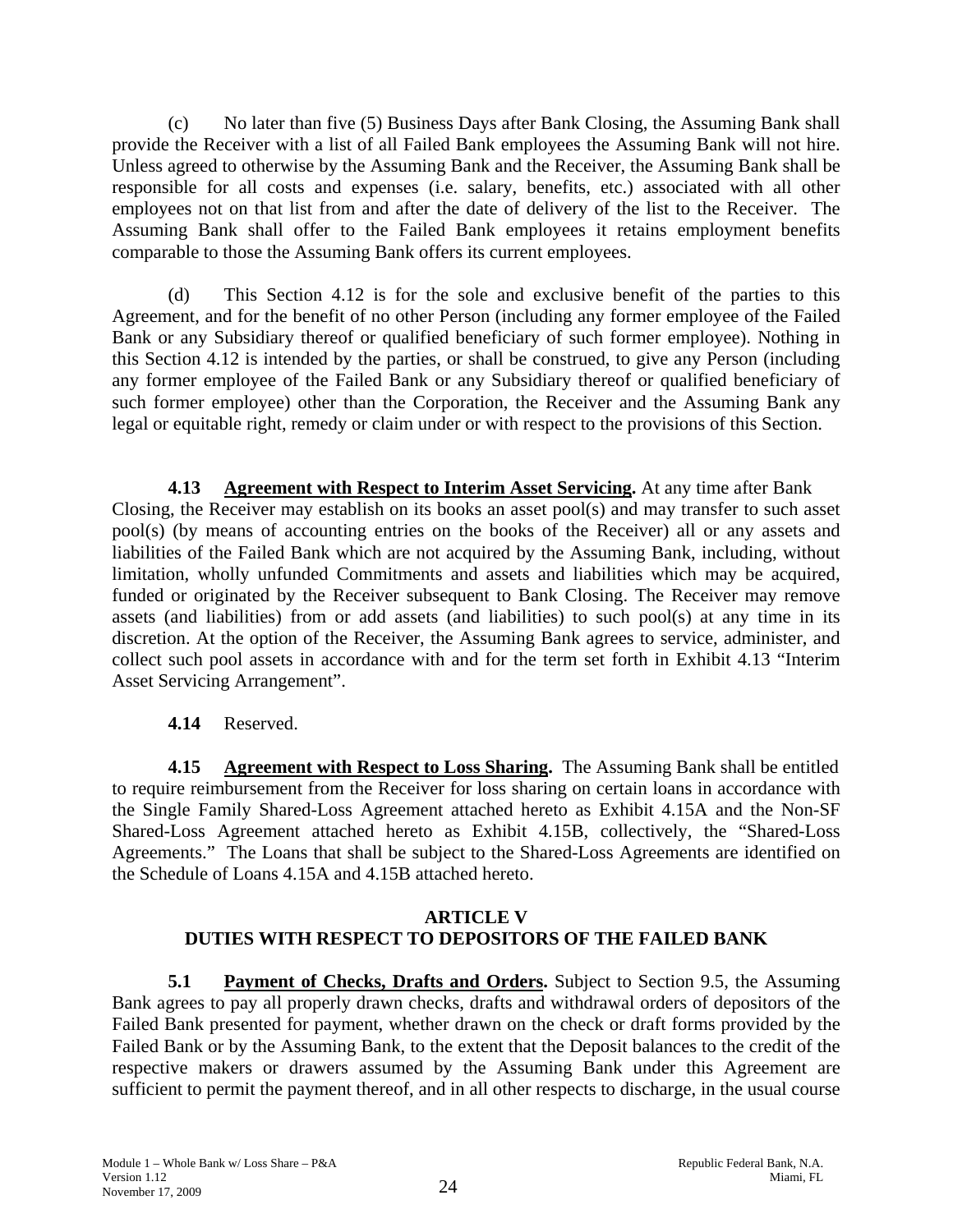of conducting a banking business, the duties and obligations of the Failed Bank with respect to the Deposit balances due and owing to the depositors of the Failed Bank assumed by the Assuming Bank under this Agreement.

<span id="page-28-0"></span>**5.2 Certain Agreements Related to Deposits.** Subject to Section 2.2, the Assuming Bank agrees to honor the terms and conditions of any written escrow or mortgage servicing agreement or other similar agreement relating to a Deposit liability assumed by the Assuming Bank pursuant to this Agreement.

# **5.3 Notice to Depositors.**

<span id="page-28-1"></span>(a) Within seven (7) days after Bank Closing, the Assuming Bank shall give (i) notice to depositors of the Failed Bank of its assumption of the Deposit liabilities of the Failed Bank, and (ii) any notice required under Section 2.2, by mailing to each such depositor a notice with respect to such assumption and by advertising in a newspaper of general circulation in the county or counties in which the Failed Bank was located. The Assuming Bank agrees that it will obtain prior approval of all such notices and advertisements from counsel for the Receiver and that such notices and advertisements shall not be mailed or published until such approval is received.

(b) The Assuming Bank shall give notice by mail to depositors of the Failed Bank concerning the procedures to claim their deposits, which notice shall be provided to the Assuming Bank by the Receiver or the Corporation. Such notice shall be included with the notice to depositors to be mailed by the Assuming Bank pursuant to Section 5.3(a).

(c) If the Assuming Bank proposes to charge fees different from those charged by the Failed Bank before it establishes new deposit account relationships with the depositors of the Failed Bank, the Assuming Bank shall give notice by mail of such changed fees to such depositors.

## **ARTICLE VI RECORDS**

# **6.1 Transfer of Records**.

<span id="page-28-3"></span><span id="page-28-2"></span>(a) In accordance with Sections 2.1 and 3.1, the Receiver assigns, transfers, conveys and delivers to the Assuming Bank the following:

(i) all Records pertaining to the Deposit liabilities of the Failed Bank assumed by the Assuming Bank under this Agreement, including, but not limited to, the following:

(A) signature cards, orders, contracts between the Failed Bank and its depositors and Records of similar character;

(B) passbooks of depositors held by the Failed Bank, deposit slips, cancelled checks and withdrawal orders representing charges to accounts of depositors; and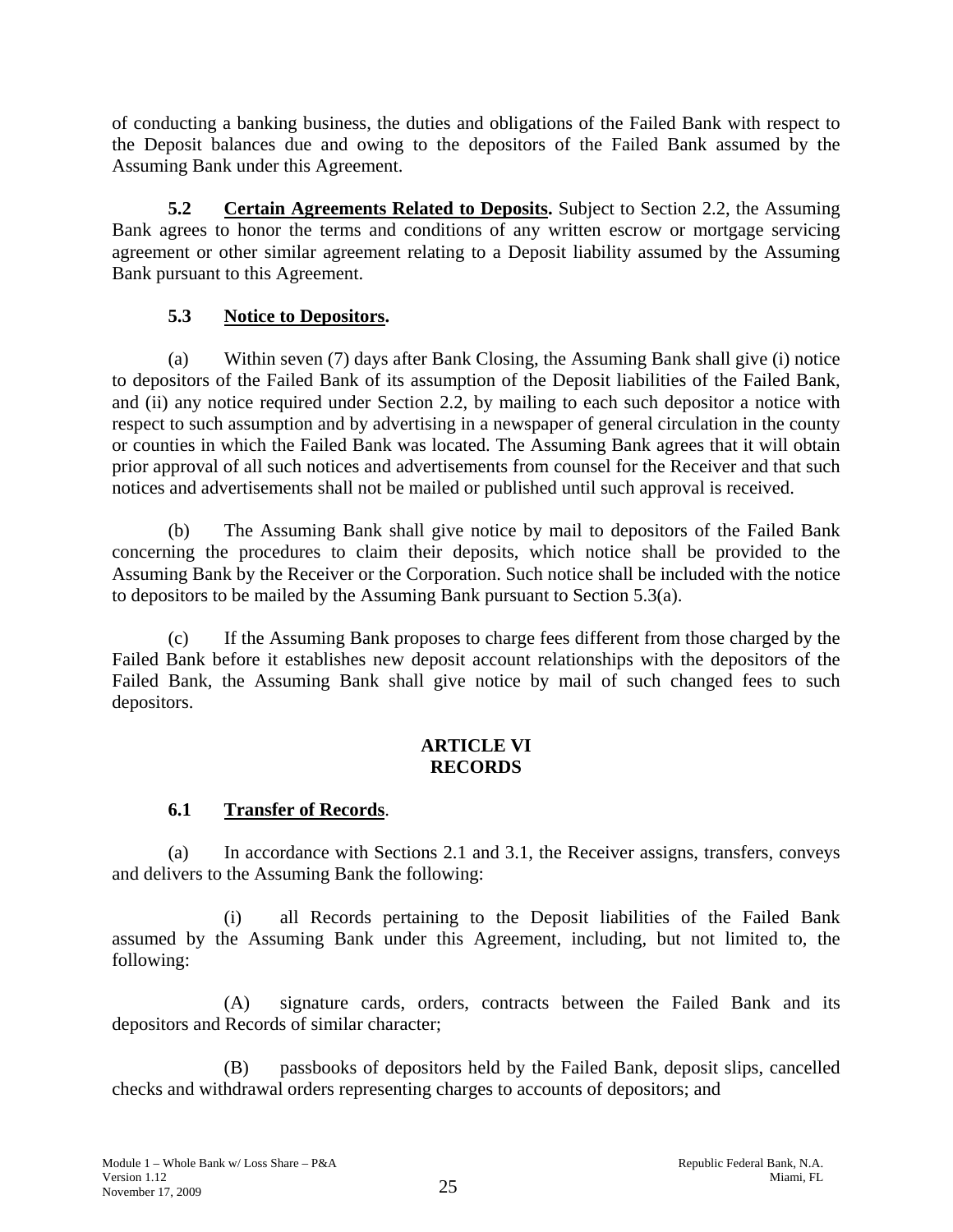following: (ii) all Records pertaining to the Assets, including, but not limited to, the

companies; (A) records of deposit balances carried with other banks, bankers or trust

(B) Loan and collateral records and Credit Files and other documents;

(C) deeds, mortgages, abstracts, surveys, and other instruments or records of title pertaining to real estate or real estate mortgages;

(D) signature cards, agreements and records pertaining to Safe Deposit Boxes, if any; and

(E) records pertaining to the credit card business, trust business or safekeeping business of the Failed Bank, if any.

(b) The Receiver, at its option, may assign and transfer to the Assuming Bank by a single blanket assignment or otherwise, as soon as practicable after Bank Closing, any other Records not assigned and transferred to the Assuming Bank as provided in this Agreement, including but not limited to loan disbursement checks, general ledger tickets, official bank checks, proof transactions (including proof tapes) and paid out loan files.

<span id="page-29-0"></span>**6.2 Delivery of Assigned Records**. The Receiver shall deliver to the Assuming Bank all Records described in (i) Section 6.1(a) as soon as practicable on or after the date of this Agreement, and (ii) Section 6.1(b) as soon as practicable after making any assignment described therein.

<span id="page-29-1"></span>**6.3 Preservation of Records**. The Assuming Bank agrees that it will preserve and maintain for the joint benefit of the Receiver, the Corporation and the Assuming Bank, all Records of which it has custody for such period as either the Receiver or the Corporation in its discretion may require, until directed otherwise, in writing, by the Receiver or Corporation. The Assuming Bank shall have the primary responsibility to respond to subpoenas, discovery requests, and other similar official inquiries and customer requests for lien releases with respect to the Records of which it has custody.

**6.4 Access to Records; Copies**. The Assuming Bank agrees to permit the Receiver and the Corporation access to all Records of which the Assuming Bank has custody, and to use, inspect, make extracts from or request copies of any such Records in the manner and to the extent requested, and to duplicate, in the discretion of the Receiver or the Corporation, any Record in the form of microfilm or microfiche pertaining to Deposit account relationships; provided, that in the event that the Failed Bank maintained one or more duplicate copies of such microfilm or microfiche Records, the Assuming Bank hereby assigns, transfers, and conveys to the Corporation one such duplicate copy of each such Record without cost to the Corporation, and agrees to deliver to the Corporation all Records assigned and transferred to the Corporation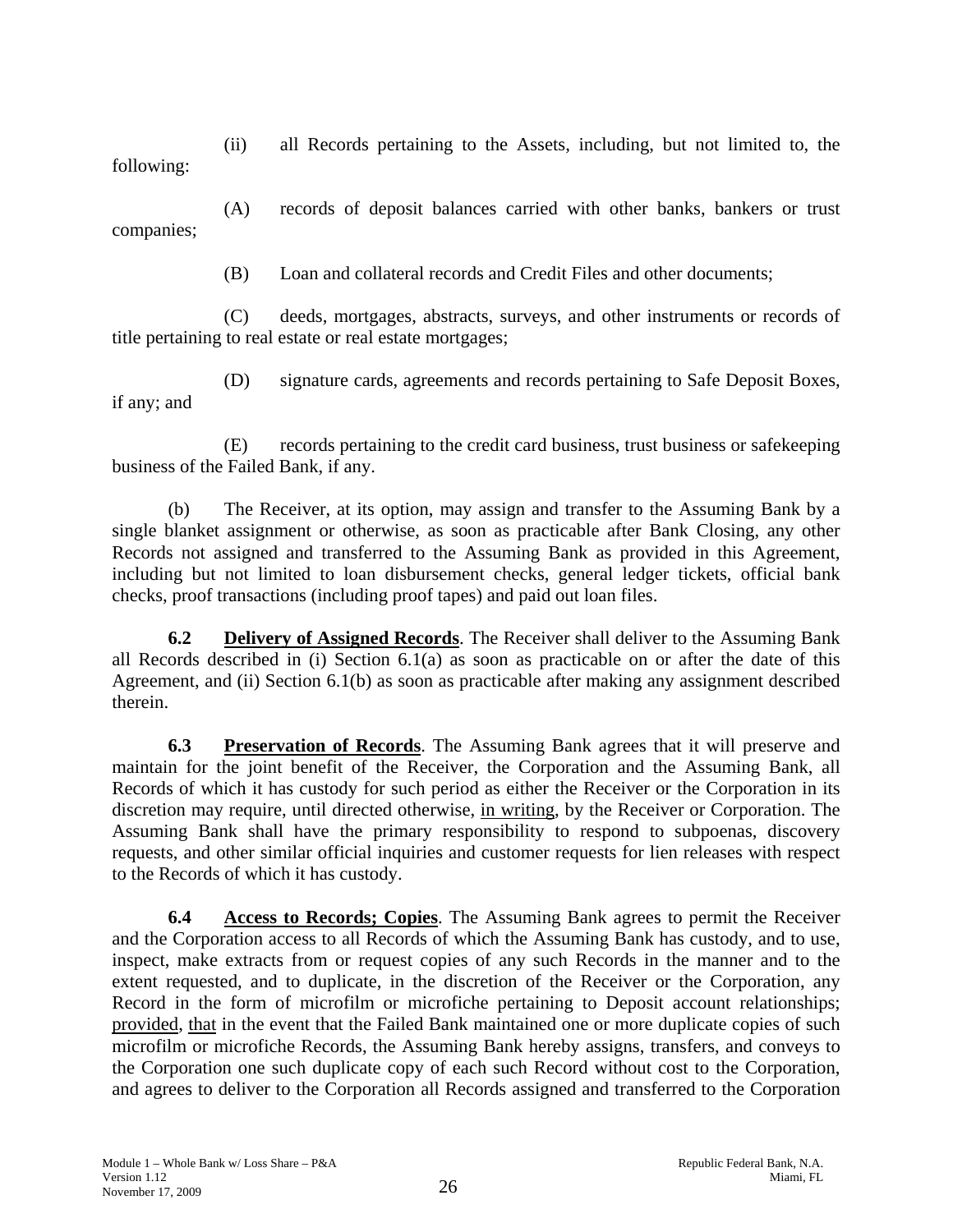under this Article VI as soon as practicable on or after the date of this Agreement. The party requesting a copy of any Record shall bear the cost (based on standard accepted industry charges to the extent applicable, as determined by the Receiver) for providing such duplicate Records. A copy of each Record requested shall be provided as soon as practicable by the party having custody thereof.

### **ARTICLE VII FIRST LOSS TRANCHE**

 The Assuming Bank has submitted to the Receiver an asset premium (discount) bid of **(\$37,742,000.00)** and a positive Deposit premium bid of **1.01%**. The Deposit premium bid will be applied to the total of all Assumed Deposits except for brokered, CDARS, and any market place or similar subscription services Deposits. The First Loss Tranche shall be determined by adding (i) the asset premium (discount) bid, (ii) the Deposit premium bid, and (iii) the Equity Adjustment. If the First Loss Tranche is a positive number, then this is the Losses on Single Family Shared-Loss Loans and Net Charge-offs on Shared Loss Assets that the Assuming Bank will incur before loss-sharing commences under Exhibits 4.15A and 4.15B. If the First Loss Tranche is a negative number, the Corporation shall pay such amount by wire transfer to the Assuming Bank by the end of the first business day following Bank Closing, together with interest determined in accordance with Section 8.4, and loss sharing shall commence immediately.

#### **ARTICLE VIII ADJUSTMENTS**

<span id="page-30-1"></span><span id="page-30-0"></span>**8.1 Pro Forma Statement**. The Receiver, as soon as practicable after Bank Closing, in accordance with the best information then available, shall provide to the Assuming Bank a pro forma statement reflecting any adjustments of such liabilities and assets as may be necessary. Such pro forma statement shall take into account, to the extent possible, (i) liabilities and assets of a nature similar to those contemplated by Section 2.1 or Section 3.1, respectively, which at Bank Closing were carried in the Failed Bank's suspense accounts, (ii) accruals as of Bank Closing for all income related to the assets and business of the Failed Bank acquired by the Assuming Bank hereunder, whether or not such accruals were reflected on the Accounting Records of the Failed Bank in the normal course of its operations, and (iii) adjustments to determine the Book Value of any investment in an Acquired Subsidiary and related accounts on the "bank only" (unconsolidated) balance sheet of the Failed Bank based on the equity method of accounting, whether or not the Failed Bank used the equity method of accounting for investments in subsidiaries, except that the resulting amount cannot be less than the Acquired Subsidiary's recorded equity as of Bank Closing as reflected on the Accounting Records of the Acquired Subsidiary. Any Loan purchased by the Assuming Bank pursuant to Section 3.1 which the Failed Bank charged off during the period beginning the day after the Bid Valuation Date to the date of Bank Closing shall be deemed not to be charged off for the purposes of the pro forma statement, and the purchase price shall be determined pursuant to Section 3.2.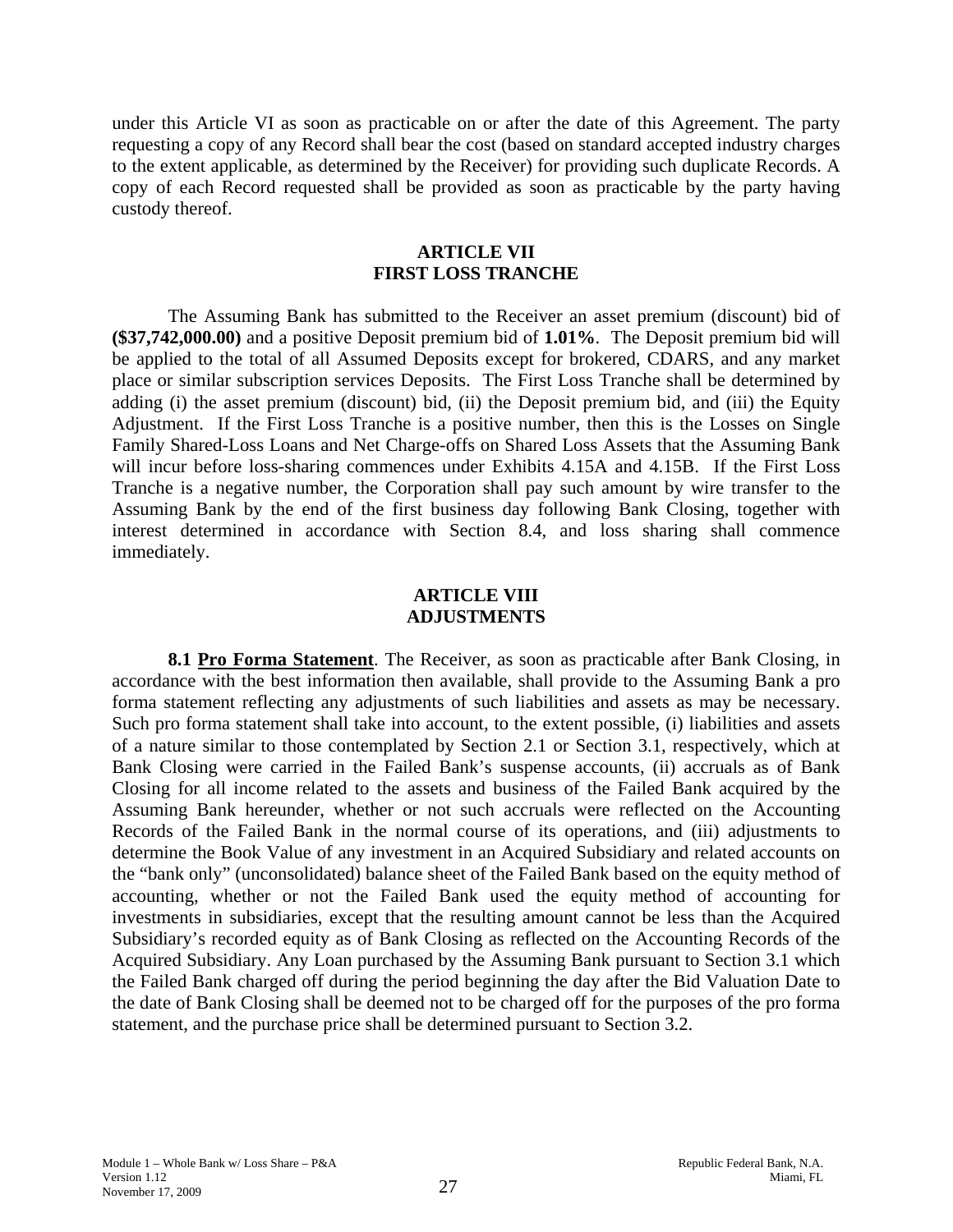## **8.2 Correction of Errors and Omissions; Other Liabilities**.

(a) In the event any bookkeeping omissions or errors are discovered in preparing any pro forma statement or in completing the transfers and assumptions contemplated hereby, the parties hereto agree to correct such errors and omissions, it being understood that, as far as practicable, all adjustments will be made consistent with the judgments, methods, policies or accounting principles utilized by the Failed Bank in preparing and maintaining Accounting Records, except that adjustments made pursuant to this Section 8.2(a) are not intended to bring the Accounting Records of the Failed Bank into accordance with generally accepted accounting principles.

(b) If the Receiver discovers at any time subsequent to the date of this Agreement that any claim exists against the Failed Bank which is of such a nature that it would have been included in the liabilities assumed under Article II had the existence of such claim or the facts giving rise thereto been known as of Bank Closing, the Receiver may, in its discretion, at any time, require that such claim be assumed by the Assuming Bank in a manner consistent with the intent of this Agreement. The Receiver will make appropriate adjustments to the pro forma statement provided by the Receiver to the Assuming Bank pursuant to Section 8.1 as may be necessary.

<span id="page-31-0"></span>**8.3 Payments**. The Receiver agrees to cause to be paid to the Assuming Bank, or the Assuming Bank agrees to pay to the Receiver, as the case may be, on the Settlement Date, a payment in an amount which reflects net adjustments (including any costs, expenses and fees associated with determinations of value as provided in this Agreement) made pursuant to Section 8.1 or Section 8.2, plus interest as provided in Section 8.4. The Receiver and the Assuming Bank agree to effect on the Settlement Date any further transfer of assets to or assumption of liabilities or claims by the Assuming Bank as may be necessary in accordance with Section 8.1 or Section 8.2.

<span id="page-31-1"></span>**8.4 Interest**. Any amounts paid under Section 8.3 or Section 8.5, shall bear interest for the period from and including the day following Bank Closing to and including the day preceding the payment at the Settlement Interest Rate.

<span id="page-31-2"></span>**8.5 Subsequent Adjustments.** In the event that the Assuming Bank or the Receiver discovers any errors or omissions as contemplated by Section 8.2 or any error with respect to the payment made under Section 8.3 after the Settlement Date, the Assuming Bank and the Receiver agree to promptly correct any such errors or omissions, make any payments and effect any transfers or assumptions as may be necessary to reflect any such correction plus interest as provided in Section 8.4.

## **ARTICLE IX CONTINUING COOPERATION**

<span id="page-31-4"></span><span id="page-31-3"></span>**9.1 General Matters**. The parties hereto agree that they will, in good faith and with their best efforts, cooperate with each other to carry out the transactions contemplated by this Agreement and to effect the purposes hereof.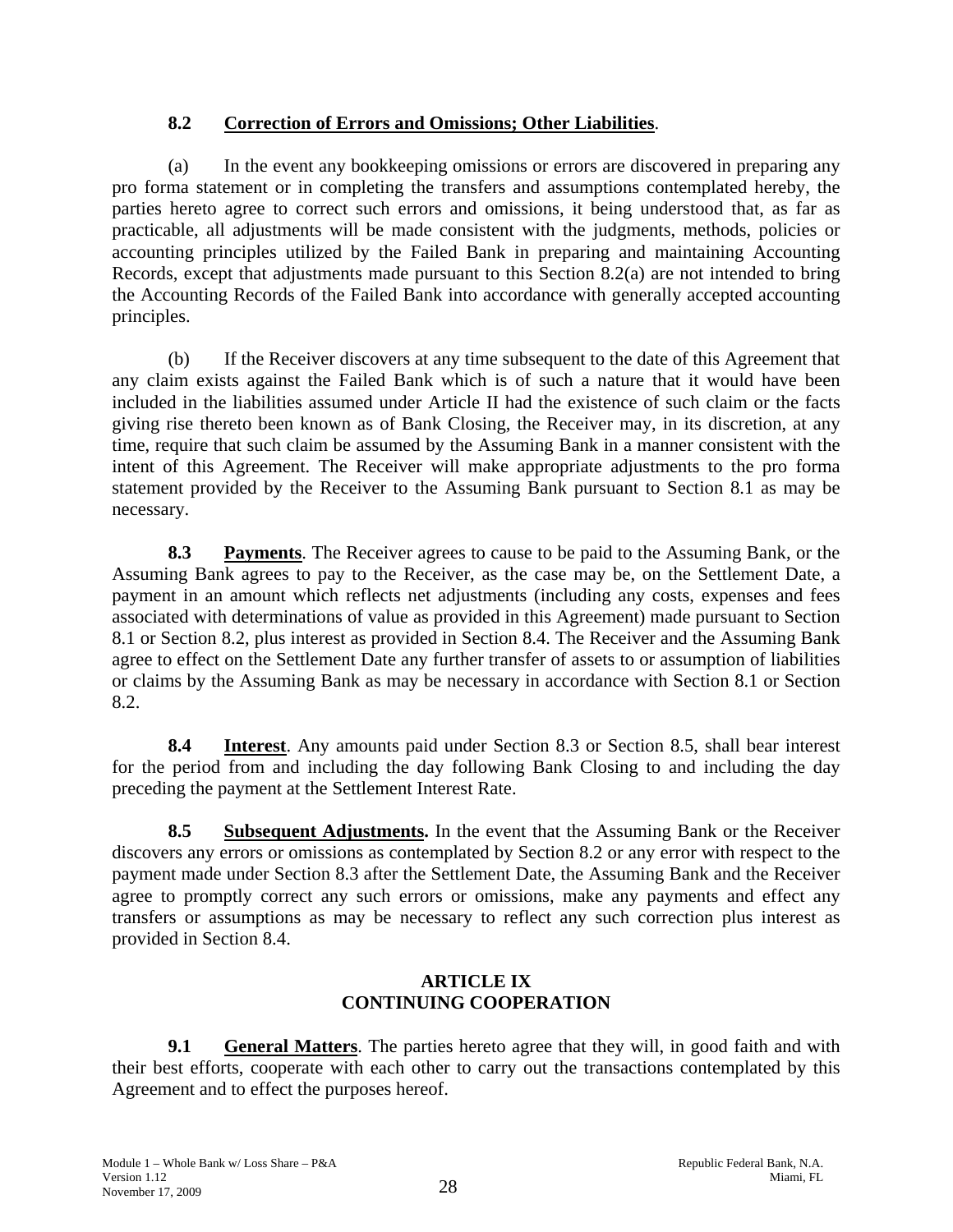<span id="page-32-0"></span>**9.2** Additional Title Documents. The Receiver, the Corporation and the Assuming Bank each agree, at any time, and from time to time, upon the request of any party hereto, to execute and deliver such additional instruments and documents of conveyance as shall be reasonably necessary to vest in the appropriate party its full legal or equitable title in and to the property transferred pursuant to this Agreement or to be transferred in accordance herewith. The Assuming Bank shall prepare such instruments and documents of conveyance (in form and substance satisfactory to the Receiver) as shall be necessary to vest title to the Assets in the Assuming Bank. The Assuming Bank shall be responsible for recording such instruments and documents of conveyance at its own expense.

# **9.3 Claims and Suits**.

<span id="page-32-1"></span>(a) The Receiver shall have the right, in its discretion, to (i) defend or settle any claim or suit against the Assuming Bank with respect to which the Receiver has indemnified the Assuming Bank in the same manner and to the same extent as provided in Article XII, and (ii) defend or settle any claim or suit against the Assuming Bank with respect to any Liability Assumed, which claim or suit may result in a loss to the Receiver arising out of or related to this Agreement, or which existed against the Failed Bank on or before Bank Closing. The exercise by the Receiver of any rights under this Section 9.3(a) shall not release the Assuming Bank with respect to any of its obligations under this Agreement.

(b) In the event any action at law or in equity shall be instituted by any Person against the Receiver and the Corporation as codefendants with respect to any asset of the Failed Bank retained or acquired pursuant to this Agreement by the Receiver, the Receiver agrees, at the request of the Corporation, to join with the Corporation in a petition to remove the action to the United States District Court for the proper district. The Receiver agrees to institute, with or without joinder of the Corporation as coplaintiff, any action with respect to any such retained or acquired asset or any matter connected therewith whenever notice requiring such action shall be given by the Corporation to the Receiver.

<span id="page-32-2"></span>**9.4 Payment of Deposits**. In the event any depositor does not accept the obligation of the Assuming Bank to pay any Deposit liability of the Failed Bank assumed by the Assuming Bank pursuant to this Agreement and asserts a claim against the Receiver for all or any portion of any such Deposit liability, the Assuming Bank agrees on demand to provide to the Receiver funds sufficient to pay such claim in an amount not in excess of the Deposit liability reflected on the books of the Assuming Bank at the time such claim is made. Upon payment by the Assuming Bank to the Receiver of such amount, the Assuming Bank shall be discharged from any further obligation under this Agreement to pay to any such depositor the amount of such Deposit liability paid to the Receiver.

<span id="page-32-3"></span>**9.5 Withheld Payments**. At any time, the Receiver or the Corporation may, in its discretion, determine that all or any portion of any deposit balance assumed by the Assuming Bank pursuant to this Agreement does not constitute a "Deposit" (or otherwise, in its discretion, determine that it is the best interest of the Receiver or Corporation to withhold all or any portion of any deposit), and may direct the Assuming Bank to withhold payment of all or any portion of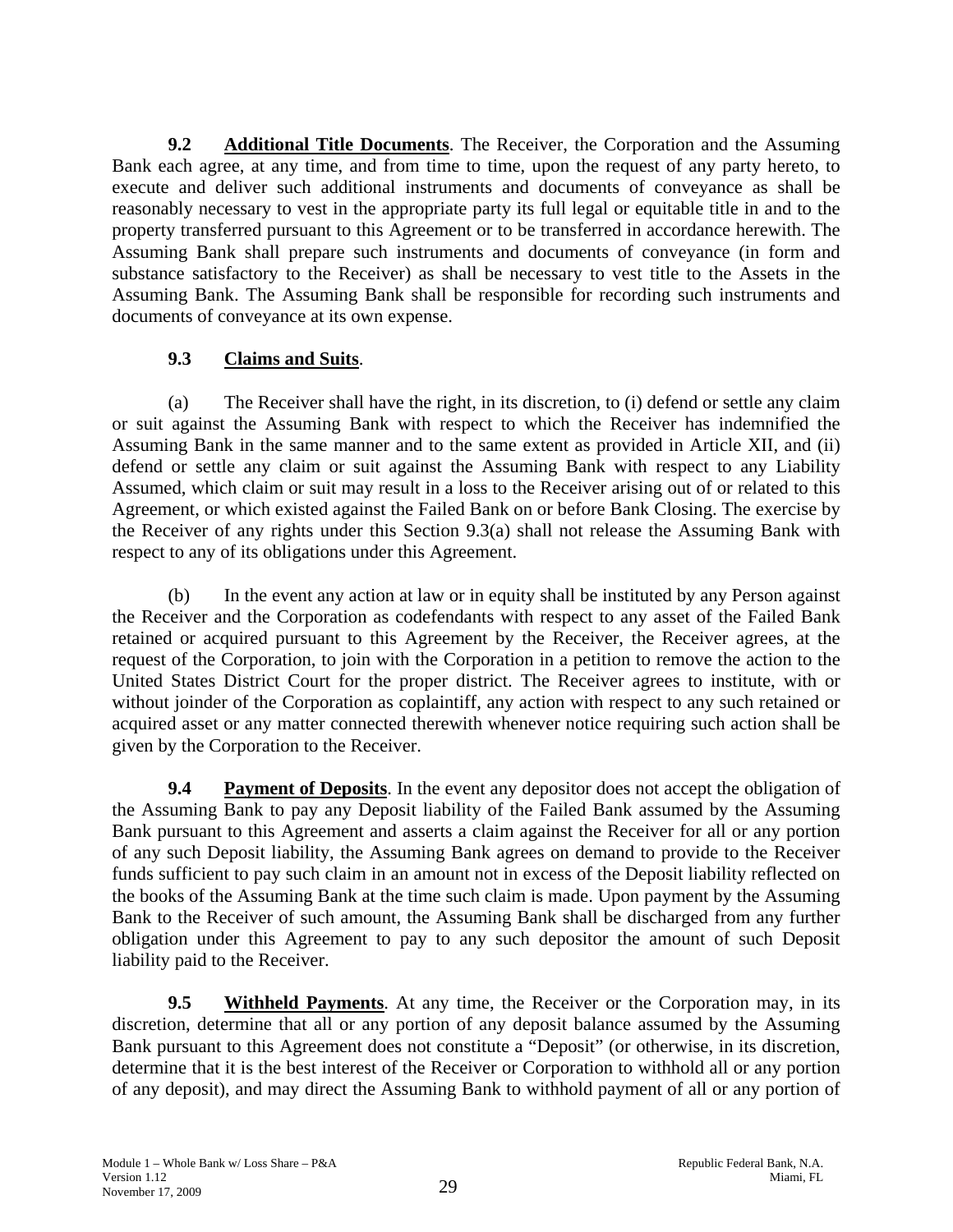any such deposit balance. Upon such direction, the Assuming Bank agrees to hold such deposit and not to make any payment of such deposit balance to or on behalf of the depositor, or to itself, whether by way of transfer, set-off, or otherwise. The Assuming Bank agrees to maintain the "withheld payment" status of any such deposit balance until directed in writing by the Receiver or the Corporation as to its disposition. At the direction of the Receiver or the Corporation, the Assuming Bank shall return all or any portion of such deposit balance to the Receiver or the Corporation, as appropriate, and thereupon the Assuming Bank shall be discharged from any further liability to such depositor with respect to such returned deposit balance. If such deposit balance has been paid to the depositor prior to a demand for return by the Corporation or the Receiver, and payment of such deposit balance had not been previously withheld pursuant to this Section, the Assuming Bank shall not be obligated to return such deposit balance to the Receiver or the Corporation. The Assuming Bank shall be obligated to reimburse the Corporation or the Receiver, as the case may be, for the amount of any deposit balance or portion thereof paid by the Assuming Bank in contravention of any previous direction to withhold payment of such deposit balance or return such deposit balance the payment of which was withheld pursuant to this Section.

## **9.6 Proceedings with Respect to Certain Assets and Liabilities**.

<span id="page-33-0"></span>(a) In connection with any investigation, proceeding or other matter with respect to any asset or liability of the Failed Bank retained by the Receiver, or any asset of the Failed Bank acquired by the Receiver pursuant to this Agreement, the Assuming Bank shall cooperate to the extent reasonably required by the Receiver.

(b) In addition to its obligations under Section 6.4, the Assuming Bank shall provide representatives of the Receiver access at reasonable times and locations without other limitation or qualification to (i) its directors, officers, employees and agents and those of the Subsidiaries acquired by the Assuming Bank, and (ii) its books and records, the books and records of such Subsidiaries and all Credit Files, and copies thereof. Copies of books, records and Credit Files shall be provided by the Assuming Bank as requested by the Receiver and the costs of duplication thereof shall be borne by the Receiver.

(c) Not later than ten (10) days after the Put Notice pursuant to Section 3.4 or the date of the notice of transfer of any Loan by the Assuming Bank to the Receiver pursuant to Section 3.6, the Assuming Bank shall deliver to the Receiver such documents with respect to such Loan as the Receiver may request, including without limitation the following: (i) all related Credit Documents (other than certificates, notices and other ancillary documents), (ii) a certificate setting forth the principal amount on the date of the transfer and the amount of interest, fees and other charges then accrued and unpaid thereon, and any restrictions on transfer to which any such Loan is subject, and (iii) all Credit Files, and all documents, microfiche, microfilm and computer records (including but not limited to magnetic tape, disc storage, card forms and printed copy) maintained by, owned by, or in the possession of the Assuming Bank or any Affiliate of the Assuming Bank relating to the transferred Loan.

<span id="page-33-1"></span>**9.7 Information**. The Assuming Bank promptly shall provide to the Corporation such other information, including financial statements and computations, relating to the performance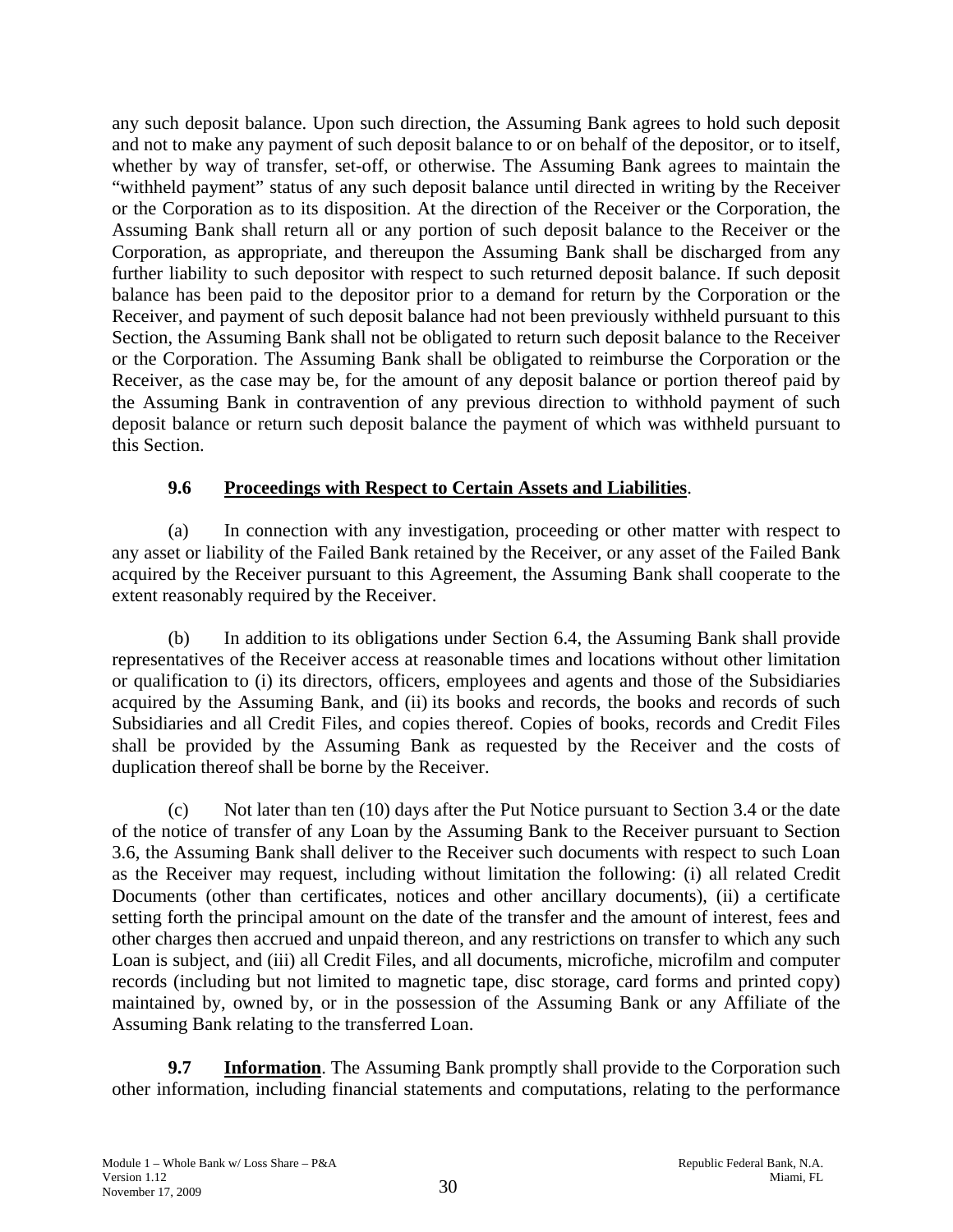of the provisions of this Agreement as the Corporation or the Receiver may request from time to time, and, at the request of the Receiver, make available employees of the Failed Bank employed or retained by the Assuming Bank to assist in preparation of the pro forma statement pursuant to Section 8.1.

### **ARTICLE X CONDITION PRECEDENT**

<span id="page-34-0"></span>The obligations of the parties to this Agreement are subject to the Receiver and the Corporation having received at or before Bank Closing evidence reasonably satisfactory to each of any necessary approval, waiver, or other action by any governmental authority, the board of directors of the Assuming Bank, or other third party, with respect to this Agreement and the transactions contemplated hereby, the closing of the Failed Bank and the appointment of the Receiver, the chartering of the Assuming Bank, and any agreements, documents, matters or proceedings contemplated hereby or thereby.

### **ARTICLE XI REPRESENTATIONS AND WARRANTIES OF THE ASSUMING BANK**

<span id="page-34-1"></span>The Assuming Bank represents and warrants to the Corporation and the Receiver as follows:

(a) **Corporate Existence and Authority**. The Assuming Bank (i) is duly organized, validly existing and in good standing under the laws of its Chartering Authority and has full power and authority to own and operate its properties and to conduct its business as now conducted by it, and (ii) has full power and authority to execute and deliver this Agreement and to perform its obligations hereunder. The Assuming Bank has taken all necessary corporate action to authorize the execution, delivery and performance of this Agreement and the performance of the transactions contemplated hereby.

(b) **Third Party Consents**. No governmental authority or other third party consents (including but not limited to approvals, licenses, registrations or declarations) are required in connection with the execution, delivery or performance by the Assuming Bank of this Agreement, other than such consents as have been duly obtained and are in full force and effect.

(c) **Execution and Enforceability**. This Agreement has been duly executed and delivered by the Assuming Bank and when this Agreement has been duly authorized, executed and delivered by the Corporation and the Receiver, this Agreement will constitute the legal, valid and binding obligation of the Assuming Bank, enforceable in accordance with its terms.

### (d) **Compliance with Law**.

(i) Neither the Assuming Bank nor any of its Subsidiaries is in violation of any statute, regulation, order, decision, judgment or decree of, or any restriction imposed by, the United States of America, any State, municipality or other political subdivision or any agency of any of the foregoing, or any court or other tribunal having jurisdiction over the Assuming Bank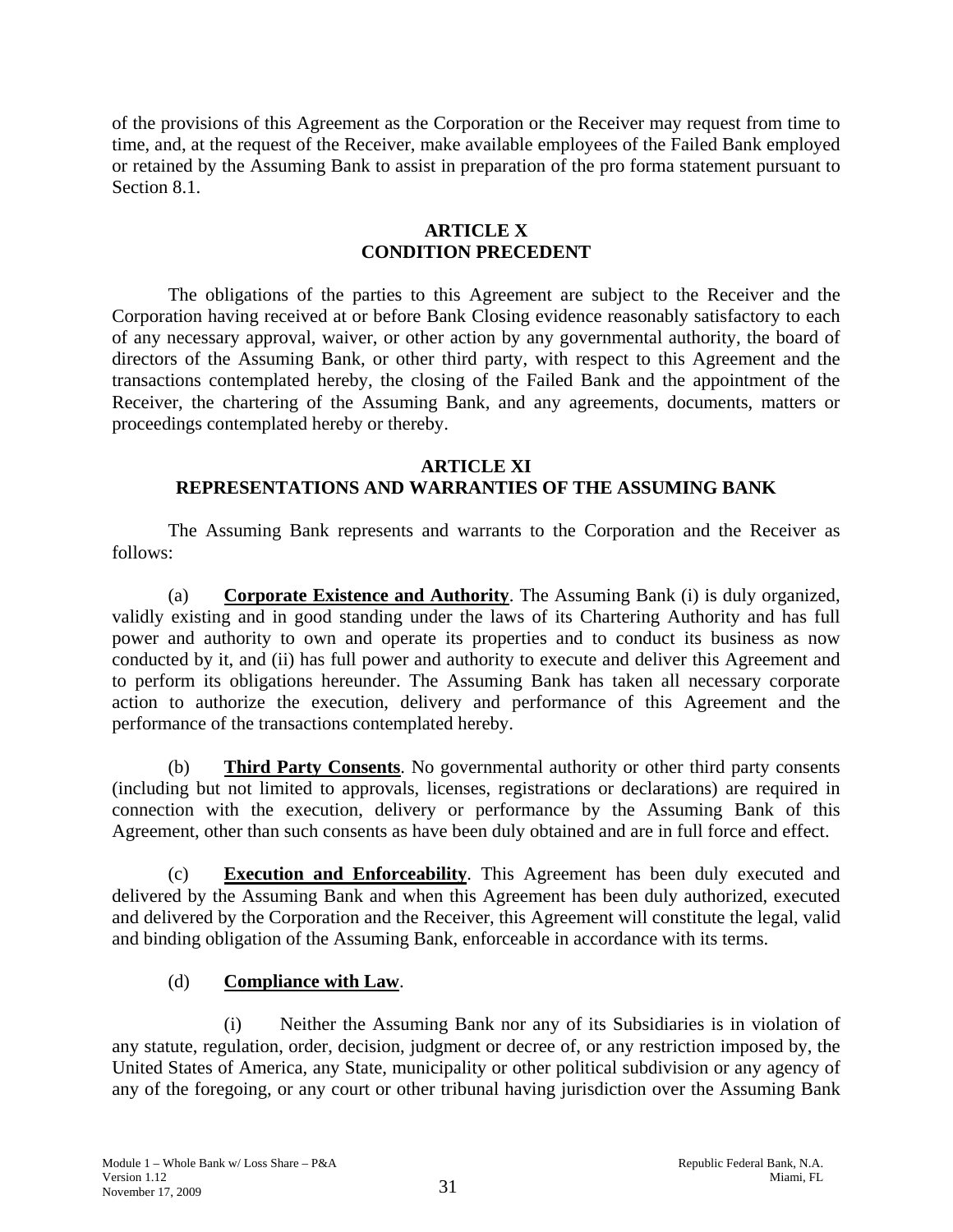or any of its Subsidiaries or any assets of any such Person, or any foreign government or agency thereof having such jurisdiction, with respect to the conduct of the business of the Assuming Bank or of any of its Subsidiaries, or the ownership of the properties of the Assuming Bank or any of its Subsidiaries, which, either individually or in the aggregate with all other such violations, would materially and adversely affect the business, operations or condition (financial or otherwise) of the Assuming Bank or the ability of the Assuming Bank to perform, satisfy or observe any obligation or condition under this Agreement.

(ii) Neither the execution and delivery nor the performance by the Assuming Bank of this Agreement will result in any violation by the Assuming Bank of, or be in conflict with, any provision of any applicable law or regulation, or any order, writ or decree of any court or governmental authority.

(e) **Representations Remain True**. The Assuming Bank represents and warrants that it has executed and delivered to the Corporation a Purchaser Eligibility Certification and Confidentiality Agreement and that all information provided and representations made by or on behalf of the Assuming Bank in connection with this Agreement and the transactions contemplated hereby, including, but not limited to, the Purchaser Eligibility Certification and Confidentiality Agreement (which are affirmed and ratified hereby) are and remain true and correct in all material respects and do not fail to state any fact required to make the information contained therein not misleading.

### **ARTICLE XII INDEMNIFICATION**

<span id="page-35-0"></span>**12.1** Indemnification of Indemnitees. From and after Bank Closing and subject to the limitations set forth in this Section and Section 12.6 and compliance by the Indemnitees with Section 12.2, the Receiver agrees to indemnify and hold harmless the Indemnitees against any and all costs, losses, liabilities, expenses (including attorneys' fees) incurred prior to the assumption of defense by the Receiver pursuant to paragraph (d) of Section 12.2, judgments, fines and amounts paid in settlement actually and reasonably incurred in connection with claims against any Indemnitee based on liabilities of the Failed Bank that are not assumed by the Assuming Bank pursuant to this Agreement or subsequent to the execution hereof by the Assuming Bank or any Subsidiary or Affiliate of the Assuming Bank for which indemnification is provided hereunder in (a) of this Section 12.1, subject to certain exclusions as provided in (b) of this Section 12.1:

(a)

(1) claims based on the rights of any shareholder or former shareholder as such of (x) the Failed Bank, or (y) any Subsidiary or Affiliate of the Failed Bank;

(2) claims based on the rights of any creditor as such of the Failed Bank, or any creditor as such of any director, officer, employee or agent of the Failed Bank, with respect to any indebtedness or other obligation of the Failed Bank arising prior to Bank Closing;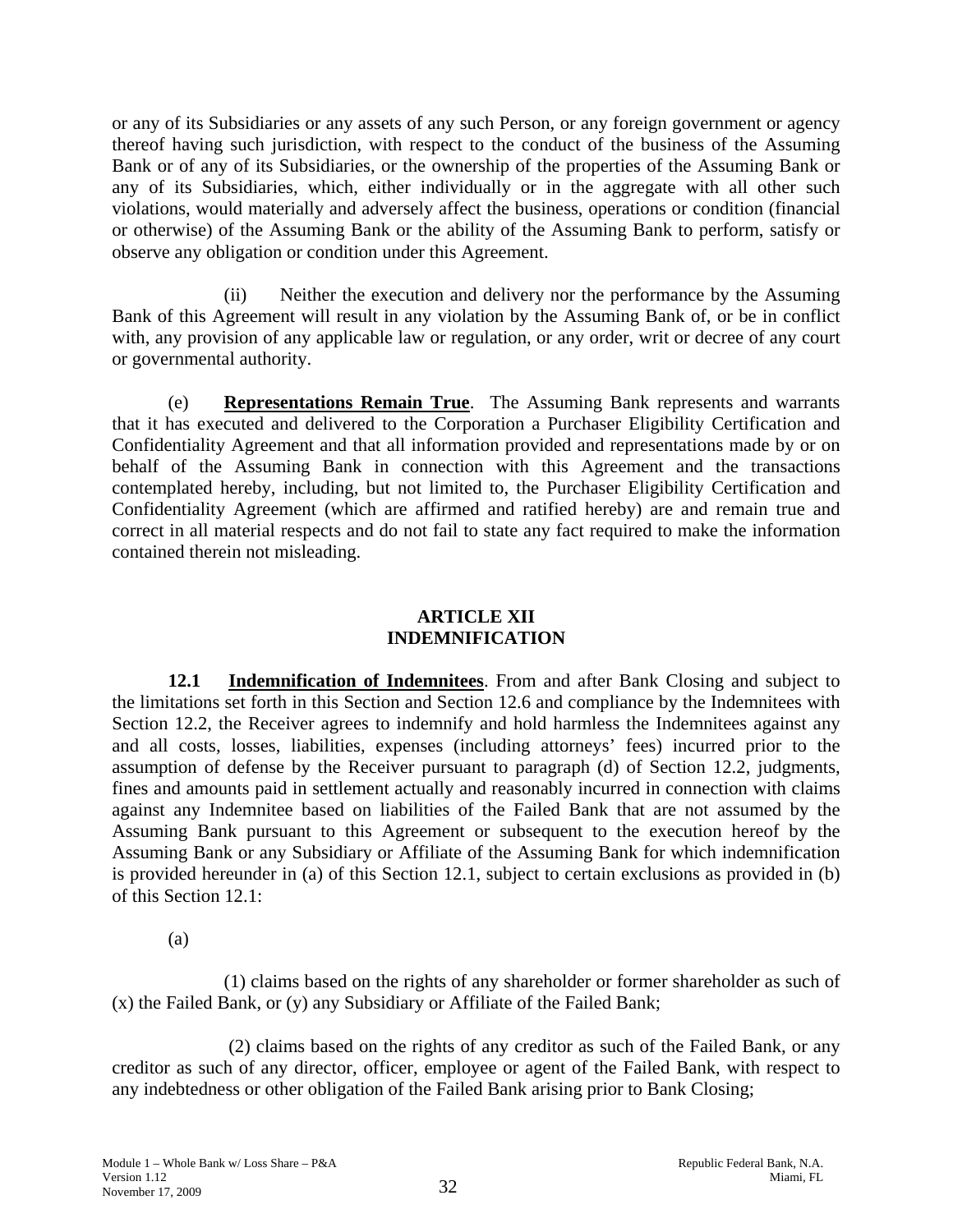(3) claims based on the rights of any present or former director, officer, employee or agent as such of the Failed Bank or of any Subsidiary or Affiliate of the Failed Bank;

(4) claims based on any action or inaction prior to Bank Closing of the Failed Bank, its directors, officers, employees or agents as such, or any Subsidiary or Affiliate of the Failed Bank, or the directors, officers, employees or agents as such of such Subsidiary or Affiliate;

(5) claims based on any malfeasance, misfeasance or nonfeasance of the Failed Bank, its directors, officers, employees or agents with respect to the trust business of the Failed Bank, if any;

(6) claims based on any failure or alleged failure (not in violation of law) by the Assuming Bank to continue to perform any service or activity previously performed by the Failed Bank which the Assuming Bank is not required to perform pursuant to this Agreement or which arise under any contract to which the Failed Bank was a party which the Assuming Bank elected not to assume in accordance with this Agreement and which neither the Assuming Bank nor any Subsidiary or Affiliate of the Assuming Bank has assumed subsequent to the execution hereof;

(7) claims arising from any action or inaction of any Indemnitee, including for purposes of this Section 12.1(a)(7) the former officers or employees of the Failed Bank or of any Subsidiary or Affiliate of the Failed Bank that is taken upon the specific written direction of the Corporation or the Receiver, other than any action or inaction taken in a manner constituting bad faith, gross negligence or willful misconduct; and

(8) claims based on the rights of any depositor of the Failed Bank whose deposit has been accorded "withheld payment" status and/or returned to the Receiver or Corporation in accordance with Section 9.5 and/or has become an "unclaimed deposit" or has been returned to the Corporation or the Receiver in accordance with Section 2.3;

(b) provided, that, with respect to this Agreement, except for paragraphs (7) and (8) of Section 12.1(a), no indemnification will be provided under this Agreement for any:

(1) judgment or fine against, or any amount paid in settlement (without the written approval of the Receiver) by, any Indemnitee in connection with any action that seeks damages against any Indemnitee (a "counterclaim") arising with respect to any Asset and based on any action or inaction of either the Failed Bank, its directors, officers, employees or agents as such prior to Bank Closing, unless any such judgment, fine or amount paid in settlement exceeds the greater of (i) the Repurchase Price of such Asset, or (ii) the monetary recovery sought on such Asset by the Assuming Bank in the cause of action from which the counterclaim arises; and in such event the Receiver will provide indemnification only in the amount of such excess; and no indemnification will be provided for any costs or expenses other than any costs or expenses (including attorneys' fees) which, in the determination of the Receiver, have been actually and reasonably incurred by such Indemnitee in connection with the defense of any such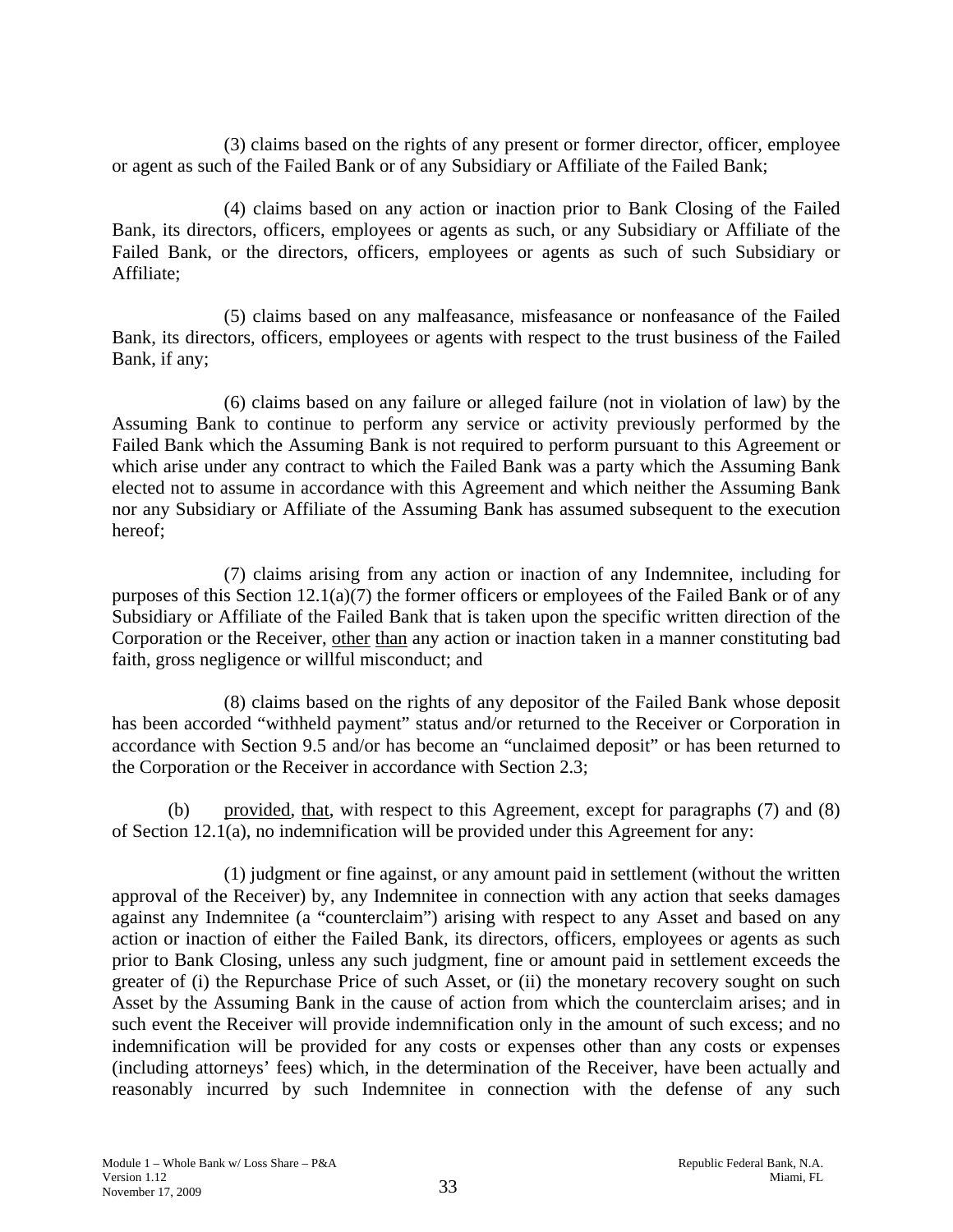counterclaim; and it is expressly agreed that the Receiver reserves the right to intervene, in its discretion, on its behalf and/or on behalf of the Receiver, in the defense of any such counterclaim;

(2) claims with respect to any liability or obligation of the Failed Bank that is expressly assumed by the Assuming Bank pursuant to this Agreement or subsequent to the execution hereof by the Assuming Bank or any Subsidiary or Affiliate of the Assuming Bank;

(3) claims with respect to any liability of the Failed Bank to any present or former employee as such of the Failed Bank or of any Subsidiary or Affiliate of the Failed Bank, which liability is expressly assumed by the Assuming Bank pursuant to this Agreement or subsequent to the execution hereof by the Assuming Bank or any Subsidiary or Affiliate of the Assuming Bank;

(4) claims based on the failure of any Indemnitee to seek recovery of damages from the Receiver for any claims based upon any action or inaction of the Failed Bank, its directors, officers, employees or agents as fiduciary, agent or custodian prior to Bank Closing;

(5) claims based on any violation or alleged violation by any Indemnitee of the antitrust, branching, banking or bank holding company or securities laws of the United States of America or any State thereof;

(6) claims based on the rights of any present or former creditor, customer, or supplier as such of the Assuming Bank or any Subsidiary or Affiliate of the Assuming Bank;

(7) claims based on the rights of any present or former shareholder as such of the Assuming Bank or any Subsidiary or Affiliate of the Assuming Bank regardless of whether any such present or former shareholder is also a present or former shareholder of the Failed Bank;

(8) claims, if the Receiver determines that the effect of providing such indemnification would be to (i) expand or alter the provisions of any warranty or disclaimer thereof provided in Section 3.3 or any other provision of this Agreement, or (ii) create any warranty not expressly provided under this Agreement;

(9) claims which could have been enforced against any Indemnitee had the Assuming Bank not entered into this Agreement;

(10) claims based on any liability for taxes or fees assessed with respect to the consummation of the transactions contemplated by this Agreement, including without limitation any subsequent transfer of any Assets or Liabilities Assumed to any Subsidiary or Affiliate of the Assuming Bank;

(11) except as expressly provided in this Article XII, claims based on any action or inaction of any Indemnitee, and nothing in this Agreement shall be construed to provide indemnification for (i) the Failed Bank, (ii) any Subsidiary or Affiliate of the Failed Bank, or (iii) any present or former director, officer, employee or agent of the Failed Bank or its Subsidiaries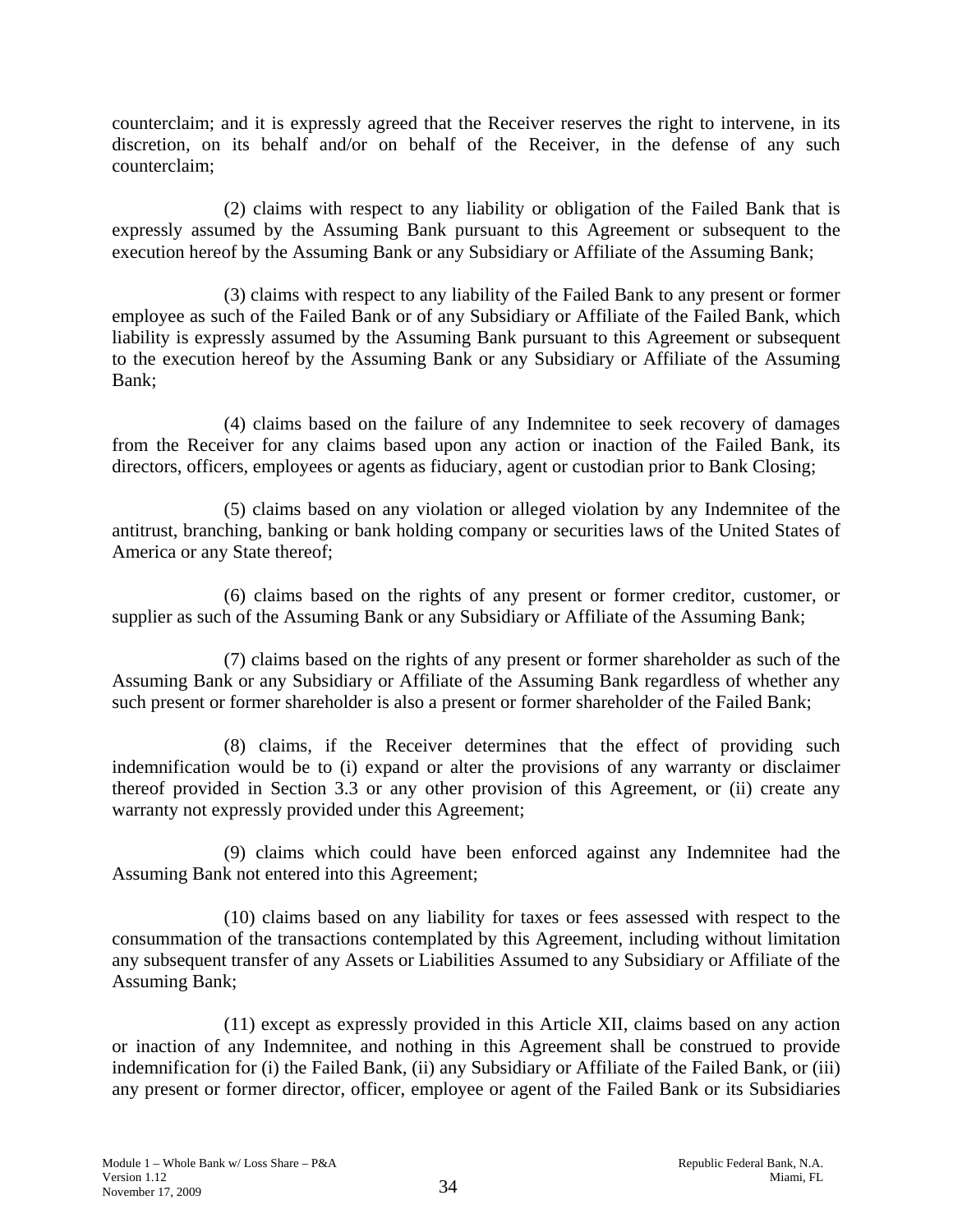or Affiliates; provided, that the Receiver, in its discretion, may provide indemnification hereunder for any present or former director, officer, employee or agent of the Failed Bank or its Subsidiaries or Affiliates who is also or becomes a director, officer, employee or agent of the Assuming Bank or its Subsidiaries or Affiliates;

(12) claims or actions which constitute a breach by the Assuming Bank of the representations and warranties contained in Article XI;

(13) claims arising out of or relating to the condition of or generated by an Asset arising from or relating to the presence, storage or release of any hazardous or toxic substance, or any pollutant or contaminant, or condition of such Asset which violate any applicable Federal, State or local law or regulation concerning environmental protection; and

(14) claims based on, related to or arising from any asset, including a loan, acquired or liability assumed by the Assuming Bank, other than pursuant to this Agreement.

**12.2 Conditions Precedent to Indemnification**. It shall be a condition precedent to the obligation of the Receiver to indemnify any Person pursuant to this Article XII that such Person shall, with respect to any claim made or threatened against such Person for which such Person is or may be entitled to indemnification hereunder:

(a) give written notice to the Regional Counsel (Litigation Branch) of the Corporation in the manner and at the address provided in Section 13.7 of such claim as soon as practicable after such claim is made or threatened; provided, that notice must be given on or before the date which is six (6) years from the date of this Agreement;

(b) provide to the Receiver such information and cooperation with respect to such claim as the Receiver may reasonably require;

(c) cooperate and take all steps, as the Receiver may reasonably require, to preserve and protect any defense to such claim;

(d) in the event suit is brought with respect to such claim, upon reasonable prior notice, afford to the Receiver the right, which the Receiver may exercise in its sole discretion, to conduct the investigation, control the defense and effect settlement of such claim, including without limitation the right to designate counsel and to control all negotiations, litigation, arbitration, settlements, compromises and appeals of any such claim, all of which shall be at the expense of the Receiver; provided, that the Receiver shall have notified the Person claiming indemnification in writing that such claim is a claim with respect to which the Person claiming indemnification is entitled to indemnification under this Article XII;

(e) not incur any costs or expenses in connection with any response or suit with respect to such claim, unless such costs or expenses were incurred upon the written direction of the Receiver; provided, that the Receiver shall not be obligated to reimburse the amount of any such costs or expenses unless such costs or expenses were incurred upon the written direction of the Receiver;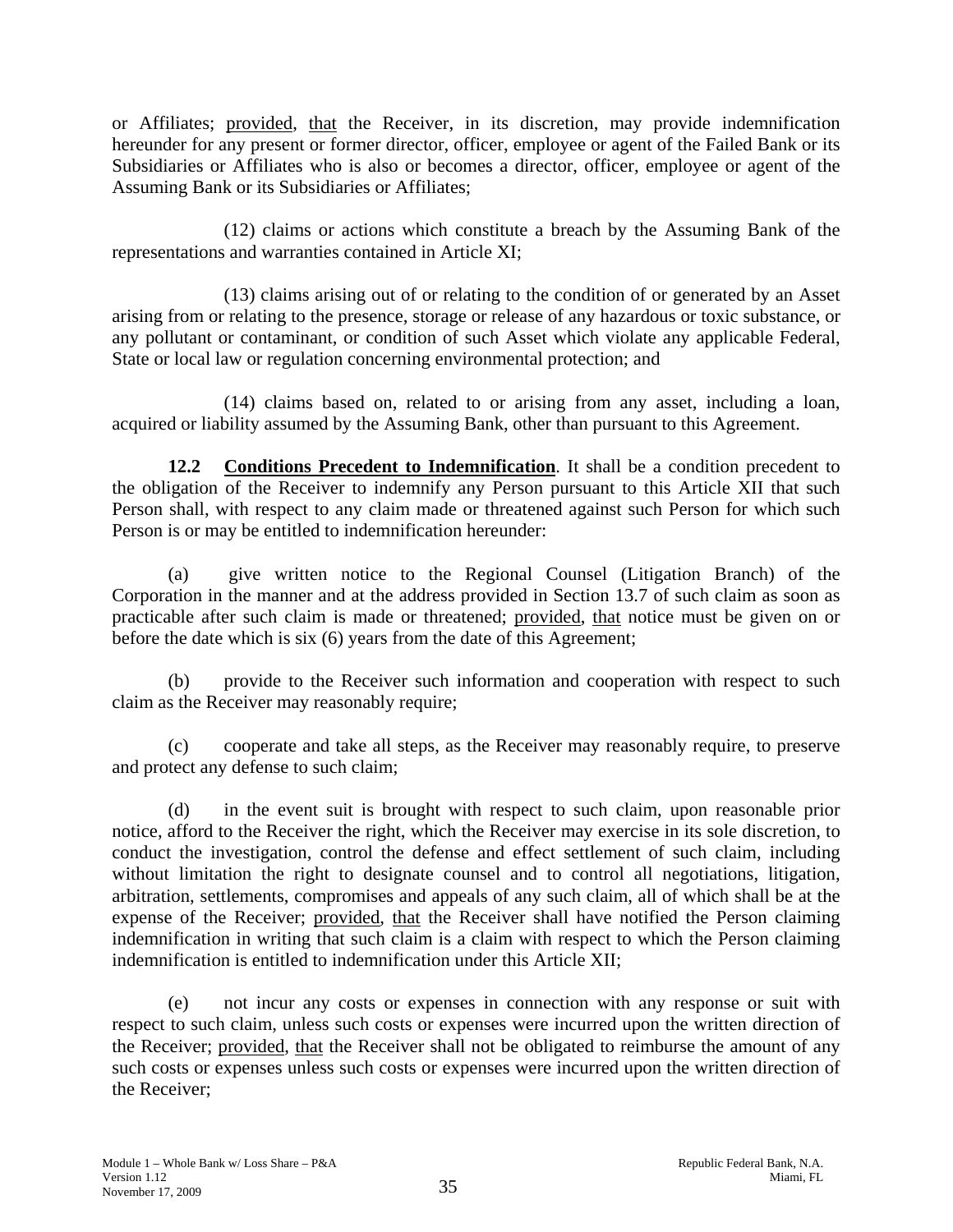(f) not release or settle such claim or make any payment or admission with respect thereto, unless the Receiver consents in writing thereto, which consent shall not be unreasonably withheld; provided, that the Receiver shall not be obligated to reimburse the amount of any such settlement or payment unless such settlement or payment was effected upon the written direction of the Receiver; and

(g) take reasonable action as the Receiver may request in writing as necessary to preserve, protect or enforce the rights of the indemnified Person against any Primary Indemnitor.

**12.3 No Additional Warranty**. Nothing in this Article XII shall be construed or deemed to (i) expand or otherwise alter any warranty or disclaimer thereof provided under Section 3.3 or any other provision of this Agreement with respect to, among other matters, the title, value, collectibility, genuineness, enforceability or condition of any (x) Asset, or (y) asset of the Failed Bank purchased by the Assuming Bank subsequent to the execution of this Agreement by the Assuming Bank or any Subsidiary or Affiliate of the Assuming Bank, or (ii) create any warranty not expressly provided under this Agreement with respect thereto.

**12.4 Indemnification of Receiver and Corporation**. From and after Bank Closing, the Assuming Bank agrees to indemnify and hold harmless the Corporation and the Receiver and their respective directors, officers, employees and agents from and against any and all costs, losses, liabilities, expenses (including attorneys' fees), judgments, fines and amounts paid in settlement actually and reasonably incurred in connection with any of the following:

(a) claims based on any and all liabilities or obligations of the Failed Bank assumed by the Assuming Bank pursuant to this Agreement or subsequent to the execution hereof by the Assuming Bank or any Subsidiary or Affiliate of the Assuming Bank, whether or not any such liabilities subsequently are sold and/or transferred, other than any claim based upon any action or inaction of any Indemnitee as provided in paragraph (7) or (8) of Section 12.1(a); and

(b) claims based on any act or omission of any Indemnitee (including but not limited to claims of any Person claiming any right or title by or through the Assuming Bank with respect to Assets transferred to the Receiver pursuant to Section 3.4 or 3.6), other than any action or inaction of any Indemnitee as provided in paragraph (7) or (8) of Section 12.1(a).

**12.5 Obligations Supplemental**. The obligations of the Receiver, and the Corporation as guarantor in accordance with Section 12.7, to provide indemnification under this Article XII are to supplement any amount payable by any Primary Indemnitor to the Person indemnified under this Article XII. Consistent with that intent, the Receiver agrees only to make payments pursuant to such indemnification to the extent not payable by a Primary Indemnitor. If the aggregate amount of payments by the Receiver, or the Corporation as guarantor in accordance with Section 12.7, and all Primary Indemnitors with respect to any item of indemnification under this Article XII exceeds the amount payable with respect to such item, such Person being indemnified shall notify the Receiver thereof and, upon the request of the Receiver, shall promptly pay to the Receiver, or the Corporation as appropriate, the amount of the Receiver's (or Corporation's) payments to the extent of such excess.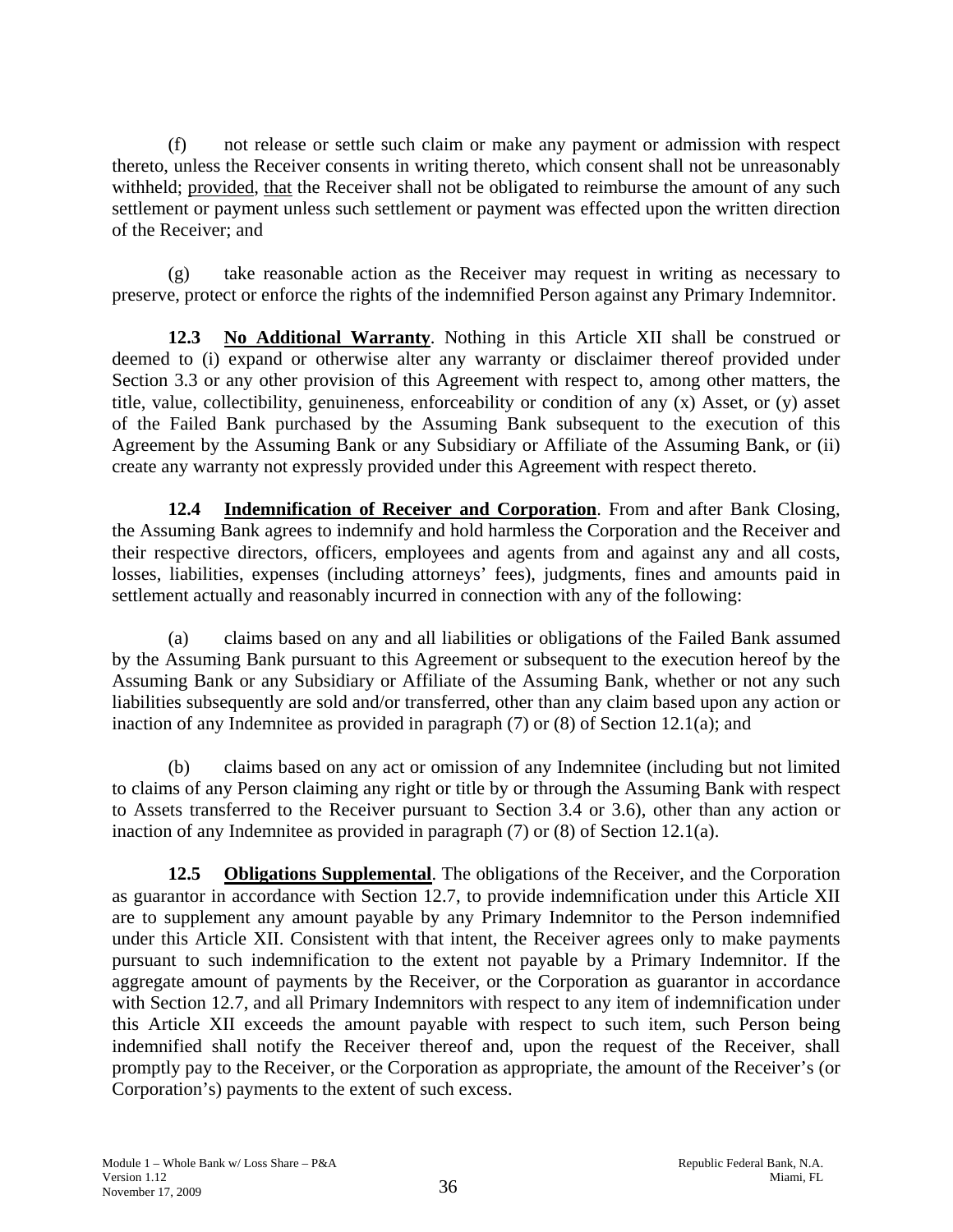**12.6 Criminal Claims**. Notwithstanding any provision of this Article XII to the contrary, in the event that any Person being indemnified under this Article XII shall become involved in any criminal action, suit or proceeding, whether judicial, administrative or investigative, the Receiver shall have no obligation hereunder to indemnify such Person for liability with respect to any criminal act or to the extent any costs or expenses are attributable to the defense against the allegation of any criminal act, unless (i) the Person is successful on the merits or otherwise in the defense against any such action, suit or proceeding, or (ii) such action, suit or proceeding is terminated without the imposition of liability on such Person.

12.7 **Limited Guaranty of the Corporation.** The Corporation hereby guarantees performance of the Receiver's obligation to indemnify the Assuming Bank as set forth in this Article XII. It is a condition to the Corporation's obligation hereunder that the Assuming Bank shall comply in all respects with the applicable provisions of this Article XII. The Corporation shall be liable hereunder only for such amounts, if any, as the Receiver is obligated to pay under the terms of this Article XII but shall fail to pay. Except as otherwise provided above in this Section 12.7, nothing in this Article XII is intended or shall be construed to create any liability or obligation on the part of the Corporation, the United States of America or any department or agency thereof under or with respect to this Article XII, or any provision hereof, it being the intention of the parties hereto that the obligations undertaken by the Receiver under this Article XII are the sole and exclusive responsibility of the Receiver and no other Person or entity.

**12.8** Subrogation. Upon payment by the Receiver, or the Corporation as guarantor in accordance with Section 12.7, to any Indemnitee for any claims indemnified by the Receiver under this Article XII, the Receiver, or the Corporation as appropriate, shall become subrogated to all rights of the Indemnitee against any other Person to the extent of such payment.

### **ARTICLE XIII MISCELLANEOUS**

**13.1 Entire Agreement**. This Agreement embodies the entire agreement of the parties hereto in relation to the subject matter herein and supersedes all prior understandings or agreements, oral or written, between the parties.

**13.2 Headings**. The headings and subheadings of the Table of Contents, Articles and Sections contained in this Agreement, except the terms identified for definition in Article I and elsewhere in this Agreement, are inserted for convenience only and shall not affect the meaning or interpretation of this Agreement or any provision hereof.

13.3 Counterparts. This Agreement may be executed in any number of counterparts and by the duly authorized representative of a different party hereto on separate counterparts, each of which when so executed shall be deemed to be an original and all of which when taken together shall constitute one and the same Agreement.

**13.4 GOVERNING LAW**. THIS AGREEMENT AND THE RIGHTS AND OBLIGATIONS HEREUNDER SHALL BE GOVERNED BY AND CONSTRUED IN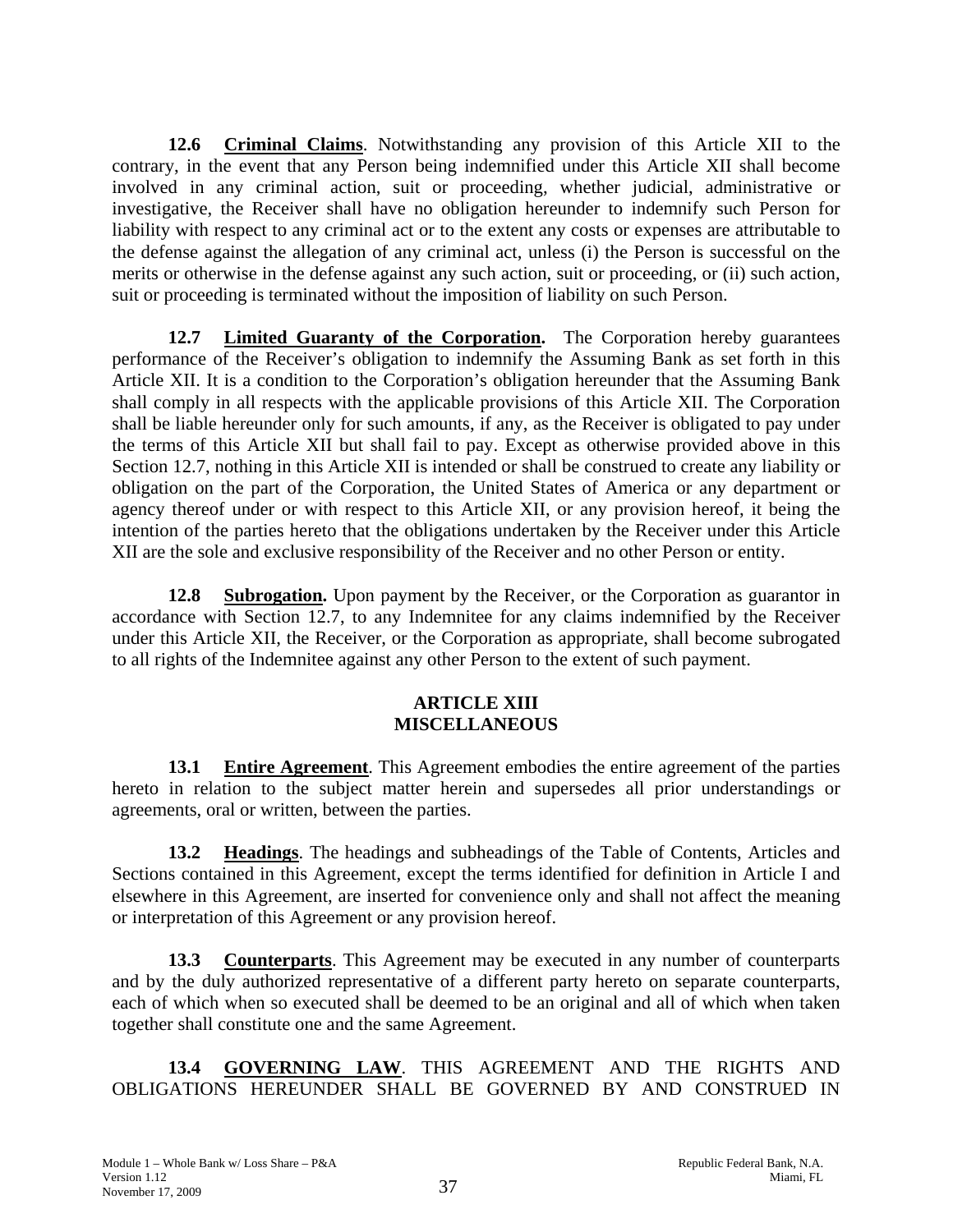ACCORDANCE WITH THE FEDERAL LAW OF THE UNITED STATES OF AMERICA, AND IN THE ABSENCE OF CONTROLLING FEDERAL LAW, IN ACCORDANCE WITH THE LAWS OF THE STATE IN WHICH THE MAIN OFFICE OF THE FAILED BANK IS LOCATED.

13.5 Successors. All terms and conditions of this Agreement shall be binding on the successors and assigns of the Receiver, the Corporation and the Assuming Bank. Except as otherwise specifically provided in this Agreement, nothing expressed or referred to in this Agreement is intended or shall be construed to give any Person other than the Receiver, the Corporation and the Assuming Bank any legal or equitable right, remedy or claim under or with respect to this Agreement or any provisions contained herein, it being the intention of the parties hereto that this Agreement, the obligations and statements of responsibilities hereunder, and all other conditions and provisions hereof are for the sole and exclusive benefit of the Receiver, the Corporation and the Assuming Bank and for the benefit of no other Person.

**13.6 Modification; Assignment**. No amendment or other modification, rescission, release, or assignment of any part of this Agreement shall be effective except pursuant to a written agreement subscribed by the duly authorized representatives of the parties hereto.

**13.7 Notice**. Any notice, request, demand, consent, approval or other communication to any party hereto shall be effective when received and shall be given in writing, and delivered in person against receipt therefore, or sent by certified mail, postage prepaid, courier service, telex, facsimile transmission or email to such party (with copies as indicated below) at its address set forth below or at such other address as it shall hereafter furnish in writing to the other parties. All such notices and other communications shall be deemed given on the date received by the addressee.

## **Assuming Bank**

1<sup>st</sup> United Bank Attn: Mr. Rudy E. Schupp, Chief Executive Officer 1700 Palm Beach Lakes Blvd. West Palm Beach, FL 33401

cc: Mr. John Marino

# **Receiver and Corporation**

Federal Deposit Insurance Corporation, Receiver of **Republic Federal Bank, N.A**. 1601 Bryan Street, Suite 1700 Dallas, Texas 75201

Attention: Settlement Manager

with copy to: Regional Counsel (Litigation Branch)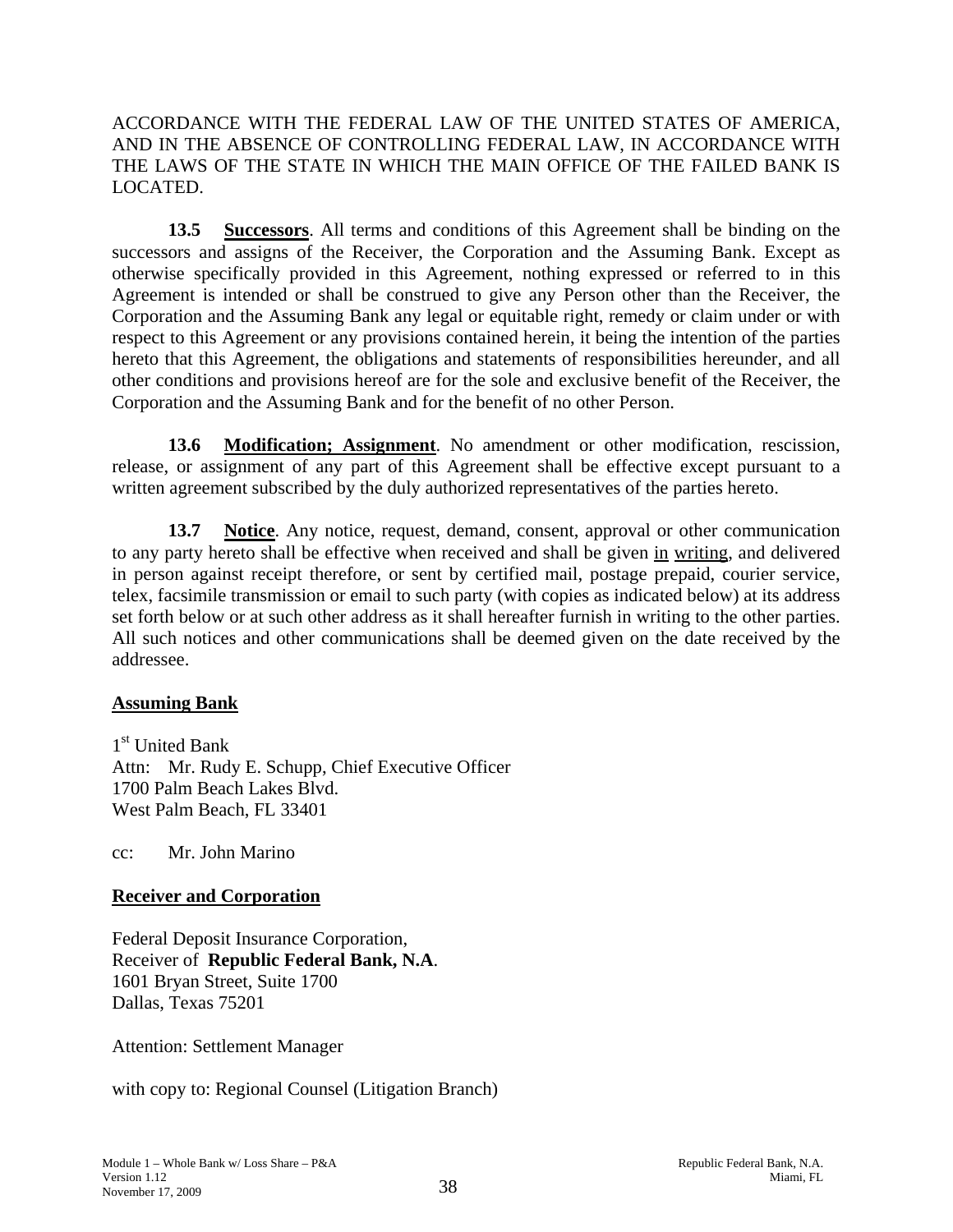### **and with respect to notice under Article XII:**

Federal Deposit Insurance Corporation Receiver of **Republic Federal Bank, N.A.**  1601 Bryan Street, Suite 1700 Dallas, Texas 75201 Attention: Regional Counsel (Litigation Branch)

 **13.8 Manner of Payment**. All payments due under this Agreement shall be in lawful money of the United States of America in immediately available funds as each party hereto may specify to the other parties; provided, that in the event the Receiver or the Corporation is obligated to make any payment hereunder in the amount of \$25,000.00 or less, such payment may be made by check.

**13.9 Costs, Fees and Expenses**. Except as otherwise specifically provided herein, each party hereto agrees to pay all costs, fees and expenses which it has incurred in connection with or incidental to the matters contained in this Agreement, including without limitation any fees and disbursements to its accountants and counsel; provided, that the Assuming Bank shall pay all fees, costs and expenses (other than attorneys' fees incurred by the Receiver) incurred in connection with the transfer to it of any Assets or Liabilities Assumed hereunder or in accordance herewith.

**13.10 Waiver**. Each of the Receiver, the Corporation and the Assuming Bank may waive its respective rights, powers or privileges under this Agreement; provided, that such waiver shall be in writing; and further provided, that no failure or delay on the part of the Receiver, the Corporation or the Assuming Bank to exercise any right, power or privilege under this Agreement shall operate as a waiver thereof, nor will any single or partial exercise of any right, power or privilege under this Agreement preclude any other or further exercise thereof or the exercise of any other right, power or privilege by the Receiver, the Corporation, or the Assuming Bank under this Agreement, nor will any such waiver operate or be construed as a future waiver of such right, power or privilege under this Agreement.

**13.11 Severability**. If any provision of this Agreement is declared invalid or unenforceable, then, to the extent possible, all of the remaining provisions of this Agreement shall remain in full force and effect and shall be binding upon the parties hereto.

**13.12 Term of Agreement**. This Agreement shall continue in full force and effect until the tenth (10th) anniversary of Bank Closing; provided, that the provisions of Section 6.3 and 6.4 shall survive the expiration of the term of this Agreement. Provided, however, the receivership of the Failed Bank may be terminated prior to the expiration of the term of this Agreement; in such event, the guaranty of the Corporation, as provided in and in accordance with the provisions of Section 12.7 shall be in effect for the remainder of the term. Expiration of the term of this Agreement shall not affect any claim or liability of any party with respect to any (i) amount which is owing at the time of such expiration, regardless of when such amount becomes payable,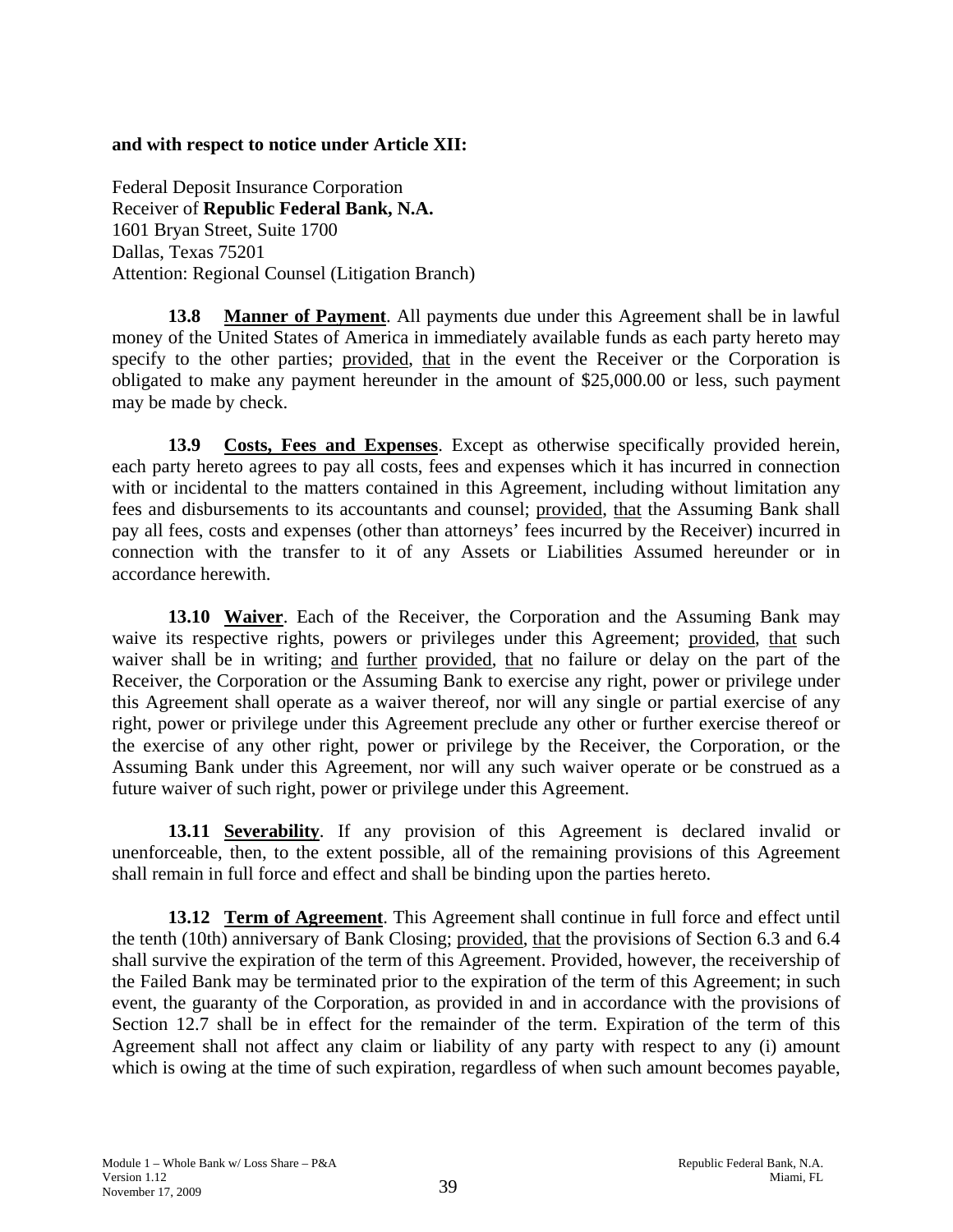and (ii) breach of this Agreement occurring prior to such expiration, regardless of when such breach is discovered.

13.13 **Survival of Covenants, Etc.** The covenants, representations, and warranties in this Agreement shall survive the execution of this Agreement and the consummation of the transactions contemplated hereunder.

# **[Signature Page Follows]**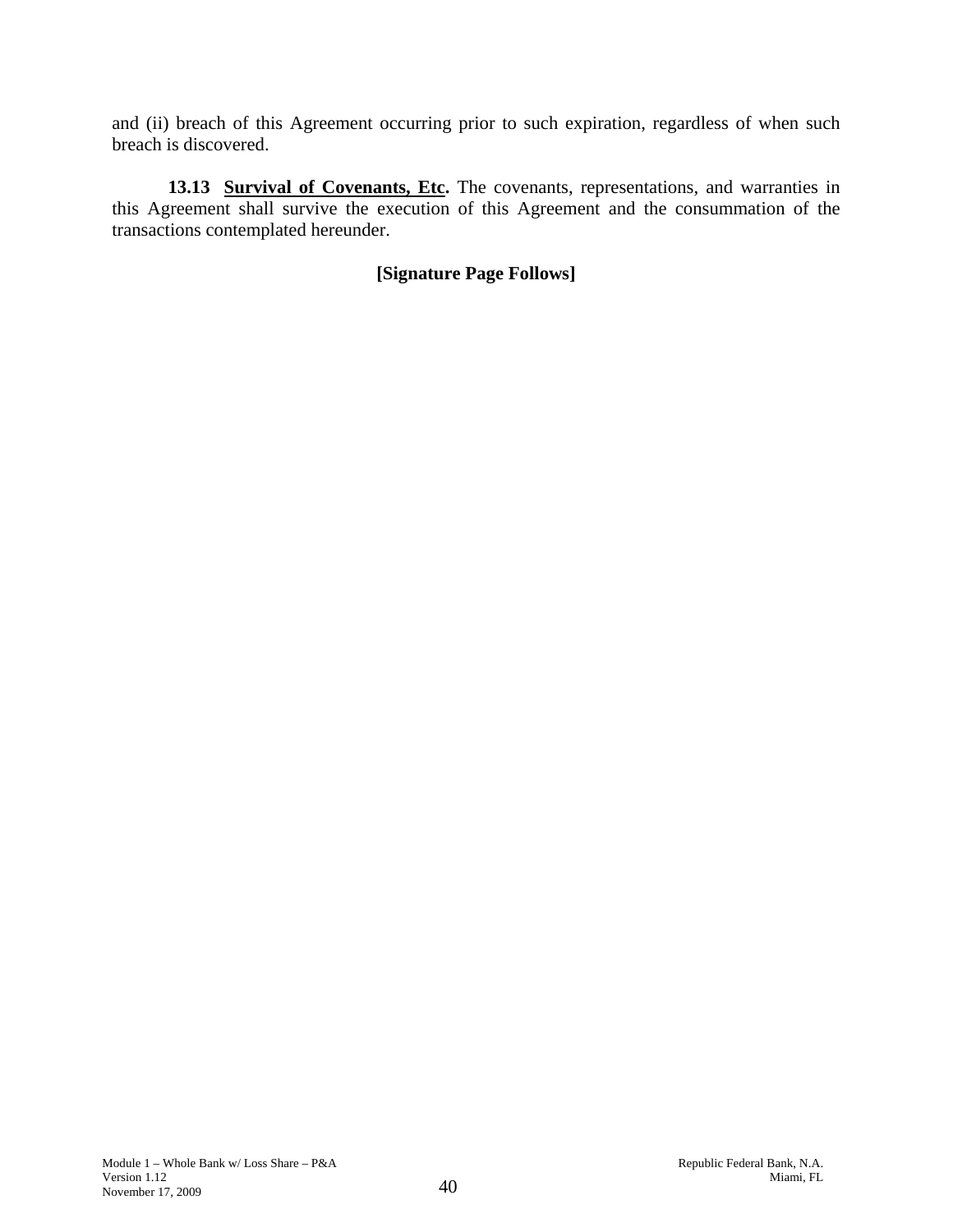IN WITNESS WHEREOF, the parties hereto have caused this Agreement to be executed by their duly authorized representatives as of the date first above written.



November 17,2009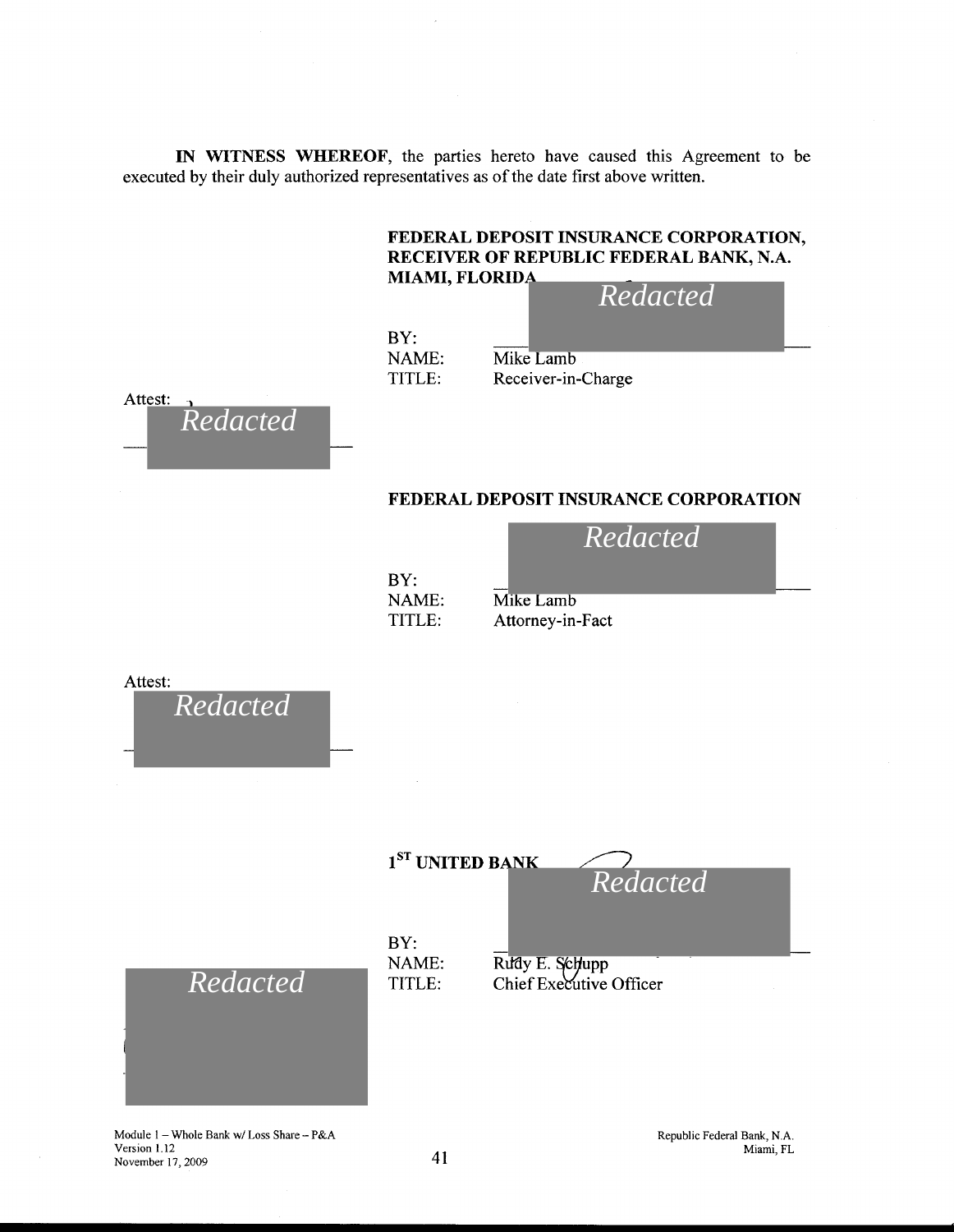# **SCHEDULE 2.1 - Certain Liabilities Assumed by the Assuming Bank**

To be provided.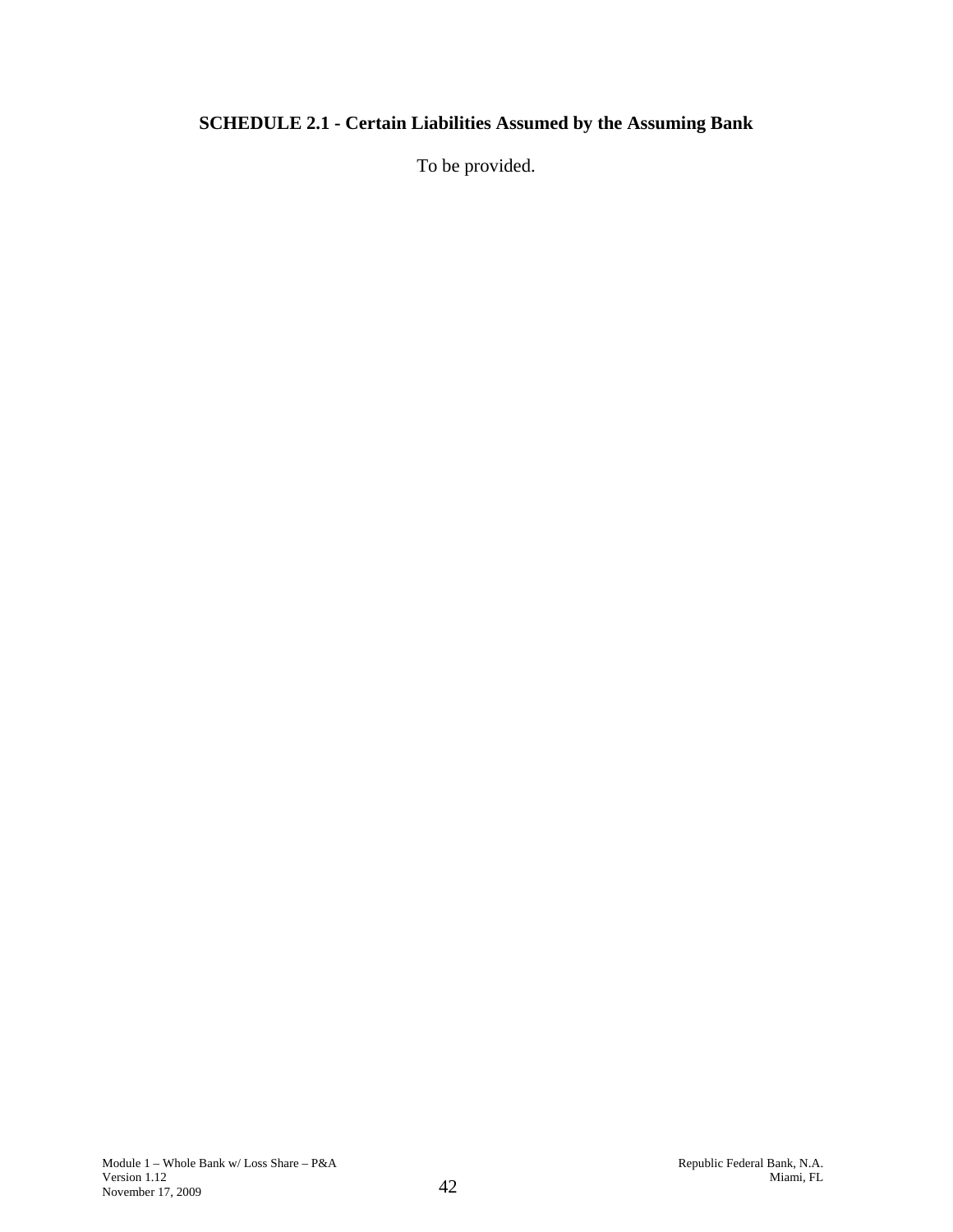# **Schedule 2.1.a Exhibit to P&A Agreement**

# **Accounts Excluded from P&A Transaction**

## **Republic Federal Bank, N.A. Miami, FL**

Republic Federal Bank, N.A. has deposits associated with the Depository Organization (DO) Cede & Co as Nominee for DTC. The DO accounts do not pass to the Assuming Bank and are excluded from the transaction as described in section 2.1 of the P&A Agreement. The attached Schedule 2.1.a DO Detail Report identifies the DO accounts as of the date of the deposit download. This schedule will be updated post closing with data as of Bank Closing date.

D/O Brokered Deposits as of 11/03/09 consist of four accounts with a balance of \$9,706,306.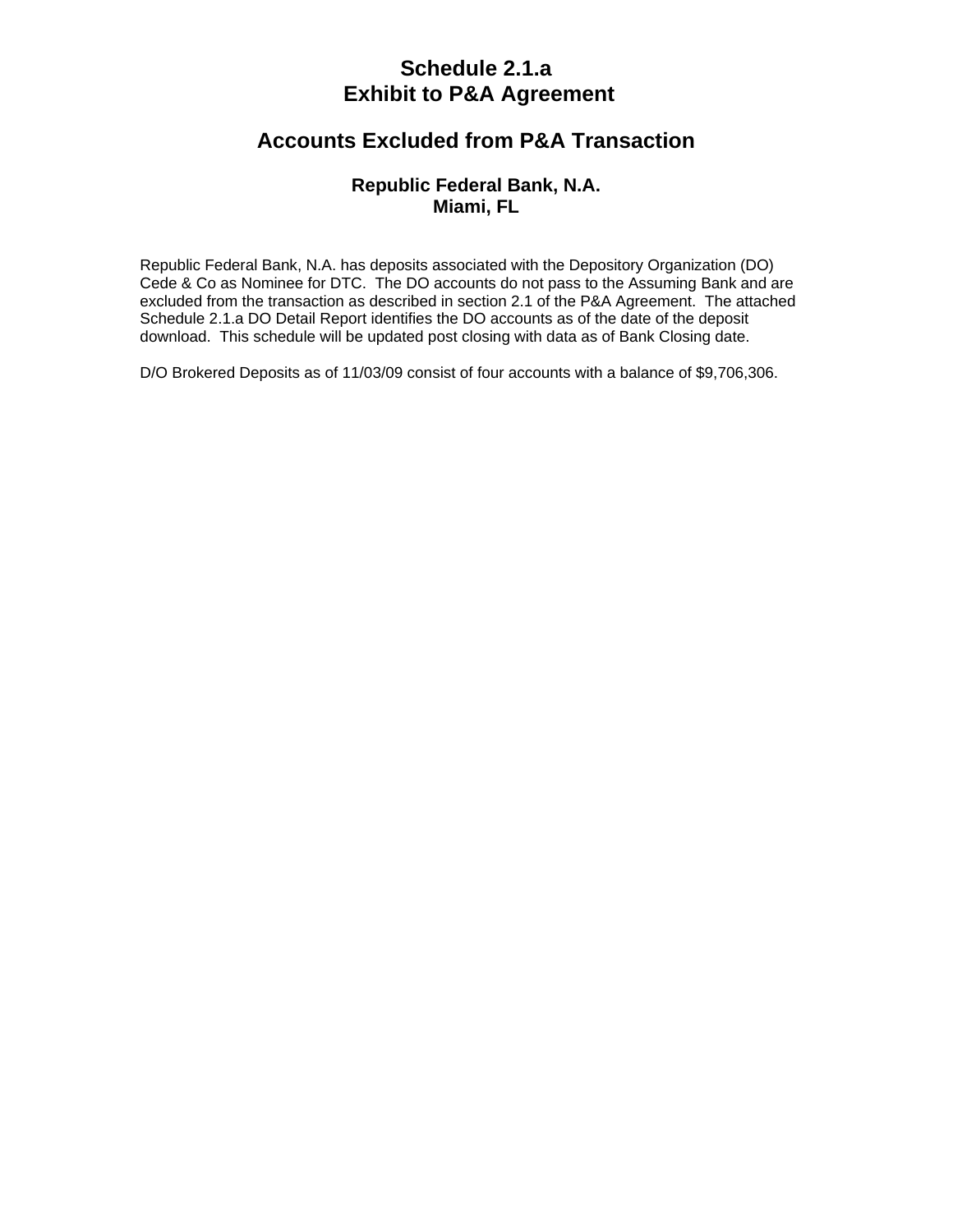### **SEE ATTACHED LIST**

THE LIST(S) ATTACHED TO THIS SCHEDULE (OR SUBSCHEDULE(S)) AND THE **INFORMATION THEREIN, IS AS OF THE DATE OF THE MOST RECENT PERTINENT DATA MADE AVAILABLE TO THE ASSUMING BANK AS PART OF THE INFORMATION PACKAGE. IT WILL BE ADJUSTED TO REFLECT THE COMPOSITION AND BOOK VALUE OF THE LOANS AND ASSETS AS OF THE DATE OF BANK CLOSING. THE LIST(S) MAY NOT INCLUDE ALL LOANS AND ASSETS (E.G., CHARGED OFF LOANS). THE LIST(S) MAY BE REPLACED WITH A MORE ACCURATE LIST POST CLOSING.**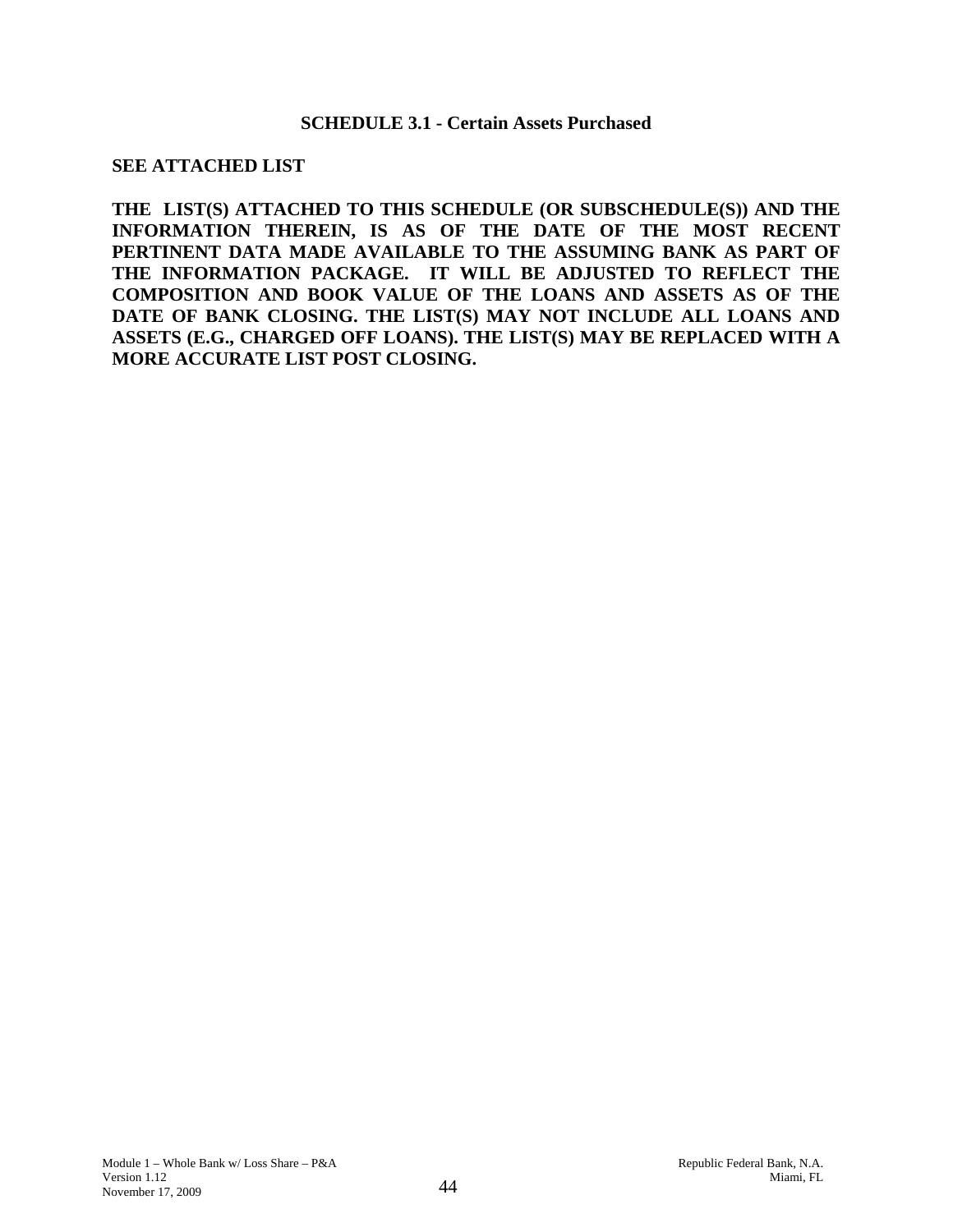# **SCHEDULE 3.2 - Purchase Price of Assets or assets**

| (a) | cash and receivables from depository<br>institutions, including cash items in the<br>process of collection, plus<br>interest thereon:                                                              | <b>Book Value</b>               |
|-----|----------------------------------------------------------------------------------------------------------------------------------------------------------------------------------------------------|---------------------------------|
| (b) | securities (exclusive of the capital stock of<br>Acquired Subsidiaries and FRB and FHLB<br>stock), plus interest thereon:                                                                          | As provided in Section $3.2(b)$ |
| (c) | federal<br>funds<br>sold<br>and<br>repurchase<br>if<br>agreements,<br>including interest<br>any,<br>thereon:                                                                                       | <b>Book Value</b>               |
| (d) | Loans:                                                                                                                                                                                             | <b>Book Value</b>               |
| (e) | credit card business, if any, including all<br>outstanding extensions<br>of credit and<br>offensive litigation, but excluding any class<br>action lawsuits related to the credit card<br>business: | <b>Book Value</b>               |
| (f) | Safe Deposit Boxes and related business,<br>safekeeping business and trust business, if<br>any:                                                                                                    | <b>Book Value</b>               |
| (g) | Records and other documents:                                                                                                                                                                       | <b>Book Value</b>               |
| (h) | <b>Other Real Estate</b>                                                                                                                                                                           | <b>Book Value</b>               |
| (i) | boats, motor vehicles, aircraft, trailers, fire<br>arms, repossessed collateral                                                                                                                    | <b>Book Value</b>               |
| (j) | capital stock of any Acquired Subsidiaries<br>and FRB and FHLB stock:                                                                                                                              | <b>Book Value</b>               |
| (k) | amounts owed to the Failed Bank by any                                                                                                                                                             | <b>Book Value</b>               |
| (1) | <b>Acquired Subsidiary:</b><br>assets securing Deposits of public money,<br>to the extent not otherwise purchased<br>hereunder:                                                                    | <b>Book Value</b>               |
| (m) | Overdrafts of customers:                                                                                                                                                                           | <b>Book Value</b>               |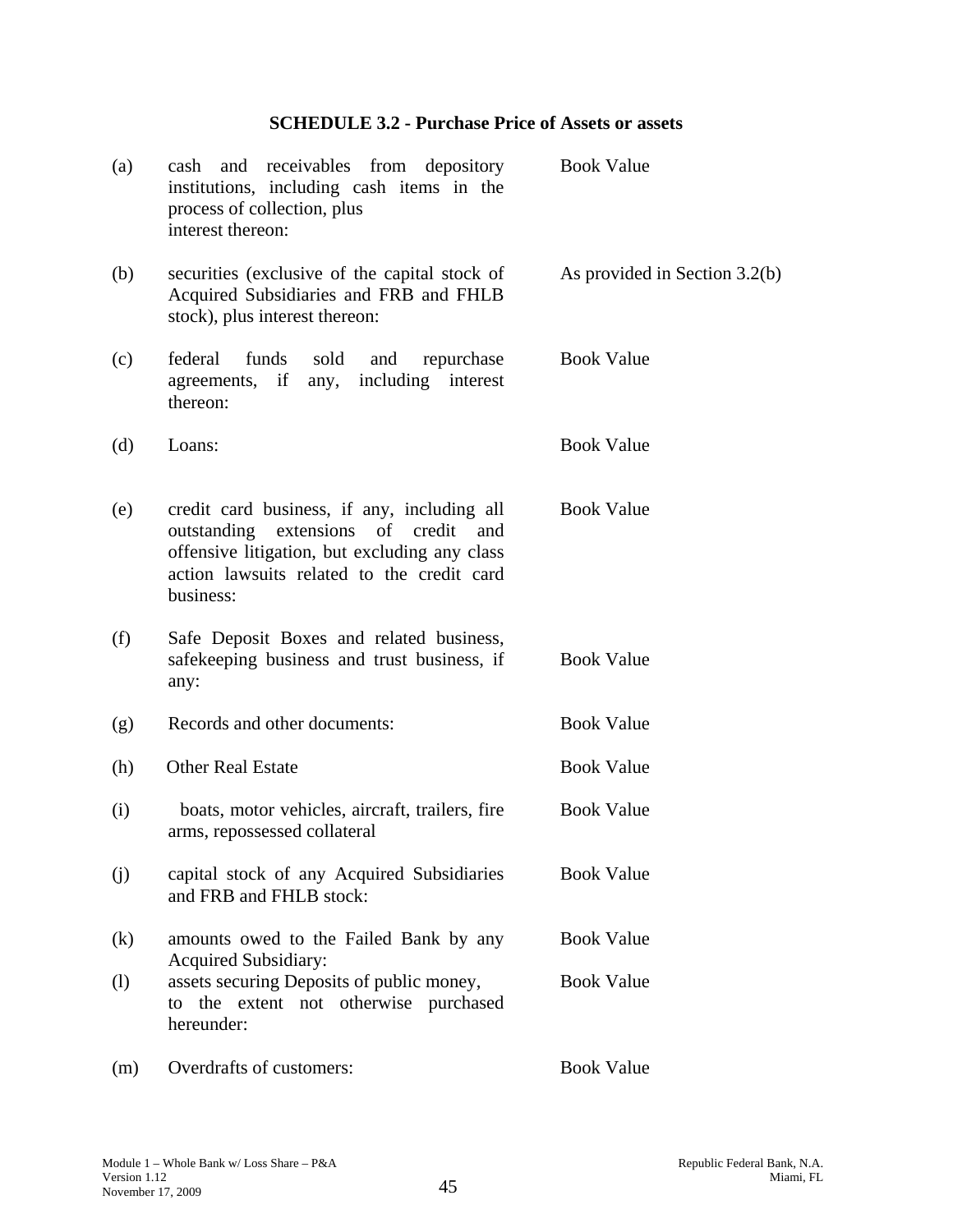- (n) rights, if any, with respect to Qualified As provided in Section 3.2(c) Financial Contracts.
- (o) rights of the Failed Bank to provide Book Value mortgage servicing for others and to have mortgage servicing provided to the Failed Bank by others and related contracts.

### **assets subject to an option to purchase:**

| (a) | <b>Bank Premises:</b>    | Fair Market Value |
|-----|--------------------------|-------------------|
| (b) | Furniture and Equipment: | Fair Market Value |
| (c) | Fixtures:                | Fair Market Value |
| (d) | Other Equipment:         | Fair Market Value |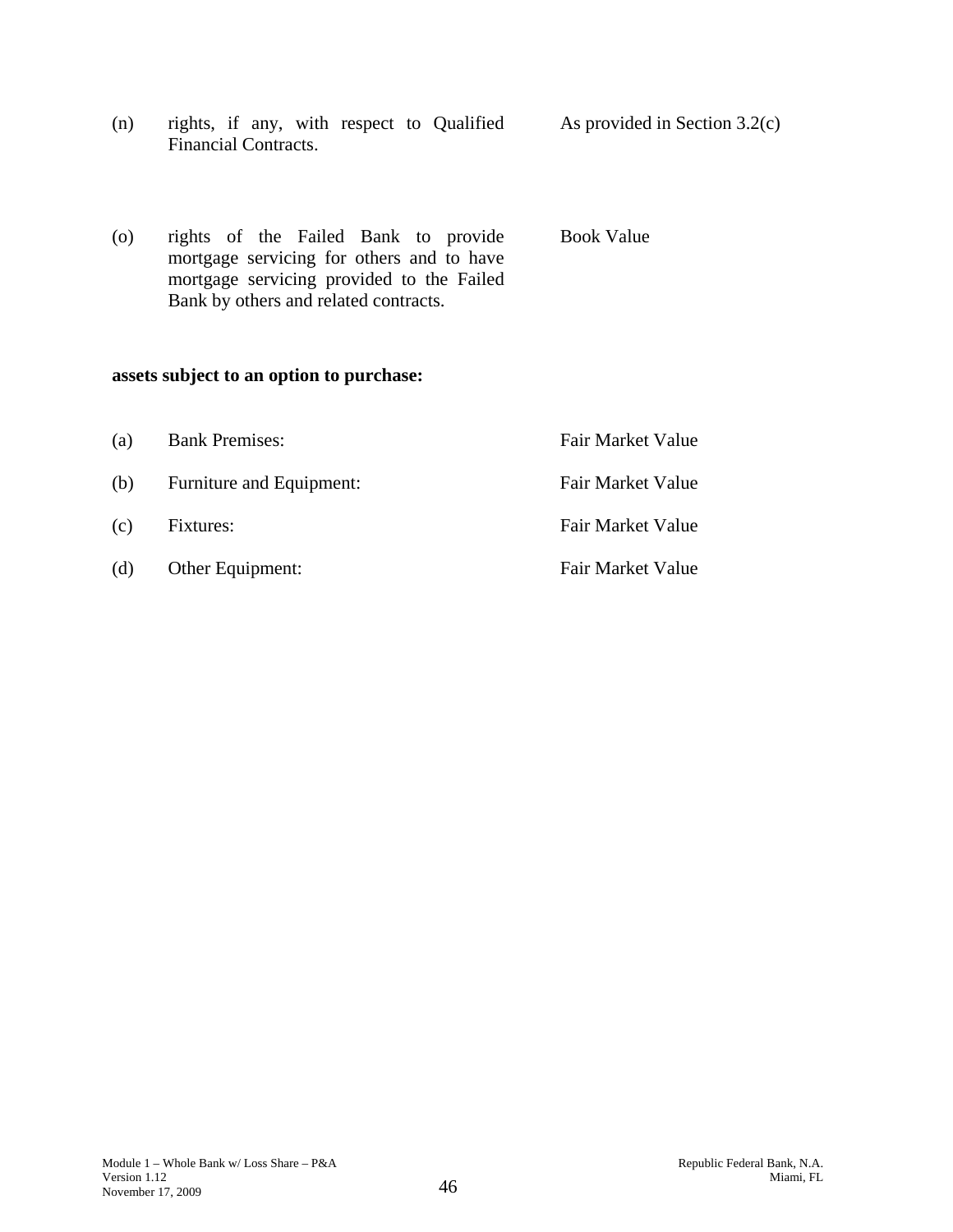

# **SCHEDULE 3.5(1)- Excluded Securities**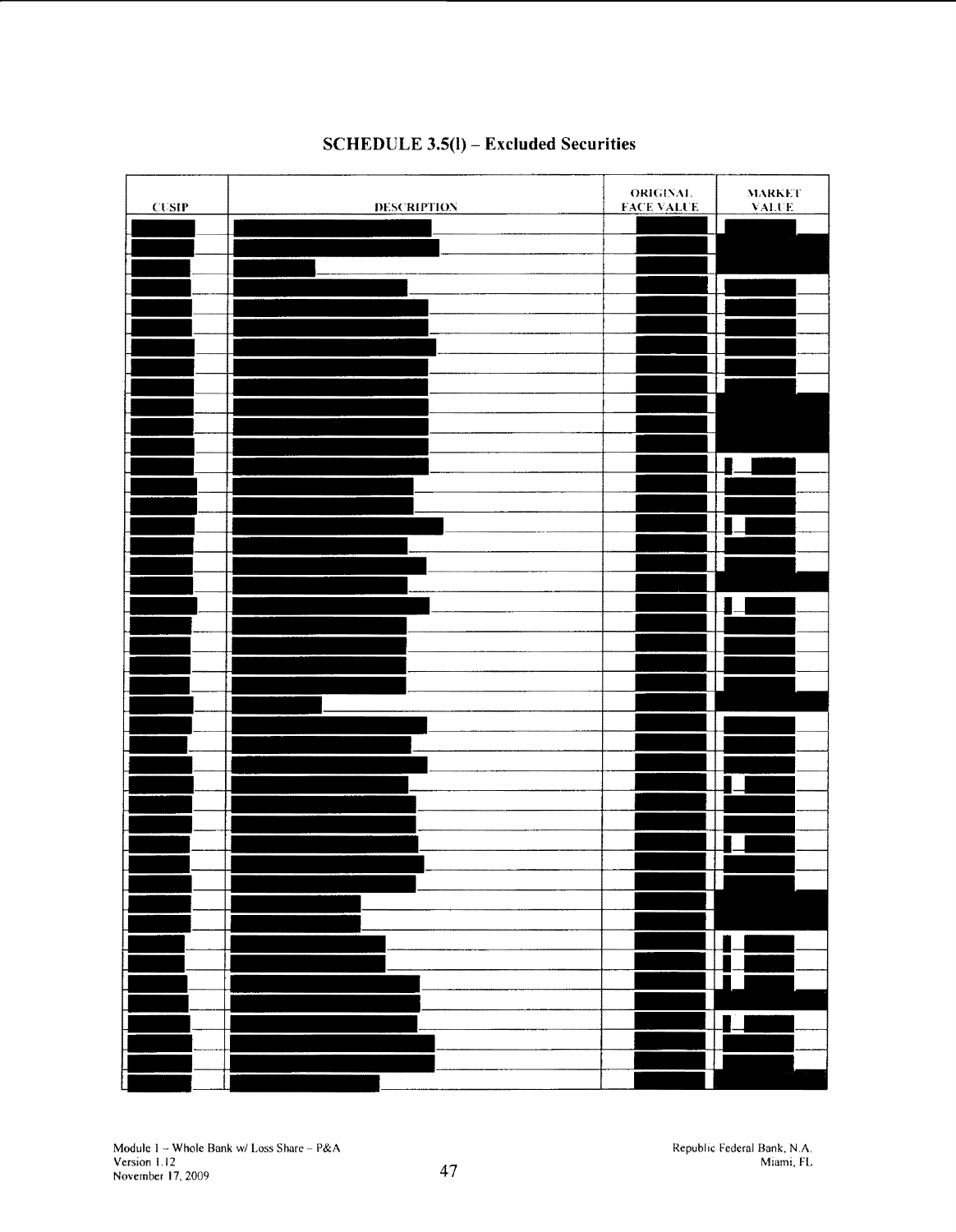| $\overline{\mathsf{I}}$ |  |
|-------------------------|--|
|                         |  |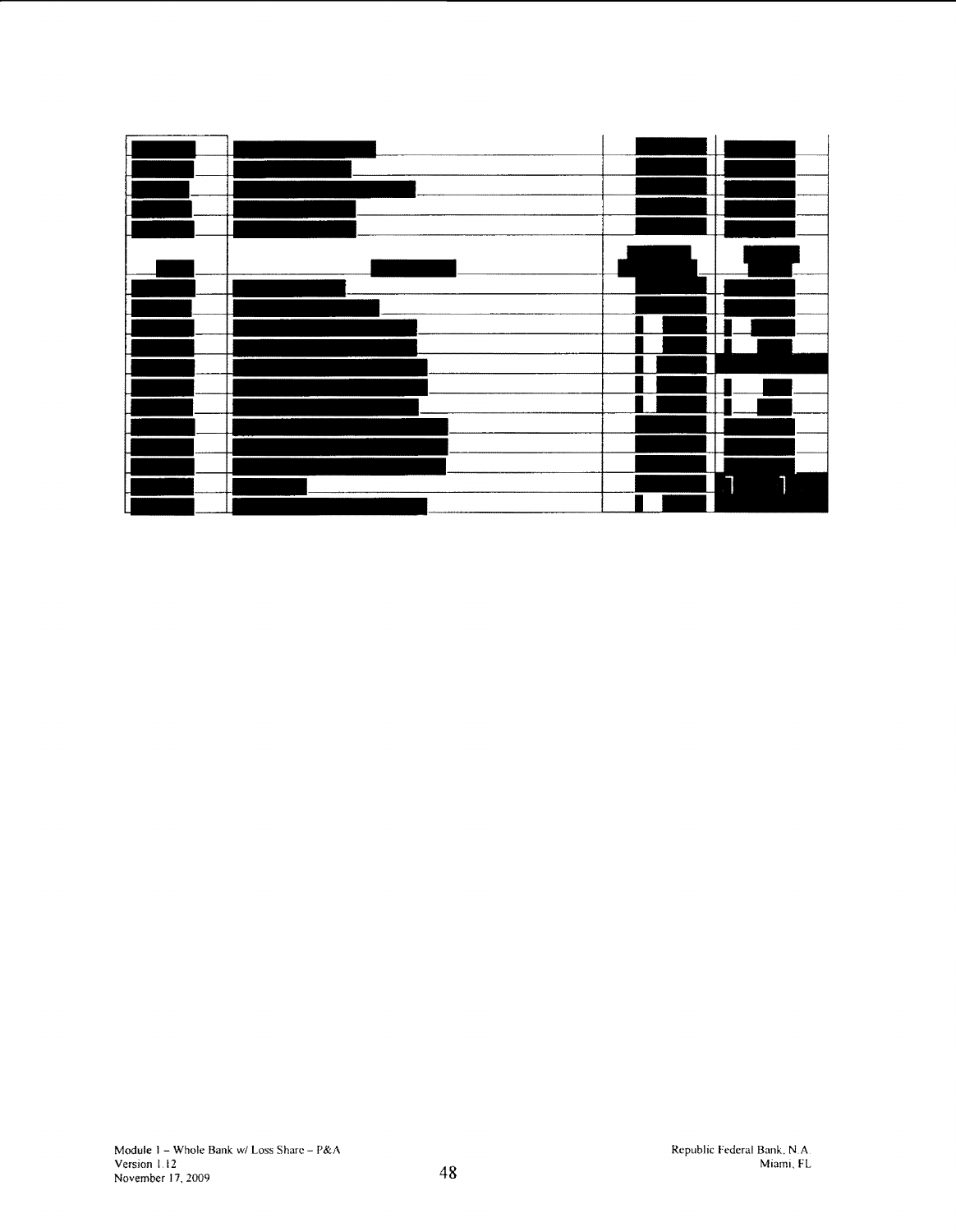|           |           | Loan          |                        |
|-----------|-----------|---------------|------------------------|
| Loan Type | Pool Name | <b>Number</b> | <b>Current Balance</b> |
|           |           |               |                        |
|           |           |               |                        |
|           |           |               |                        |
|           |           |               |                        |
|           |           |               |                        |
|           |           |               |                        |
|           |           |               |                        |
|           |           |               |                        |
|           |           |               |                        |
|           |           |               |                        |
|           |           |               |                        |
|           |           |               |                        |
|           |           |               |                        |
|           |           |               |                        |
|           |           |               |                        |
|           |           |               |                        |
|           |           |               |                        |
|           |           |               |                        |
|           |           |               |                        |
|           |           |               |                        |
|           |           |               |                        |
|           |           |               |                        |
|           |           |               |                        |
|           |           |               |                        |
|           |           |               |                        |
|           |           |               |                        |
|           |           |               |                        |
|           |           |               |                        |
|           |           |               |                        |
|           |           |               |                        |
|           |           |               |                        |
|           |           |               |                        |
|           |           |               |                        |
|           |           |               |                        |
|           |           |               |                        |
|           |           |               |                        |
|           |           |               |                        |
|           |           |               |                        |
|           |           |               |                        |
|           |           |               |                        |
|           |           |               |                        |
|           |           |               |                        |
|           |           |               |                        |
|           |           |               |                        |
|           |           |               |                        |
|           |           |               |                        |
|           |           |               |                        |
|           |           |               |                        |
|           |           |               |                        |
|           |           |               |                        |
|           |           |               |                        |
|           |           |               |                        |
|           |           |               |                        |
|           |           |               |                        |
|           |           |               |                        |

# **SCHEDULE 3.5(n)** – Excluded assets

Module I Whole Bank w/ Loss Share- P&A Version 1.12 November 17,2009 49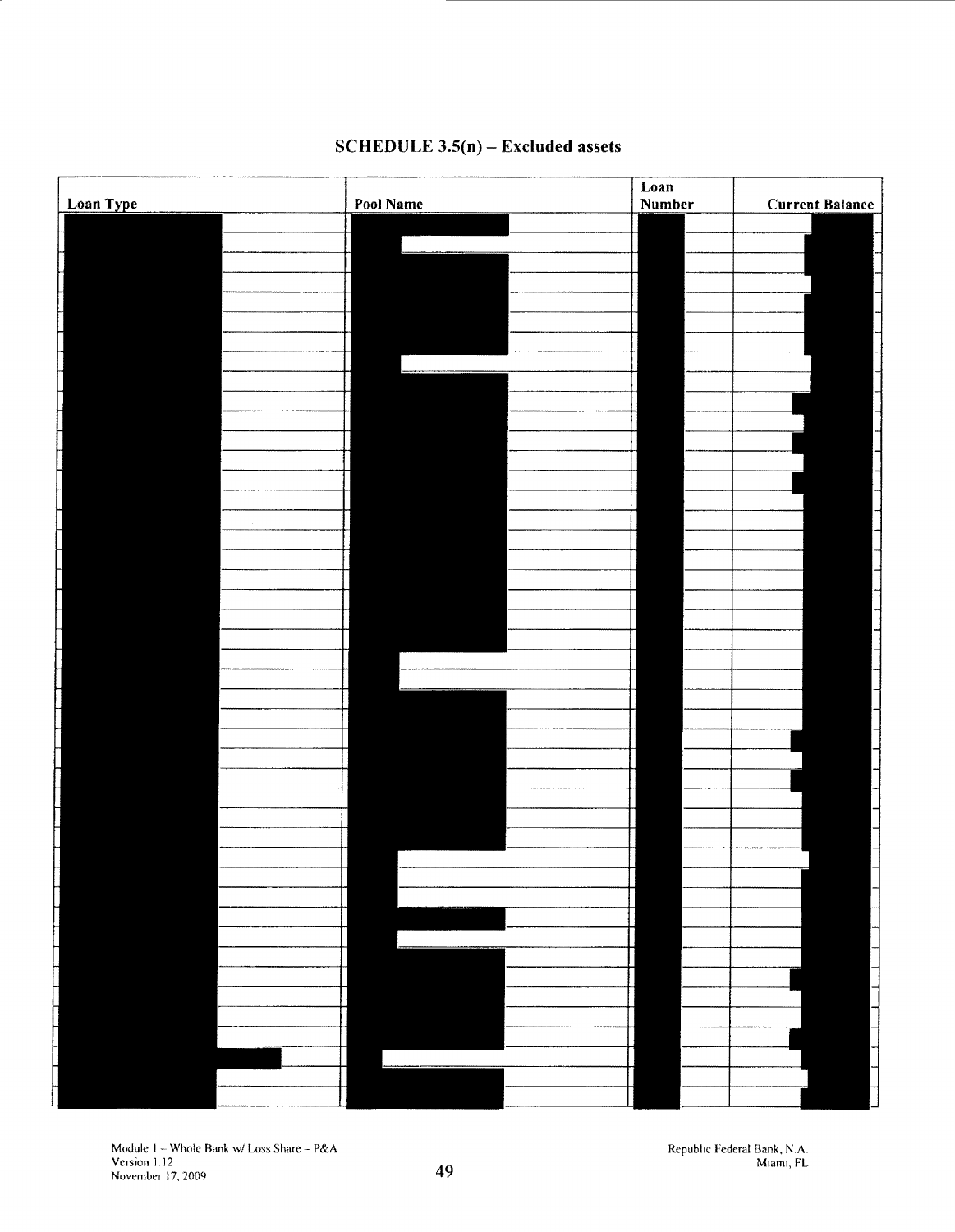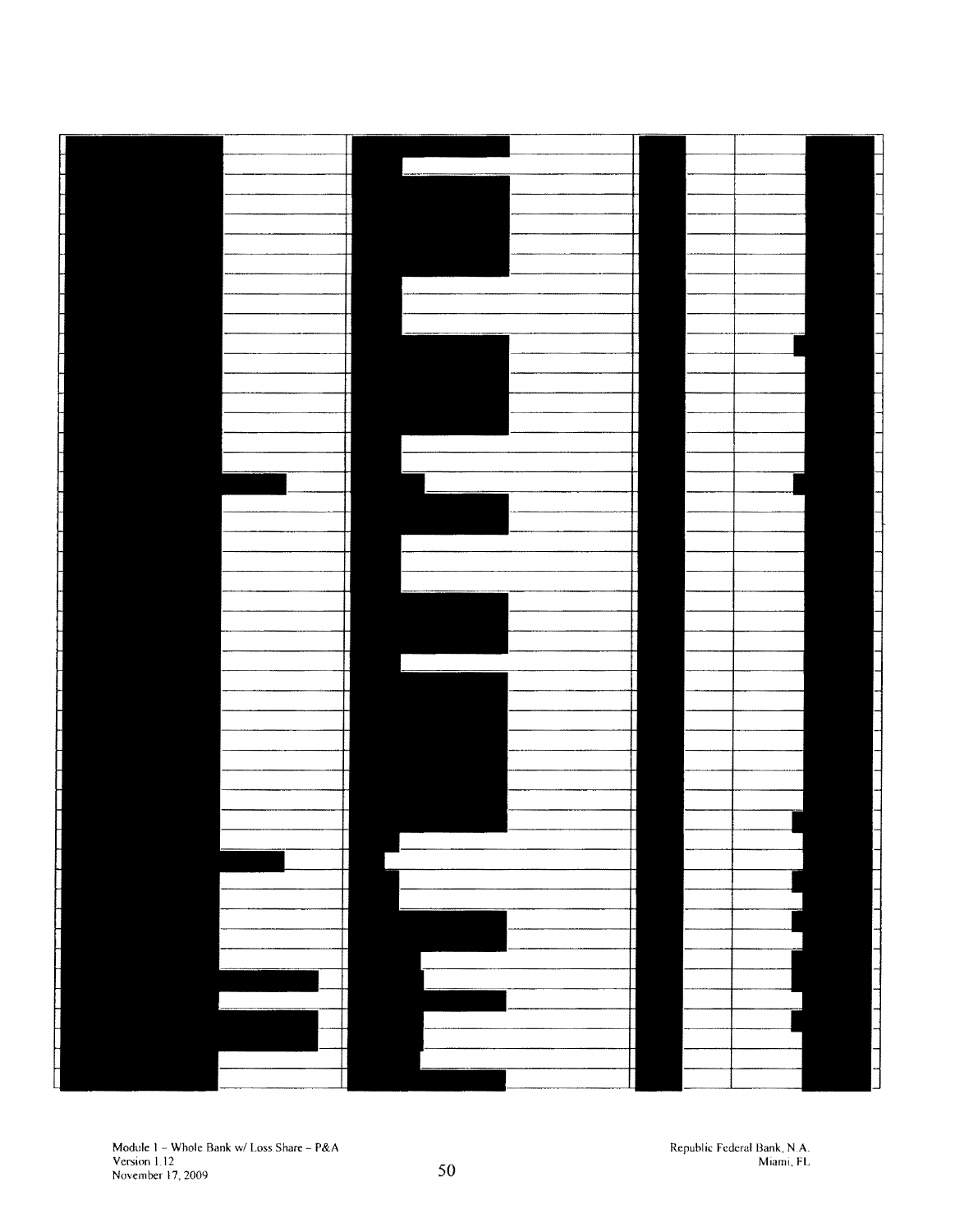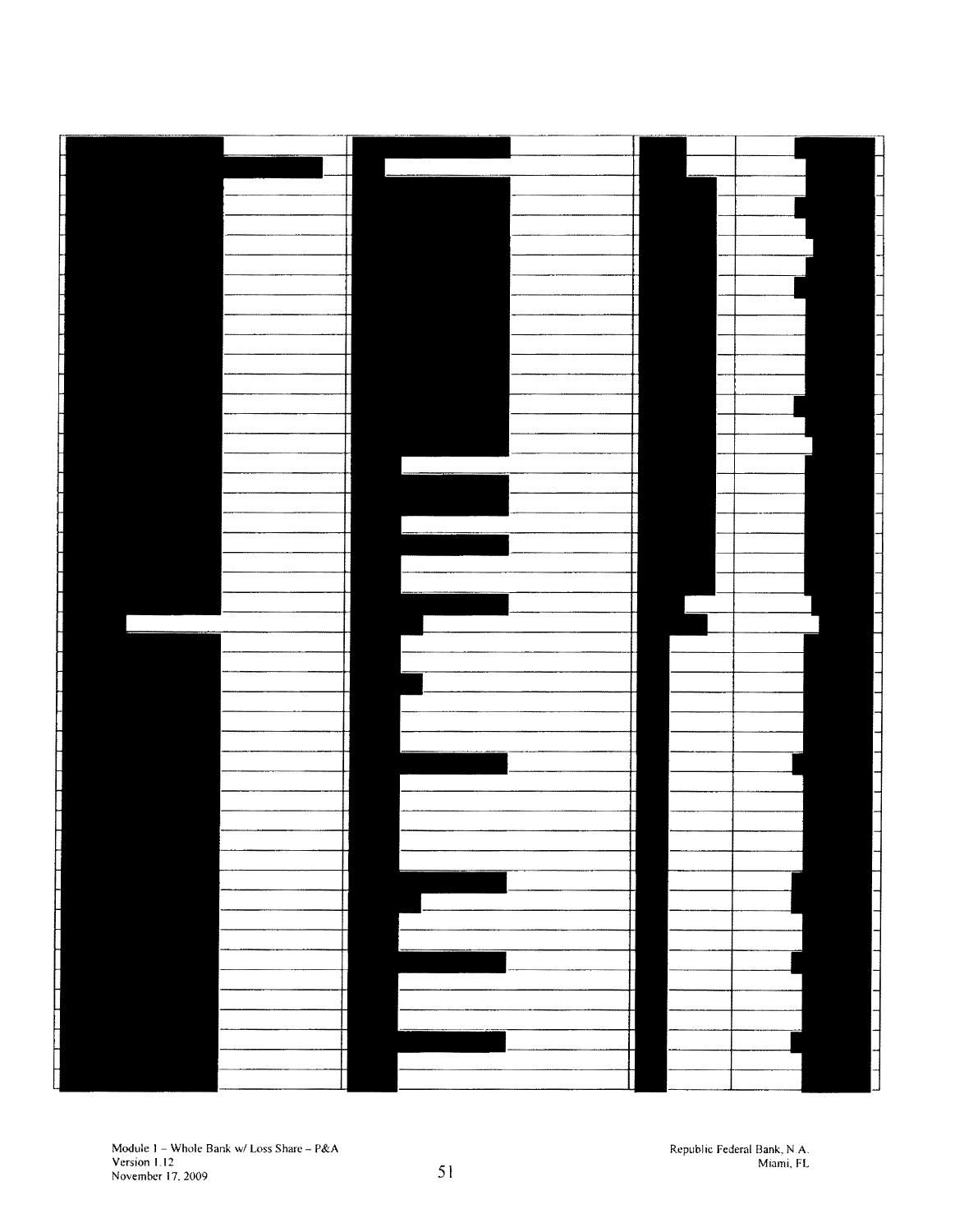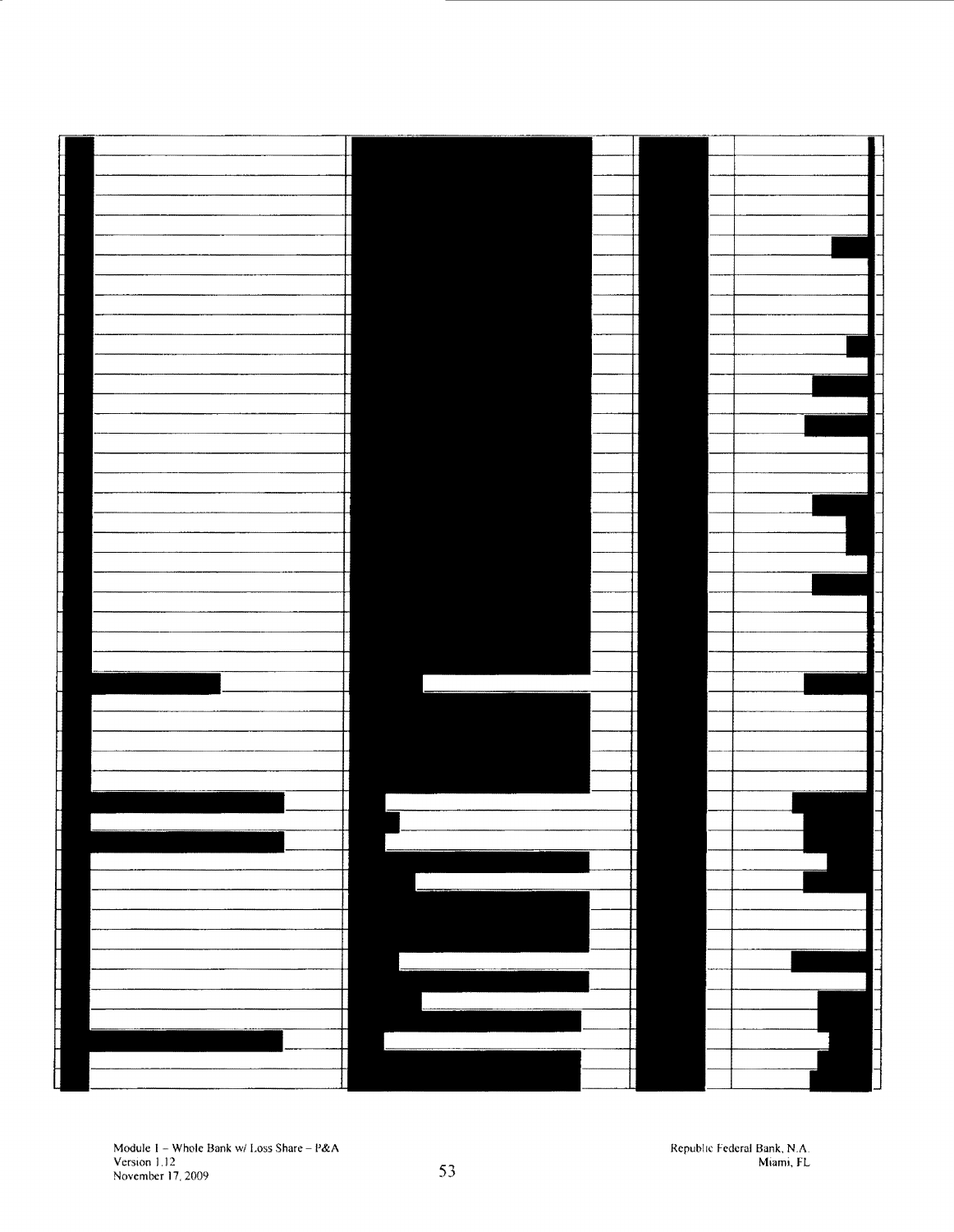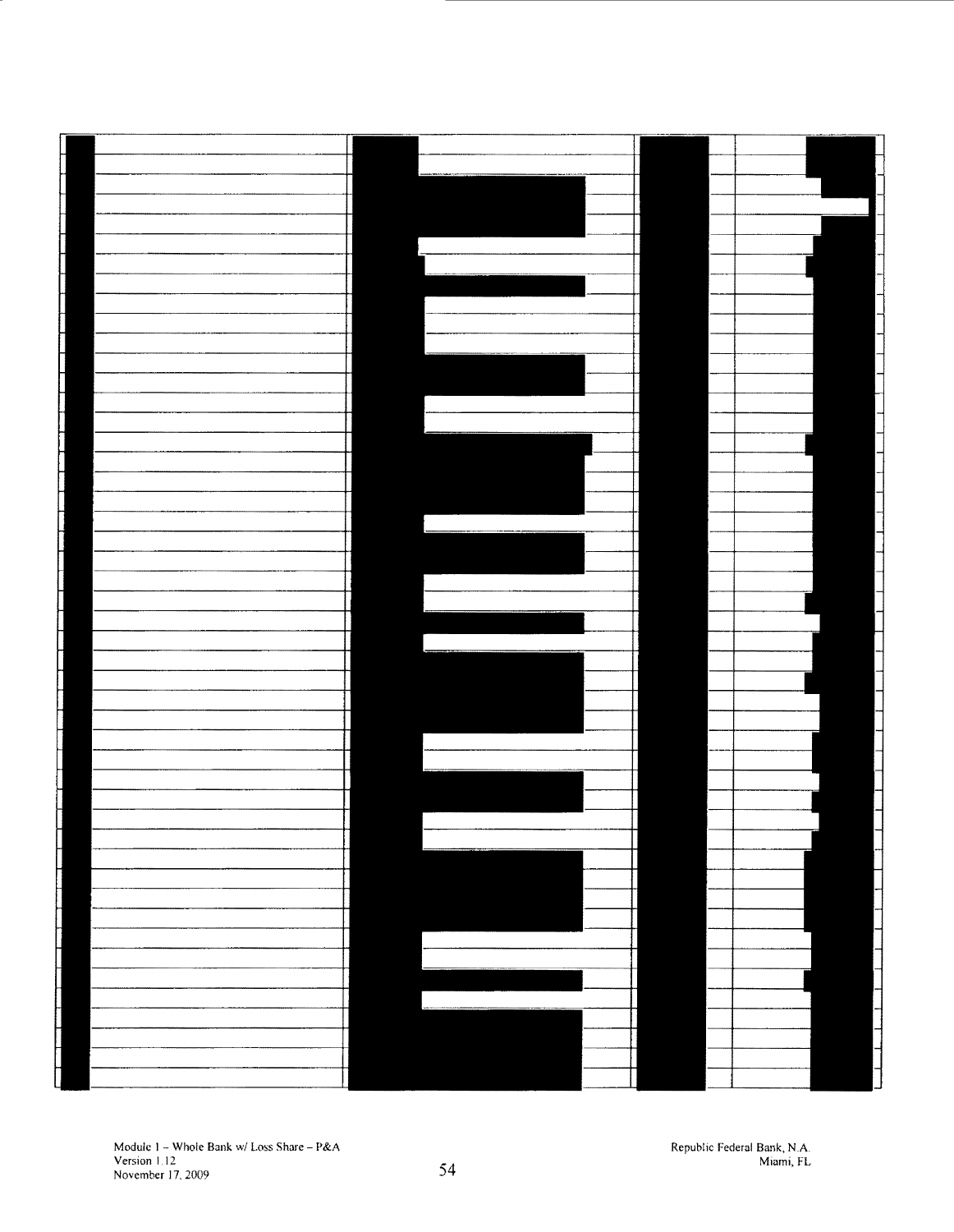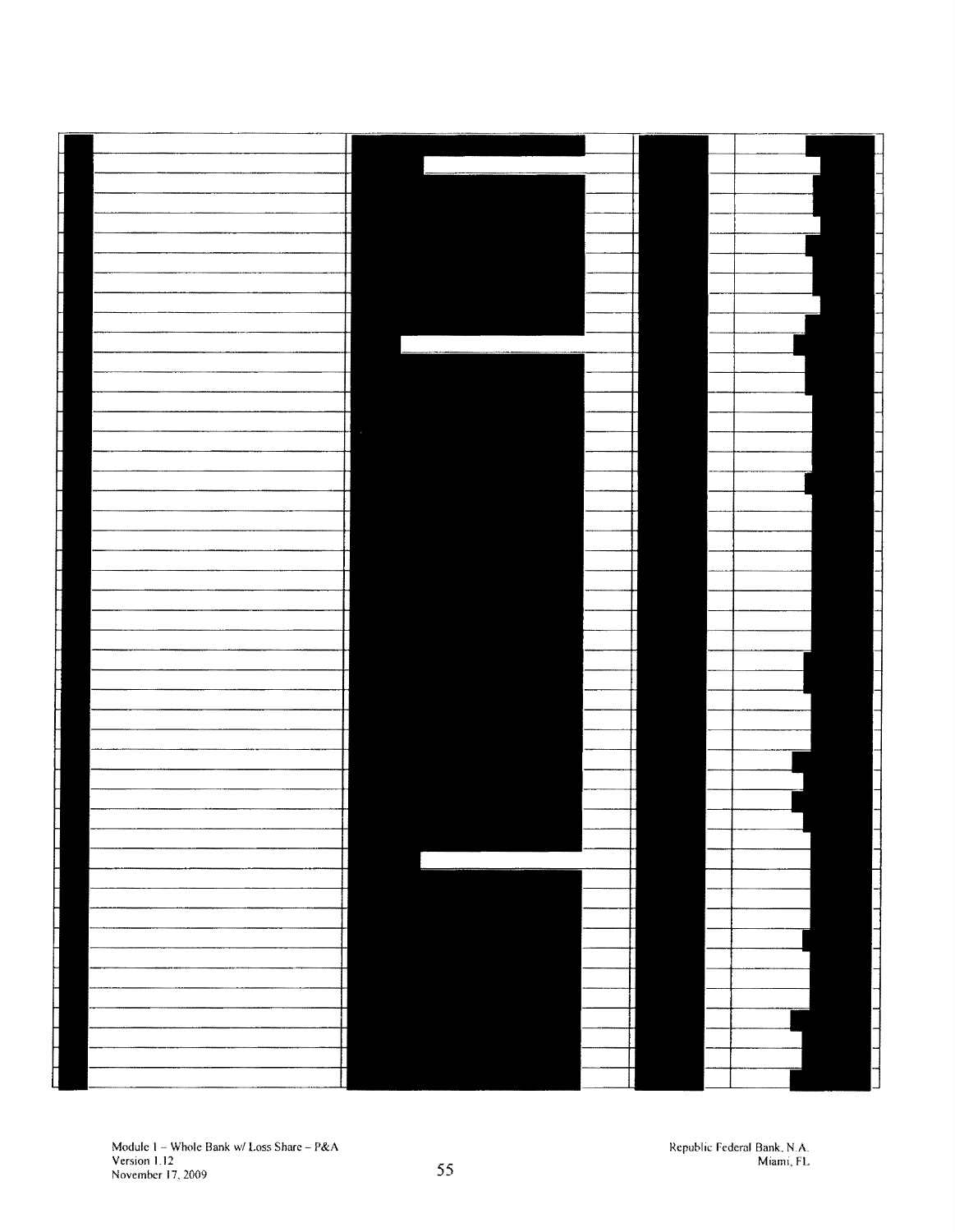$\ddot{\cdot}$ 

 $\sim$   $\sim$ 

 $\sim$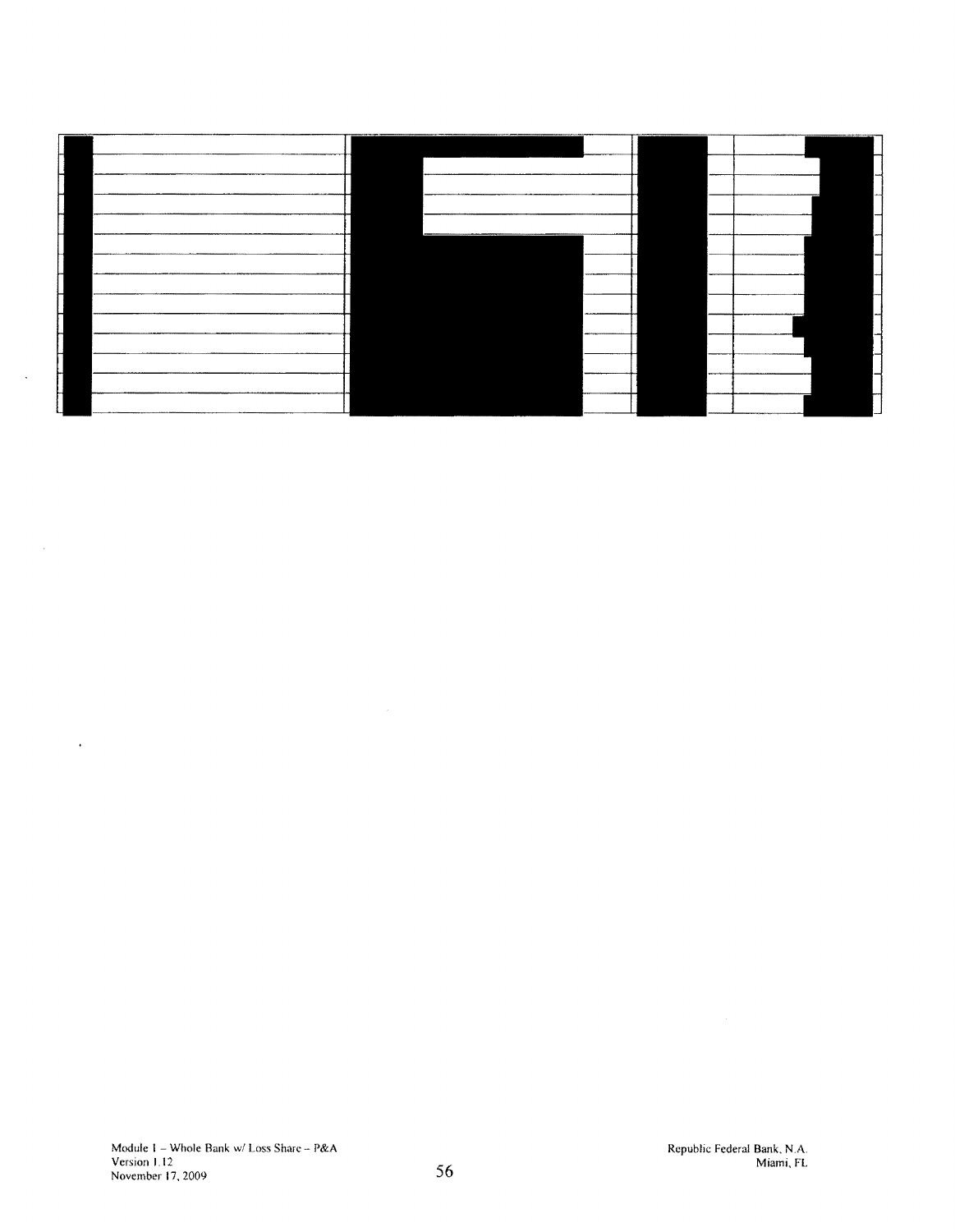# **SCHEDULE 4.15A**

# **LOANS SUBJECT TO LOSS SHARING UNDER THE SINGLE FAMILY SHARED-LOSS AGREEMENT**

To be provided.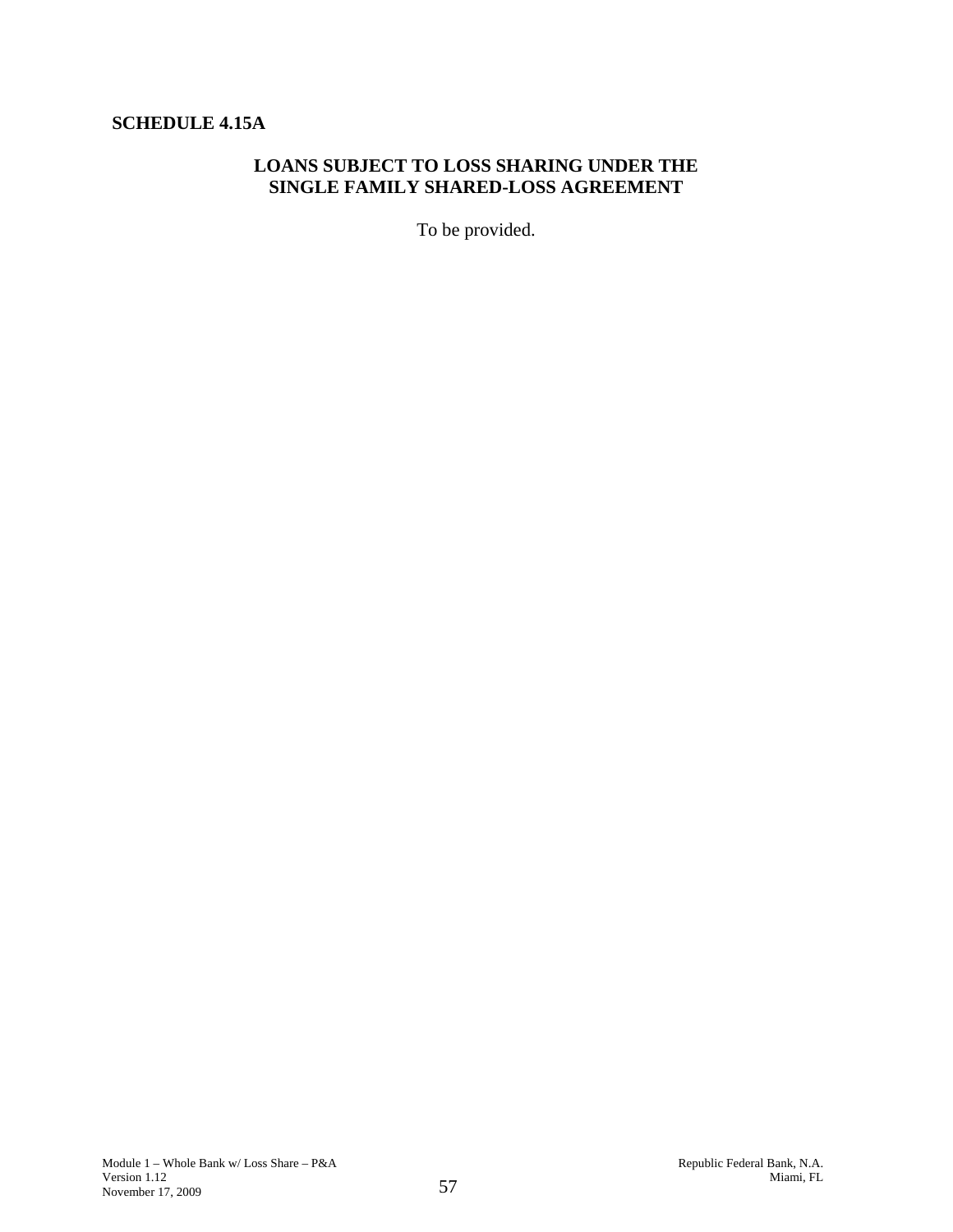# **SCHEDULE 4.15B**

# **LOANS SUBJECT TO LOSS SHARING UNDER THE NON-SINGLE FAMILY SHARED-LOSS AGREEMENT**

To be provided.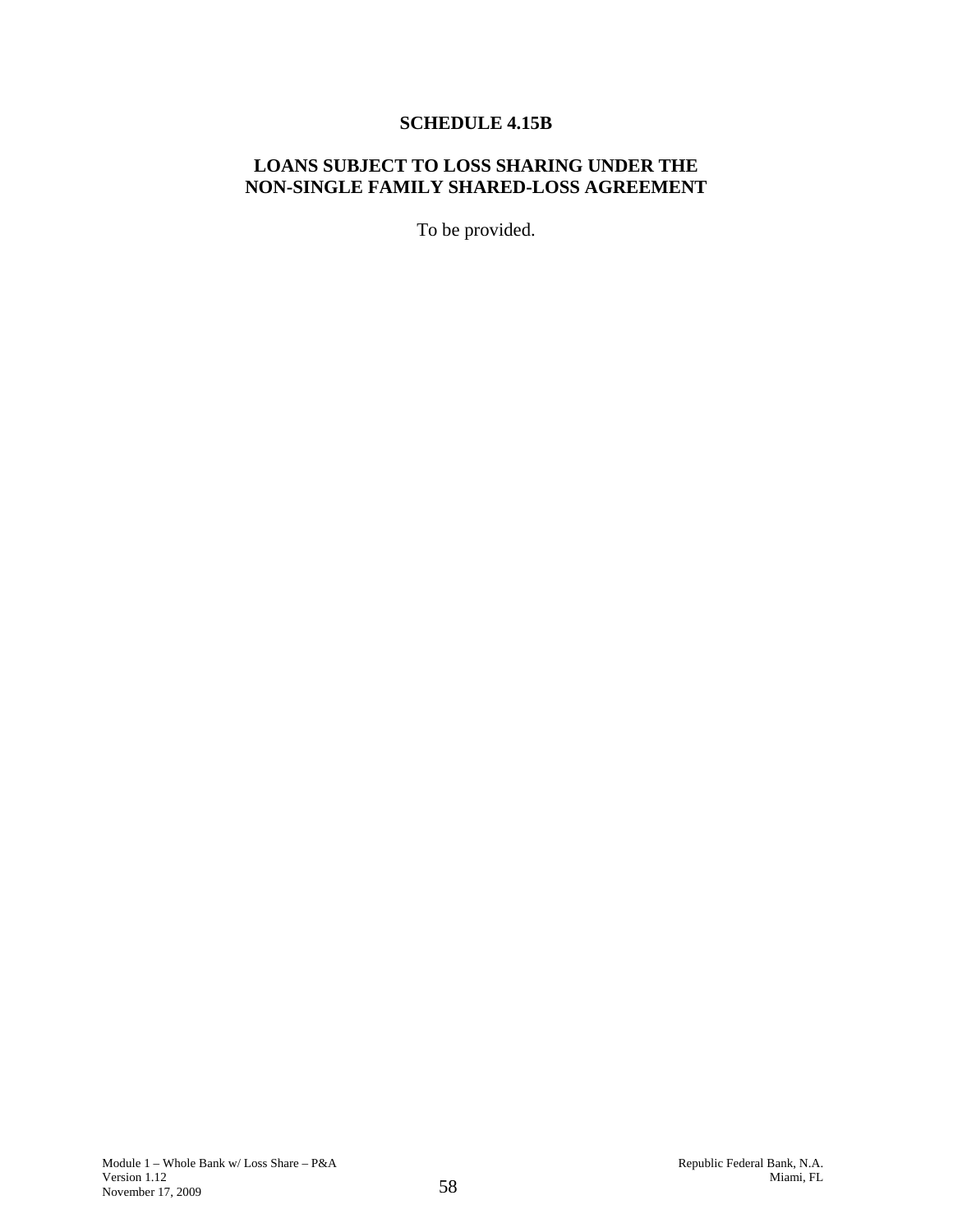# **Schedule 7 Exhibit to P&A Agreement**

# **Premium Accounts Excluded from Calculation of Deposit Franchise Bid**

# **Republic Federal Bank, N.A. Miami, FL**

The accounts identified below will pass to the Assuming Bank (unless otherwise noted). When calculating the premium to be paid on Assumed Deposits in a P&A transaction, the FDIC will exclude the following categories of deposit accounts:

| <b>Category</b> | <b>Description</b>                                  | <b>Amount</b> |
|-----------------|-----------------------------------------------------|---------------|
|                 | <b>Non-DO Brokered Deposits</b>                     | \$1,601,171   |
|                 | <b>CDARS</b>                                        | N/A           |
| Ш               | <b>Market Place Deposits</b>                        | N/A           |
|                 | Total deposits excluded from Calculation of premium | .171          |
|                 |                                                     |               |

### **Category Description**

#### **I Brokered Deposits**

Brokered deposit accounts are accounts for which the "depositor of record" is an agent, nominee, or custodian who deposits funds for a principal or principals to whom "pass-through" deposit insurance coverage may be extended. The FDIC separates brokered deposit accounts into 2 categories: 1) Depository Organization (DO) Brokered Deposits and 2) Non-Depository Organization (Non-DO) Brokered Deposits. This distinction is made by the FDIC to facilitate our role as Receiver and Insurer. These terms will not appear on other "brokered deposit" reports generated by the institution.

Non-DO Brokered Deposits pass to the Assuming Bank, but are excluded from Assumed Deposits when the deposit premium is calculated. Please see the attached "Schedule 7 Non-DO Broker Deposit Detail Report" for a listing of these accounts. This list will be updated post closing with balances as of Bank Closing date.

DO Brokered Deposits (Cede & Co as Nominee for DTC), are typically excluded from Assumed Deposits in the P&A transaction. A list of these accounts is provided on "Schedule 2.1 DO Brokered Deposit Detail Report". If, however, the terms of a particular transaction are altered and the DO Brokered Deposits pass to the Assuming Bank, they will not be included in Assumed Deposits for purposes of calculating the deposit premium.

#### **II CDARS**

CDARS deposits pass to the Assuming Bank, but are excluded from Assumed Deposits when the deposit premium is calculated.

Republic Federal Bank did not participate in the CDARS program as of the date of the deposit download. If CDARS deposits are taken between the date of the deposit download and the Bank Closing Date, they will be identified post closing and made part of Schedule 7 to the P&A Agreement.

#### **III Market Place Deposits**

"Market Place Deposits" is a description given to deposits that may have been solicited via a money desk, internet subscription service (for example, Qwickrate), or similar programs.

Republic Federal Bank does not have Qwickrate deposits as identified above. The Qwickrate deposits are reported as time deposits in the Call Report. \_\_\_\_\_\_\_\_\_\_\_ uses "Branch 4" on their system to identify both brokered and Qwickrate deposits. Please see the attached Schedule 7 – Qwickrate Deposit Detail Report for a listing of these accounts as of  $\qquad \qquad$ , 2009. This list will be updated post closing with balances as of Bank Closing date.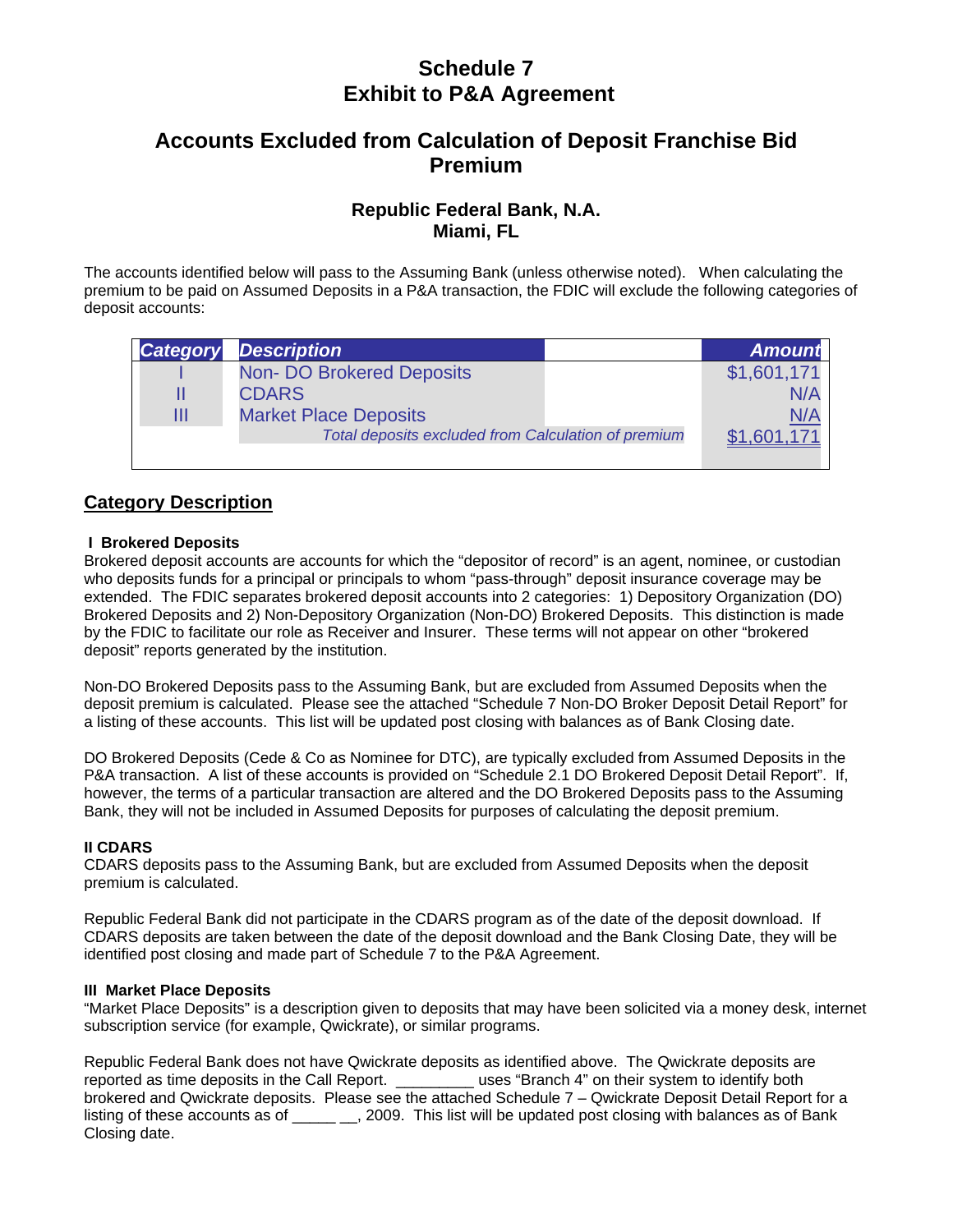# **Schedule 7 Exhibit to P&A Agreement**

This schedule provides account categories and balances as of the date of the deposit download, or as indicated. The deposit franchise bid premium will be calculated using account categories and balances as of Bank Closing Date that are reflected in the general ledger or subsystem as described above. The final numbers for Schedule 7 will be provided post closing.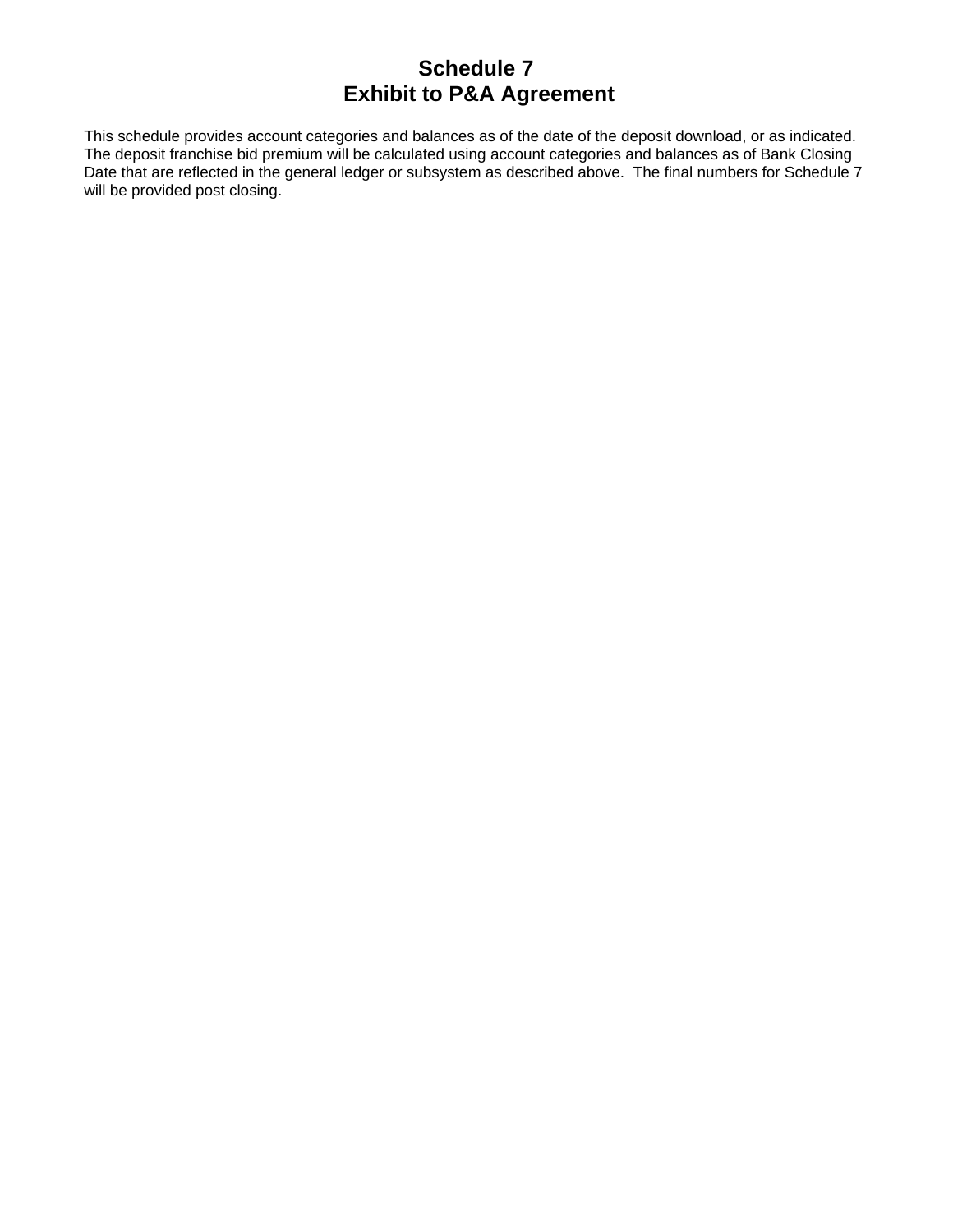### **EXHIBIT 2.3A FINAL NOTICE LETTER**

#### **FINAL LEGAL NOTICE**

Claiming Requirements for Deposits Under 12 U.S.C. 1822(e)

**[Date]** 

**[Name of Unclaimed Depositor] [Address of Unclaimed Depositor] [Anytown, USA]** 

Subject: **[XXXXX – Name of Bank Miami, FL]** – In Receivership

Dear **[Sir/Madam]:** 

As you may know, on **[Date: Closing Date]**, the **[Name of Bank ("The Bank")]** was closed and the Federal Deposit Insurance Corporation ("FDIC") transferred **[The Bank's]** accounts to **[Name of Acquiring Institution].** 

According to federal law under 12 U.S.C., 1822(e), on **[Date: eighteen months from the Closing Date]**, **[Name of Acquiring Institution]** must transfer the funds in your account(s) back to the FDIC if you have not claimed your account(s) with **[Name of Acquiring Institution].** Based on the records recently supplied to us by **[Name of Acquiring Institution]**, your account(s) currently fall into this category.

This letter is your formal Legal Notice that you have until **[Date: eighteen months from the Closing Date]**, to claim or arrange to continue your account(s) with **[Name of Acquiring Institution].** There are several ways that you can claim your account(s) at **[Name of Acquiring Institution]**. It is only necessary for you to take any one of the following actions in order for your account(s) at **[Name of Acquiring Institution]** to be deemed claimed. In addition, if you have more than one account, your claim to one account will automatically claim all accounts:

 signature of an authorized signer on the account(s), name, and address. **[Name of Acquiring**  1. Write to **[Name of Acquiring Institution]** and notify them that you wish to keep your account(s) active with them. Please be sure to include the name of the account(s), the account number(s), the **Institution]** address is:

### **[123 Main Street**

## **Anytown, USA]**

- 2. Execute a new signature card on your account(s), enter into a new deposit agreement with **[Name of Acquiring Institution],** change the ownership on your account(s), or renegotiate the terms of your certificate of deposit account(s) (if any).
- 3. Provide **[Name of Acquiring Institution]** with a change of address form.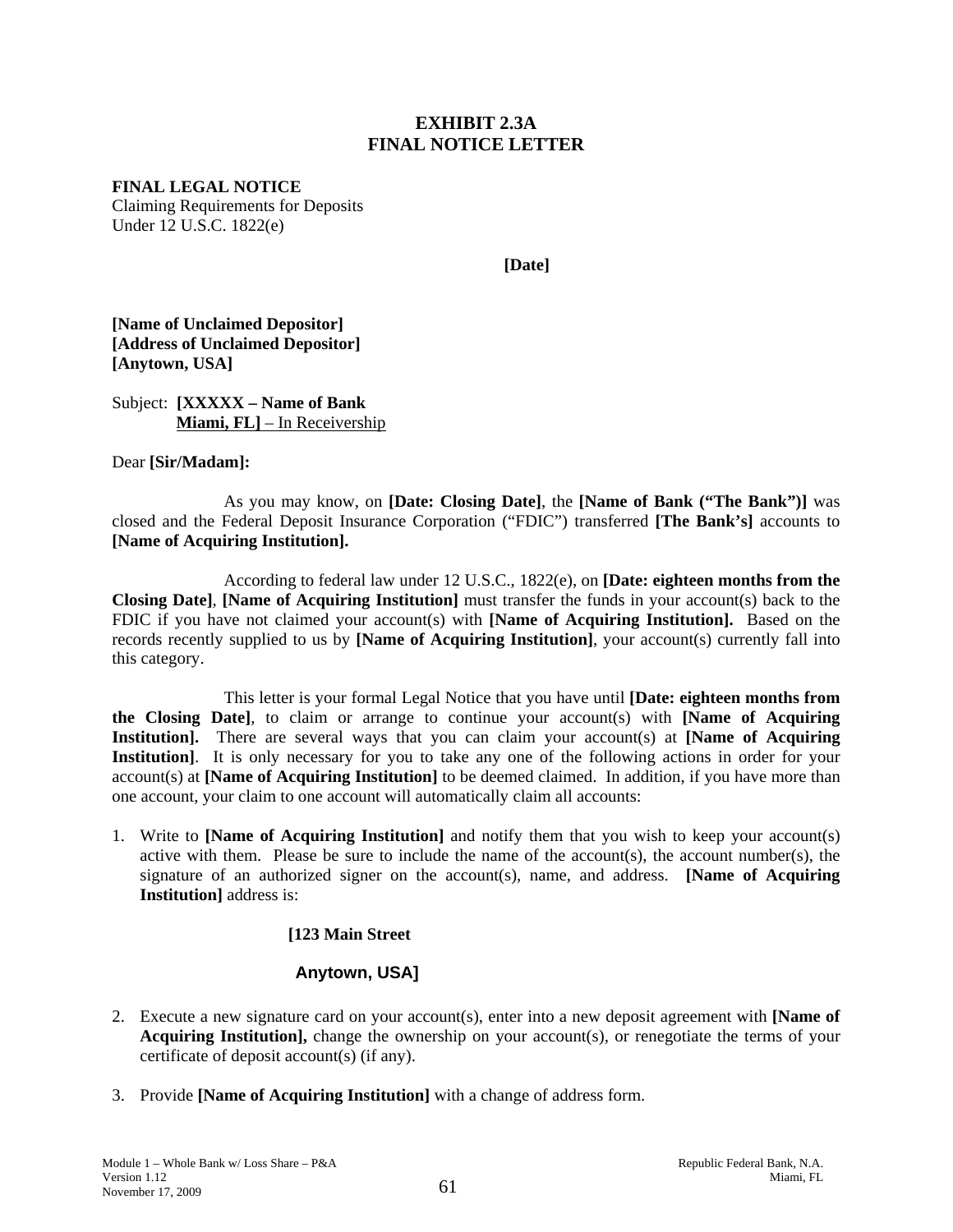4. Make a deposit to or withdrawal from your account(s). This includes writing a check on any account or having an automatic direct deposit credited to or an automatic withdrawal debited from an account.

If you do not want to continue your account(s) with **[Name of Acquiring Institution]** for any reason, you can withdraw your funds and close your account(s). Withdrawing funds from one or more of your account(s) satisfies the federal law claiming requirement. If you have time deposits, such as certificates of deposit, **[Name of Acquiring Institution]** can advise you how to withdraw them without being charged an interest penalty for early withdrawal.

If you do not claim ownership of your account(s) at **[Name of Acquiring Institution by Date: eighteen months from the Closing Date]** federal law requires **[Name of Acquiring Institution]**  to return your deposits to the FDIC, which will deliver them as unclaimed property to the State indicated in your address in the Failed Institution's records. If your address is outside of the United States, the FDIC will deliver the deposits to the State in which the Failed Institution had its main office. 12 U.S.C. § 1822(e). If the State accepts custody of your deposits, you will have 10 years from the date of delivery to claim your deposits from the State. After 10 years you will be permanently barred from claiming your deposits. However, if the State refuses to take custody of your deposits, you will be able to claim them from the FDIC until the receivership is terminated. If you have not claimed your insured deposits before the receivership is terminated, and a receivership may be terminated at any time, all of your rights in those deposits will be barred.

If you have any questions or concerns about these items, please contact **[Bank Employee]** at **[Name of Acquiring Institution]** by phone at **[(XXX) XXX-XXXX].** 

Sincerely,

**[Name of Claims Specialist] [Title]**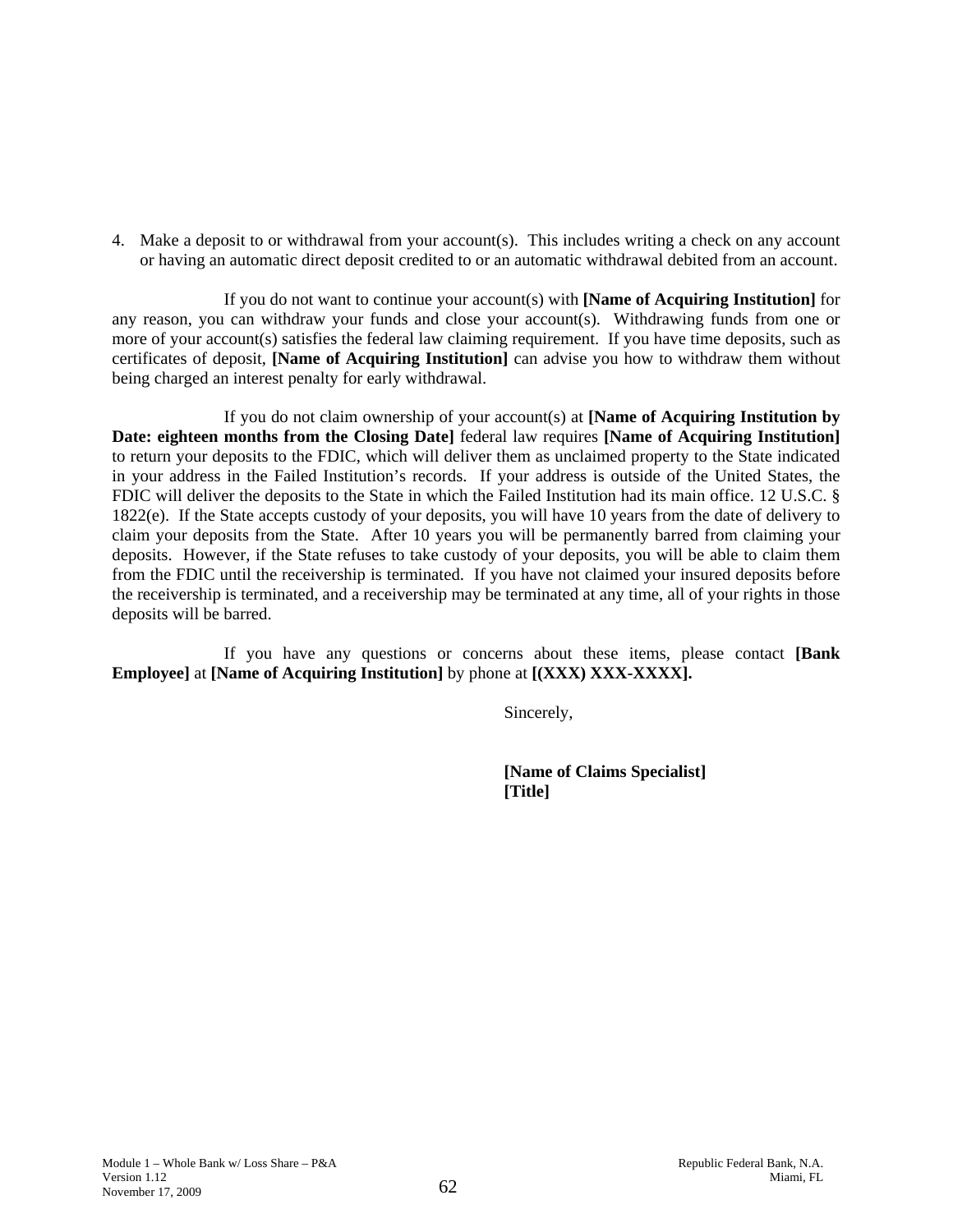# **EXHIBIT 2.3B AFFIDAVIT OF MAILING**

## **AFFIDAVIT OF MAILING**

*State of* 

*COUNTY OF* 

I am employed as a **[Title of Office]** by the **[Name of Acquiring Institution]**.

This will attest that on **[Date of mailing]**, I caused a true and correct copy of the Final Legal Notice, attached hereto, to owners of unclaimed deposits of **[Name of Failed Bank]**, Miami, FL, to be prepared for deposit in the mail of the United States of America on behalf of the Federal Deposit Insurance Corporation. A list of depositors to whom the notice was mailed is attached. This notice was mailed to the depositor's last address as reflected on the books and records of the **[Name of Failed Bank]** as of the date of failure.

 $\overline{\phantom{a}}$  , and the contract of the contract of the contract of the contract of the contract of the contract of the contract of the contract of the contract of the contract of the contract of the contract of the contrac **[Name] [Title of Office] [Name of Acquiring Institution]** 

**Subscribed and sworn to before me this \_\_\_\_\_\_\_day of [Month, Year].** 

**My commission expires:** 

**\_\_\_\_\_\_\_\_\_\_\_\_\_\_\_\_\_\_\_\_\_\_ \_\_\_\_\_\_\_\_\_\_\_\_\_\_\_\_\_\_\_\_\_\_\_\_\_\_\_\_\_\_\_\_ [Name], Notary Public**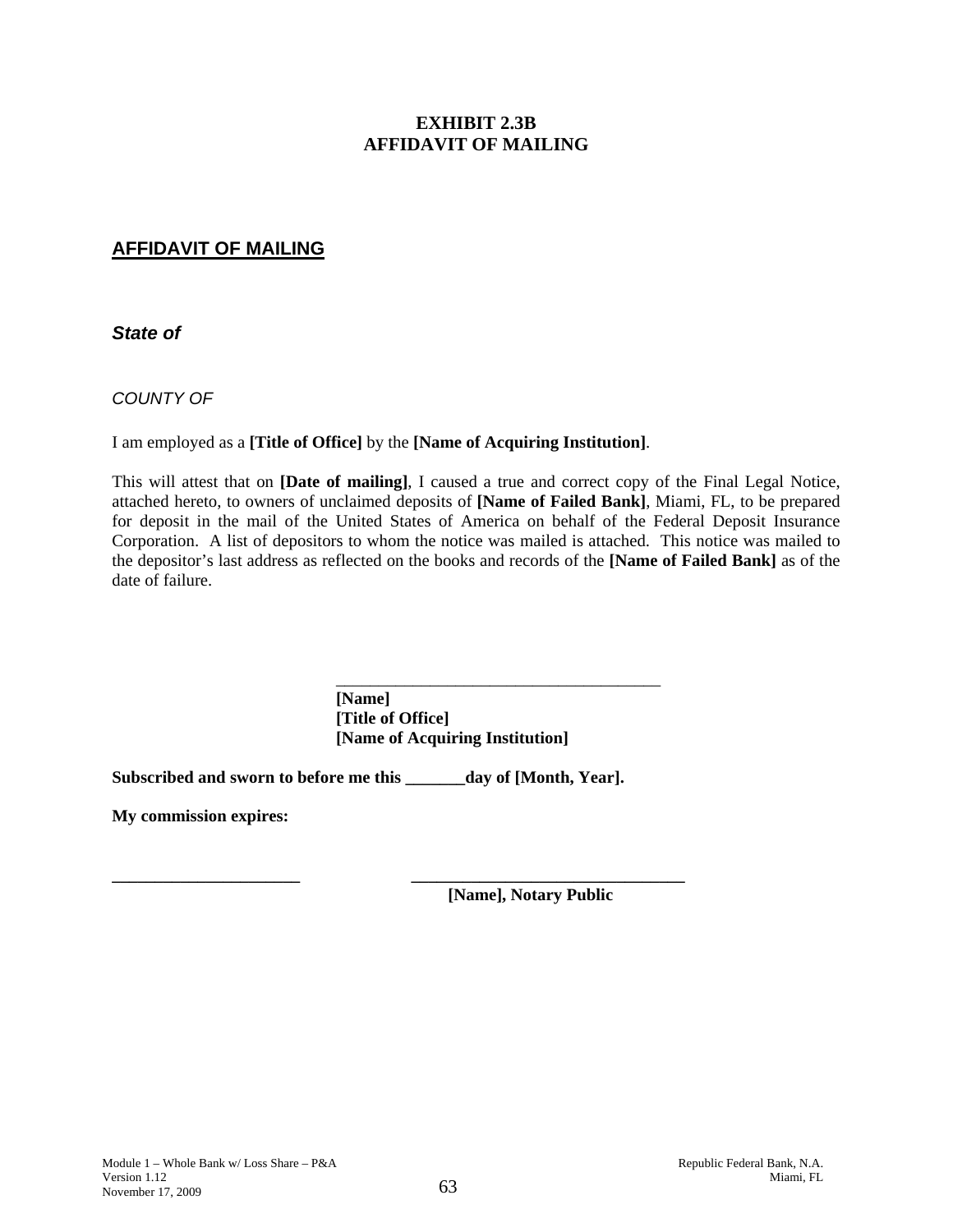# **EXHIBIT 3.2(c) -- VALUATION OF CERTAIN QUALIFIED FINANCIAL CONTRACTS**

### A. Scope

Interest Rate Contracts - All interest rate swaps, forward rate agreements, interest rate futures, caps, collars and floors, whether purchased or written.

Option Contracts - All put and call option contracts, whether purchased or written, on marketable securities, financial futures, foreign currencies, foreign exchange or foreign exchange futures contracts.

Foreign Exchange Contracts - All contracts for future purchase or sale of foreign currencies, foreign currency or cross currency swap contracts, or foreign exchange futures contracts.

### B. Exclusions

All financial contracts used to hedge assets and liabilities that are acquired by the Assuming Bank but are not subject to adjustment from Book Value.

### C. Adjustment

The difference between the Book Value and market value as of Bank Closing.

### D. Methodology

- 1. The price at which the Assuming Bank sells or disposes of Qualified Financial Contracts will be deemed to be the fair market value of such contracts, if such sale or disposition occurs at prevailing market rates within a predefined timetable as agreed upon by the Assuming Bank and the Receiver.
- 2. In valuing all other Qualified Financial Contracts, the following principles will apply:
	- (i) All known cash flows under swaps or forward exchange contracts shall be present valued to the swap zero coupon interest rate curve.
	- (ii) All valuations shall employ prices and interest rates based on the actual frequency of rate reset or payment.
	- (iii) Each tranche of amortizing contracts shall be separately valued. The total value of such amortizing contract shall be the sum of the values of its component tranches.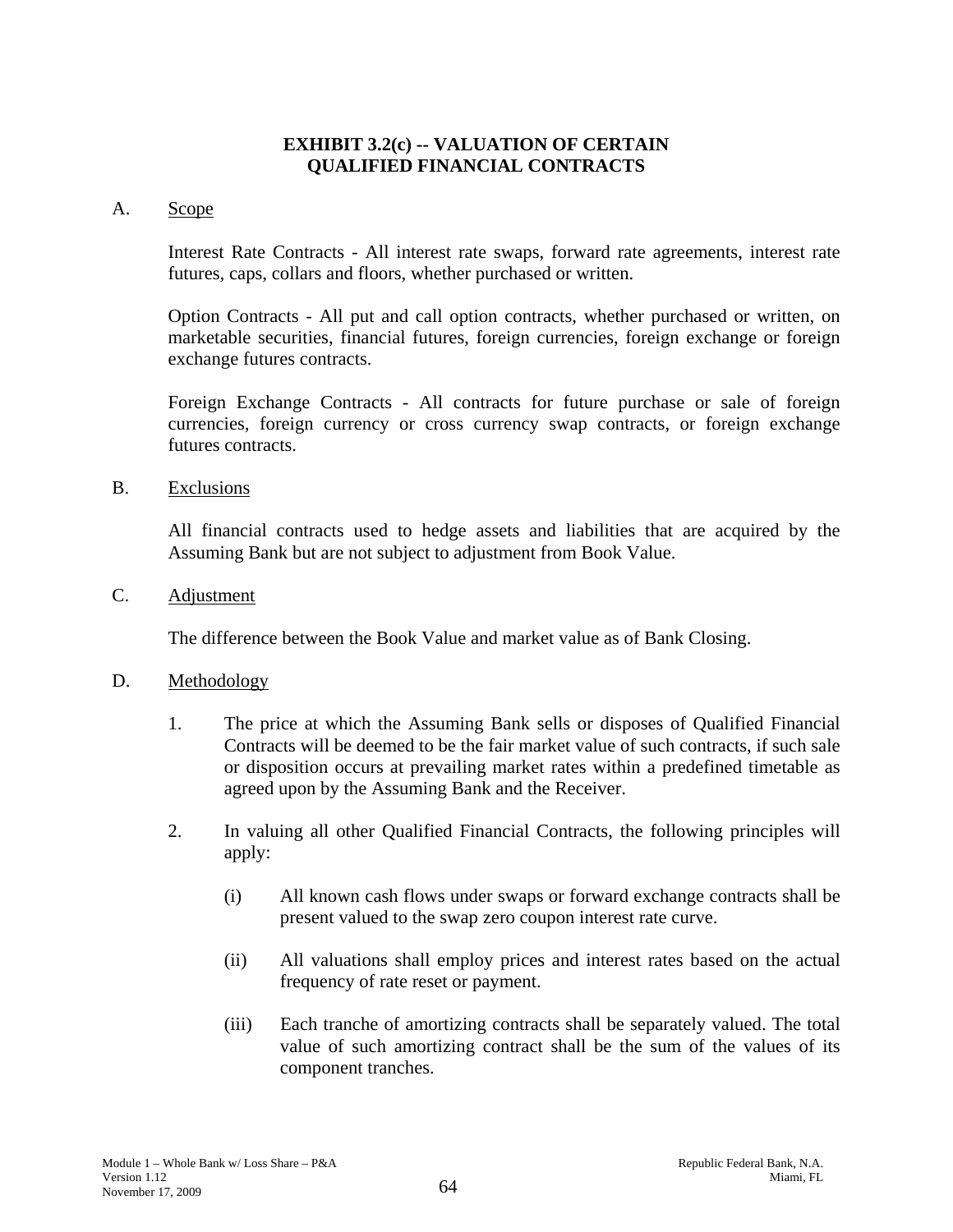- (iv) For regularly traded contracts, valuations shall be at the midpoint of the bid and ask prices quoted by customary sources (e.g., The Wall Street Journal, Telerate, Reuters or other similar source) or regularly traded exchanges.
- (v) For all other Qualified Financial Contracts where published market quotes are unavailable, the adjusted price shall be the average of the bid and ask price quotes from three (3) securities dealers acceptable to the Receiver and Assuming Bank as of Bank Closing. If quotes from securities dealers cannot be obtained, an appraiser acceptable to the Receiver and the Assuming Bank will perform a valuation based on modeling, correlation analysis, interpolation or other techniques, as appropriate.]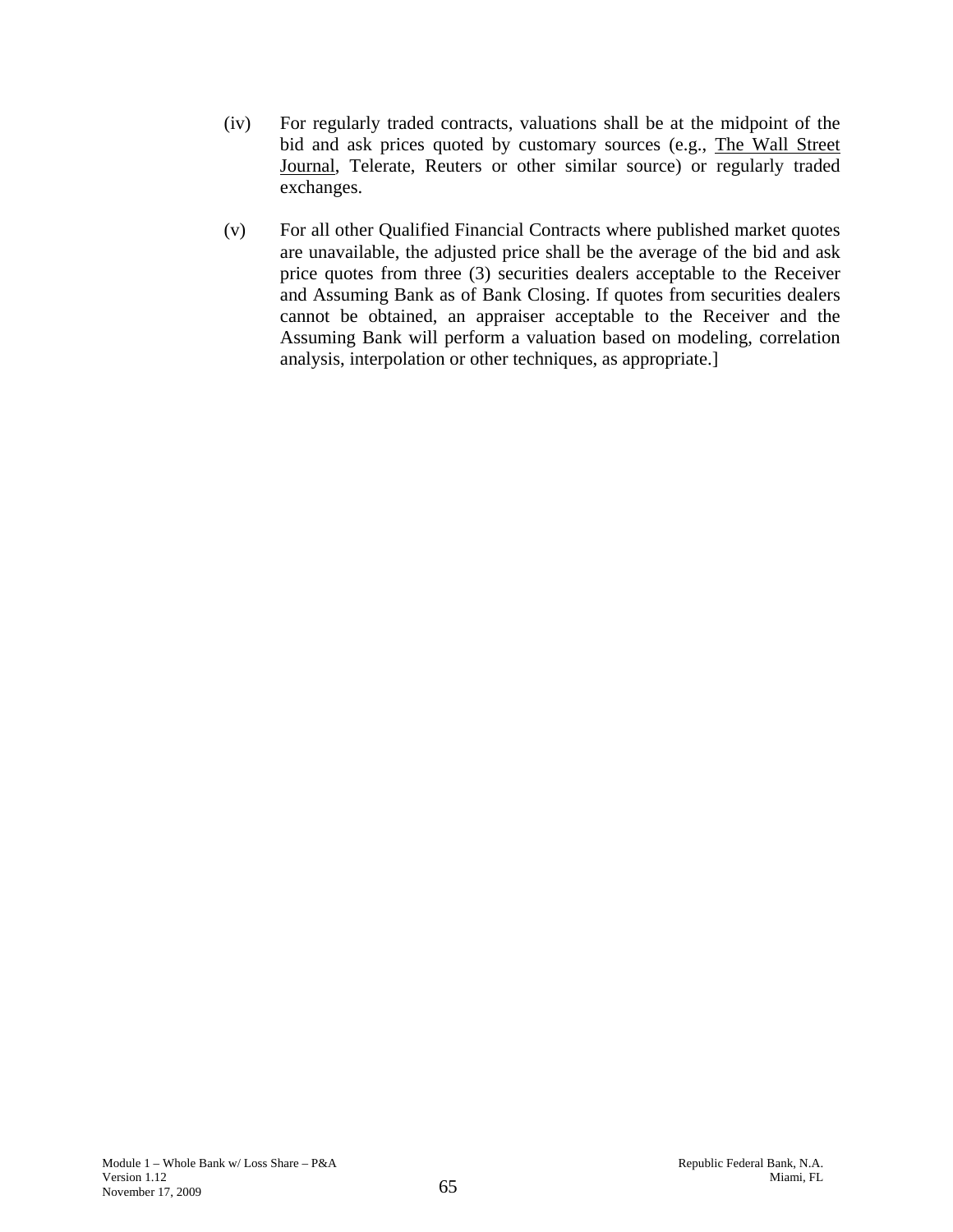### **EXHIBIT 4.13 INTERIM ASSET SERVICING ARRANGEMENT**

(a) With respect to each asset (or liability) designated from time to time by the Receiver to be serviced by the Assuming Bank pursuant to this Arrangement (such being designated as "Pool Assets"), during the term of this Arrangement, the Assuming Bank shall:

(i) Promptly apply payments received with respect to any Pool Assets;

(ii) Reverse and return insufficient funds checks;

(iii) Pay (A) participation payments to participants in Loans, as and when received; and (B) tax and insurance bills on Pool Assets as they come due, out of escrow funds maintained for purposes;

(iv) Maintain accurate records reflecting (A) the payment history of Pool Assets, with updated information received concerning changes in the address or identity of the obligors and (B) usage of data processing equipment and employee services with respect to servicing duties;

(v) Send billing statements to obligors on Pool Assets to the extent that such statements were sent by the Failed Bank;

(vi) Send notices to obligors who are in default on Loans (in the same manner as the Failed Bank);

(vii) Send to the Receiver, Attn: Managing Liquidator, at the address provided in Section 13.7 of the Agreement, via overnight delivery: (A) on a weekly basis, weekly reports for the Pool Assets, including, without limitation, reports reflecting collections and the trial balances, transaction journals and loan histories for Pool Assets having activity, together with copies of (1) checks received, (2) insufficient funds checks returned, (3) checks for payment to participants or for taxes and insurance, (4) pay-off requests, (5) notices to defaulted obligors, and (6) data processing and employee logs and (B) any other reports, copies or information as may be periodically or from time to time requested;

(viii) Remit on a weekly basis to the Receiver, Attn: Division of Finance, Cashier Unit, Operations, at the address in (vii), via wire transfer to the account designated by the Receiver, all payments received on Pool Assets managed by the Assuming Bank or at such time and place and in such manner as may be directed by the Receiver;

(ix) prepare and timely file all information reports with appropriate tax authorities, and, if required by the Receiver, prepare and file tax returns and pay taxes due on or before the due date, relating to the Pool Assets; and

(x) provide and furnish such other services, operations or functions as may be required with regard to Pool Assets, including, without limitation, as may be required with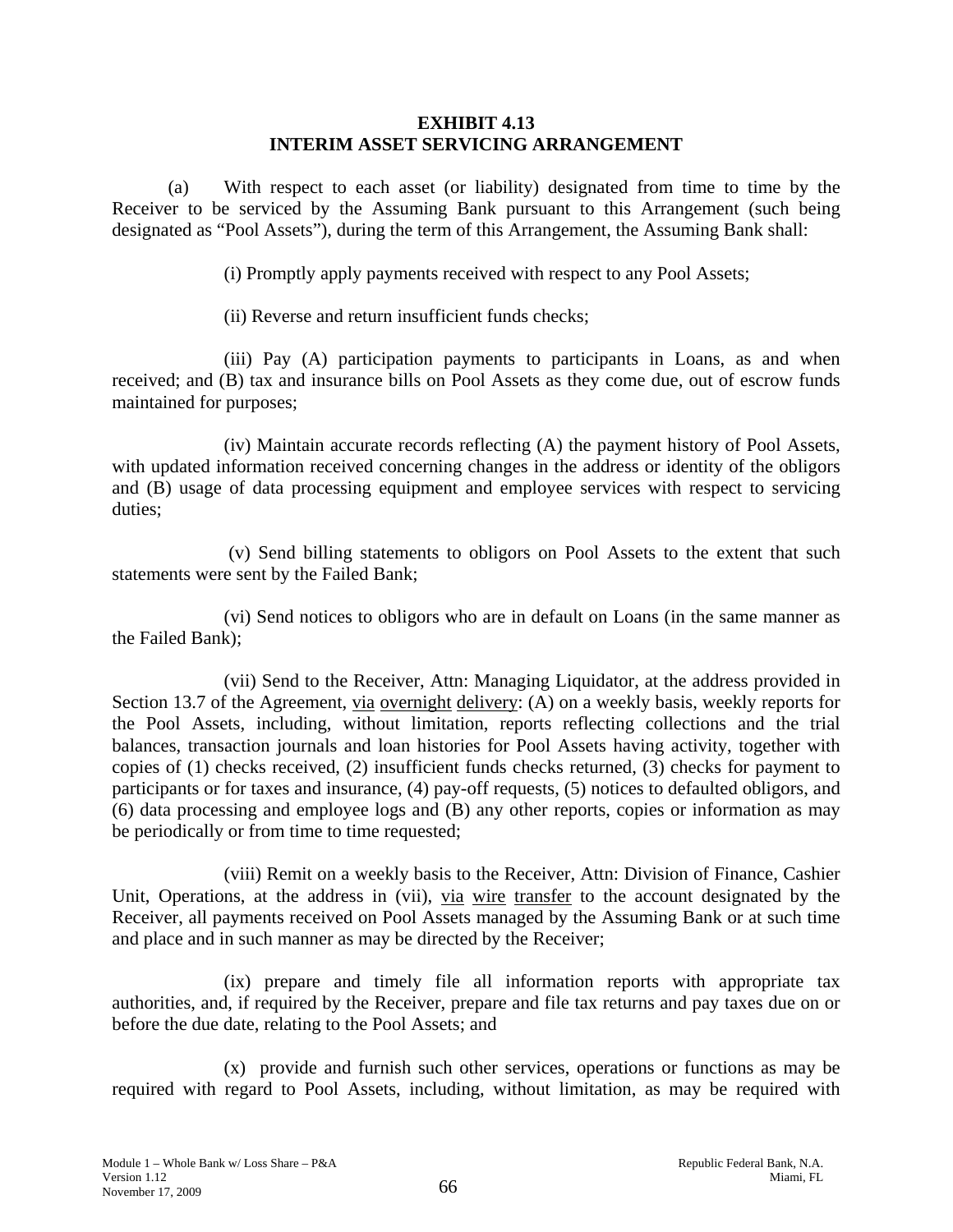regard to any business, enterprise or agreement which is a Pool Asset, all as may be required by the Receiver.

Notwithstanding anything to the contrary in this Section, the Assuming Bank shall not be required to initiate litigation or other collection proceedings against any obligor or any collateral with respect to any defaulted Loan. The Assuming Bank shall promptly notify the Receiver, at the address provided above in subparagraph (a)(vii), of any claims or legal actions regarding any Pool Asset.

(b) The Receiver agrees to reimburse the Assuming Bank for actual, reasonable and necessary expenses incurred in connection with the performance of duties pursuant to this Arrangement, including expenses of photocopying, postage and express mail, and data processing and employee services (based upon the number of hours spent performing servicing duties).

(c) The Assuming Bank shall provide the services described herein for an initial period of ninety (90) days after Bank Closing. At the option of the Receiver, exercisable by notice given not later than ten (10) days prior to the end of such initial period or a renewal period, the Assuming Bank shall continue to provide such services for such renewal period(s) as designated by the Receiver, up to the Settlement Date.

(d) At any time during the term of this Arrangement, the Receiver may, upon written notice to the Assuming Bank, remove one or more Pool Assets from the Pool, at which time the Assuming Bank's responsibility with respect thereto shall terminate.

(e) At the expiration of this Agreement or upon the termination of the Assuming Bank's responsibility with respect to any Pool Asset pursuant to paragraph (d) hereof, the Assuming Bank shall:

(i) deliver to the Receiver (or its designee) all of the Credit Documents and Pool Records relating to the Pool Assets; and

(ii) cooperate with the Receiver to facilitate the orderly transition of managing the Pool Assets to the Receiver (or its designee).

(f) At the request of the Receiver, the Assuming Bank shall perform such transitional services with regard to the Pool Assets as the Receiver may request. Transitional services may include, without limitation, assisting in any due diligence process deemed necessary by the Receiver and providing to the Receiver or its designee(s) (x) information and data regarding the Pool Assets, including, without limitation, system reports and data downloads sufficient to transfer the Pool Assets to another system or systems, and (y) access to employees of the Assuming Bank involved in the management of, or otherwise familiar with, the Pool Assets.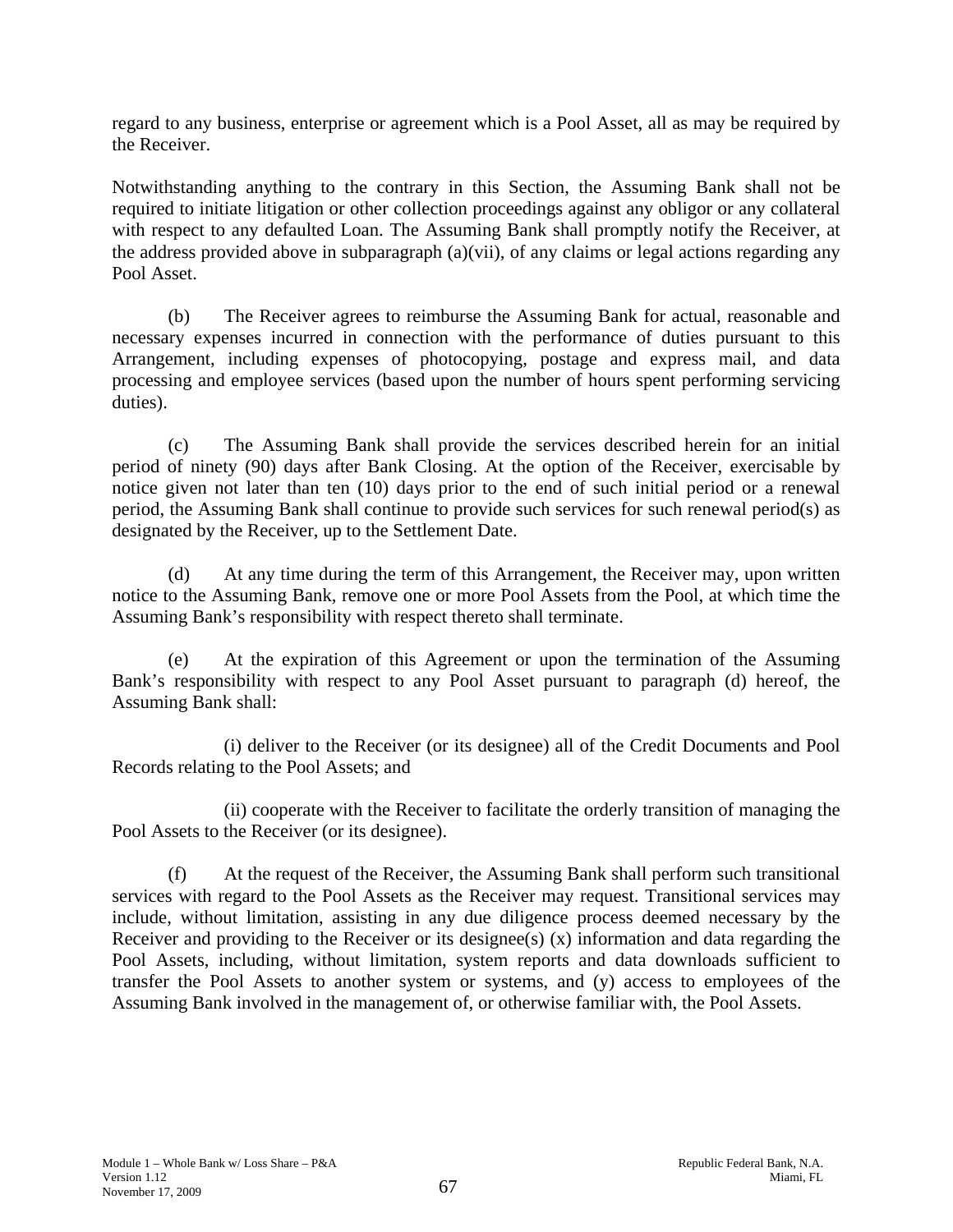### **EXHIBIT 4.15A**

### **SINGLE FAMILY SHARED-LOSS AGREEMENT**

This agreement for the reimbursement of loss sharing on certain single family residential mortgage loans (the "Single Family Shared-Loss Agreement") shall apply when the Assuming Bank purchases Single Family Shared-Loss Loans as that term is defined herein. The terms hereof shall modify and supplement, as necessary, the terms of the Purchase and Assumption Agreement to which this Single Family Shared-Loss Agreement is attached as Exhibit 4.15A and incorporated therein. To the extent any inconsistencies may arise between the terms of the Purchase and Assumption Agreement and this Single Family Shared-Loss Agreement with respect to the subject matter of this Single Family Shared-Loss Agreement, the terms of this Single Family Shared-Loss Agreement shall control. References in this Single Family Shared-Loss Agreement to a particular Section shall be deemed to refer to a Section in this Single Family Shared-Loss Agreement, unless the context indicates that it is intended to be a reference to a Section of the Purchase and Assumption Agreement.

### **ARTICLE I -- DEFINITIONS**

The capitalized terms used in this Single Family Shared-Loss Agreement that are not defined in this Single Family Shared-Loss Agreement are defined in the Purchase and Assumption Agreement. In addition to the terms defined above, defined below are certain additional terms relating to loss-sharing, as used in this Single Family Shared-Loss Agreement.

"**Accounting Records**" means the subsidiary system of record on which the loan history and balance of each Single Family Shared-Loss Loan is maintained; individual loan files containing either an original or copies of documents that are customary and reasonable with respect to loan servicing, including management and disposition of Other Real Estate; the records documenting alternatives considered with respect to loans in default or for which a default is reasonably foreseeable; records of loss calculations and supporting documentation with respect to line items on the loss calculations; and, monthly delinquency reports and other performance reports customarily utilized by the Assuming Bank in management of loan portfolios.

"**Accrued Interest**" means, with respect to Single Family Shared-Loss Loans, the amount of earned and unpaid interest at the note rate specified in the applicable loan documents, limited to 90 days.

**"Affiliate"** shall have the meaning set forth in the Purchase and Assumption Agreement; provided, that, for purposes of this Single Family Shared-Loss Agreement, no Third Party Servicer shall be deemed to be an Affiliate of the Assuming Bank.

"**Commencement Date**" means the first calendar day following the Bank Closing.

**"Commercial Shared-Loss Agreement**" means the Commercial and Other Assets Shared-Loss Agreement attached to the Purchase and Assumption Agreement as Exhibit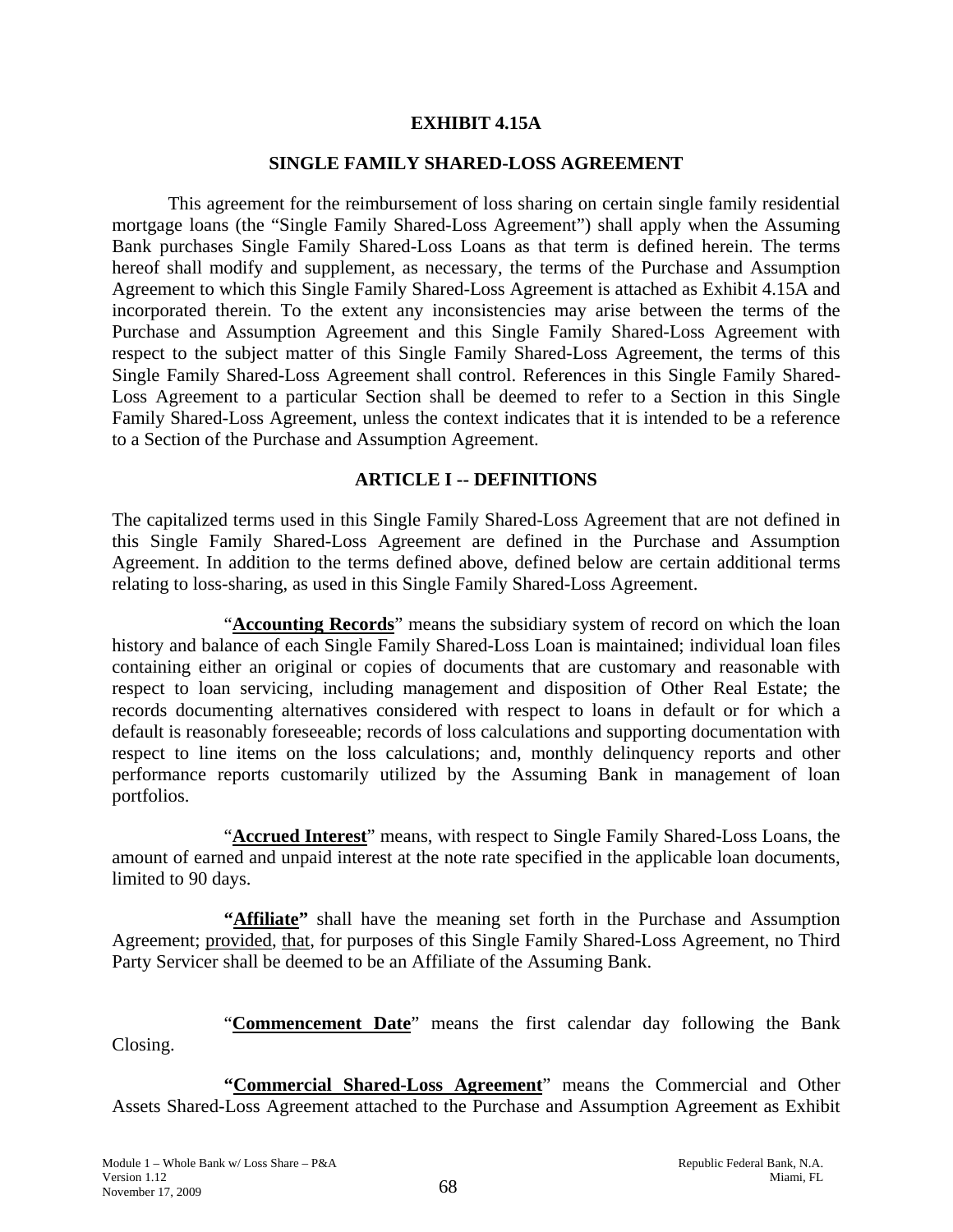4.15B.

"**Cumulative Loss Amount**" means the sum of the Monthly Loss Amounts less the sum of all Recovery Amounts.

"**Cumulative Servicing Amount**" means the sum of the Period Servicing Amounts for every consecutive twelve-month period prior to and ending on the True-Up Measurement Date in respect of each of the Shared-Loss Agreements during which the losssharing provisions of the applicable Shared-Loss Agreement is in effect.

"**Cumulative Shared-Loss Amount**" means the excess, if any, of the Cumulative Loss Amount over the First Loss Tranche.

"**Cumulative Shared-Loss Payments**" means (i) the aggregate of all of the payments made or payable to the Assuming Bank under the Shared-Loss Agreements minus (ii) the aggregate of all of the payments made or payable to the Receiver under the Shared-Loss Agreements.

"**Customary Servicing Procedures**" means procedures (including collection procedures) that the Assuming Bank (or, to the extent a Third Party Servicer is engaged, the Third Party Servicer) customarily employs and exercises in servicing and administering mortgage loans for its own accounts and the servicing procedures established by FNMA or FHLMC (as in effect from time to time), which are in accordance with accepted mortgage servicing practices of prudent lending institutions.

"**Deficient Valuation"** means the determination by a court in a bankruptcy proceeding that the value of the collateral is less than the amount of the loan in which case the loss will be the difference between the then unpaid principal balance (or the NPV of a modified loan that defaults) and the value of the collateral so established.

**"Examination Criteria"** means the loan classification criteria employed by, or any applicable regulations of, the Assuming Bank's Chartering Authority at the time such action is taken, as such criteria may be amended from time to time.

"**Home Equity Loans**" means loans or funded portions of lines of credit secured by mortgages on one-to four-family residences or stock of cooperative housing associations, where the Failed Bank did not have a first lien on the same property as collateral.

"**Final Shared-Loss Month**" means the calendar month in which the tenth anniversary of the Commencement Date occurs.

"**Final Shared-Loss Recovery Month**" means the calendar month in which the tenth anniversary of the Commencement Date occurs.

"**Foreclosure Loss**" means the loss realized when the Assuming Bank has completed the foreclosure on a Single Family Shared-Loss Loan and realized final recovery on the collateral through liquidation and recovery of all insurance proceeds. Each Foreclosure Loss shall be calculated in accordance with the form and methodology specified in Exhibit 2a or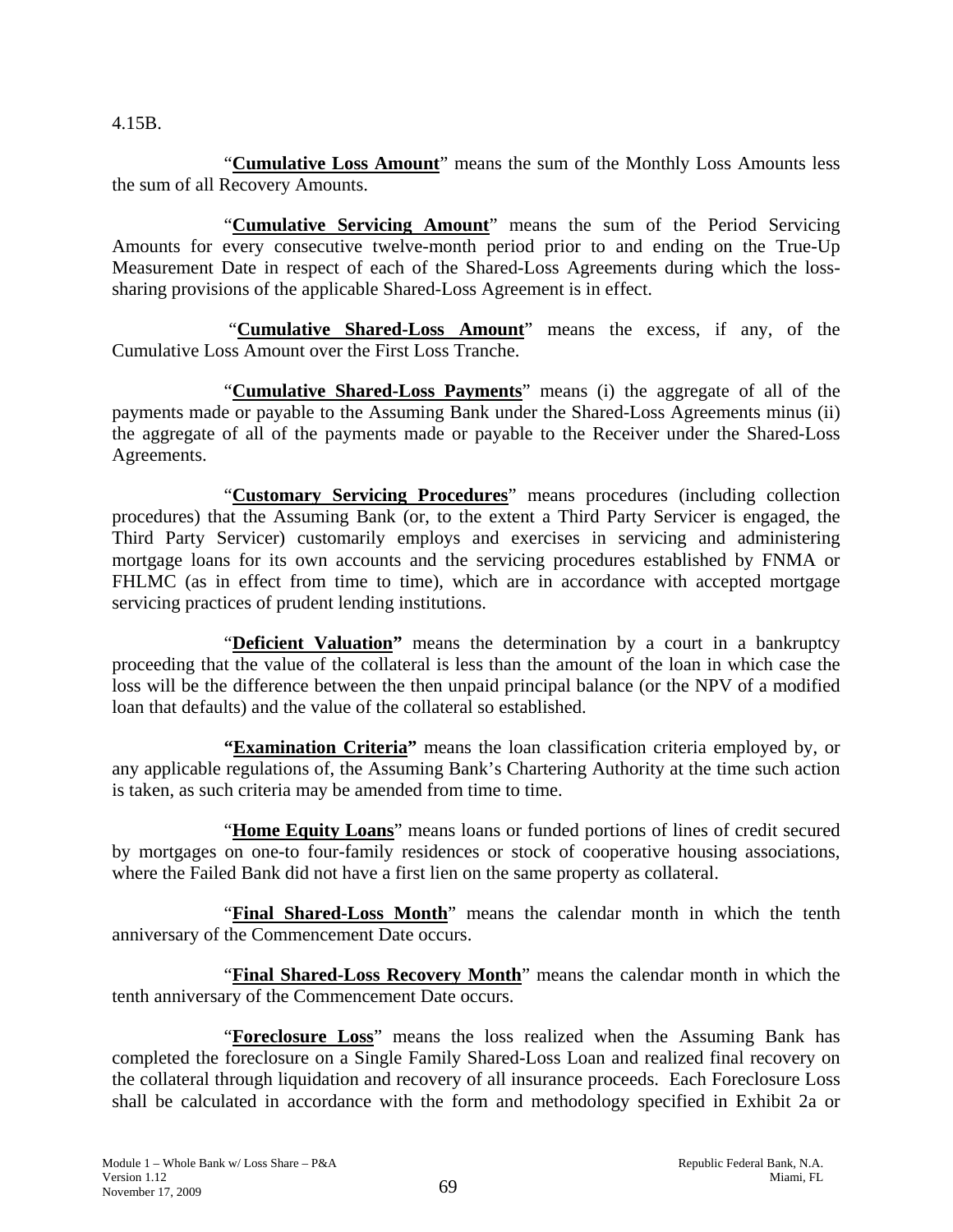Exhibit 2a(1).

"**Investor-Owned Residential Loans**" means Loans, excluding advances made pursuant to Home Equity Loans, that are secured by mortgages on one- to four family residences or stock of cooperative housing associations that are not owner-occupied. These loans can be treated as Restructured Loans on a commercially reasonable basis and can be a restructured under terms separate from the Exhibit 5 standards. Please refer to Exhibit 2b for guidance in Calculation of Loss for Restructured Loans.

"**Loss**" means a Foreclosure Loss, Restructuring Loss, Short Sale Loss, Portfolio Loss, Modification Default Loss or Deficient Valuation.

"**Loss Amount**" means the dollar amount of loss incurred and reported on the Monthly Certificate for a Single Family Shared-Loss Loan.

"**Modification Default Loss**" means the loss calculated in Exhibits 2a(1) and 2c(1) for single family loans modified under this part of the agreement that default and result in a foreclosure or short sale.

"**Modification Guidelines"** has the meaning provided in Section 2.1(a) of this Single Family Shared-Loss Agreement.

"**Monthly Certificate**" has the meaning provided in Section 2.1(b) of this Single Family Shared-Loss Agreement.

"Monthly Loss Amount" means the sum of all Foreclosure Losses, Restructuring Losses, Short Sale Losses, Portfolio Losses, Modification Default Losses and losses in connection with Deficient Valuations realized by the Assuming Bank for any Shared Loss Month.

"**Monthly Shared-Loss Amount**" means the change in the Cumulative Shared-Loss Amount from the beginning of each month to the end of each month.

"**Neutral Member**" has the meaning provided in Section 2. 1(f)(ii) of this Single Family Shared-Loss Agreement.

"**Period Servicing Amount**" means, for any twelve month period with respect to each of the Shared-Loss Agreements during which the loss-sharing provisions of the applicable Shared-Loss Agreement are in effect, the product of (i) the simple average of the principal amount of Shared-Loss Loans and Shared-Loss Assets (other than the Shared-Loss Securities) (in each case as defined in the Shared-Loss Agreements), as the case may be, at the beginning of such period and at the end of such period times (ii) one percent (1%).

"**Portfolio Loss**" means the loss realized on either (i) a portfolio sale of Single Family Shared-Loss Loans in accordance with the terms of Article IV or (ii) the sale of a loan with the consent of the Receiver as provided in Section 2.7.

"**Recovery Amount**" means, with respect to any period prior to the Termination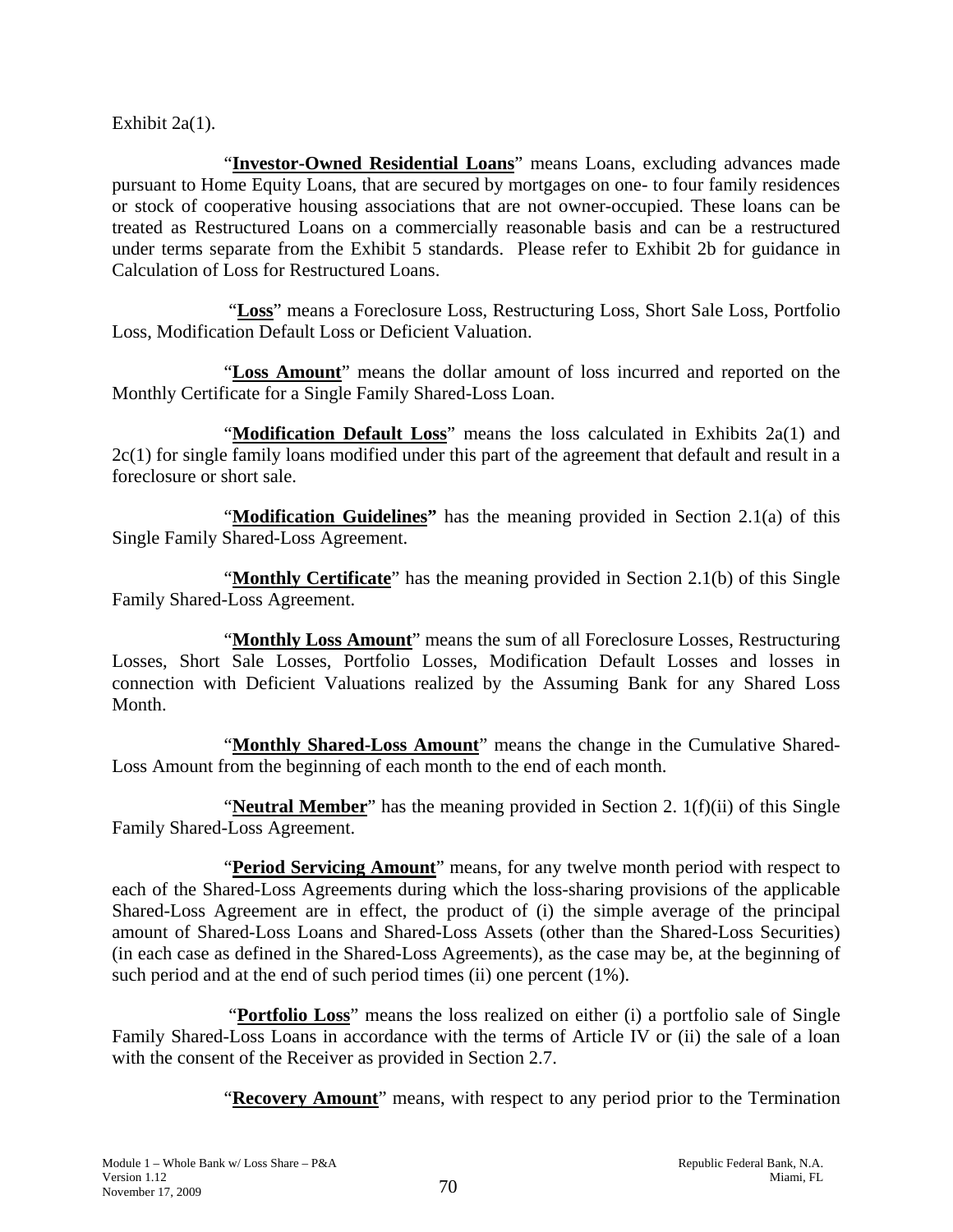Date, the amount of collected funds received by the Assuming Bank that (i) are applicable against a Foreclosure Loss which has previously been paid to the Assuming Bank by the Receiver or (ii) gains realized from a Section 4.1 sale of Single Family Shared-Loss Loans for which the Assuming Bank has previously received a Restructuring Loss payment from the Receiver (iii) or any incentive payments from national programs paid to an investor or borrower on loans that have been modified or otherwise treated (short sale or foreclosure) in accordance with Exhibit 5.

"**Restructuring Loss**" means the loss on a modified or restructured loan measured by the difference between (a) the principal, Accrued Interest, tax and insurance advances, third party or other fees due on a loan prior to the modification or restructuring, and (b) the net present value of estimated cash flows on the modified or restructured loan, discounted at the Then-Current Interest Rate. Each Restructuring Loss shall be calculated in accordance with the form and methodology attached as Exhibit 2b, as applicable.

"**Restructured Loan**" means a Single Family Shared-Loss Loan for which the Assuming Bank has received a Restructuring Loss payment from the Receiver. This applies to owner occupied and investor owned residences.

"**Servicing Officer**" has the meaning provided in Section 2.1(b) of this Single Family Shared-Loss Agreement.

"Shared Loss Payment Trigger" means when the sum of the Cumulative Loss Amount under this Single Family Shared-Loss Agreement and the Shared-Loss Amount under the Commercial and Other Assets Shared-Loss Agreement, exceeds the First Loss Tranche. If the First Loss Tranche is zero or a negative number, the Shared Loss Payment Trigger shall be deemed to have been reached upon Bank Closing.

"**Shared-Loss Month**" means each calendar month between the Commencement Date and the last day of the month in which the tenth anniversary of the Commencement Date occurs, provided that, the first Shared-Loss Month shall begin on the Commencement Date and end on the last day of that month.

"**Short-Sale Loss**" means the loss resulting from the Assuming Bank's agreement with the mortgagor to accept a payoff in an amount less than the balance due on the loan (including the costs of any cash incentives to borrower to agree to such sale or to maintain the property pending such sale), further provided, that each Short-Sale Loss shall be calculated in accordance with the form and methodology specified in Exhibit 2c or Exhibit 2c(1).

"**Single Family Shared-Loss Loans**" means the single family one-to-four residential mortgage loans (whether owned by the Assuming Bank or any Subsidiary) identified on Schedule 4.15A of the Purchase and Assumption Agreement.

"**Stated Threshold**" means total losses under the shared loss agreements in the amount of **\$36,000,000.00**.

"**Termination Date**" means the last day of the Final Shared-Loss Recovery Month.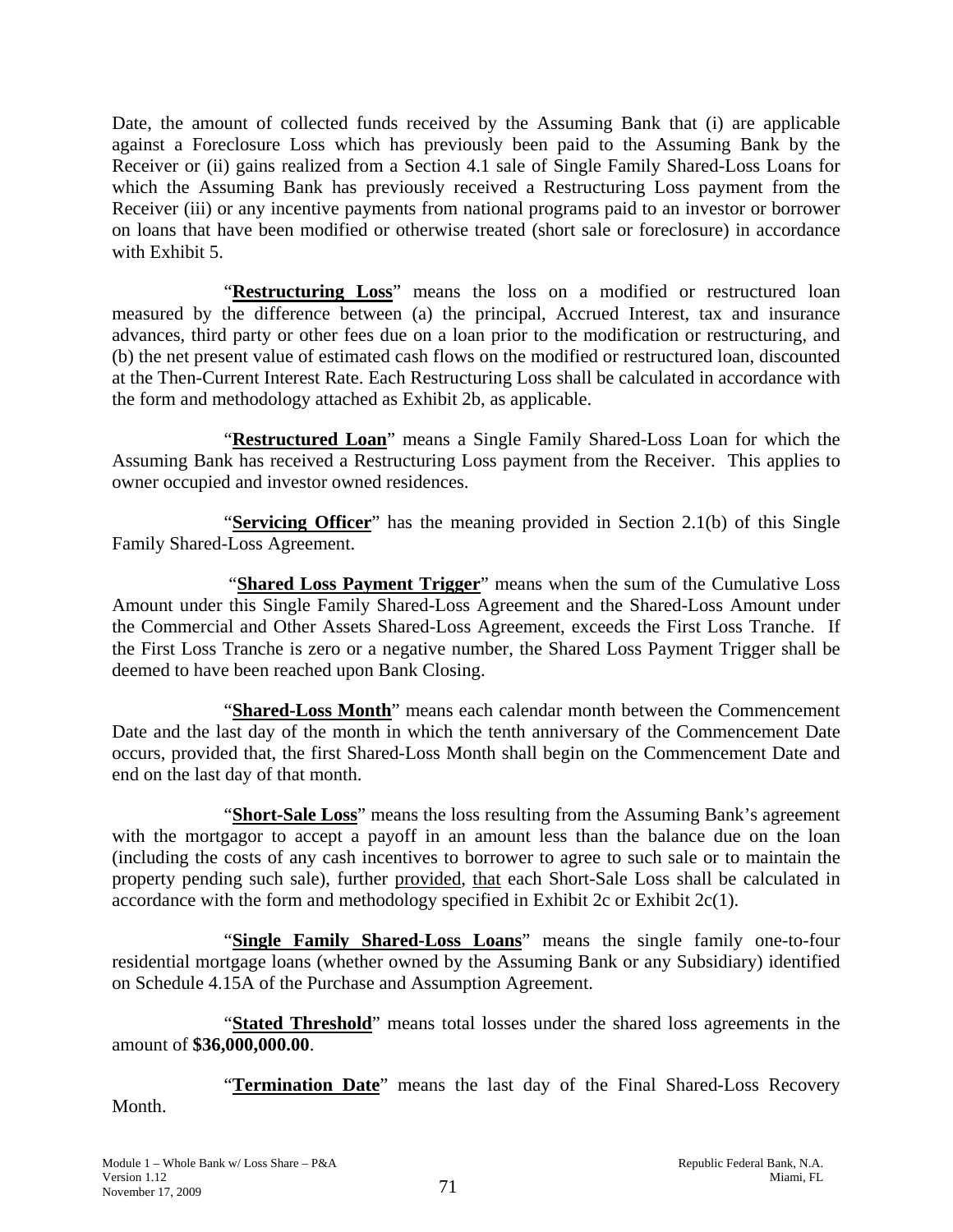"**Then-Current Interest Rate**" means the most recently published Freddie Mac survey rate for 30-year fixed-rate loans.

"**Third Party Servicer**" means any servicer appointed from time to time by the Assuming Bank or any Affiliate of the Assuming Bank to service the Shared-Loss Loans on behalf of the Assuming Bank, the identity of which shall be given to the Receiver prior to or concurrent with the appointment thereof.

## **ARTICLE II -- SHARED-LOSS ARRANGEMENT**

## **2.1 Shared-Loss Arrangement.**

(a) **Loss Mitigation and Consideration of Alternatives**. For each Single Family Shared-Loss Loan in default or for which a default is reasonably foreseeable, the Assuming Bank shall undertake reasonable and customary loss mitigation efforts, in accordance with any of the following programs selected by Assuming Bank in its sole discretion, Exhibit 5 (FDIC Mortgage Loan Modification Program), the United States Treasury's Home Affordable Modification Program Guidelines or any other modification program approved by the United States Treasury Department, the Corporation, the Board of Governors of the Federal Reserve System or any other governmental agency (it being understood that the Assuming Bank can select different programs for the various Single Family Shared-Loss Loans) (such program chosen, the "Modification Guidelines"). After selecting the applicable Modification Guideline for any such Single Family Shared-Loss Loan, the Assuming Bank shall document its consideration of foreclosure, loan restructuring under such Modification Guideline chosen, and short-sale (if short-sale is a viable option) alternatives and shall select the alternative the Assuming Bank believes, based on its estimated calculations, will result in the least Loss. Losses on Home Equity Loans shall be shared under the charge-off policies of the Assuming Bank's Examination Criteria as if they were Single Family Shared-Loss Loans with respect to the calculation of the Stated Threshold. Assuming Bank shall retain its calculations of the estimated loss under each alternative, such calculations to be provided to the Receiver upon request. For the avoidance of doubt and notwithstanding anything herein to the contrary, (i) the Assuming Bank is not required to modify or restructure any Single Family Shared-Loss Loan on more than one occasion and (ii) the Assuming Bank is not required to consider any alternatives with respect to any Shared-Loss Loan in the process of foreclosure as of the Bank Closing and shall be entitled to continue such foreclosure measures and recover the Foreclosure Loss as provided herein, and (iii) the Assuming Bank shall have a transition period of up to 90 days after Bank Closing to implement the Modification Guidelines, during which time, the Assuming Bank may submit claims under such guidelines as may be in place at the Failed Bank.

## (b) **Monthly Certificates**.

Not later than fifteen (15) days after the end of each Shared-Loss Month, beginning with the month in which the Commencement Date occurs and ending in the month in which the tenth anniversary of the Commencement Date occurs, the Assuming Bank shall deliver to the Receiver a certificate, signed by an officer of the Assuming Bank involved in, or responsible for, the administration and servicing of the Single Family Shared-Loss Loans whose name appears on a list of servicing officers furnished by the Assuming Bank to the Receiver, (a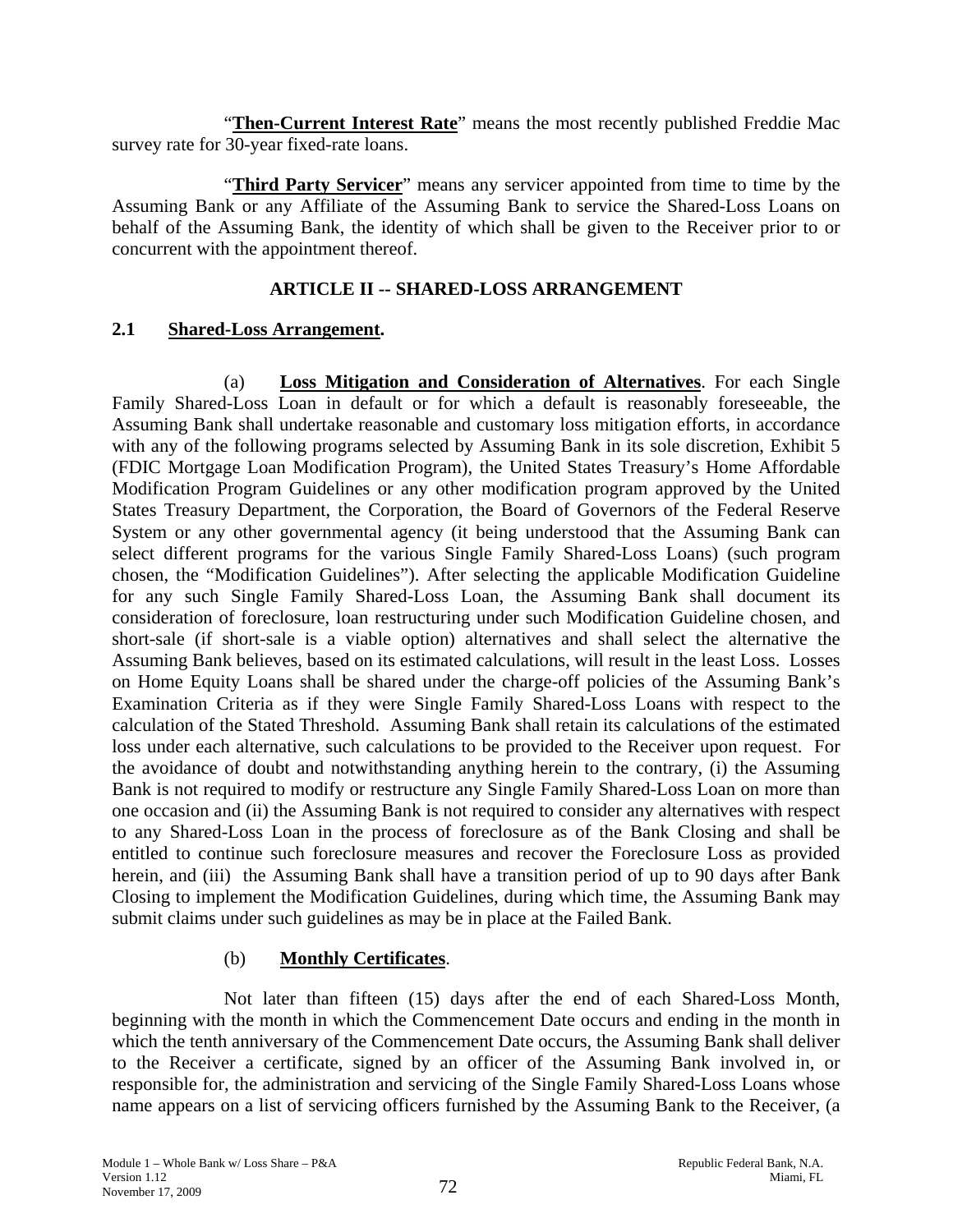"Servicing Officer") setting forth in such form and detail as the Receiver may reasonably specify (a "Monthly Certificate"):

 $(i)$  (A) a schedule substantially in the form of Exhibit 1 listing:

(i) each Single Family Shared-Loss Loan for which a Loss Amount (calculated in accordance with the applicable Exhibit) is being claimed, the related Loss Amount for each Single Family Shared-Loss Loan, and the total Monthly Loss Amount for all Single Family Shared-Loss Loans;

(ii) each Single Family Shared-Loss Loan for which a Recovery Amount was received, the Recovery Amount for each Single Family Shared-Loss Loan, and the total Recovery Amount for all Single Family Shared-Loss Loans;

(iii) the total Monthly Loss Amount for all Single Family Shared-Loss Loans minus the total monthly Recovery Amount for all Single Family Shared-Loss Loans;

(iv) the Cumulative Shared-Loss Amount as of the beginning and end of the month;

(v) the Monthly Shared Loss Amount;

(vi) the result obtained in (v) times 80%, or times 95% if the Stated Threshold has been reached, which in either case is the amount to be paid under Section 2.1(d) of this Single Family Shared-Loss Agreement by the Receiver to the Assuming Bank if the amount is a positive number, or by the Assuming Bank to the Receiver if the amount is a negative number;

- (ii) (B) for each of the Single Family Shared-Loss Loans for which a Loss is claimed for that Shared-Loss Month, a schedule showing the calculation of the Loss Amount using the form and methodology shown in Exhibit 2a, Exhibit 2b, or Exhibit 2c, as applicable.
- (iii) (C) For each of the Restructured Loans where a gain or loss is realized in a sale under Section 4.1 or 4.2, a schedule showing the calculation using the form and methodology shown in Exhibit 2d.
- (iv) (D) a portfolio performance and summary schedule substantially in the form shown in Exhibit 3.

(c) **Monthly Data Download**. Not later than fifteen (15) days after the end of each month, beginning with the month in which the Commencement Date occurs and ending with the Final Shared-Loss Recovery Month, Assuming Bank shall provide Receiver: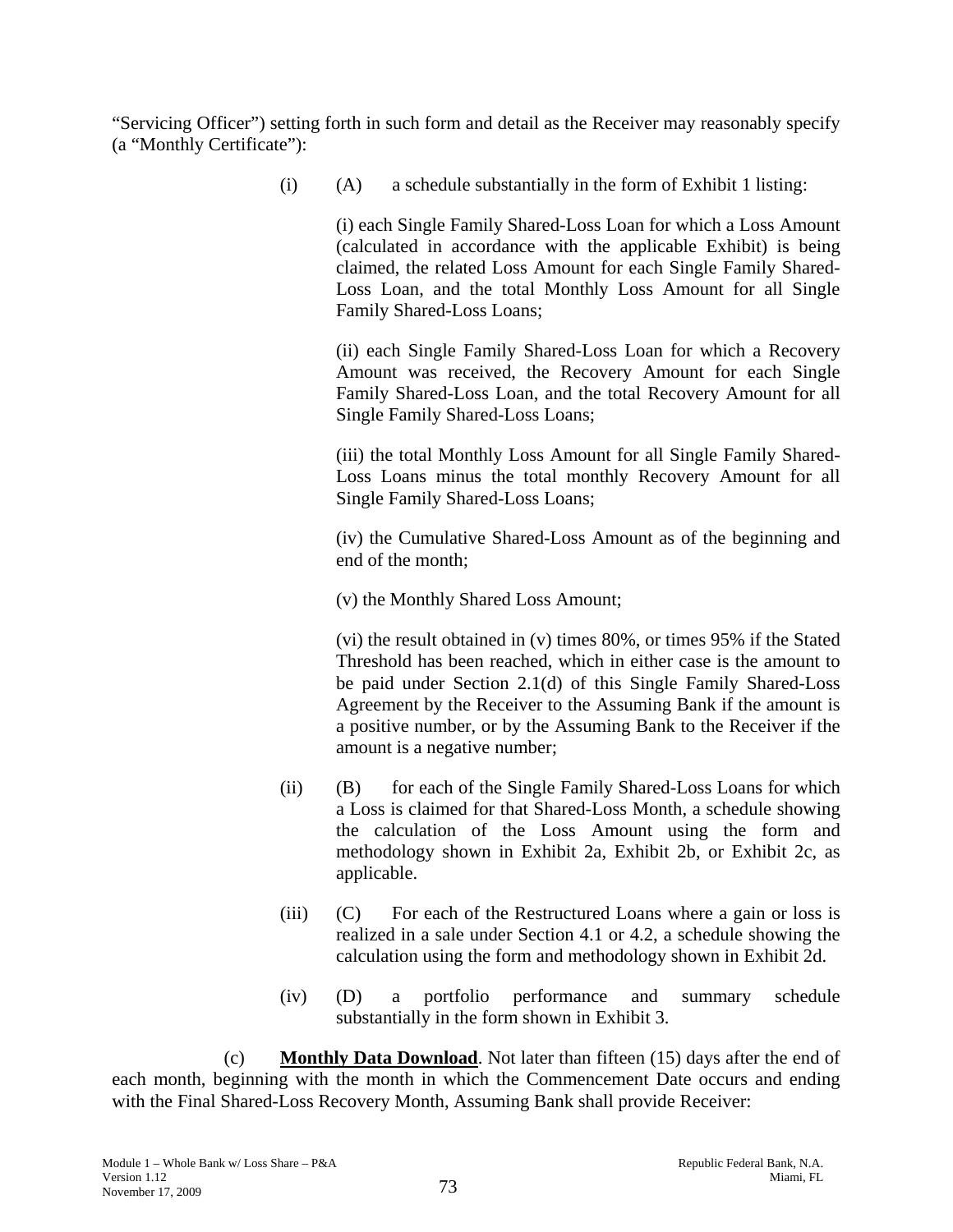- $(v)$  (i) the servicing file in machine-readable format including but not limited to the following fields for each outstanding Single Family Shared-Loss Loan, as applicable:
	- (A) Loan number
	- (B) FICO score
	- (C) Origination date
	- (D) Original principal amount
	- (E) Maturity date
	- (F) Paid-to date
	- (G) Last payment date
	- (H) Loan status (bankruptcy, in foreclosure, etc.)
	- (I) Delinquency counters
	- (J) Current principal balance
	- (K) Current escrow account balance
	- (L) Current Appraisal/BPO value
	- (M) Current Appraisal/BPO date
	- (N) Interest rate
	- (O) Monthly principal and interest payment amount
	- (P) Monthly escrow payment for taxes and insurance
	- (Q) Interest rate type (fixed or adjustable)
	- (R) If adjustable: index, margin, next interest rate reset date
	- (S) Payment/Interest rate cap and/or floor
	- (T) Underwriting type (Full doc, Alt Doc, No Doc)
	- (U) Lien type  $(1<sup>st</sup>, 2<sup>nd</sup>)$
	- (V) Amortization type (amortizing or I/O)
	- (W) Property address, including Miami, FL, zip code
	- (X) A code indicating whether the Mortgaged Property is owner occupied
	- (Y) Property type (single-family detached, condominium, duplex, etc.)
- (vi) (ii) An Excel file for ORE held as a result of foreclosure on a Single Family Shared-Loss Loan listing:
	- (A) Foreclosure date
	- (B) Unpaid loan principal balance
	- (C) Appraised value or BPO value, as applicable
	- (D) Projected liquidation date

Notwithstanding the foregoing, the Assuming Bank shall not be required to provide any of the foregoing information to the extent it is unable to do so as a result of the Failed Bank's or Receiver's failure to provide information required to produce the information set forth in this Section 2.1(c); provided, that the Assuming Bank shall, consistent with Customary Servicing Procedures seek to produce any such missing information or improve any inaccurate information previously provided to it.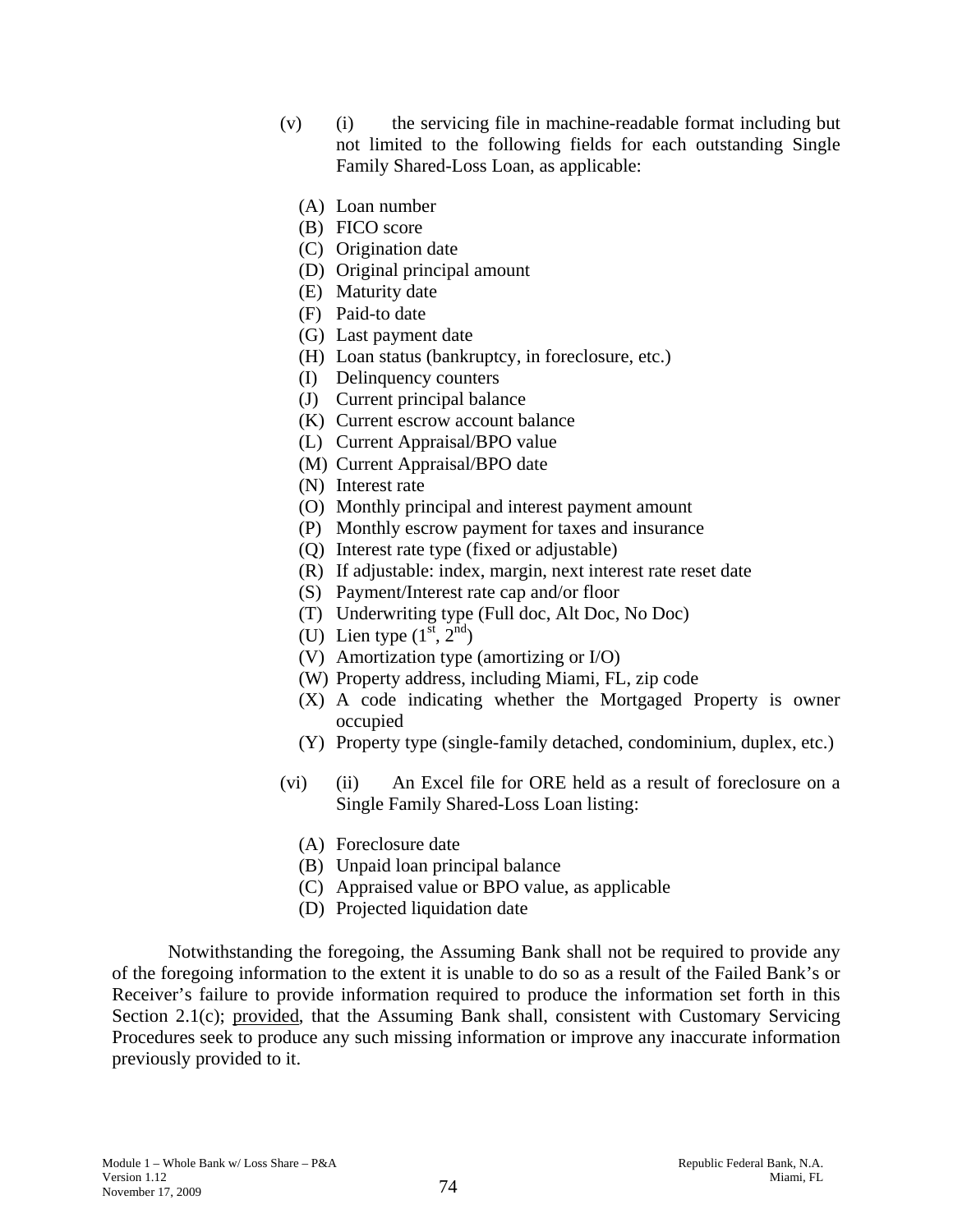## (d) **Payments With Respect to Shared-Loss Assets**.

(i) **Losses Under the Stated Threshold**. After the Shared Loss Payment Trigger is reached, not later than fifteen (15) days after the date on which the Receiver receives the Monthly Certificate, the Receiver shall pay to the Assuming Bank, in immediately available funds, an amount equal to eighty percent (80%) of the Monthly Shared-Loss Amount reported on the Monthly Certificate. If the total Monthly Shared-Loss Amount reported on the Monthly Certificate is a negative number, the Assuming Bank shall pay to the Receiver in immediately available funds eighty percent (80%) of that amount.

(ii) **Losses in Excess of the Stated Threshold**. In the event that the sum of the Cumulative Loss Amount under this Single Family Shared-Loss Agreement and the Stated Loss Amount under the Commercial Shared-Loss Agreement meets or exceeds the Stated Threshold, the loss/recovery sharing percentages set forth herein shall change from 80/20 to 95/5 and thereafter the Receiver shall pay to the Assuming Bank, in immediately available funds, an amount equal to ninety-five percent (95%) of the Monthly Shared-Loss Amount reported on the Monthly Certificate. If the Monthly Shared-Loss Amount reported on the Monthly Certificate is a negative number, the Assuming Bank shall pay to the Receiver in immediately available funds ninety-five percent (95%) of that amount.

(e) **Limitations on Shared-Loss Payment**. The Receiver shall not be required to make any payments pursuant to Section 2.1(d) with respect to any Foreclosure Loss, Restructuring Loss, Short Sale Loss or Portfolio Loss that the Receiver determines, based upon the criteria set forth in this Single Family Shared-Loss Agreement (including the analysis and documentation requirements of Section 2.1(a)) or Customary Servicing Procedures, should not have been effected by the Assuming Bank; provided, however, (x) the Receiver must provide notice to the Assuming Bank detailing the grounds for not making such payment, (y) the Receiver must provide the Assuming Bank with a reasonable opportunity to cure any such deficiency and (z) (1) to the extent curable, if cured, the Receiver shall make payment with respect to the properly effected Loss, and (2) to the extent not curable, notwithstanding the foregoing, the Receiver shall make a payment as to all Losses (or portion of Losses) that were effected which would have been payable as a Loss if the Assuming Bank had properly effected such Loss. In the event that the Receiver does not make any payment with respect to Losses claimed pursuant to Section 2.1(d), the Receiver and Assuming Bank shall, upon final resolution, make the necessary adjustments to the Monthly Shared-Loss Amount for that Monthly Certificate and the payment pursuant to Section 2.1(d) above shall be adjusted accordingly.

(f) **Payments by Wire-Transfer**. All payments under this Single Family Shared-Loss Agreement shall be made by wire-transfer in accordance with the wire-transfer instructions on Exhibit 4.

 (g) **Payment in the Event Losses Fail to Reach Expected Level**. On the date that is 45 days following the last day (such day, the "True-Up Measurement Date") of the calendar month in which the tenth anniversary of the calendar day following the Bank Closing occurs, the Assuming Bank shall pay to the Receiver fifty percent (50%) of the excess, if any, of (i) twenty percent (20%) of the Stated Threshold less (ii) the sum of (A) twenty-five percent (25%) of the asset premium (discount) plus (B) twenty-five percent (25%) of the Cumulative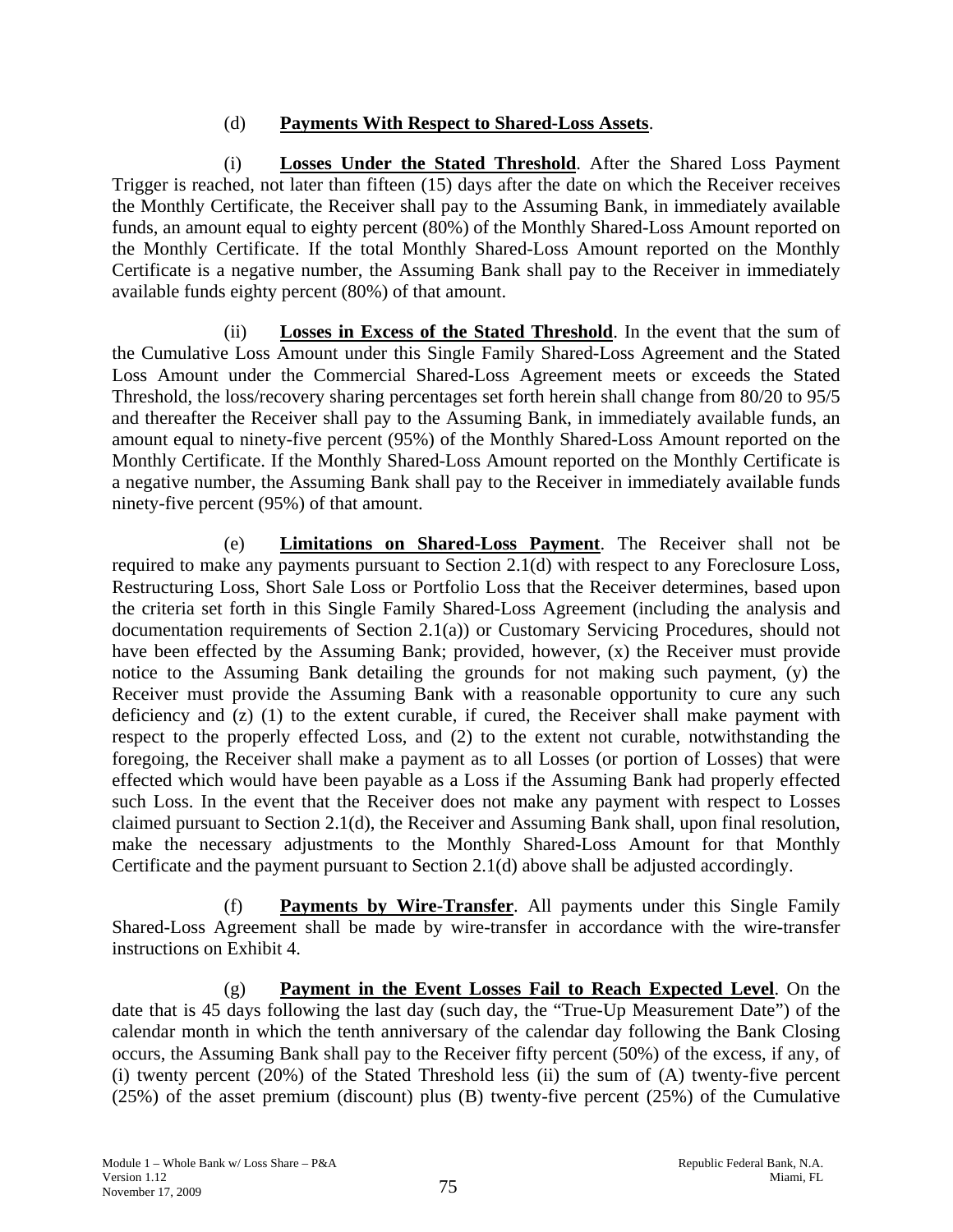Shared-Loss Payments plus (C) the Cumulative Servicing Amount. The Assuming Bank shall deliver to the Receiver not later than 30 days following the True-Up Measurement Date, a schedule, signed by an officer of the Assuming Bank, setting forth in reasonable detail the calculation of the Cumulative Shared-Loss Payments and the Cumulative Servicing Amount.

## **2.2 Auditor Report; Right to Audit.**

(a) Within ninety (90) days after the end of each fiscal year during which the Receiver makes any payment to the Assuming Bank under this Single Family Shared-Loss Agreement, the Assuming Bank shall deliver to the Corporation and to the Receiver a report signed by its independent public accountants stating that they have reviewed the terms of this Single Family Shared-Loss Agreement and that, in the course of their annual audit of the Assuming Bank's books and records, nothing has come to their attention suggesting that any computations required to be made by the Assuming Bank during such year pursuant to this Article II were not made by the Assuming Bank in accordance herewith. In the event that the Assuming Bank cannot comply with the preceding sentence, it shall promptly submit to the Receiver corrected computations together with a report signed by its independent public accountants stating that, after giving effect to such corrected computations, nothing has come to their attention suggesting that any computations required to be made by the Assuming Bank during such year pursuant to this Article II were not made by the Assuming Bank in accordance herewith. In such event, the Assuming Bank and the Receiver shall make all such accounting adjustments and payments as may be necessary to give effect to each correction reflected in such corrected computations, retroactive to the date on which the corresponding incorrect computation was made. It is the intention of this provision to align the timing of the audit required under this Single-Family Shared-Loss Agreement with the examination audit required pursuant to 12 CFR Section 363.

(b) The Receiver or the FDIC in its corporate capacity ("Corporation") may perform an audit or audits to determine the Assuming Bank's compliance with the provisions of this Single Family Shared-Loss Agreement, including this Article II, by providing not less than ten (10) Business Days' prior written notice. Assuming Bank shall provide access to pertinent records and proximate working space in Assuming Bank's facilities. The scope and duration of any such audit shall be within the reasonable discretion of the Receiver or the Corporation, but shall in no event be administered in a manner that unreasonably interferes with the operation of the Assuming Bank's business. The Receiver or the Corporation, as the case may be, shall bear the expense of any such audit. In the event that any corrections are necessary as a result of such an audit or audits, the Assuming Bank and the Receiver shall make such accounting adjustments and payments as may be necessary to give retroactive effect to such corrections.

**2.3 Withholdings**. Notwithstanding any other provision in this Article II, the Receiver, upon the direction of the Director (or designee) of the Federal Deposit Insurance Corporation's Division of Resolutions and Receiverships, may withhold payment for any amounts included in a Monthly Certificate delivered pursuant to Section 2.1, if in its good faith and reasonable judgment there is a reasonable basis under the requirements of this Single Family Shared-Loss Agreement for denying the eligibility of an item for which reimbursement or payment is sought under such Section. In such event, the Receiver shall provide a written notice to the Assuming Bank detailing the grounds for withholding such payment. At such time as the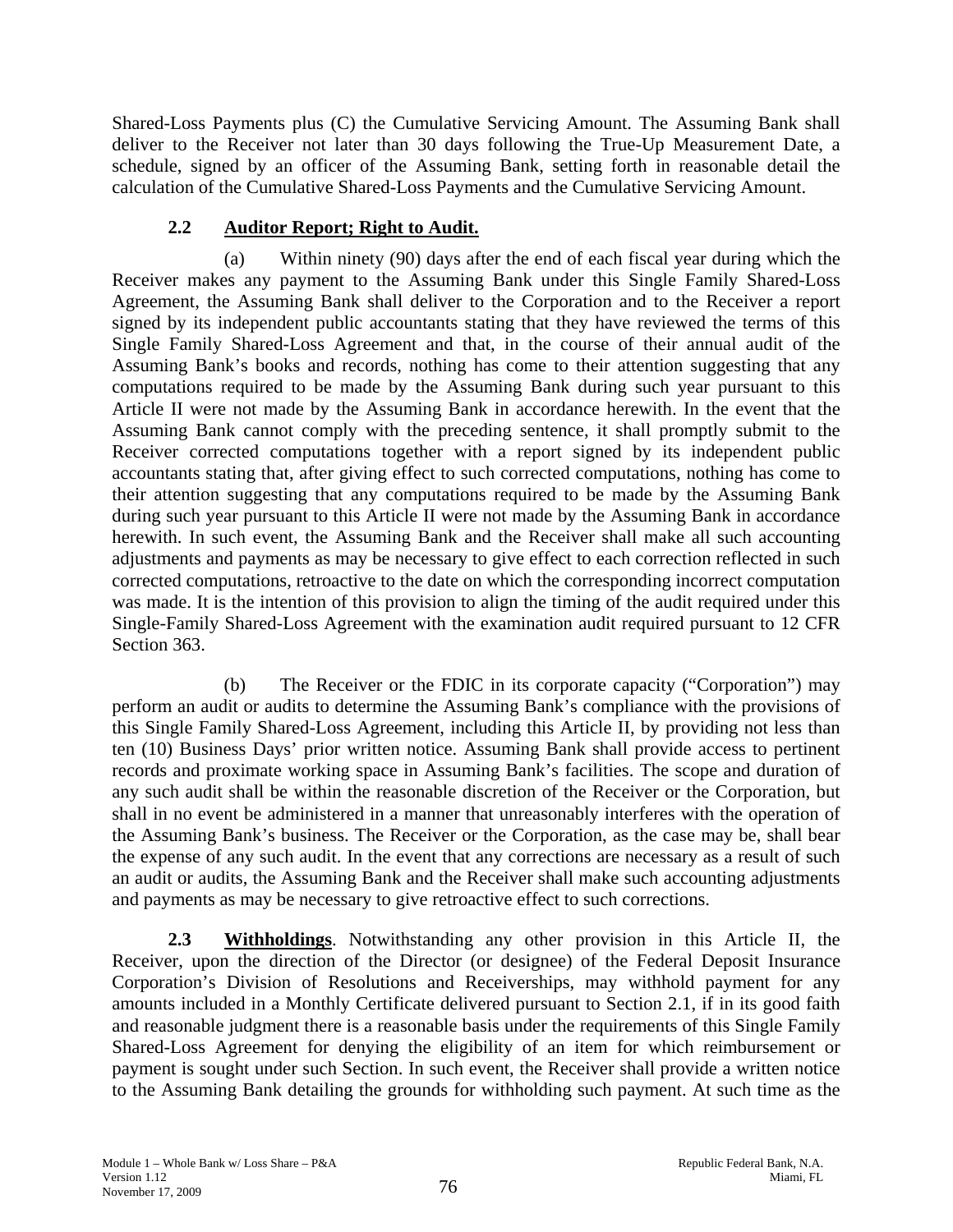Assuming Bank demonstrates to the satisfaction of the Receiver, in its reasonable judgment, that the grounds for such withholding of payment, or portion of payment, no longer exist or have been cured, then the Receiver shall pay the Assuming Bank the amount withheld which the Receiver determines is eligible for payment, within fifteen (15) Business Days.

**2.4 Books and Records**. The Assuming Bank shall at all times during the term of this Single Family Shared-Loss Agreement keep books and records sufficient to ensure and document compliance with the terms of this Single Family Shared-Loss Agreement, including but not limited to (a) documentation of alternatives considered with respect to defaulted loans or loans for which default is reasonably foreseeable, (b) documentation showing the calculation of loss for claims submitted to the Receiver, (c) retention of documents that support each line item on the loss claim forms, and (d) documentation with respect to the Recovery Amount on loans for which the Receiver has made a loss-share payment

**2.5 Information**. The Assuming Bank shall promptly provide to the Receiver such other information, including but not limited to, financial statements, computations, and bank policies and procedures, relating to the performance of the provisions of this Single Family Shared-Loss Agreement, as the Receiver may reasonably request from time to time.

**2.6 Tax Ruling**. The Assuming Bank shall not at any time, without the Receiver's prior written consent, seek a private letter ruling or other determination from the Internal Revenue Service or otherwise seek to qualify for any special tax treatment or benefits associated with any payments made by the Receiver pursuant to this Single Family Shared-Loss Agreement.

**2.7 Sale of Single Family Shared-Loss Loans**. The Receiver shall be relieved of its obligations with respect to a Single Family Shared-Loss Loan upon payment of a Foreclosure Loss amount or a Short Sale Loss amount with respect to such Single Family Shared-Loss Loan or upon the sale of a Single Family Shared-Loss Loan by Assuming Bank to a person or entity that is not an Affiliate; provided, however, that if the Receiver consents to the sale of any such Single Family Shared-Loss Loan, any loss on such sale shall be a Portfolio Loss. The Assuming Bank shall provide the Receiver with timely notice of any such sale. Notwithstanding the foregoing, a sale of the Single Family Shared-Loss Loan, for purposes of this Section 2.7, shall not be deemed to have occurred as the result of (i) any change in the ownership or control of Assuming Bank or the transfer of any or all of the Single Family Shared-Loss Loan(s) to any Affiliate of Assuming Bank, (ii) a merger by Assuming Bank with or into any other entity, or (iii) a sale by Assuming Bank of all or substantially all of its assets.

## **ARTICLE III - RULES REGARDING THE ADMINISTRATION OF SINGLE FAMILY SHARED-LOSS LOANS**

**3.1 Agreement with Respect to Administration**. The Assuming Bank shall (and shall cause any of its Affiliates to which the Assuming Bank transfers any Single Family Shared-Loss Loans to) manage, administer, and collect the Single Family Shared-Loss Loans while owned by the Assuming Bank or any Affiliate thereof during the term of this Single Family Shared-Loss Agreement in accordance with the rules set forth in this Article III. The Assuming Bank shall be responsible to the Receiver in the performance of its duties hereunder and shall provide to the Receiver such reports as the Receiver reasonably deems advisable, including but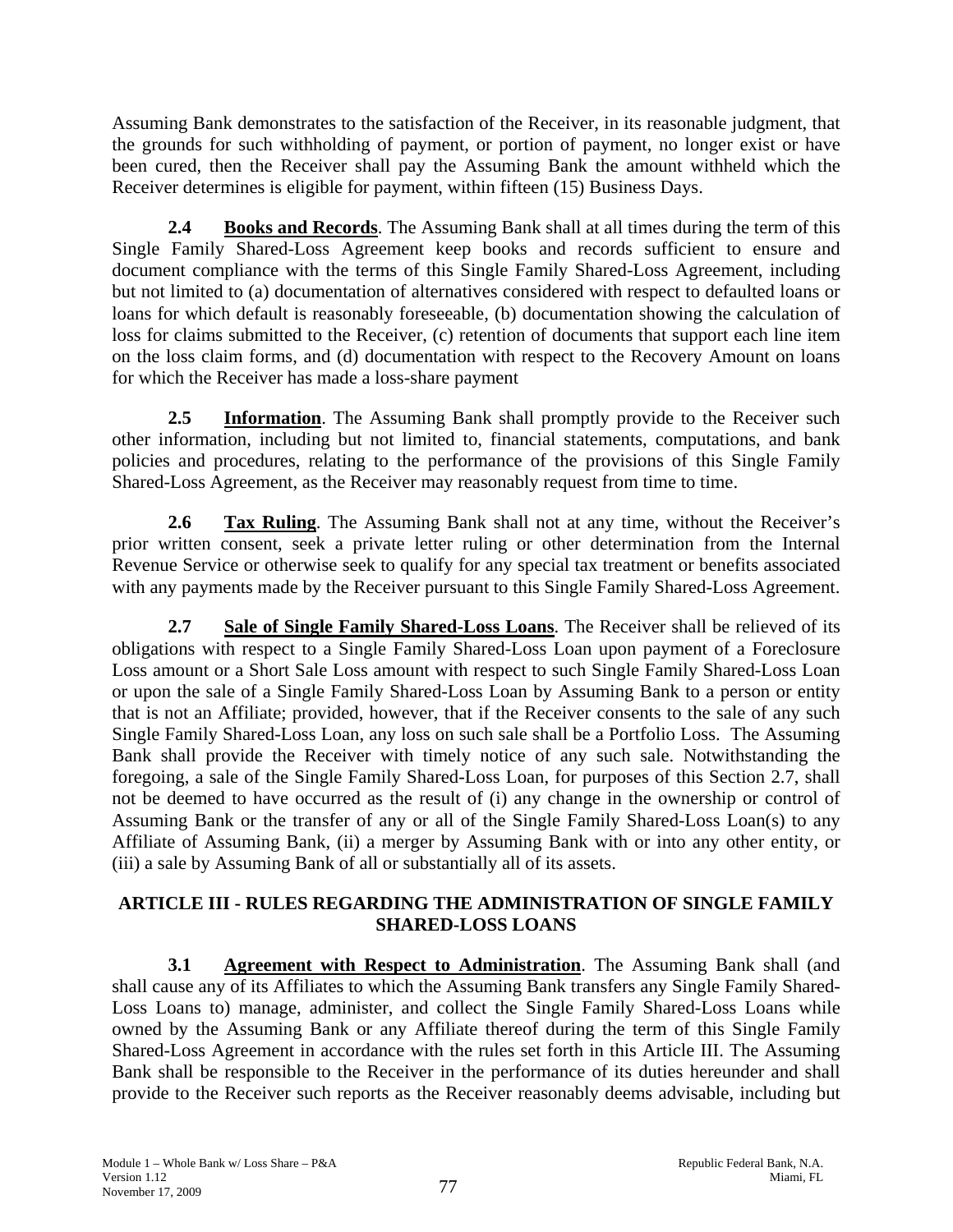not limited to the reports required by Sections 2.1, 2.2 and 3.3 hereof, and shall permit the Receiver to monitor the Assuming Bank's performance of its duties hereunder.

**3.2 Duties of the Assuming Bank**. (a) In performance of its duties under this Article III, the Assuming Bank shall:

(i) manage and administer each Single Family Shared-Loss Loan in accordance with Assuming Bank's usual and prudent business and banking practices and Customary Servicing Procedures;

(ii) exercise its best business judgment in managing, administering and collecting amounts owed on the Single Family Shared-Loss Loans;

(iii) use commercially reasonable efforts to maximize Recoveries with respect to Losses on Single Family Shared-Loss Loans without regard to the effect of maximizing collections on assets held by the Assuming Bank or any of its Affiliates that are not Single Family Shared-Loss Loans;

(iv) retain sufficient staff (in Assuming Bank's discretion) to perform its duties hereunder; and

(v) other than as provided in Section 2.1(a), comply with the terms of the Modification Guidelines for any Single Family Shared-Loss Loans meeting the requirements set forth therein. For the avoidance of doubt, the Assuming Bank may propose exceptions to Exhibit 5 (the FDIC Loan Modification Program) for a group of Loans with similar characteristics, with the objectives of (1) minimizing the loss to the Assuming Bank and the FDIC and (2) maximizing the opportunity for qualified homeowners to remain in their homes with affordable mortgage payments.

(b) Any transaction with or between any Affiliate of the Assuming Bank with respect to any Single Family Shared-Loss Loan including, without limitation, the execution of any contract pursuant to which any Affiliate of the Assuming Bank will manage, administer or collect any of the Single Family Shared-Loss Loans will be provided to FDIC for informational purposes and if such transaction is not entered into on an arm's length basis on commercially reasonable terms such transaction shall be subject to the prior written approval of the Receiver.

**3.3 Shared-Loss Asset Records and Reports**. The Assuming Bank shall establish and maintain such records as may be appropriate to account for the Single Family Shared-Loss Loans in such form and detail as the Receiver may reasonably require, and to enable the Assuming Bank to prepare and deliver to the Receiver such reports as the Receiver may from time to time request regarding the Single Family Shared-Loss Loans and the Monthly Certificates required by Section 2.1 of this Single Family Shared-Loss Agreement.

## **3.4 Related Loans**.

(a) Assuming Bank shall use its best efforts to determine which loans are "Related Loans", as hereinafter defined. The Assuming Bank shall not manage, administer or collect any "Related Loan" in any manner that would have the effect of increasing the amount of any collections with respect to the Related Loan to the detriment of the Single Family Shared-Loss Loan to which such loan is related. A "Related Loan" means any loan or extension of credit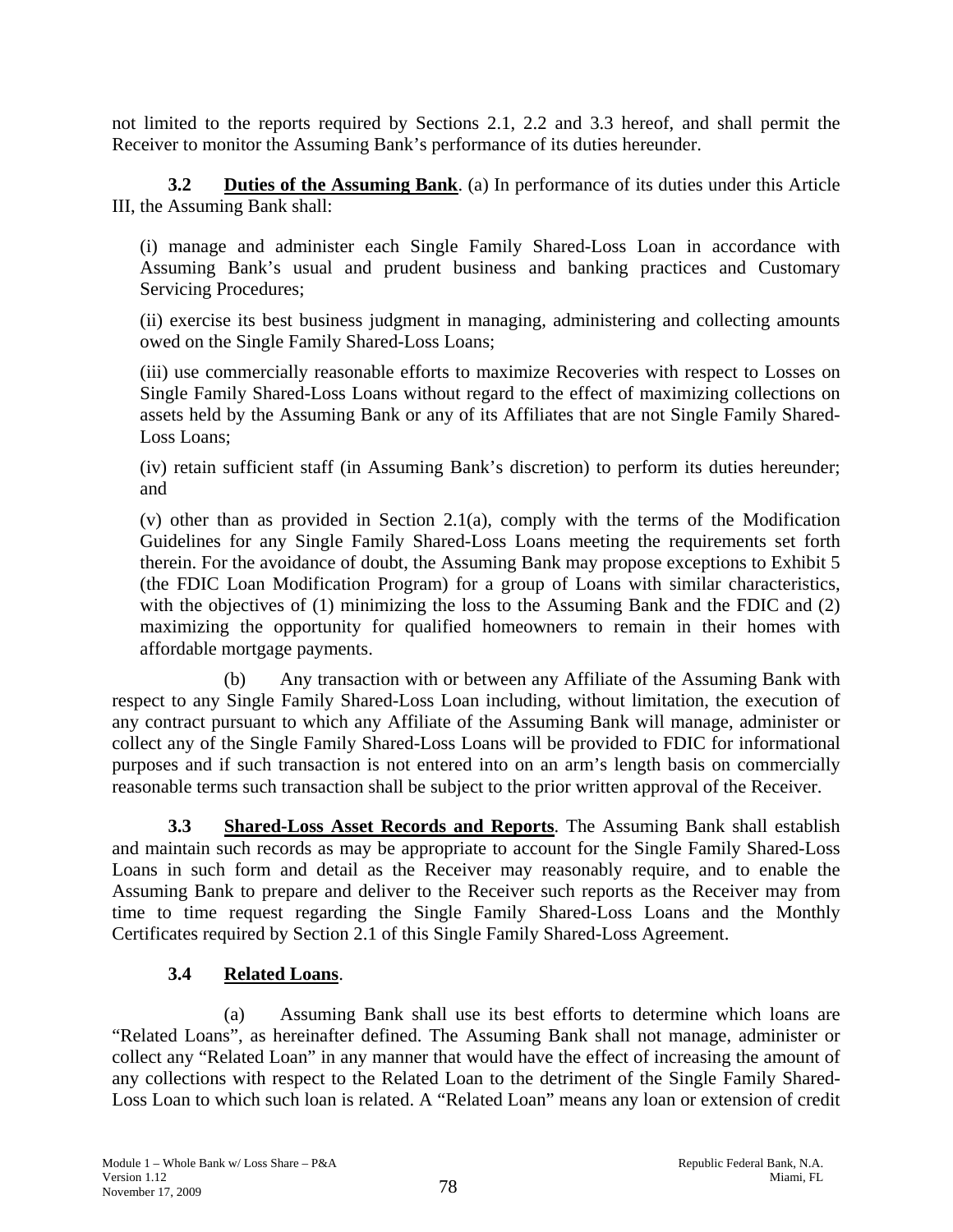held by the Assuming Bank at any time on or prior to the end of the Final Shared-Loss Month that is made to an Obligor of a Single Family Shared-Loss Loan.

(b) The Assuming Bank shall prepare and deliver to the Receiver with the Monthly Certificates for the calendar months ending June 30 and December 31, a schedule of all Related Loans on the Accounting Records of the Assuming Bank as of the end of each such semi-annual period.

**3.5 Legal Action; Utilization of Special Receivership Powers**. The Assuming Bank shall notify the Receiver in writing (such notice to be given in accordance with Article V below and to include all relevant details) prior to utilizing in any legal action any special legal power or right which the Assuming Bank derives as a result of having acquired an asset from the Receiver, and the Assuming Bank shall not utilize any such power unless the Receiver shall have consented in writing to the proposed usage. The Receiver shall have the right to direct such proposed usage by the Assuming Bank and the Assuming Bank shall comply in all respects with such direction. Upon request of the Receiver, the Assuming Bank will advise the Receiver as to the status of any such legal action. The Assuming Bank shall immediately notify the Receiver of any judgment in litigation involving any of the aforesaid special powers or rights.

**3.6 Third Party Servicer**. The Assuming Bank may perform any of its obligations and/or exercise any of its rights under this Single Family Shared-Loss Agreement through or by one or more Third Party Servicers, who may take actions and make expenditures as if any such Third Party Servicer was the Assuming Bank hereunder (and, for the avoidance of doubt, such expenses incurred by any such Third Party Servicer on behalf of the Assuming Bank shall be included in calculating Losses to the extent such expenses would be included in such calculation if the expenses were incurred by Assuming Bank); provided, however, that the use thereof by the Assuming Bank shall not release the Assuming Bank of any obligation or liability hereunder.

## **ARTICLE IV – PORTFOLIO SALE**

**4.1 Assuming Bank Portfolio Sales of Remaining Single Family Shared-Loss Loans**. The Assuming Bank shall have the right with the concurrence of the Receiver to liquidate for cash consideration, from time to time in one or more transactions, all or a portion of Single Family Shared-Loss Loans held by the Assuming Bank at any time prior to the Termination Date ("Portfolio Sales"). If the Assuming Bank exercises its option under this Section 4.1, it must give thirty (30) days notice in writing to the Receiver setting forth the details and schedule for the Portfolio Sale which shall be conducted by means of sealed bid sales to third parties, not including any of the Assuming Bank's affiliates, contractors, or any affiliates of the Assuming Bank's contractors. Sales of Restructured Loans shall be sold in a separate pool from Single Family Shared-Loss Loans not restructured. The Receiver's review of the Assuming Bank's proposed Portfolio Sale will be considered in a timely fashion and approval will not be unreasonably withheld, delayed or conditioned.

**4.2 Assuming Bank's Liquidation of Remaining Single Family Shared-Loss Loans**. In the event that the Assuming Bank does not conduct a Portfolio Sale pursuant to Section 4.1, the Receiver shall have the right, exercisable in its sole and absolute discretion, to require the Assuming Bank to liquidate for cash consideration, any Single Family Shared-Loss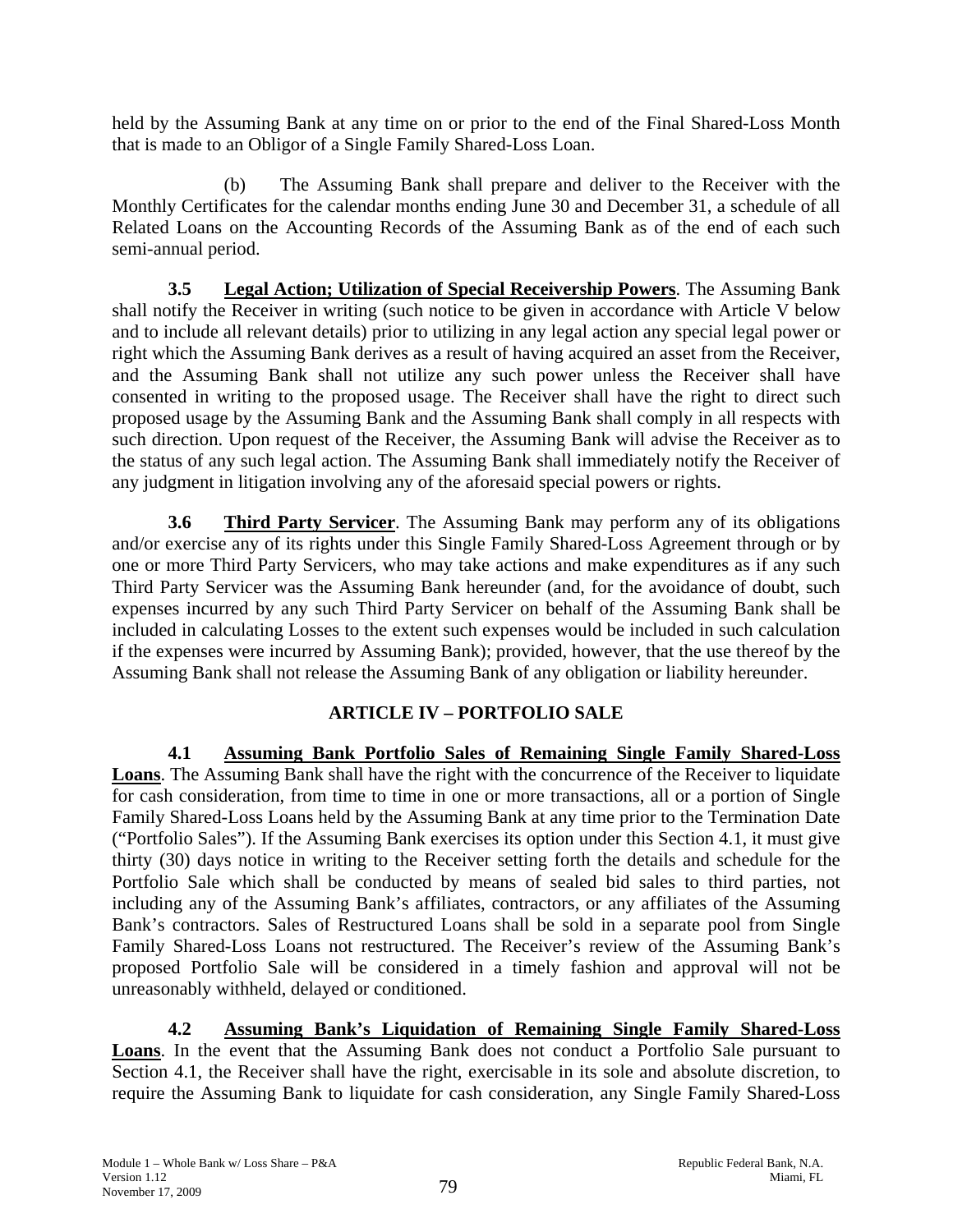Loans held by the Assuming Bank at any time after the date that is six months prior to the Termination Date. If the Receiver exercises its option under this Section 4.2, it must give notice in writing to the Assuming Bank, setting forth the time period within which the Assuming Bank shall be required to liquidate the Single Family Shared-Loss Loans. The Assuming Bank will comply with the Receiver's notice and must liquidate the Single Family Shared-Loss Loans as soon as reasonably practicable by means of sealed bid sales to third parties, not including any of the Assuming Bank's affiliates, contractors, or any affiliates of the Assuming Bank's contractors. The selection of any financial advisor or other third party broker or sales agent retained for the liquidation of the remaining Single Family Shared-Loss Loans pursuant to this Section shall be subject to the prior approval of the Receiver, such approval not to be unreasonably withheld, delayed or conditioned.

**4.3 Calculation of Sale Gain or Loss**. For Single Family Shared-Loss Loans that are not Restructured Loans gain or loss on the sales under Section 4.1 or Section 4.2 will be calculated as the sale price received by the Assuming Bank less the unpaid principal balance of the remaining Single Family Shared-Loss Loans. For any Restructured Loan included in the sale gain or loss on sale will be calculated as (a) the sale price received by the Assuming Bank less (b) the net present value of estimated cash flows on the Restructured Loan that was used in the calculation of the related Restructuring Loss plus (c) Loan principal payments collected by the Assuming Bank from the date the Loan was restructured to the date of sale. (See Exhibit 2d for example calculation).

## **ARTICLE V -- LOSS-SHARING NOTICES GIVEN TO RECEIVER AND PURCHASER**

All notices, demands and other communications hereunder shall be in writing and shall be delivered by hand, or overnight courier, receipt requested, addressed to the parties as follows:

| If to Receiver, to: | <b>Federal Deposit Insurance Corporation as Receiver</b><br>for Republic Federal Bank, N.A.<br>Division of Resolutions and Receiverships<br>550 17th Street, N.W.                        |
|---------------------|------------------------------------------------------------------------------------------------------------------------------------------------------------------------------------------|
|                     | Washington, D.C. 20429<br>Attention: Ralph Malami, Manager, Capital Markets                                                                                                              |
| with a copy to:     | <b>Federal Deposit Insurance Corporation</b><br>as Receiver for <b>Republic Federal Bank</b> , N.A.<br>Room E7056<br>3501 Fairfax Drive, Arlington, VA 2226<br>Attn: Special Issues Unit |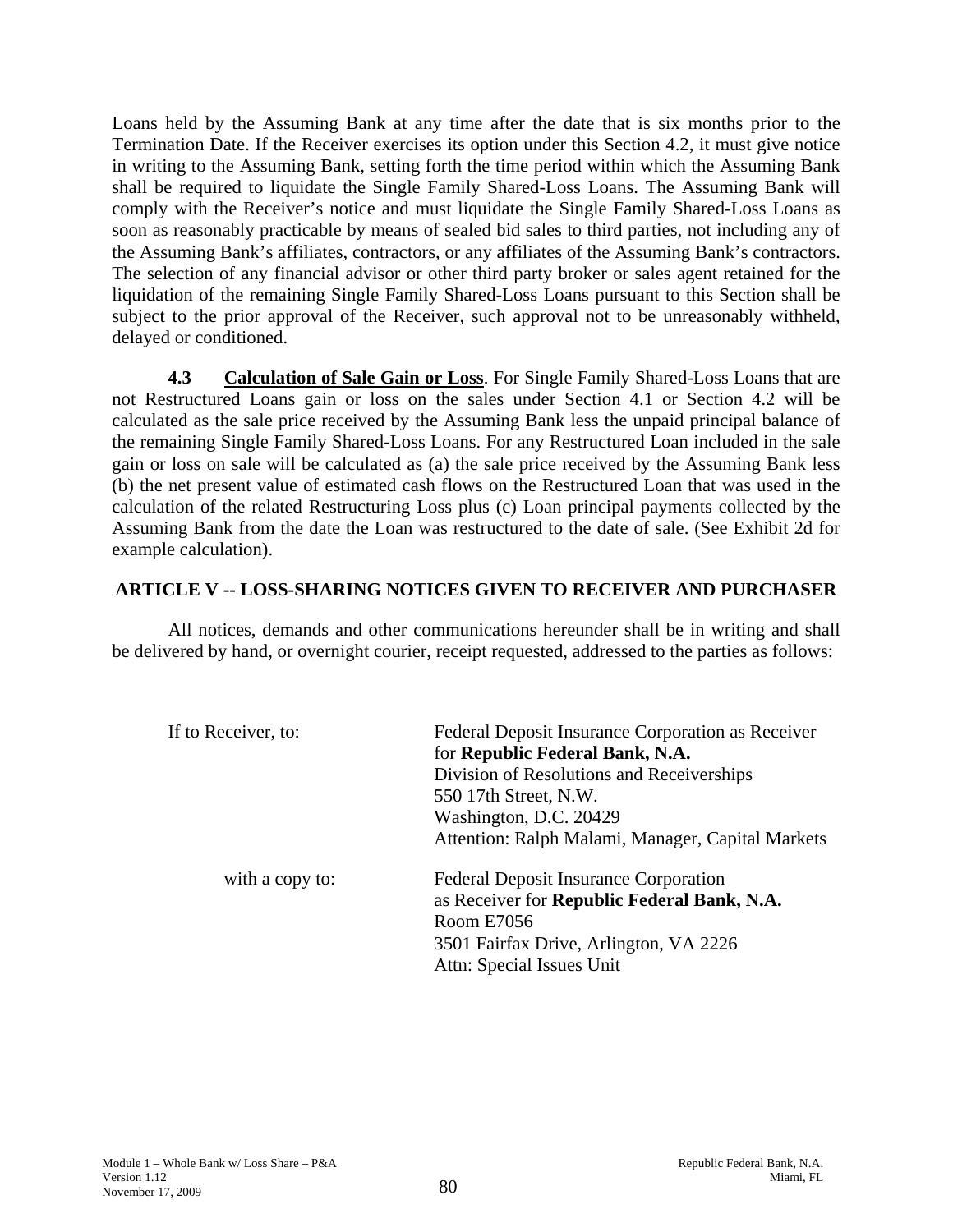With respect to a notice under Section 3.5 of this Single Family Shared-Loss Agreement, copies of such notice shall be sent to:

> Federal Deposit Insurance Corporation Legal Division

1601 Bryan St. Dallas, Texas 75201 Attention: Regional Counsel

If to Assuming Bank, to:

1<sup>st</sup> United Bank Attn: Mr. Rudy E. Schupp, Chief Executive **Officer** 1700 Palm Beach Lakes Blvd. West Palm Beach, FL 33401

cc: Mr. John Marino

Such Persons and addresses may be changed from time to time by notice given pursuant to the provisions of this Article V. Any notice, demand or other communication delivered pursuant to the provisions of this Article V shall be deemed to have been given on the date actually received.

## **ARTICLE VI -- MISCELLANEOUS**

**6.1. Expenses**. Except as otherwise expressly provided herein, all costs and expenses incurred by or on behalf of a party hereto in connection with this Single Family Shared-Loss Agreement shall be borne by such party whether or not the transactions contemplated herein shall be consummated.

**6.2 Successors and Assigns; Specific Performance.** All terms and provisions of this Single Family Shared-Loss Agreement shall be binding upon and shall inure to the benefit of the parties hereto only; provided, however, that, Receiver may assign or otherwise transfer this Single Family Shared-Loss Agreement (in whole or in part) to the Federal Deposit Insurance Corporation in its corporate capacity without the consent of Assuming Bank. Notwithstanding anything to the contrary contained in this Single Family Shared-Loss Agreement, except as is expressly permitted in this Section 6.2, Assuming Bank may not assign or otherwise transfer this Single Family Shared-Loss Agreement (in whole or in part) without the prior written consent of the Receiver, which consent may be granted or withheld by the Receiver in its sole discretion, and any attempted assignment or transfer in violation of this provision shall be void *ab initio.*  For the avoidance of doubt, a merger or consolidation of the Assuming Bank with and into another financial institution, the sale of all or substantially all of the assets of the Assuming Bank to another financial institution constitutes the transfer of this Single Family Shared-Loss Agreement which requires the consent of the Receiver; and for a period of thirty-six (36) months after Bank Closing, a merger or consolidation shall also include the sale by any individual shareholder, or shareholders acting in concert, of more than 9% of the outstanding shares of the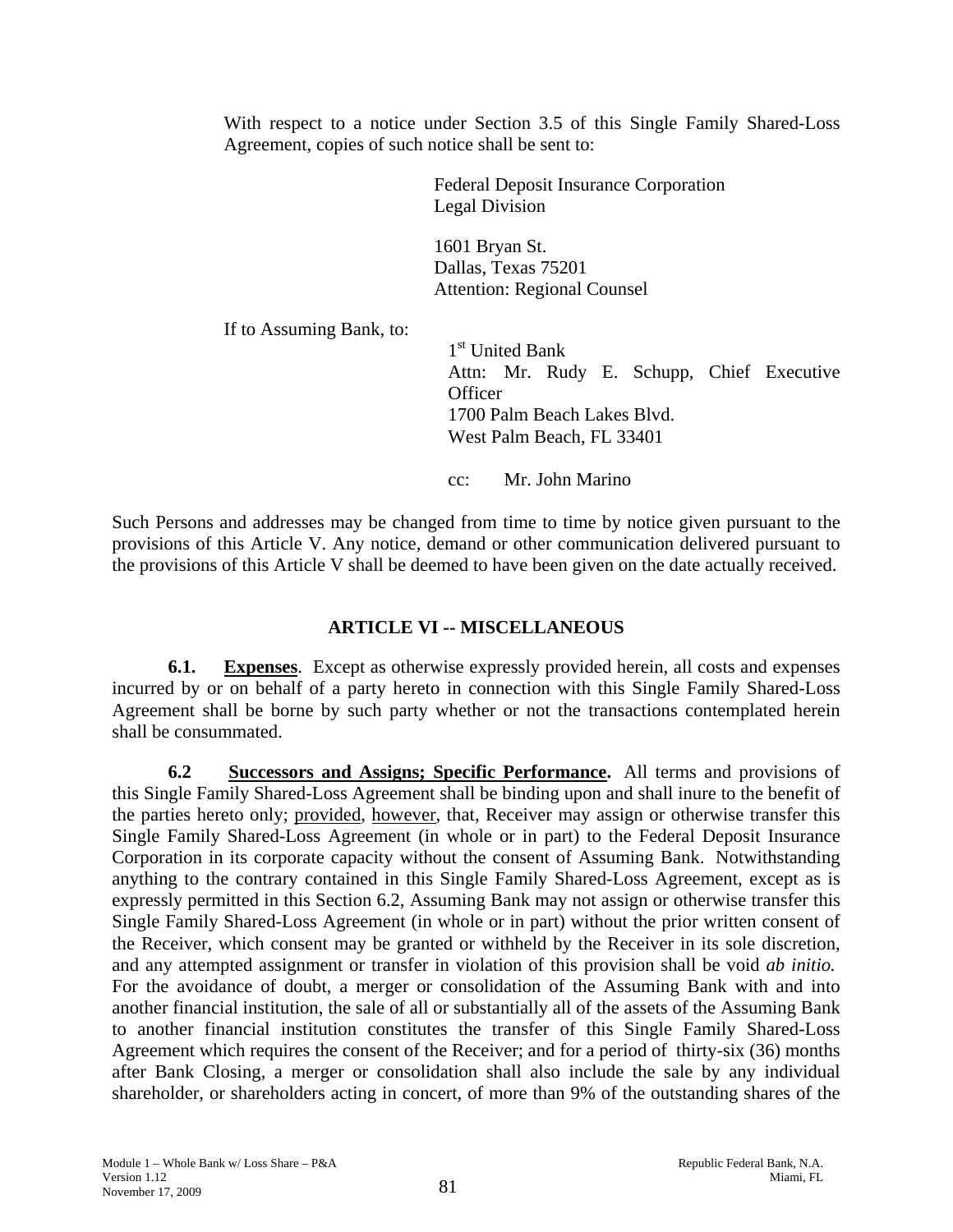Assuming Bank, or of its holding company, or of any subsidiary holding Shared-Loss Assets, or the sale of shares by the Assuming Bank or its holding company or any subsidiary holding Shared-Loss Assets, in a public or private offering, that increases the number of shares outstanding by more than 9%, constitutes the transfer of this Single Family Shared-Loss Agreement which requires the consent of the Receiver. However, no Loss shall be recognized as a result of any accounting adjustments that are made due to any such merger, consolidation or sale consented to by the FDIC. The FDIC's consent shall not be required if the aggregate outstanding principal balance of Shared-Loss Assets is less than twenty percent (20%) of the initial aggregate balance of Shared-Loss Assets.

**6.3 Governing Law**. This Single Family Shared-Loss Agreement shall be construed in accordance with federal law, or, if there is no applicable federal law, the laws of the State of New York, without regard to any rule of conflict of law that would result in the application of the substantive law of any jurisdiction other than the State of New York.

**6.4 WAIVER OF JURY TRIAL**. EACH PARTY HERETO HEREBY IRREVOCABLY AND UNCONDITIONALLY WAIVES ALL RIGHT TO TRIAL BY JURY IN OR TO HAVE A JURY PARTICIPATE IN RESOLVING ANY DISPUTE, ACTION, PROCEEDING OR COUNTERCLAIM, WHETHER SOUNDING IN CONTRACT, TORT OR OTHERWISE, ARISING OUT OF OR RELATING TO OR IN CONNECTION WITH THIS SINGLE FAMILY SHARED-LOSS AGREEMENT OR ANY OF THE TRANSACTIONS CONTEMPLATED HEREBY.

**6.5 Captions**. All captions and headings contained in this Single Family Shared-Loss Agreement are for convenience of reference only and do not form a part of, and shall not affect the meaning or interpretation of, this Single Family Shared-Loss Agreement.

**6.6 Entire Agreement; Amendments**. This Single Family Shared-Loss Agreement, along with the Commercial Shared-Loss Agreement and the Purchase and Assumption Agreement, including the Exhibits and any other documents delivered pursuant hereto or thereto, embody the entire agreement of the parties with respect to the subject matter hereof, and supersede all prior representations, warranties, offers, acceptances, agreements and understandings, written or oral, relating to the subject matter herein. This Single Family Shared-Loss Agreement may be amended or modified or any provision thereof waived only by a written instrument signed by both parties or their respective duly authorized agents.

**6.7 Severability**. Whenever possible, each provision of this Single Family Shared-Loss Agreement shall be interpreted in such manner as to be effective and valid under applicable law, but if any provision of this Single Family Shared-Loss Agreement is held to be prohibited by or invalid, illegal or unenforceable under applicable law, such provision shall be construed and enforced as if it had been more narrowly drawn so as not to be prohibited, invalid, illegal or unenforceable, and the validity, legality and enforceability of the remainder of such provision and the remaining provisions of this Single Family Shared-Loss Agreement shall not in any way be affected or impaired thereby.

**6.8 No Third Party Beneficiary**. This Single Family Shared-Loss Agreement and the Exhibits hereto are for the sole and exclusive benefit of the parties hereto and their respective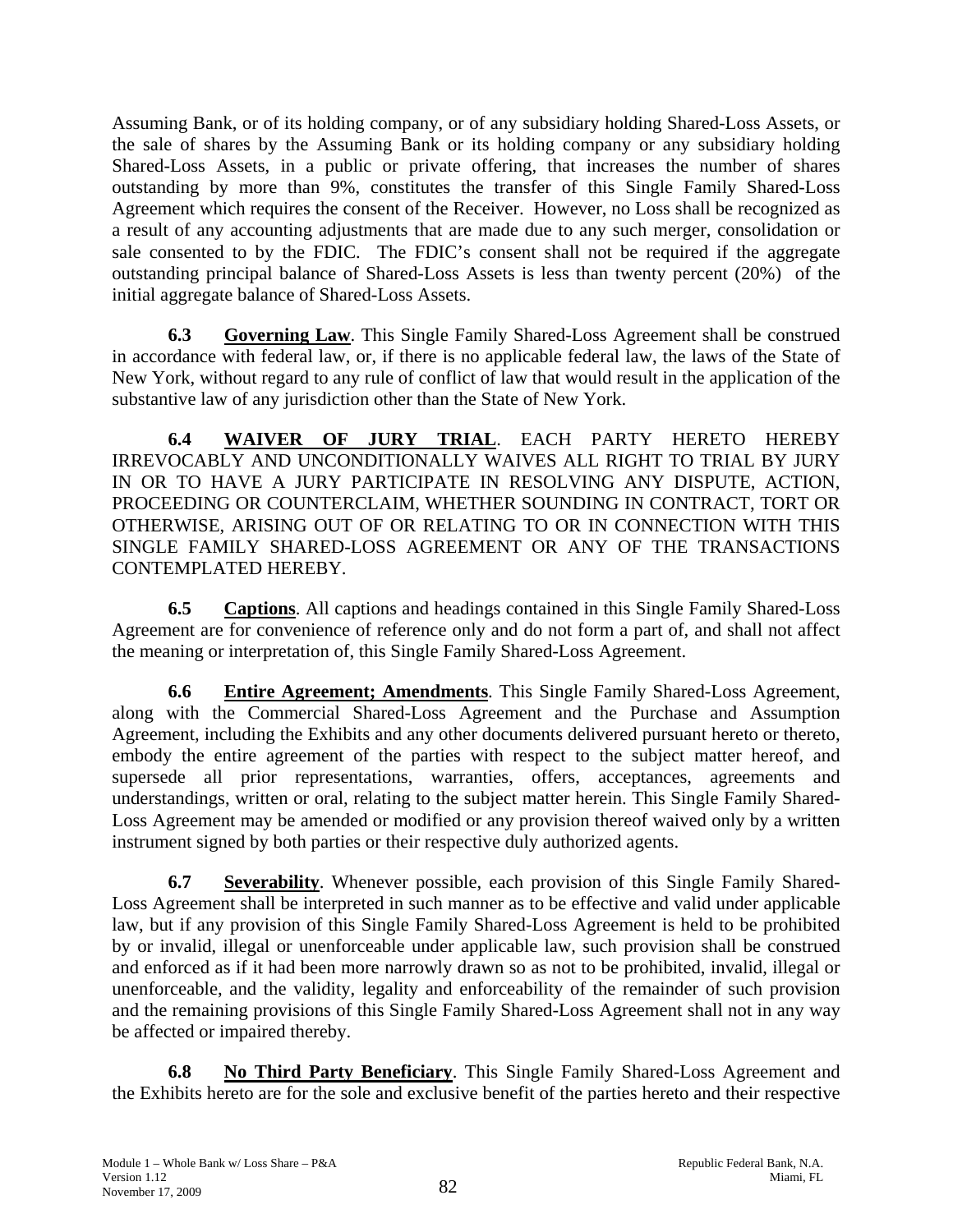permitted successors and permitted assigns and there shall be no other third party beneficiaries, and nothing in this Single Family Shared-Loss Agreement or the Exhibits shall be construed to grant to any other Person any right, remedy or Claim under or in respect of this Single Family Shared-Loss Agreement or any provision hereof.

**6.9 Counterparts**. This Single Family Shared-Loss Agreement may be executed separately by Receiver and Assuming Bank in any number of counterparts, each of which when executed and delivered shall be an original, but such counterparts shall together constitute one and the same instrument.

**6.10 Consent**. Except as otherwise provided herein, when the consent of a party is required herein, such consent shall not be unreasonably withheld or delayed.

**6.11 Rights Cumulative**. Except as otherwise expressly provided herein, the rights of each of the parties under this Single Family Shared-Loss Agreement are cumulative, may be exercised as often as any party considers appropriate and are in addition to each such party's rights under the Purchase and Sale Agreement and any of the related agreements or under law. Except as otherwise expressly provided herein, any failure to exercise or any delay in exercising any of such rights, or any partial or defective exercise of such rights, shall not operate as a waiver or variation of that or any other such right.

### **ARTICLE VII DISPUTE RESOLUTION**

## **7.1 Dispute Resolution Procedures.**

(a) In the event a dispute arises about the interpretation, application, calculation of Loss, or calculation of payments or otherwise with respect to this Single Family Shared-Loss Agreement ("SF Shared-Loss Dispute Item"), then the Receiver and the Assuming Bank shall make every attempt in good faith to resolve such items within sixty (60) days following the receipt of a written description of the SF Shared-Loss Dispute Item, with notification of the possibility of taking the matter to arbitration (the date on which such 60-day period expires, or any extension of such period as the parties hereto may mutually agree to in writing, herein called the "Resolution Deadline Date"). If the Receiver and the Assuming Bank resolve all such items to their mutual satisfaction by the Resolution Deadline Date, then within thirty (30) days following such resolution, any payment arising out such resolution shall be made arising from the settlement of the SF Shared-Loss Dispute.

(b) If the Receiver and the Assuming Bank fail to resolve any outstanding SF Shared-Loss Dispute Items by the Resolution Deadline Date, then either party may notify the other of its intent to submit the SF Shared-Loss Dispute Item to arbitration pursuant to the provisions of this Article VII. Failure of either party to notify the other of its intent to submit any unresolved SF Shared-Loss Dispute Item to arbitration within thirty (30) days following the Resolution Deadline Date (the date on which such thirty (30) day period expires is herein called the "Arbitration Deadline Date") shall be deemed an acceptance of such SF Shared-Loss Dispute not submitted to arbitration, as well as a waiver of the submitting party's right to dispute such nonsubmitted SF Shared-Loss Dispute Item but not a waiver of any similar claim which may arise in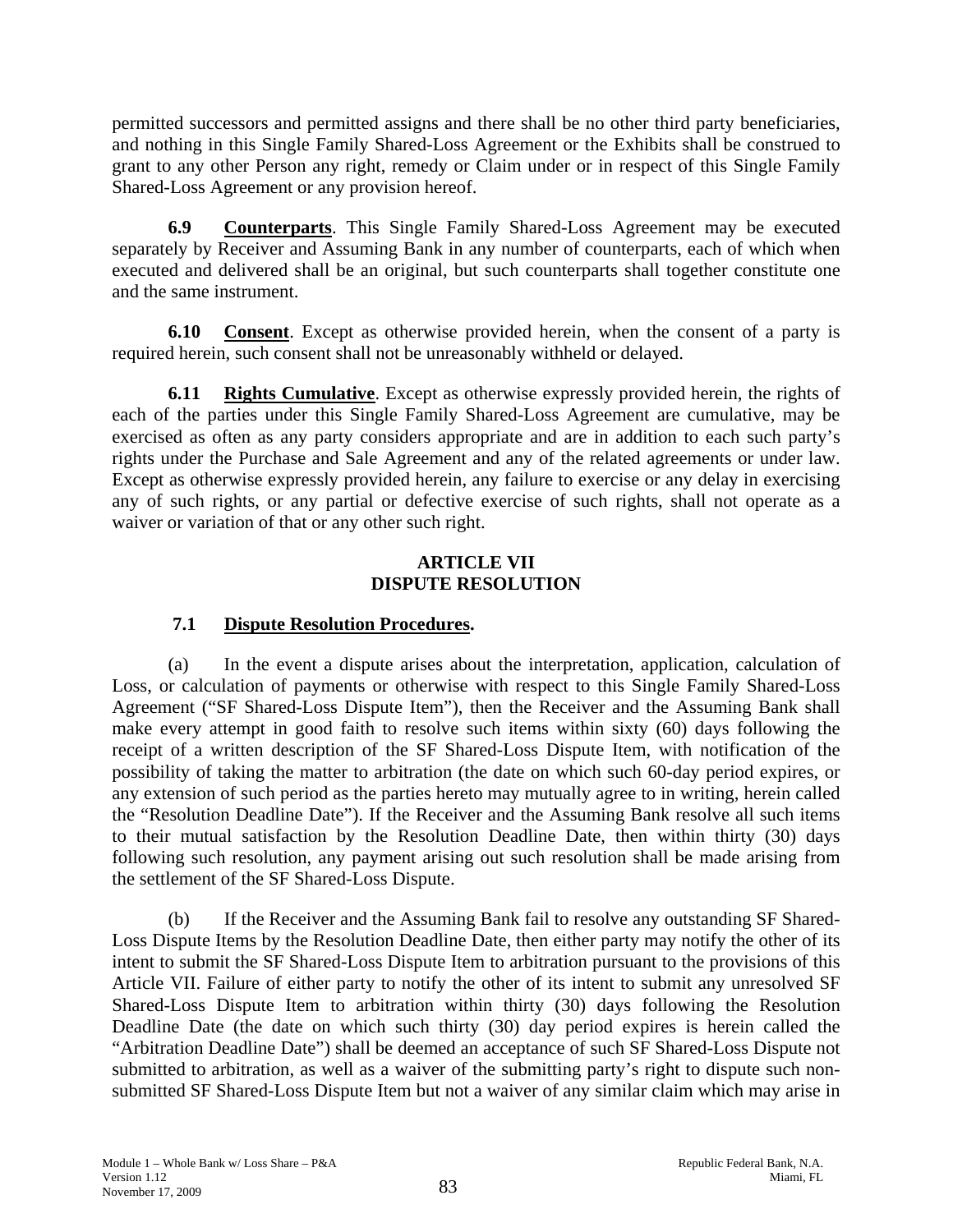the future.

(c) If a SF Shared-Loss Dispute Item is submitted to arbitration, it shall be governed by the rules of the American Arbitration Association (the "AAA"), except as otherwise provided herein. Either party may submit a matter for arbitration by delivering a notice, prior to the Arbitration Deadline Date, to the other party in writing setting forth:

> (i) A brief description of each SF Shared-Loss Dispute Item submitted for arbitration;

> (ii) A statement of the moving party's position with respect to each SF Shared-Loss Dispute Item submitted for arbitration;

> (iii) The value sought by the moving party, or other relief requested regarding each SF Shared-Loss Dispute Item submitted for arbitration, to the extent reasonably calculable; and

> (iv) The name and address of the arbiter selected by the moving party (the "Moving Arbiter"), who shall be a neutral, as determined by the AAA.

Failure to adequately include any information above shall not be deemed to be a waiver of the parties right to arbitrate so long as after notification of such failure the moving party cures such failure as promptly as reasonably practicable.

(d) The non-moving party shall, within thirty (30) days following receipt of a notice of arbitration pursuant to this Section 7.1, deliver a notice to the moving party setting forth:

> (i) The name and address of the arbiter selected by the non-moving party (the "Respondent Arbiter"), who shall be a neutral, as determined by the AAA;

> (ii) A statement of the position of the respondent with respect to each Dispute Item; and

> (iii) The ultimate resolution sought by the respondent or other relief, if any, the respondent deems is due the moving party with respect to each SF Shared-Loss Dispute Item.

Failure to adequately include any information above shall not be deemed to be a waiver of the non-moving party's right to defend such arbitration so long as after notification of such failure the non-moving party cures such failure as promptly as reasonably practicable

(e) The Moving Arbiter and Respondent Arbiter shall select a third arbiter from a list furnished by the AAA. In accordance with the rules of the AAA, the three (3) arbiters shall constitute the arbitration panel for resolution of each SF Loss-Share Dispute Item. The concurrence of any two (2) arbiters shall be deemed to be the decision of the arbiters for all purposes hereunder. The arbitration shall proceed on such time schedule and in accordance with the Rules of Commercial Arbitration of the AAA then in effect, as modified by this Section 7.1. The arbitration proceedings shall take place at such location as the parties thereto may mutually agree, but if they cannot agree, then they will take place at the offices of the Corporation in Washington, DC, or Arlington, Virginia.

(f) The Receiver and Assuming Bank shall facilitate the resolution of each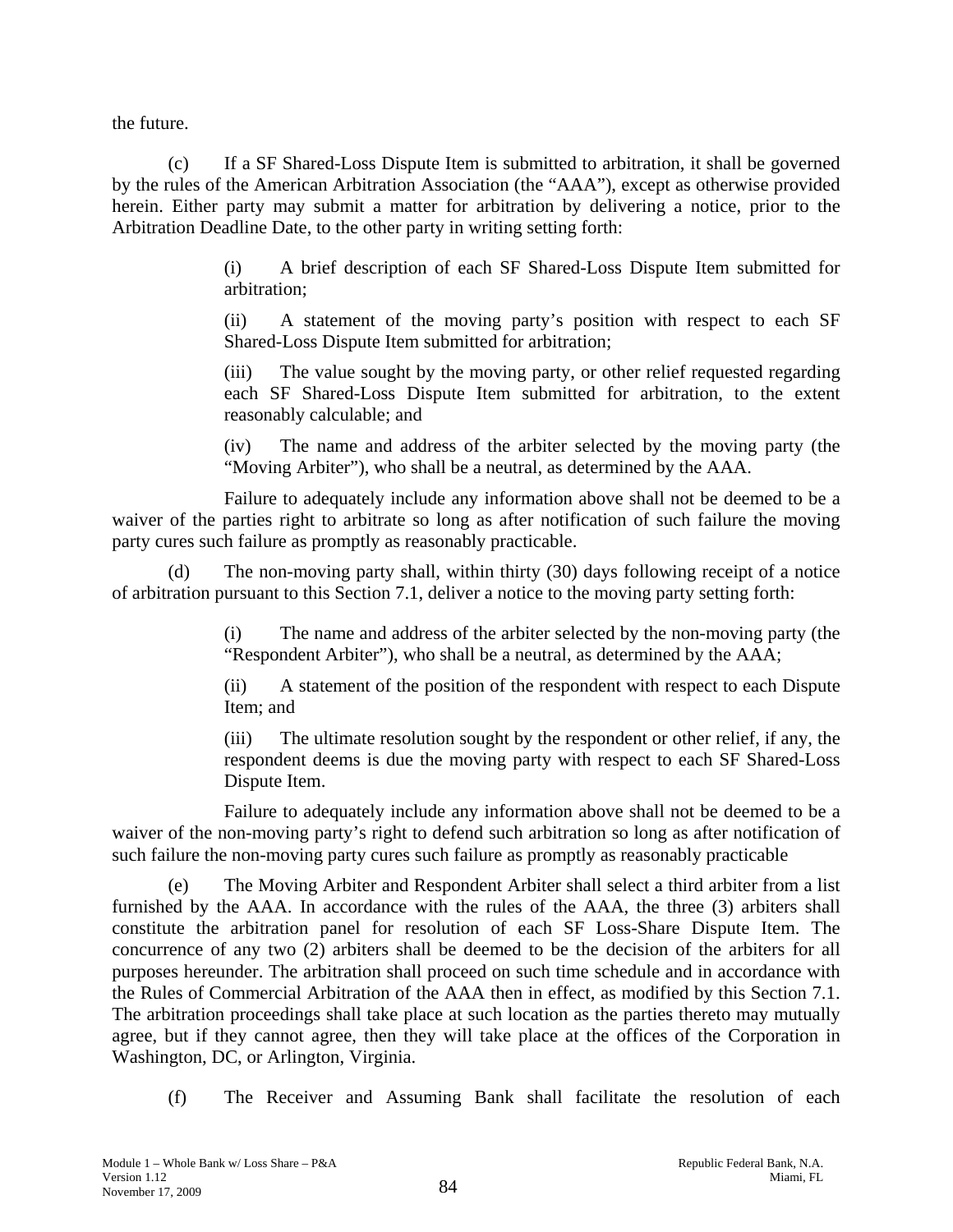outstanding SF Shared-Loss Dispute Item by making available in a prompt and timely manner to one another and to the arbiters for examination and copying, as appropriate, all documents, books, and records under their respective control and that would be discoverable under the Federal Rules of Civil Procedure.

(g) The arbiters designated pursuant to subsections (c), (d) and (e) hereof shall select, with respect to each Dispute Item submitted to arbitration pursuant to this Section 7.1, either (i) the position and relief submitted by the Assuming Bank with respect to each SF Shared-Loss Dispute Item, or (ii) the position and relief submitted by the Receiver with respect to each SF Shared-Loss Dispute Item, in either case as set forth in its respective notice of arbitration. The arbiters shall have no authority to select a value for each Dispute Item other than the determination set forth in Section 7.1(c) and Section 7.1(d). The arbitration shall be final, binding and conclusive on the parties.

(h) Any amounts ultimately determined to be payable pursuant to such award shall bear interest at the Settlement Interest Rate from and including the date specified for the arbiters decisions specified in this Section 7.1, without regard to any extension of the finality of such award, to but not including the date paid. All payments required to be made under this Section 7.1 shall be made by wire transfer.

(i) For the avoidance of doubt, to the extent any notice of a SF Shared-Loss Dispute Item(s) is provided prior to the Termination Date, the terms of this Single Family Shared-Loss Agreement shall remain in effect with respect to the Single Family Shared-Loss Loans that are the subject of such SF Shared-Loss Dispute Item(s) until such time as any such dispute is finally resolved.

**7.2 Fees and Expenses of Arbiters.** The aggregate fees and expenses of the arbiters shall be borne equally by the parties. The parties shall pay the aggregate fees and expenses within thirty (30) days after receipt of the written decision of the arbiters (unless the arbiters agree in writing on some other payment schedule).

## **Exhibit 1**

# **Monthly Certificate**

# **SEE FOLLOWING PAGE**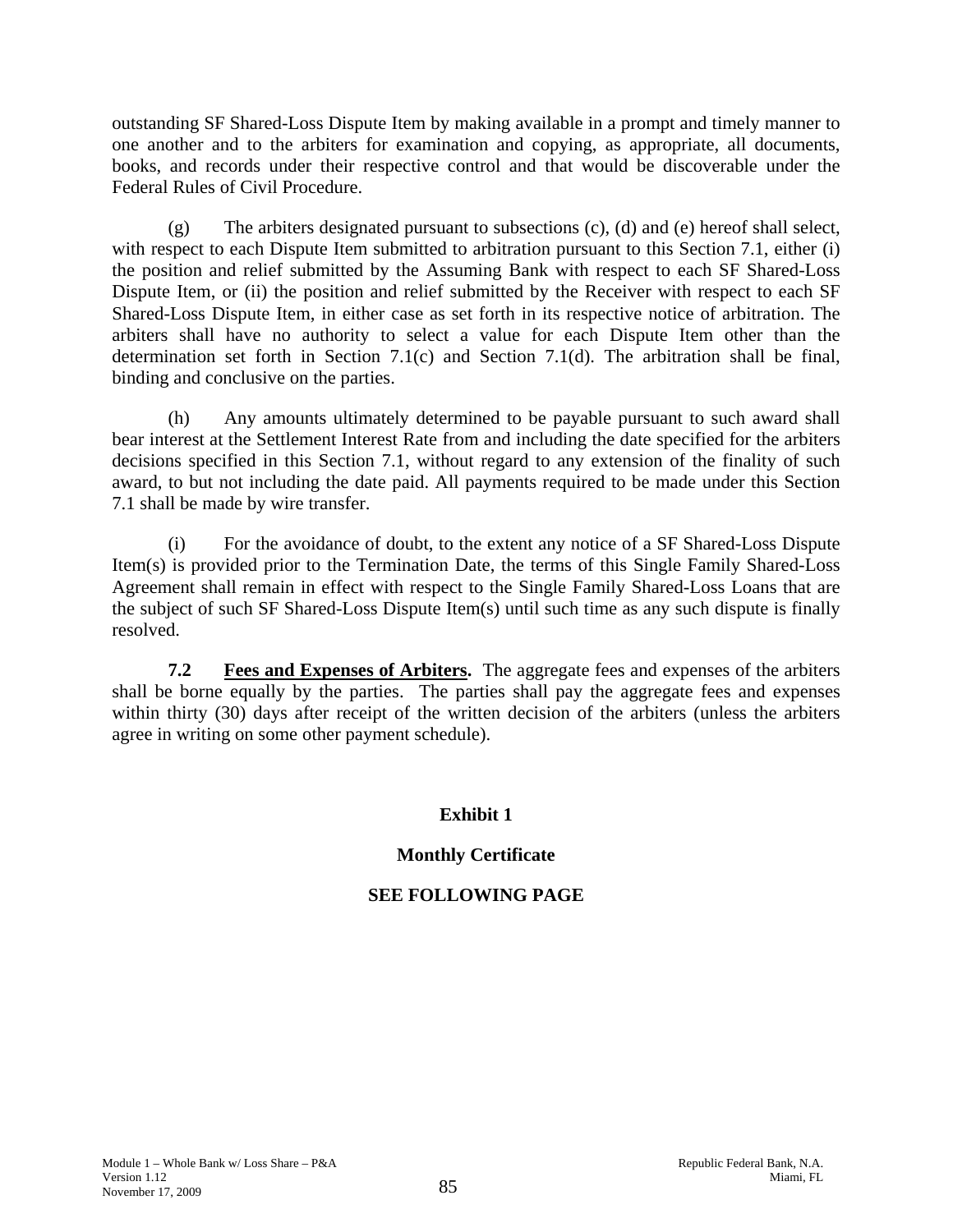| PART 1 - CURRENT MONTH NET LOSS        |                      |                 |                                   |                              |                             |
|----------------------------------------|----------------------|-----------------|-----------------------------------|------------------------------|-----------------------------|
|                                        |                      |                 |                                   |                              |                             |
|                                        |                      |                 | Specify loss type                 |                              |                             |
| <b>MONTH ENDED:</b>                    | [input report month] |                 | as Foreclosure,<br>or Short-Sale. |                              |                             |
|                                        |                      |                 |                                   |                              |                             |
| <b>Losses</b>                          |                      | Loss            |                                   |                              |                             |
| Loan No.                               | Loss Type            | Amount          |                                   |                              |                             |
|                                        |                      |                 |                                   |                              |                             |
|                                        |                      |                 |                                   |                              |                             |
|                                        |                      |                 |                                   |                              |                             |
|                                        |                      |                 |                                   | <b>Loss Amount</b>           | <b>Loss Month is</b>        |
|                                        |                      |                 |                                   | is the amount                | the reporting               |
| <b>TOTAL</b>                           |                      | XX              | A                                 | of Loss                      | month in                    |
|                                        |                      |                 |                                   | incurred and                 | which the<br>Loss was       |
|                                        |                      |                 |                                   | reported on<br>the loan in a | reported.                   |
| <b>Recoveries</b>                      |                      |                 |                                   |                              |                             |
|                                        |                      | Recovery        | ¥<br>Loss                         | Ŧ<br>Loss                    |                             |
| Loan No.                               |                      | Amount          | Amount                            | Month                        |                             |
|                                        |                      |                 |                                   |                              |                             |
|                                        |                      |                 |                                   |                              |                             |
|                                        |                      |                 |                                   |                              |                             |
|                                        |                      |                 |                                   |                              |                             |
|                                        |                      |                 |                                   |                              |                             |
|                                        |                      |                 |                                   |                              |                             |
|                                        |                      |                 |                                   |                              |                             |
| <b>TOTAL</b>                           |                      | XX              | B                                 |                              |                             |
|                                        |                      |                 |                                   |                              |                             |
| <b>Net</b><br>Losses                   |                      | XX              | $C = A - B$                       |                              |                             |
| (Recoveries)                           |                      |                 |                                   |                              |                             |
|                                        |                      |                 |                                   |                              |                             |
|                                        |                      |                 |                                   |                              | If Col. D minus Col. E is   |
| <b>PART 2 - FIRST LOSS TEST</b>        |                      |                 |                                   |                              | less than zero, enter zero. |
|                                        |                      |                 |                                   | Col. D - Col.                |                             |
|                                        |                      | Col. D          | Col. E                            | E                            |                             |
|                                        |                      | Cumulative      |                                   | Cumulative                   |                             |
|                                        |                      | Loss            | <b>First Loss</b>                 | Shared-Loss                  |                             |
|                                        |                      | Amount          | Tranche                           | Amount                       |                             |
|                                        |                      |                 |                                   |                              |                             |
| Balance, beginning of month            |                      | $\overline{XX}$ | XX                                | XX                           | $\overline{F}$              |
| Current month Net Losses (from Part 1) |                      | $\overline{XX}$ |                                   |                              |                             |
|                                        |                      |                 |                                   |                              |                             |
| Balance, end of month                  |                      | $\overline{XX}$ | XX                                | XX                           | G                           |
|                                        |                      |                 |                                   |                              |                             |
|                                        |                      |                 |                                   |                              |                             |
| <b>Shared Loss Amount</b>              |                      |                 |                                   | XX                           | $G - F$                     |
| Times Loss Share percentage            |                      |                 |                                   | 80%                          |                             |
|                                        |                      |                 |                                   |                              |                             |
| Amount due from (to) FDIC as Receiver  |                      |                 |                                   | <u>XX</u>                    |                             |
|                                        |                      |                 |                                   |                              |                             |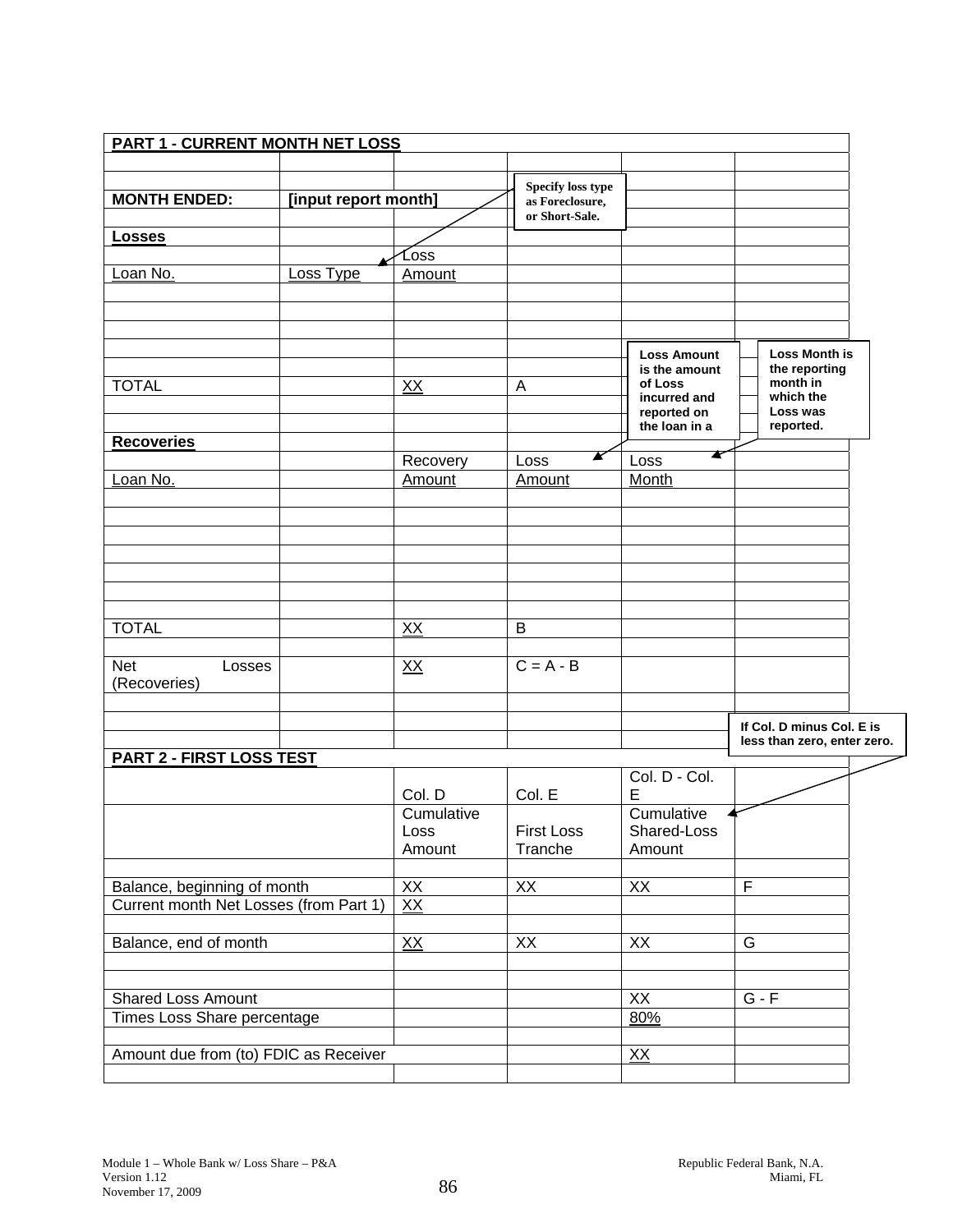| Pursuant to Section 2.1 of the Single Family Shared-Loss Agreement, the undersigned hereby certifies |              |
|------------------------------------------------------------------------------------------------------|--------------|
| the information on this Certificate is true, complete and correct.                                   |              |
| <b>OFFICER SIGNATURE</b>                                                                             |              |
| <b>OFFICER NAME:</b>                                                                                 | <b>TITLE</b> |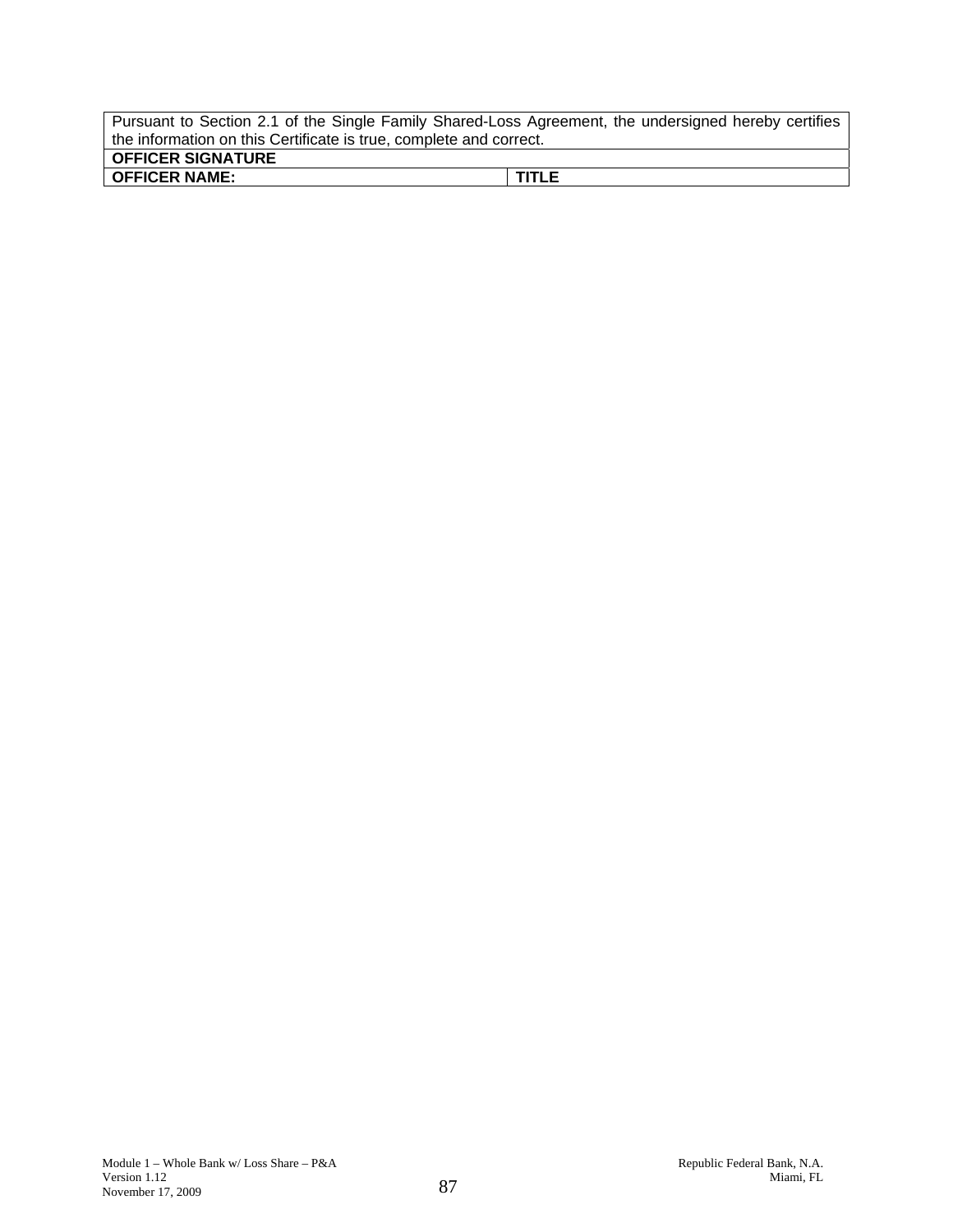### **Exhibit 2a**

This exhibit contains three versions of the loss share calculation for foreclosure, plus explanatory notes.

#### **Exhibit 2a(1) CALCULATION OF FORECLOSURE LOSS Foreclosure Occurred Prior to Loss Share Agreement**

|    | 1 Shared-Loss Month<br>2 Loan no:<br>3 REO #              | May-09<br>364574<br>621 |
|----|-----------------------------------------------------------|-------------------------|
|    | 4 Foreclosure date                                        | 12/18/08                |
|    | 5 Liquidation date                                        | 4/12/09                 |
|    | 6 Note Interest rate                                      | 8.100%                  |
|    | 7 Most recent BPO                                         | 228,000                 |
|    | 8 Most recent BPO date                                    | 1/21/09                 |
|    | <b>Foreclosure Loss calculation</b>                       |                         |
|    | 9 Book value at date of Loss Share agreement              | 244,900                 |
|    | Accrued interest, limited to 90 days or days from failure |                         |
|    | 10 to sale, whichever is less                             | 3,306                   |
|    | 11 Costs incurred after Loss Share agreement in place:    |                         |
| 12 | Attorney's fees                                           | 0                       |
|    | Foreclosure costs, including title search, filing fees,   |                         |
|    | 13 advertising, etc.                                      | 0                       |
| 14 | Property protection costs, maint. and repairs             | 6,500                   |
| 15 | Tax and insurance advances                                | 0                       |
|    | <b>Other Advances</b>                                     |                         |
| 16 | Appraisal/Broker's Price Opinion fees                     | 0                       |
| 17 | Inspections                                               | 0                       |
| 18 | Other                                                     | 0                       |
|    | 19 Gross balance recoverable by Purchaser                 | 254,706                 |
|    | <b>Cash Recoveries:</b>                                   |                         |
|    | 20 Net liquidation proceeds (from HUD-1 settl stmt)       | 219,400                 |
|    | 21 Hazard Insurance proceeds                              | 0                       |
|    | 22 Mortgage Insurance proceeds                            | 0                       |
|    | 23 T & I escrow account balances, if positive             | 0                       |
|    | 24 Other credits, if any (itemize)                        | 0                       |
| 25 | <b>Total Cash Recovery</b>                                | 219,400                 |
|    | 26 Loss Amount                                            | 35,306                  |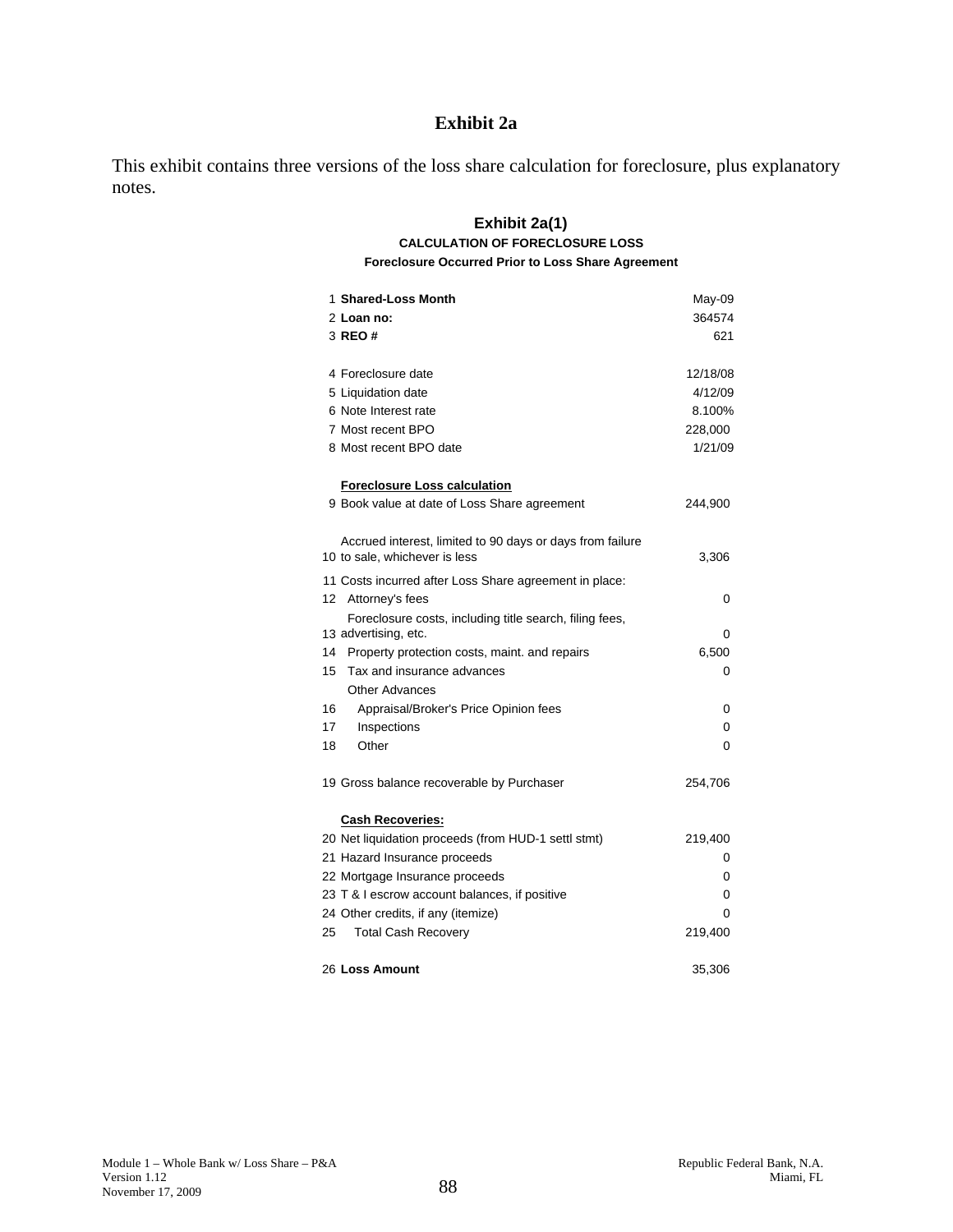#### **Exhibit 2a(2)**

#### **CALCULATION OF FORECLOSURE LOSS**

#### **No Preceeding Loan Mod under Loss Share**

| 1 Shared-Loss Month                                     | May-09  |
|---------------------------------------------------------|---------|
| 2 Loan no:                                              | 292334  |
| 3 REO #                                                 | 477     |
| 4 Interest paid-to-date                                 | 4/30/08 |
| 5 Foreclosure date                                      | 1/15/09 |
| 6 Liquidation date                                      | 4/12/09 |
| 7 Note Interest rate                                    | 8.000%  |
| 8 Owner occupied?                                       | Yes     |
| 9 If owner-occupied:                                    |         |
| 10<br>Borrower current gross annual income              | 42,000  |
| Estimated NPV of loan mod<br>11                         | 195,000 |
| 12 Most recent BPO                                      | 235,000 |
| 13 Most recent BPO date                                 | 1/21/09 |
| <b>Foreclosure Loss calculation</b>                     |         |
| 16 Loan Principal balance after last paid installment   | 300,000 |
| 17 Accrued interest, limited to 90 days                 | 6,000   |
| 18 Attorney's fees                                      | 0       |
| Foreclosure costs, including title search, filing fees, |         |
| 19 advertising, etc.                                    | 4,000   |
| 20 Property protection costs, maint. and repairs        | 5,500   |
| 21 Tax and insurance advances                           | 1,500   |
| <b>Other Advances</b>                                   |         |
| 22<br>Appraisal/Broker's Price Opinion fees             | 0       |
| 23<br>Inspections                                       | 50      |
| 24<br>Other                                             | 0       |
| 25 Gross balance recoverable by Purchaser               | 317,050 |
| <b>Cash Recoveries:</b>                                 |         |
| 26 Net liquidation proceeds (from HUD-1 settl stmt)     | 205,000 |
| 27 Hazard Insurance proceeds                            | 0       |
| 28 Mortgage Insurance proceeds                          | 0       |
| 29 T & I escrow account balances, if positive           | 0       |
| 30 Other credits, if any (itemize)                      | 0       |
| 31<br><b>Total Cash Recovery</b>                        | 205,000 |
| 32 Loss Amount                                          | 112,050 |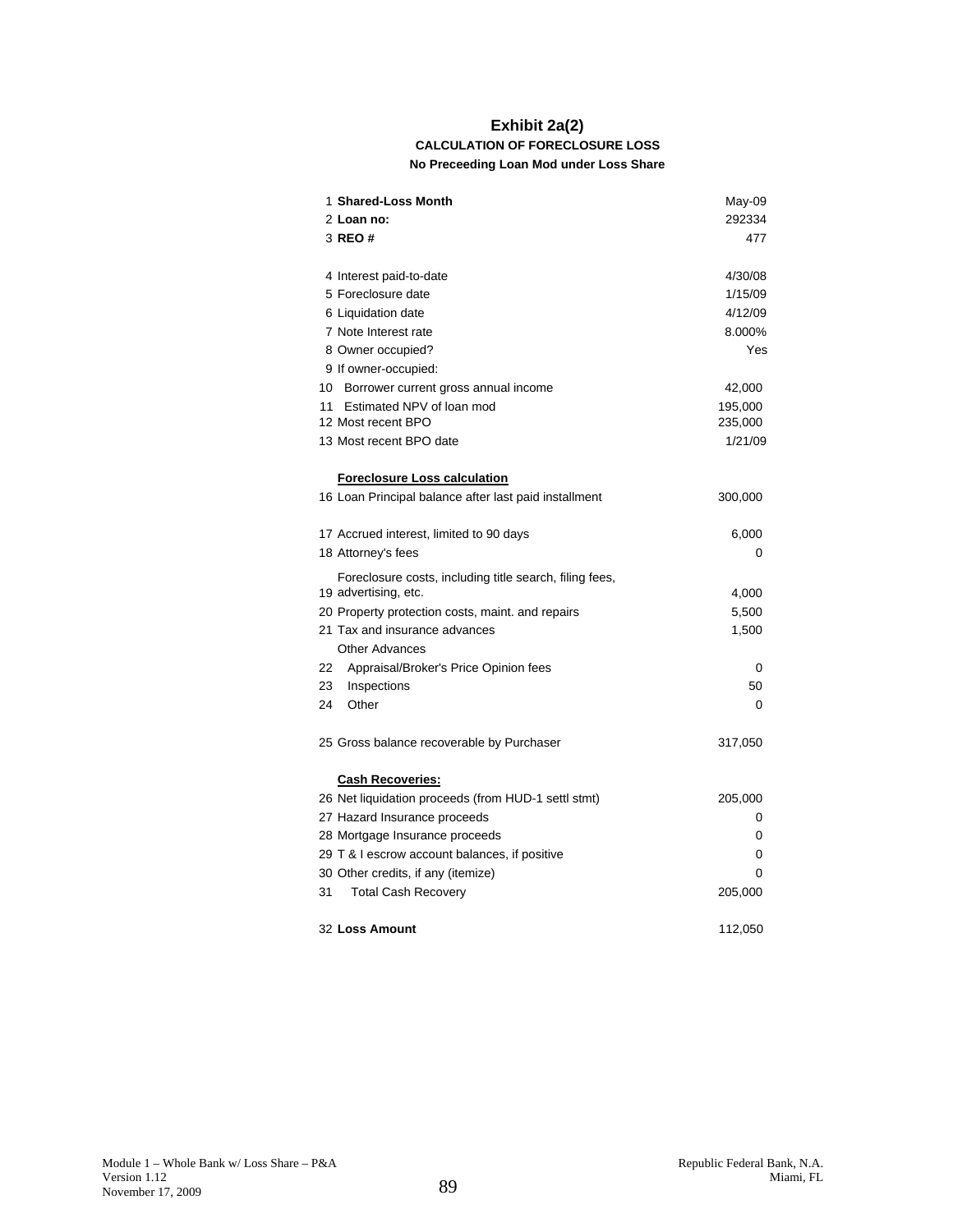## **Exhibit 2a(3)**

#### **CALCULATION OF FORECLOSURE LOSS Foreclosure after a Covered Loan Mod**

| 1 Shared-Loss Month                                                  | May-09   |
|----------------------------------------------------------------------|----------|
| 2 Loan no:                                                           | 138554   |
| 3 REO #                                                              | 843      |
|                                                                      |          |
| 4 Loan mod date                                                      | 1/17/08  |
| 5 Interest paid-to-date                                              | 4/30/08  |
| 6 Foreclosure date                                                   | 1/15/09  |
| 7 Liquidation date                                                   | 4/12/09  |
| 8 Note Interest rate                                                 | 4.000%   |
| 9 Most recent BPO                                                    | 210,000  |
| 10 Most recent BPO date                                              | 1/20/09  |
|                                                                      |          |
| <b>Foreclosure Loss calculation</b>                                  |          |
| 11 NPV of projected cash flows at loan mod                           | 285,000  |
| 12 Less: Principal payments between loan mod and deliquency          | 2,500    |
| 13 Plus:                                                             |          |
| 14<br>Attorney's fees                                                | 0        |
| Foreclosure costs, including title search, filing fees, advertising, |          |
| 15 etc.                                                              | 4,000    |
| 16<br>Property protection costs, maint. and repairs                  | 7,000    |
| 17<br>Tax and insurance advances                                     | 2,000    |
| <b>Other Advances</b><br>18                                          |          |
| 19 Appraisal/Broker's Price Opinion fees                             | 0        |
| 20<br>Inspections                                                    | 0        |
| 21<br>Other                                                          | $\Omega$ |
|                                                                      |          |
| 22 Gross balance recoverable by Purchaser                            | 295,500  |
|                                                                      |          |
| <b>Cash Recoveries:</b>                                              |          |
| 23 Net liquidation proceeds (from HUD-1 settl stmt)                  | 201,000  |
| 24 Hazard Insurance proceeds                                         | 0        |
| 25 Mortgage Insurance proceeds                                       | 0        |
| 26 T & I escrow account balances, if positive                        | 0        |
| 27 Other credits, if any (itemize)                                   | 0        |
| 28<br><b>Total Cash Recovery</b>                                     | 201,000  |
|                                                                      |          |
| 29 Loss Amount                                                       | 94,500   |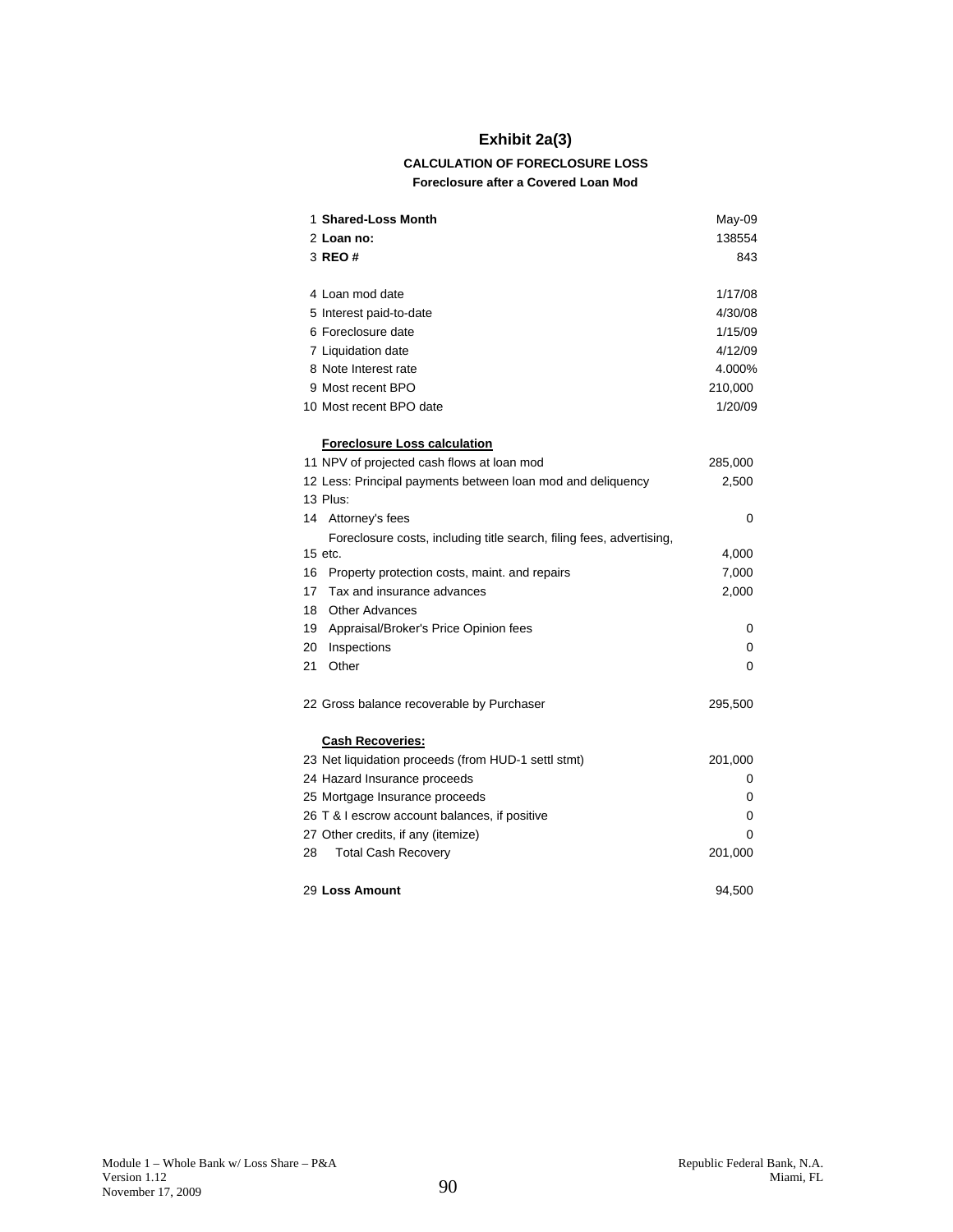## **Notes to Exhibit 2a (foreclosure)**

- 1. The data shown are for illustrative purpose. The figures will vary for actual restructurings.
- 2. The covered loss is the difference between the gross balance recoverable by Purchaser and the total cash recovery. There are three methods of calculation for covered losses from foreclosures, depending upon the circumstances. They are shown below:
	- a. If foreclosure occurred prior to the beginning of the Loss Share agreement, use Exhibit  $2a(1)$ . This version uses the book value of the REO as the starting point for the covered loss.
	- b. If foreclosure occurred after the Loss Share agreement was in place, and if the loan was not restructured when the Loss Share agreement was in place, use Exhibit 2a(2). This version uses the unpaid balance of the loan as of the last payment as the starting point for the covered loss.
	- c. If the loan was restructured when the Loss Share agreement was in place, and then foreclosure occurred, use Exhibit 2a(3). This version uses the Net Present Value (NPV) of the modified loan as the starting point for the covered loss.
- 3. For Exhibit  $2a(1)$ , the gross balance recoverable by the purchaser is calculated as the sum of lines  $9 - 18$ ; it is shown in line 19. For Exhibit 2a(2), the gross balance recoverable by the purchaser is calculated as the sum of lines  $16 - 24$ ; it is shown in line 25. For Exhibit 2a(3), the gross balance recoverable by the purchaser is calculated as line 11 minus line 12 plus lines  $13 - 21$ ; it is shown in line 22.
- 4. For Exhibit 2a(1), the total cash recovery is calculated as the sum of lines  $20 24$ ; it is shown in line 25. For Exhibit 2a(2), the total cash recovery is calculated as the sum of lines  $26 - 30$ ; it is shown in line 31. For Exhibit 2a(3), the total cash recovery is calculated as the sum of lines  $23 - 27$ ; it is shown in line 28.
- 5. Reasonable and customary third party attorney's fees and expenses incurred by or on behalf of Assuming Bank in connection with any enforcement procedures, or otherwise with respect to such loan, are reported under Attorney's fees.
- 6. Assuming Bank's (or Third Party Servicer's) reasonable and customary out-of-pocket costs paid to either a third party or an affiliate (if affiliate is pre-approved by the FDIC) for foreclosure, property protection and maintenance costs, repairs, assessments, taxes, insurance and similar items are treated as part of the gross recoverable balance, to the extent they are not paid from funds in the borrower's escrow account. Allowable costs are limited to amounts per Freddie Mac and Fannie Mae guidelines (as in effect from time to time), where applicable, provided that this limitation shall not apply to costs or expenses relating to environmental conditions.
- 7. Do not include late fees, prepayment penalties, or any similar lender fees or charges by the Failed Bank or Assuming Bank to the loan account, any allocation of Assuming Bank's servicing costs, or any allocations of Assuming Bank's general and administrative (G&A) or other operating costs.
- 8. If Exhibit  $2a(3)$  is used, then no accrued interest may be included as a covered loss. Otherwise, the amount of accrued interest that may be included as a covered loss is limited to the minimum of:
	- a. 90 days
	- b. The number of days that the loan is delinguent when the property was sold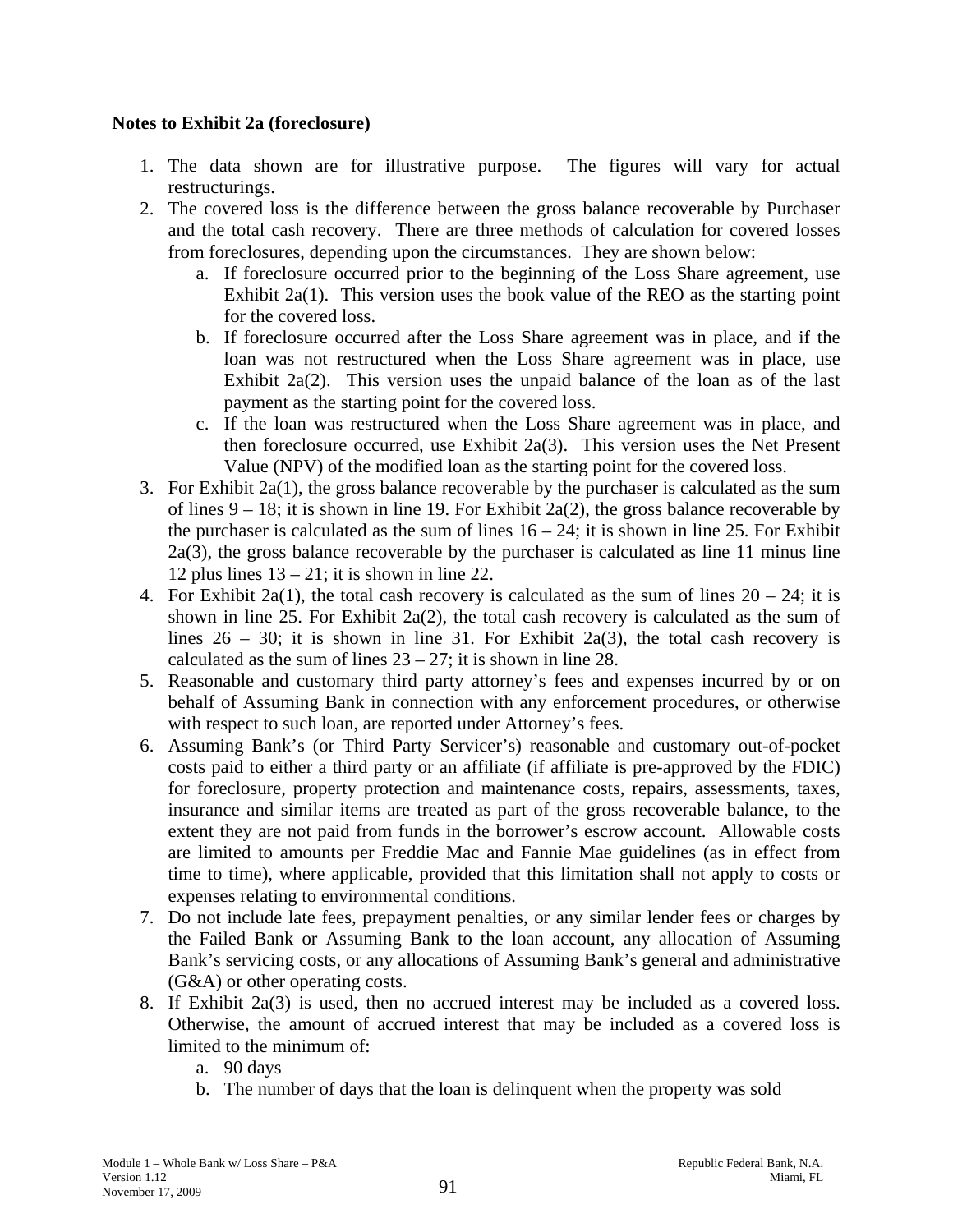c. The number of days between the resolution date and the date when the property was sold

To calculate accrued interest, apply the note interest rate that would have been in effect if the loan were performing to the principal balance after application of the last payment made by the borrower.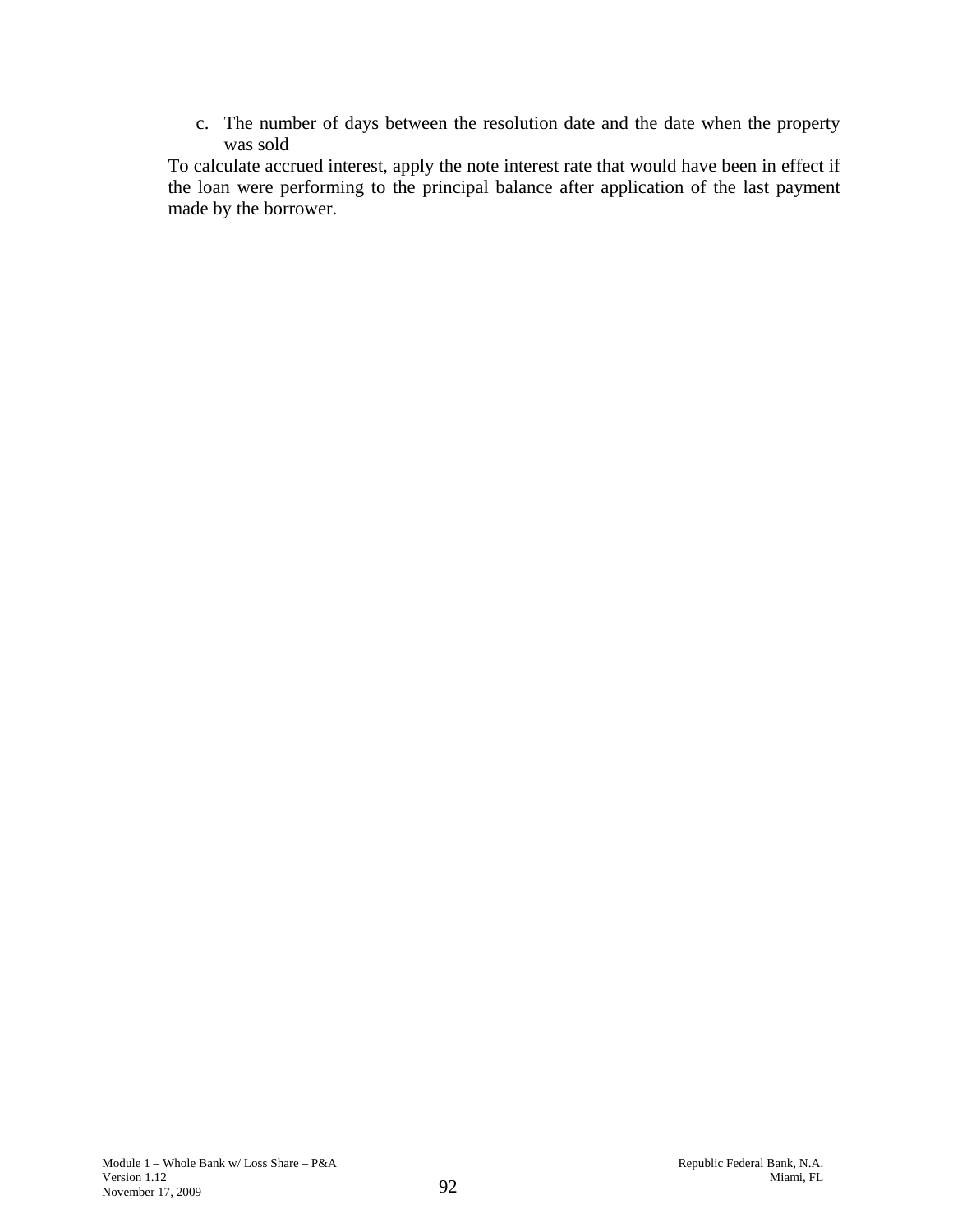## **Exhibit 2b**

This exhibit contains the loss share calculation for restructuring (loan mod), plus explanatory notes.

#### **Exhibit 2b CALCULATION OF RESTRUCTURING LOSS**

|                                                           | 1 Shared-Loss Month                                   | May-09                                             |
|-----------------------------------------------------------|-------------------------------------------------------|----------------------------------------------------|
|                                                           | 2 Loan no:                                            | 123456                                             |
|                                                           | <b>Loan before Restructuring</b>                      |                                                    |
|                                                           | 3 Original loan amount                                | 500,000                                            |
|                                                           | 4 Current unpaid principal balance                    | 450,000                                            |
|                                                           | 5 Remaining term                                      | 298                                                |
|                                                           | 6 Interest rate                                       | 7.500%                                             |
|                                                           | 7 Interest Paid-To-Date                               | 2/29/08                                            |
|                                                           | 8 Monthly payment - P&I                               | 3,333                                              |
|                                                           | 9 Monthly payment - T&I                               | 1,000                                              |
|                                                           | 10 Total monthly payment                              | 4,333                                              |
|                                                           | 11 Loan type (fixed-rate, ARM, I/O, Option ARM, etc.) | <b>Option ARM</b>                                  |
|                                                           | 12 Borrower current annual income                     | 82,000                                             |
|                                                           | <b>Terms of Modified/Restructured Loan</b>            |                                                    |
|                                                           | 13 Closing date on modified/restructured loan         | 4/19/09                                            |
|                                                           | 14 New Principal balance                              | 461,438                                            |
|                                                           | 15 Remaining term                                     | 313                                                |
|                                                           | 16 Interest rate                                      | 3.500%                                             |
|                                                           | 17 Monthly payment - P&I                              | 1,346                                              |
|                                                           | 18 Monthly payment - T&I                              | 800                                                |
|                                                           | 19 Total monthly payment                              | 2,146                                              |
|                                                           | 20 Loan type (fixed-rate, ARM, I/O, Option ARM, etc.) | IO Hybrid                                          |
|                                                           | 21 Lien type (1st, 2nd)                               | 1st                                                |
|                                                           | If adjustable:                                        |                                                    |
|                                                           | 22 Initial interest rate                              | 3.500%                                             |
| 23                                                        | Term - initial interest rate                          | 60 Months                                          |
|                                                           | 24 Initial payment amount                             | 2,146                                              |
|                                                           | 25 Term-initial payment amount                        | 60 Months                                          |
|                                                           | 26 Negative amortization?                             | No                                                 |
|                                                           | 27 Rate reset frequency after first adjustment        | 6 Months                                           |
|                                                           | 28 Next reset date                                    | 5/1/14                                             |
|                                                           | 29 Index                                              | <b>LIBOR</b>                                       |
|                                                           | 30 Margin                                             | 2.750%                                             |
|                                                           | 31 Cap per adjustment                                 | 2.000%                                             |
|                                                           | 32 Lifetime Cap                                       | 9.500%                                             |
|                                                           | 33 Floor                                              | 2.750%                                             |
|                                                           | 34 Front end DTI                                      | 31%                                                |
|                                                           | 35 Back end DTI                                       | 45%                                                |
|                                                           | <b>Restructuring Loss Calculation</b>                 |                                                    |
|                                                           | 36 Loan Principal balance before restructuring        | 450,000                                            |
|                                                           | 37 Accrued interest, limited to 90 days               | 8,438                                              |
|                                                           | 38 Tax and insurance advances                         | 3,000                                              |
|                                                           | 39 3rd party fees due                                 |                                                    |
|                                                           | 40 Total loan balance due before restructuring        | 461,438                                            |
|                                                           | Assumptions for NPV Calculation, Restructured Loan:   |                                                    |
|                                                           | 41 Discount rate for projected cash flows             | 5.530%                                             |
|                                                           | 42 Loan prepayment in full                            | 120 Months                                         |
|                                                           | 43 NPV of projected cash flows                        | 403,000                                            |
| Module 1 – Whole Bank w/ Loss Share – P&A<br>Version 1.12 | 44 Loss Amount                                        | 58.438<br>Republic Federal Bank, N.A.<br>Miami, FL |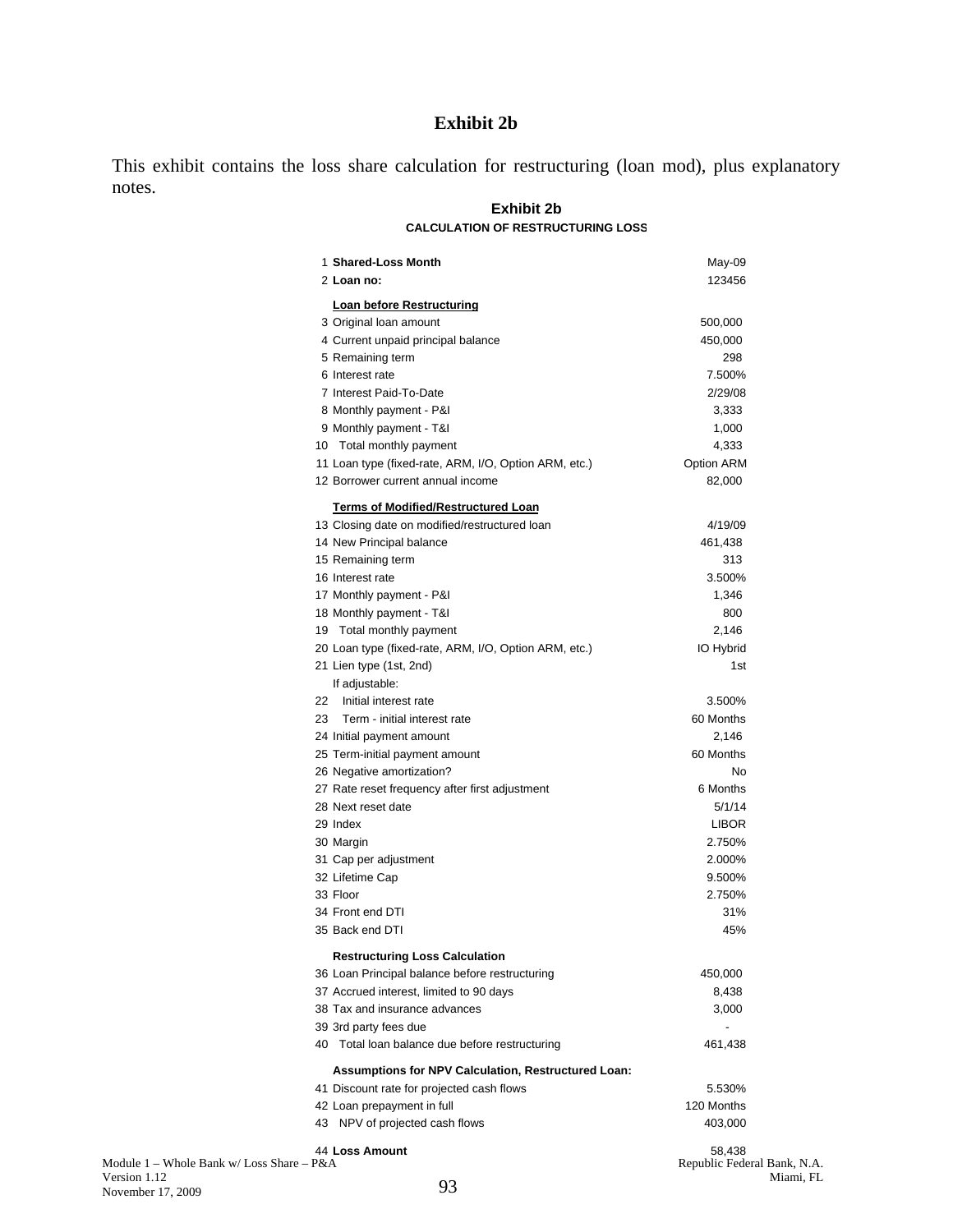### **Notes to Exhibit 2b (restructuring)**

- 1. The data shown are for illustrative purpose. The figures will vary for actual restructurings.
- 2. For purposes of loss sharing, losses on restructured loans are calculated as the difference between:
	- a. The principal, accrued interest, advances due on the loan, and allowable  $3<sup>rd</sup>$  party fees prior to restructuring (lines 36-39), and
	- b. The Net Present Value (NPV) of the estimated cash flows (line 43). The cash flows should assume no default or prepayment for 10 years, followed by prepayment in full at the end of 10 years (120 months).
- 3. For owner-occupied residential loans, the NPV is calculated using the most recently published Freddie Mac survey rate on 30-year fixed rate loans as of the restructure date.
- 4. For investor owned or non-owner occupied residential loans, the NPV is calculated using commercially reasonable rate on 30-year fixed rate loans as of the restructure date.
- 5. If the new loan is an adjustable-rate loan, interest rate resets and related cash flows should be projected based on the index rate in effect at the date of the loan restructuring. If the restructured loan otherwise provides for specific charges in monthly P&I payments over the term of the loan, those changes should be reflected in the projected cash flows. Assuming Bank must retain supporting schedule of projected cash flows as required by Section 2.1 of the Single Family Shared-Loss Agreement and provide it to the FDIC if requested for a sample audit.
- 6. Do not include late fees, prepayment penalties, or any similar lender fees or charges by the Failed Bank or Assuming Bank to the loan account, any allocation of Assuming Bank's servicing costs, or any allocations of Assuming Bank's general and administrative (G&A) or other operating costs.
- 7. The amount of accrued interest that may be added to the balance of the loan is limited to the minimum of:
	- a. 90 days
	- b. The number of days that the loan is delinquent at the time of restructuring
	- c. The number of days between the resolution date and the restructuring

To calculate accrued interest, apply the note interest rate that would have been in effect if the loan were performing to the principal balance after application of the last payment made by the borrower.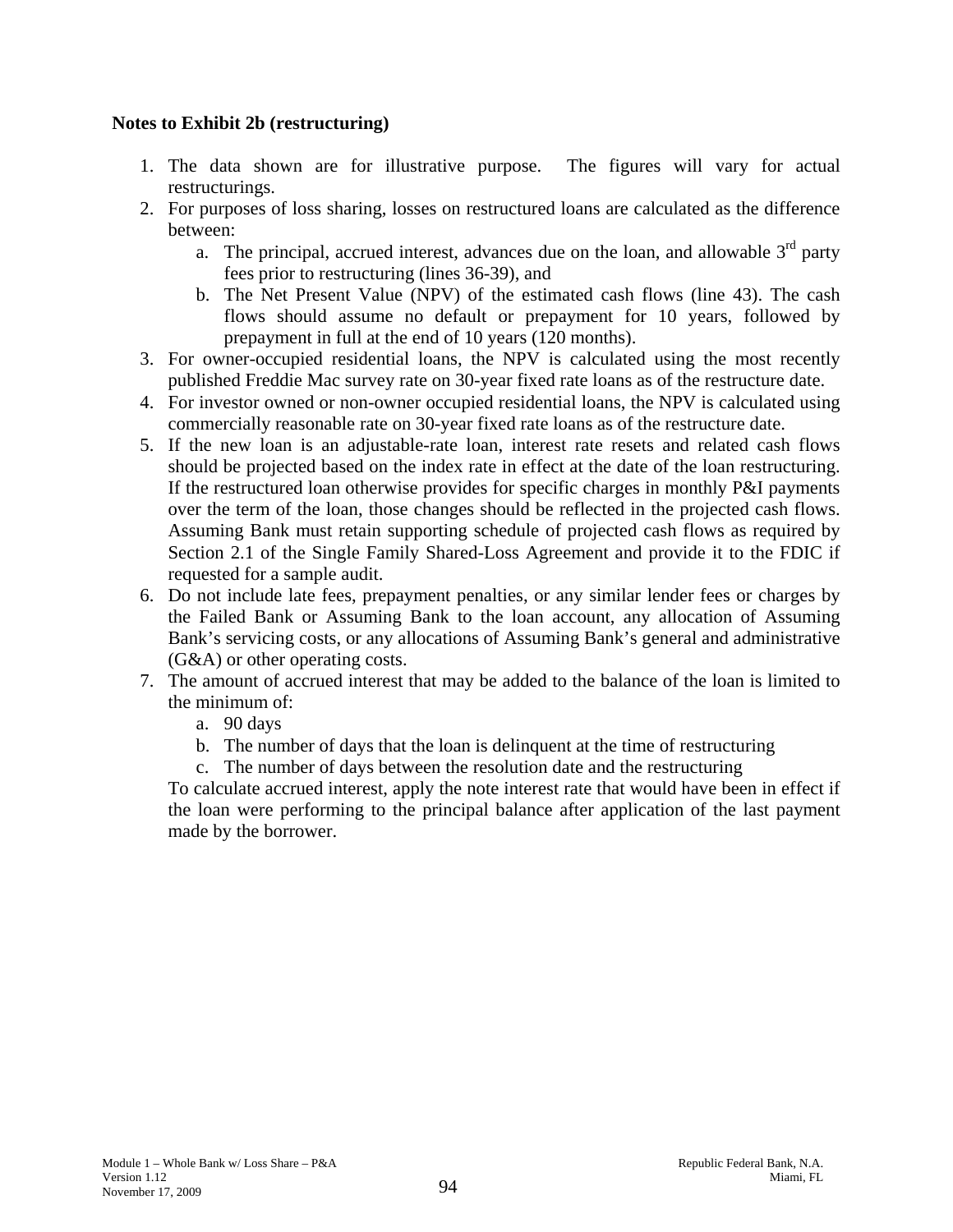### **Exhibit 2c**

This exhibit contains two versions of the loss share calculation for short sales, plus explanatory notes.

#### **Exhibit 2c(1) CALCULATION OF LOSS FOR SHORT SALE LOANS No Preceeding Loan Mod under Loss Share**

| 1 Shared-Loss Month:                      | May-09  |
|-------------------------------------------|---------|
| 2 Loan #                                  | 58776   |
| 3 RO #                                    | 542     |
|                                           |         |
| 4 Interest paid-to-date                   | 7/31/08 |
| 5 Short Payoff Date                       | 4/17/09 |
| 6 Note Interest rate                      | 7.750%  |
| 7 Owner occupied?                         | Yes     |
| If so:                                    |         |
| Borrower current gross annual income<br>8 | 38,500  |
| Estimated NPV of loan mod<br>9            | 200,000 |
| 10 Most recent BPO                        | 380,000 |
| 11 Most recent BPO date                   | 1/31/06 |
|                                           |         |
| <b>Short-Sale Loss calculation</b>        |         |
| 12 Loan Principal balance                 | 375,000 |
|                                           |         |
| 13 Accrued interest, limited to 90 days   | 7,266   |
| 14 Attorney's fees                        | 0       |
| 15 Tax and insurance advances             | 0       |
| 16 3rd party fees due                     | 2,800   |
| 17 Incentive to borrower                  | 2,000   |
| 18 Gross balance recoverable by Purchaser | 387,066 |
|                                           |         |
| 19 Amount accepted in Short-Sale          | 255,000 |
| 20 Hazard Insurance                       | 0       |
| 21 Mortgage Insurance                     | 0       |
|                                           |         |
| 22 Total Cash Recovery                    | 255,000 |
|                                           |         |
| 23 Loss Amount                            | 132,066 |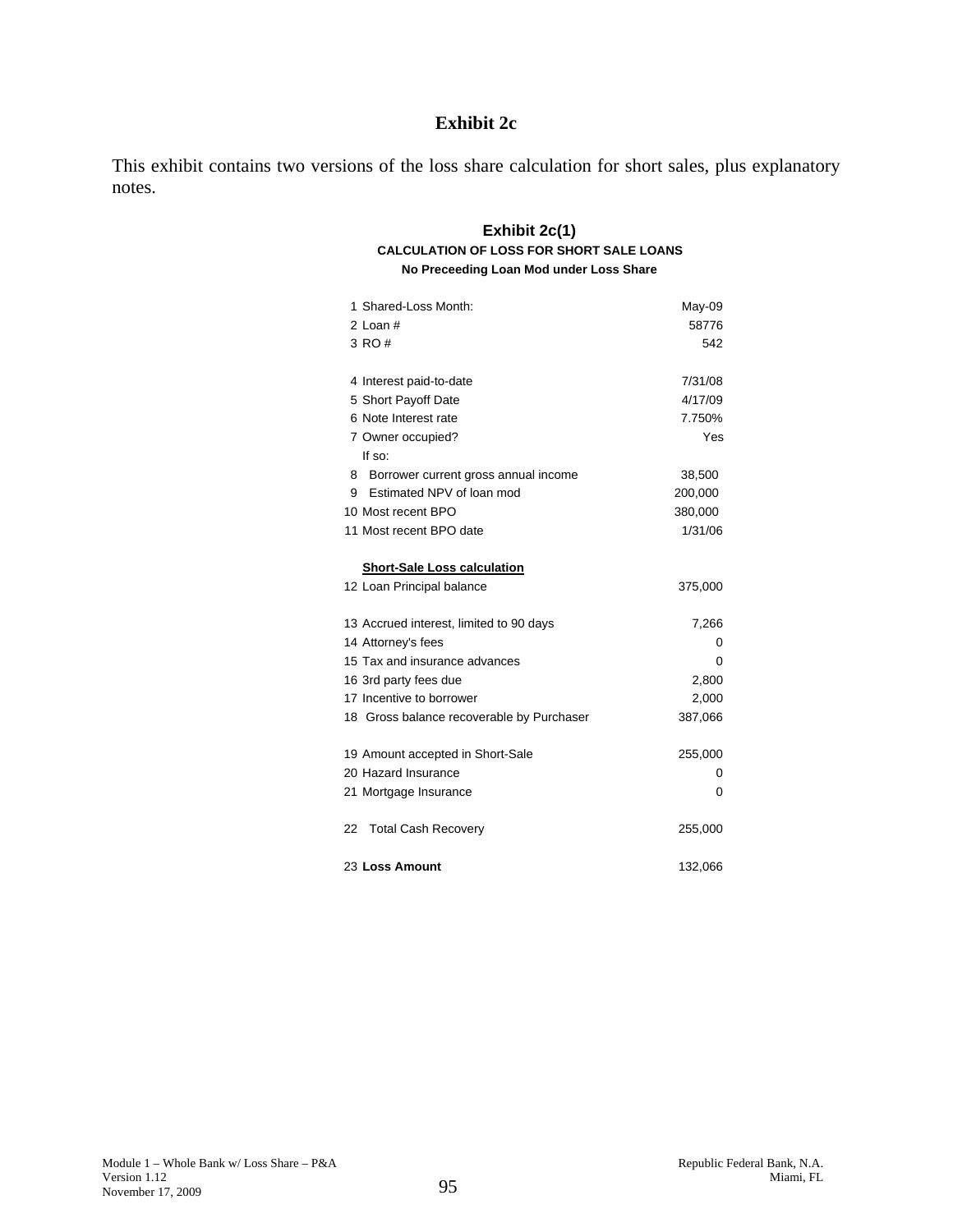#### **Exhibit 2c(2) CALCULATION OF LOSS FOR SHORT SALE LOANS Short Sale after a Covered Loan Mod**

| 1 Shared-Loss Month:                                        | May-09   |
|-------------------------------------------------------------|----------|
| 2 Loan $#$                                                  | 20076    |
| 3 REO #                                                     | 345      |
|                                                             |          |
| 4 Loan mod date                                             | 5/12/08  |
| 5 Interest paid-to-date                                     | 9/30/08  |
| 6 Short Payoff Date                                         | 4/2/09   |
| 7 Note Interest rate                                        | 7.500%   |
| 8 Most recent BPO                                           | 230,000  |
| 9 Most recent BPO date                                      | 1/21/09  |
|                                                             |          |
| <b>Short-Sale Loss calculation</b>                          |          |
| 11 NPV of projected cash flows at loan mod                  | 311,000  |
| 12 Less: Principal payments between loan mod and deliquency | 1,000    |
| Plus:                                                       |          |
| Attorney's fees<br>13                                       | $\Omega$ |
| Tax and insurance advances<br>14                            | 1,500    |
| 3rd party fees due<br>15                                    | 2,600    |
| Incentive to borrower<br>16                                 | 3,500    |
| 17 Gross balance recoverable by Purchaser                   | 317,600  |
|                                                             |          |
| 18 Amount accepted in Short-Sale                            | 234,000  |
| 19 Hazard Insurance                                         | 0        |
| 20 Mortgage Insurance                                       | 0        |
|                                                             |          |
| <b>Total Cash Recovery</b><br>21                            | 234,000  |
|                                                             |          |
| 22 Loss Amount                                              | 83,600   |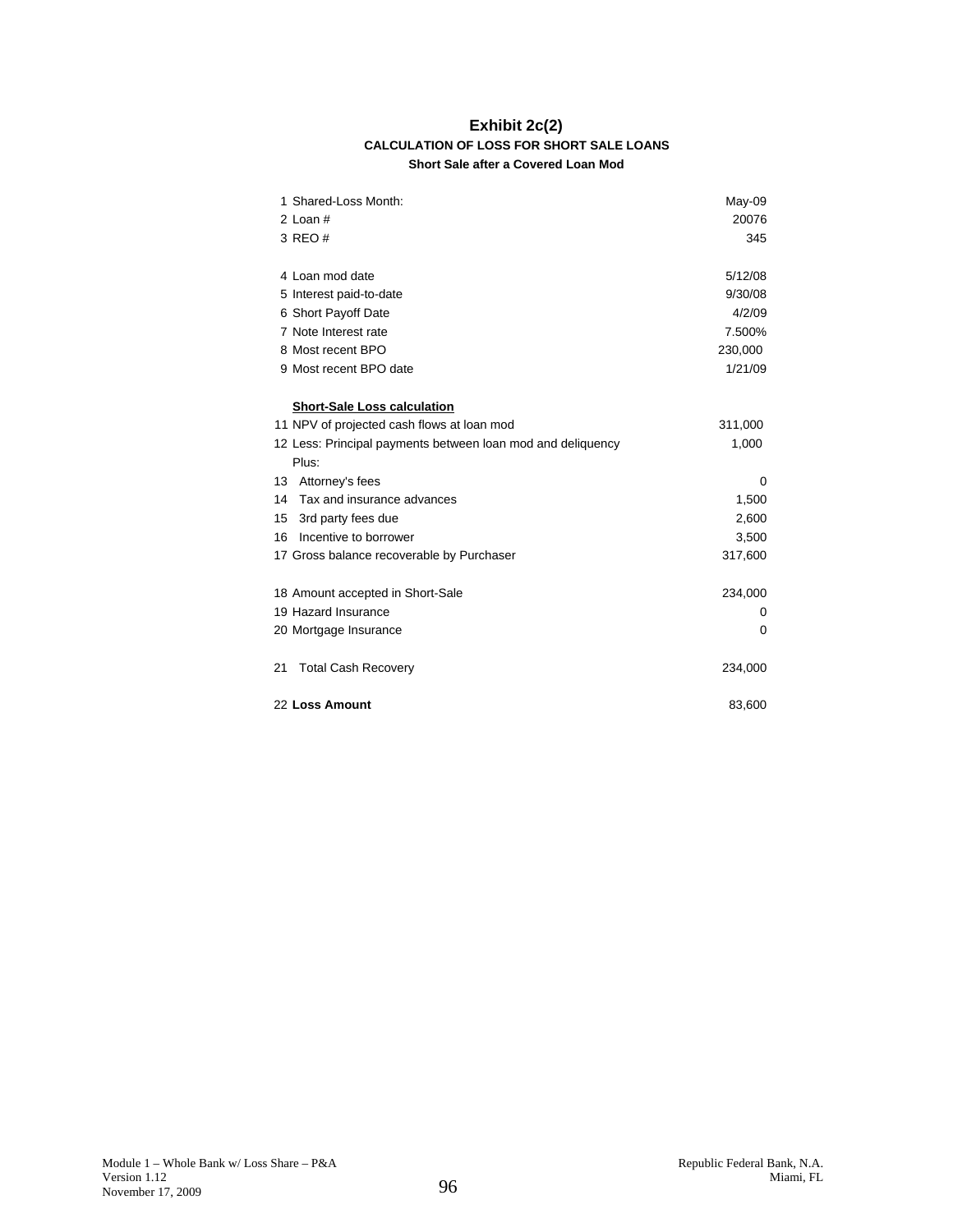## **Notes to Exhibit 2c (short sale)**

- 1. The data shown are for illustrative purpose. The figures will vary for actual short sales.
- 2. The covered loss is the difference between the gross balance recoverable by Purchaser and the total cash recovery. There are two methods of calculation for covered losses from short sales, depending upon the circumstances. They are shown below:
	- a. If the loan was restructured when the Loss Share agreement was in place, and then the short sale occurred, use Exhibit  $2c(2)$ . This version uses the Net Present Value (NPV) of the modified loan as the starting point for the covered loss.
	- b. Otherwise, use Exhibit  $2c(1)$ . This version uses the unpaid balance of the loan as of the last payment as the starting point for the covered loss.
- 3. For Exhibit  $2c(1)$ , the gross balance recoverable by the purchaser is calculated as the sum of lines  $12 - 17$ ; it is shown in line 18. For Exhibit 2a(2), the gross balance recoverable by the purchaser is calculated as line 11 minus line  $12$  plus lines  $13 - 16$ ; it is shown in line 17.
- 4. For Exhibit 2c(1), the total cash recovery is calculated as the sum of lines  $19 21$ ; it is shown in line 22. For Exhibit  $2c(2)$ , the total cash recovery is calculated as the sum of lines  $18 - 20$ ; it is shown in line 21.
- 5. Reasonable and customary third party attorney's fees and expenses incurred by or on behalf of Assuming Bank in connection with any enforcement procedures, or otherwise with respect to such loan, are reported under Attorney's fees.
- 6. Do not include late fees, prepayment penalties, or any similar lender fees or charges by the Failed Bank or Assuming Bank to the loan account, any allocation of Assuming Bank's servicing costs, or any allocations of Assuming Bank's general and administrative (G&A) or other operating costs.
- 7. If Exhibit  $2c(2)$  is used, then no accrued interest may be included as a covered loss. Otherwise, the amount of accrued interest that may be included as a covered loss is limited to the minimum of:
	- d.  $90 \text{ days}$
	- e. The number of days that the loan is delinquent when the property was sold
	- f. The number of days between the resolution date and the date when the property was sold

To calculate accrued interest, apply the note interest rate that would have been in effect if the loan were performing to the principal balance after application of the last payment made by the borrower.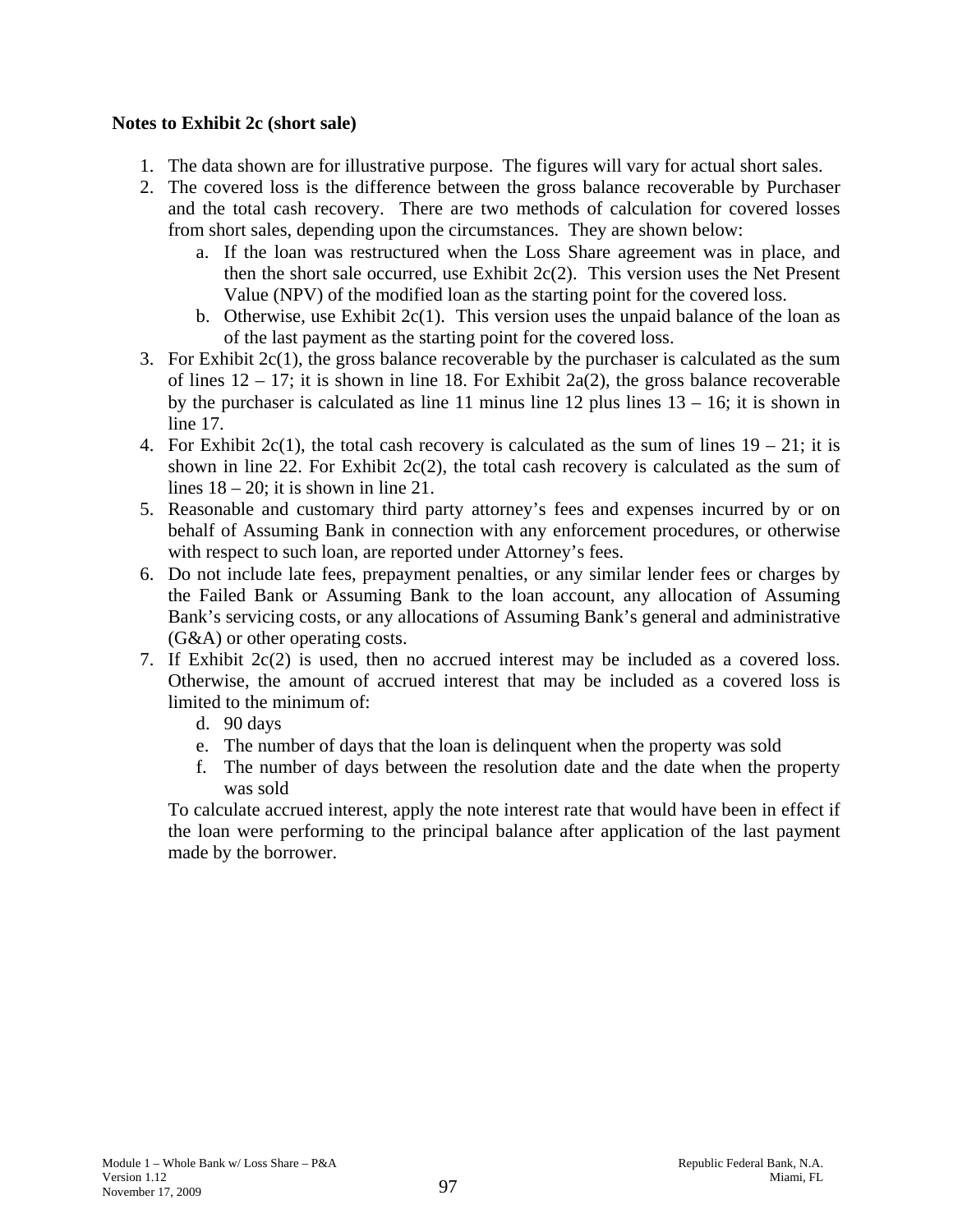## **Exhibit 2d**

| [input month]<br><b>Shared-Loss Month:</b>                                                                |     |                  |              |  |
|-----------------------------------------------------------------------------------------------------------|-----|------------------|--------------|--|
| Loan no.:                                                                                                 |     | [input loan no.) |              |  |
|                                                                                                           |     |                  |              |  |
|                                                                                                           |     |                  |              |  |
| <b>NOTE</b>                                                                                               |     |                  |              |  |
| The calculation of recovery on a loan for which a Restructuring Loss has been paid will only apply if the |     |                  |              |  |
| loan is sold.                                                                                             |     |                  |              |  |
|                                                                                                           |     |                  |              |  |
| <b>EXAMPLE CALCULATION</b>                                                                                |     |                  |              |  |
|                                                                                                           |     |                  |              |  |
| <b>Restructuring Loss Information</b>                                                                     |     |                  |              |  |
| Loan principal balance before restructuring                                                               |     | \$200,000        | A            |  |
| NPV, restructured loan                                                                                    |     | 165,000          | B            |  |
| Loss on restructured loan                                                                                 |     | \$35,000         | $A - B$      |  |
| Times FDIC applicable loss share % (80% or 95%)                                                           |     | 80%              |              |  |
| Loss share payment to purchaser                                                                           |     | \$28,000         | $\mathbf C$  |  |
|                                                                                                           |     |                  |              |  |
| Calculation - Recovery amount due to Receiver                                                             |     |                  |              |  |
| Loan sales price                                                                                          |     | \$190,000        |              |  |
| NPV of restructured loan at mod date                                                                      |     | 165,000          |              |  |
| Gain - step 1                                                                                             |     | 25,000           | D            |  |
| <b>PLUS</b>                                                                                               |     |                  |              |  |
| Loan UPB after restructuring                                                                              | (1) | 200,000          |              |  |
| Loan UPB at liquidation date                                                                              |     | 192,000          |              |  |
| Gain - step 2 (principal collections after restructuring)                                                 |     | 8,000            | Е<br>$D + E$ |  |
| Recovery amount                                                                                           |     | 33,000           |              |  |
| Times FDIC loss share %                                                                                   |     | 80%              | F            |  |
| <b>Recovery due to FDIC</b>                                                                               |     | \$26,400         |              |  |
| Net loss share paid to purchaser $(C - F)$                                                                |     | \$<br>1,600      |              |  |
|                                                                                                           |     |                  |              |  |
| <b>Proof Calculation</b>                                                                                  | (2) |                  |              |  |
| Loan principal balance                                                                                    |     | \$200,000        | G            |  |
|                                                                                                           |     |                  |              |  |
| Principal collections on loan                                                                             |     | 8,000            |              |  |
| Sales price for loan                                                                                      |     | 190,000          |              |  |
| Total collections on loan                                                                                 |     | 198,000          | H            |  |
| Net loss on loan                                                                                          |     | \$<br>2,000      | $G - H$      |  |
| Times FDIC applicable loss share % (80% or 95%)                                                           |     | 80%              |              |  |
| Loss share payment to purchaser                                                                           |     | \$<br>1,600      |              |  |
|                                                                                                           |     |                  |              |  |
|                                                                                                           |     |                  |              |  |
| (1) This example assumes that the FDIC loan modification program as shown in Exhibit 5 is applied and     |     |                  |              |  |
| the loan restructuring does not result in a reduction in the loan principal balance due from the          |     |                  |              |  |
| borrower.                                                                                                 |     |                  |              |  |
| (2) This proof calculation is provided to illustrate the concept and the Assuming Bank is not required to |     |                  |              |  |
| provide this with its Recovery calculations.                                                              |     |                  |              |  |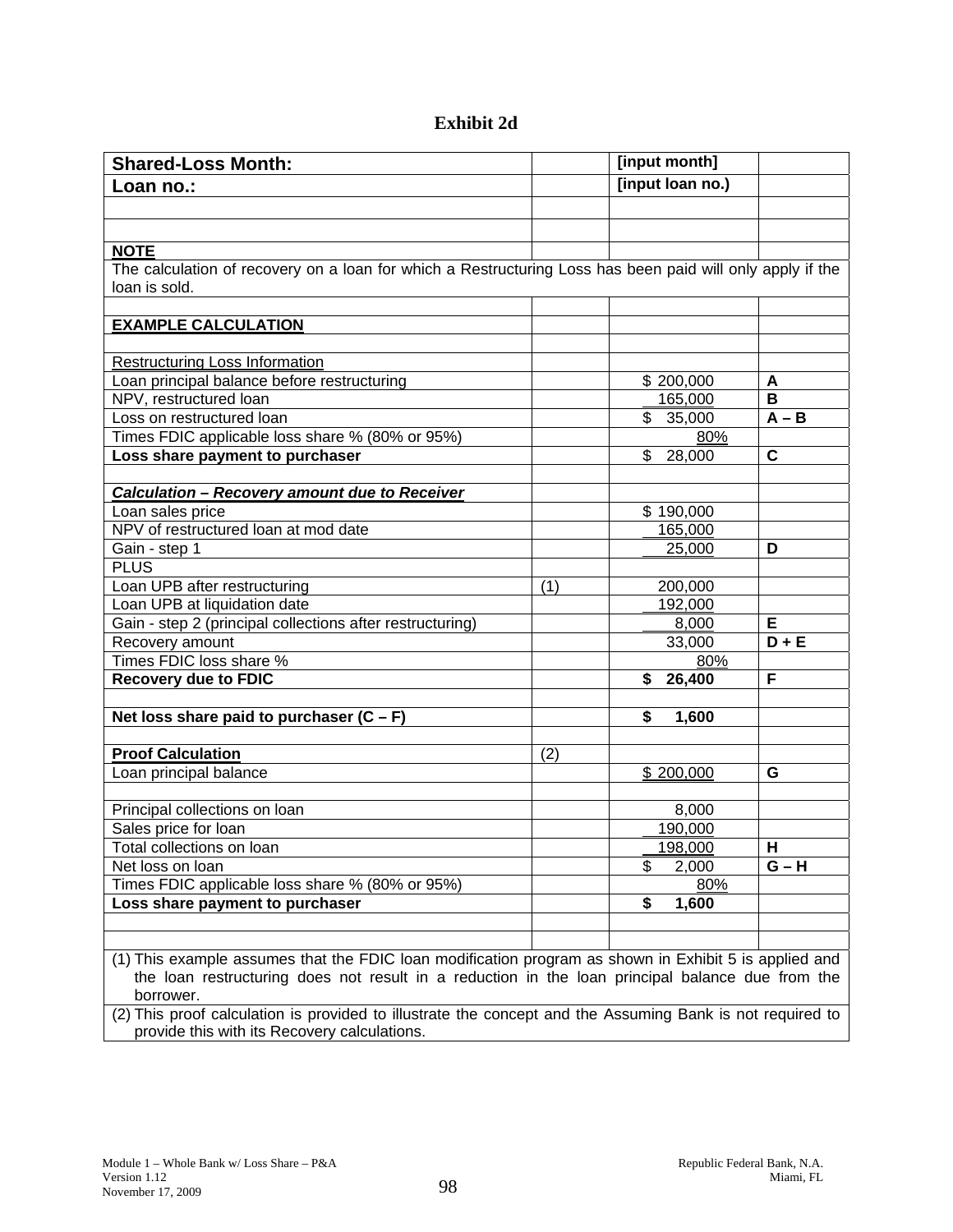| <b>SHARED-LOSS LOANS</b><br>PORTFOLIO PERFORMANCE AND SUMMARY SCHEDULE |      |               |                  |  |
|------------------------------------------------------------------------|------|---------------|------------------|--|
| <b>MONTH ENDED:</b><br>[input report month]                            |      |               |                  |  |
|                                                                        |      |               |                  |  |
|                                                                        |      |               |                  |  |
| <b>POOL SUMMARY</b>                                                    |      |               |                  |  |
|                                                                        | #    | \$            |                  |  |
| Loans at Sale Date                                                     | XX   | XX            |                  |  |
|                                                                        |      |               |                  |  |
| Loans as of this month-end                                             | XX   | XX            |                  |  |
|                                                                        |      |               |                  |  |
| <b>STATED THRESHOLD TRACKING</b>                                       | $\#$ | $\frac{1}{2}$ |                  |  |
| <b>Stated Threshold amount</b>                                         |      |               | A                |  |
|                                                                        |      |               |                  |  |
| Cumulative loss payments, prior month                                  |      |               |                  |  |
| Loss payment for current month                                         |      |               |                  |  |
| Cumulative loss payment, this month                                    |      |               |                  |  |
| Cumulative Commercial & Other Loans Net Charge-Offs                    |      |               |                  |  |
|                                                                        |      |               | B                |  |
| <b>Remaining to Stated Threshold</b>                                   |      |               | $A - B$          |  |
|                                                                        |      |               |                  |  |
|                                                                        |      |               | Percent of Total |  |
| <b>PORTFOLIO PERFORMANCE STATUS</b>                                    | $\#$ | $\frac{1}{2}$ | $\#$             |  |
| Current                                                                |      |               |                  |  |
| $30 - 59$ days past due                                                |      |               |                  |  |
| $60 - 89$ days past due                                                |      |               |                  |  |
| $90 - 119$ days past due                                               |      |               |                  |  |
| 120 and over days past due                                             |      |               |                  |  |
| In foreclosure                                                         |      |               |                  |  |
| <b>ORE</b>                                                             |      |               |                  |  |
| Total                                                                  |      |               |                  |  |
|                                                                        |      |               |                  |  |
| Memo Item:                                                             |      |               |                  |  |
| Loans in process of restructuring - total                              |      |               |                  |  |
| Loans in bankruptcy                                                    |      |               |                  |  |
|                                                                        |      |               |                  |  |
| Loans in process of restructuring by delinguency status                |      |               |                  |  |
| Current                                                                |      |               |                  |  |
| 30 - 59 days past due                                                  |      |               |                  |  |
| 60 - 89 days past due                                                  |      |               |                  |  |
| 90 - 119 days past due<br>120 and over days past due In foreclosure    |      |               |                  |  |
| Total                                                                  |      |               |                  |  |
|                                                                        |      |               |                  |  |

**Exhibit 3 Portfolio Performance and Summary Schedule**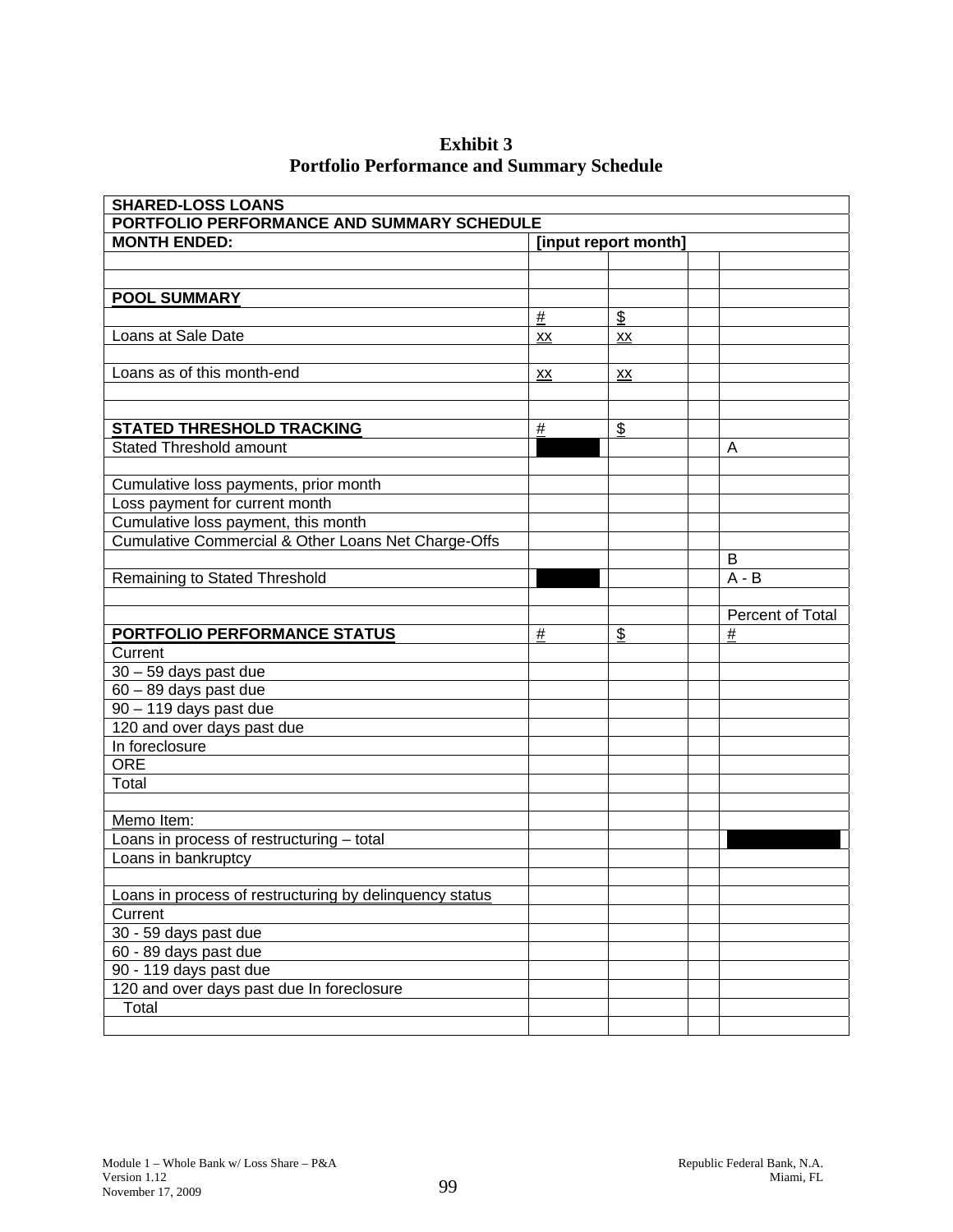| List of Loans Paid Off During Month    |                |  |  |
|----------------------------------------|----------------|--|--|
|                                        | Principal      |  |  |
| Loan $#$                               | Balance        |  |  |
|                                        |                |  |  |
| <b>List of Loans Sold During Month</b> |                |  |  |
|                                        |                |  |  |
|                                        | Principal      |  |  |
| Loan $#$                               | <b>Balance</b> |  |  |
|                                        |                |  |  |
|                                        |                |  |  |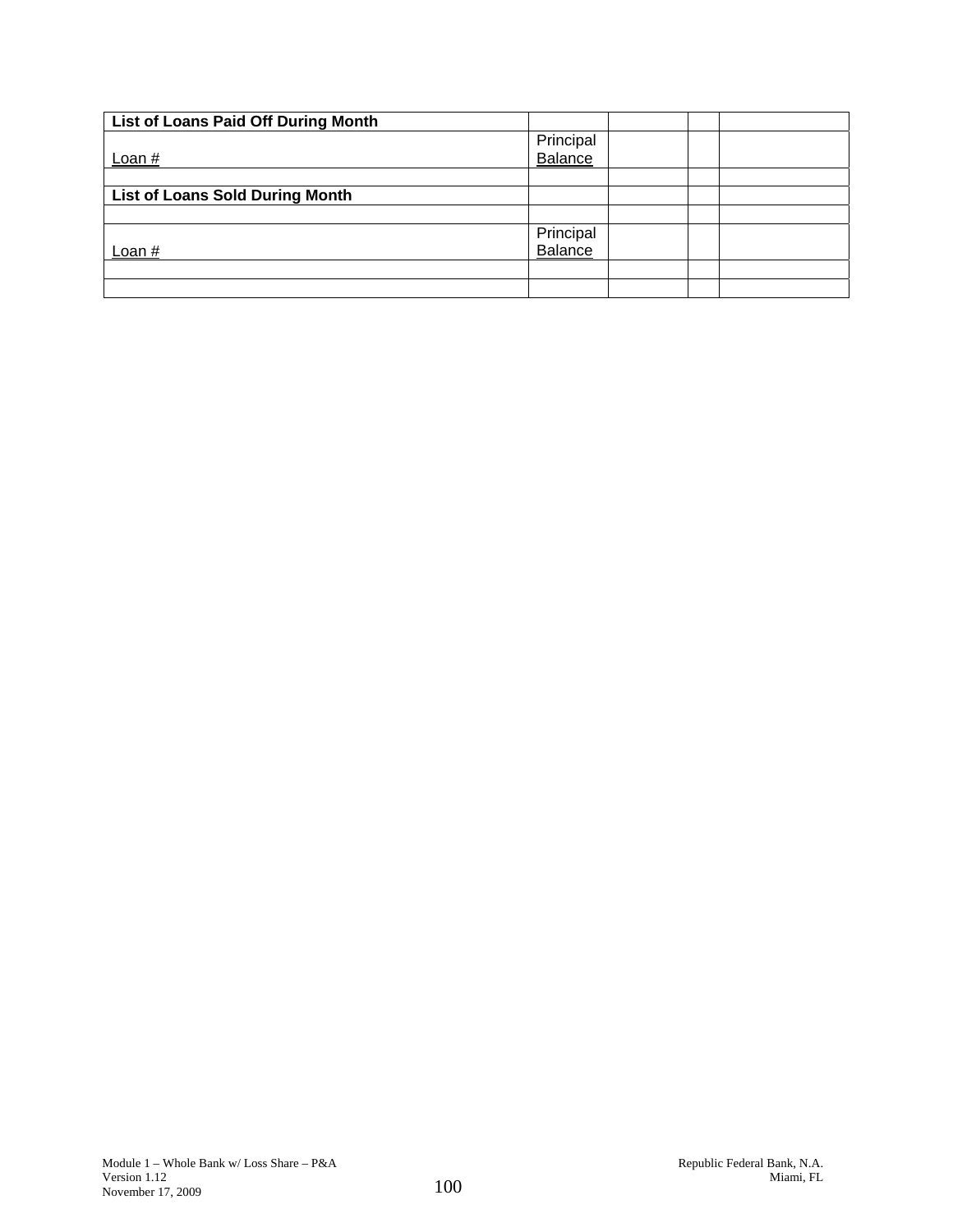## **Exhibit 4 Wire Transfer Instructions**

# **PURCHASER WIRING INSTRUCTIONS**

| <b>BANK RECEIVING WIRE</b>               |  |
|------------------------------------------|--|
|                                          |  |
| <b>9 DIGIT ABA ROUTING NUMBER</b>        |  |
|                                          |  |
| <b>ACCOUNT NUMBER</b>                    |  |
|                                          |  |
| <b>NAME OF ACCOUNT</b>                   |  |
|                                          |  |
| <b>ATTENTION TO WHOM</b>                 |  |
|                                          |  |
| <b>PURPOSE OF WIRE</b>                   |  |
| <b>FDIC RECEIVER WIRING INSTRUCTIONS</b> |  |
|                                          |  |
| <b>BANK RECEIVING WIRE</b>               |  |
|                                          |  |
| <b>SHORT NAME</b>                        |  |
|                                          |  |
| <b>ADDRESS OF BANK RECEIVING WIRE</b>    |  |
|                                          |  |
| <b>9 DIGIT ABA ROUTING NUMBER</b>        |  |
|                                          |  |
| <b>ACCOUNT NUMBER</b>                    |  |
|                                          |  |
| <b>NAME OF ACCOUNT</b>                   |  |
|                                          |  |
| <b>ATTENTION TO WHOM</b>                 |  |
| <b>PURPOSE OF WIRE</b>                   |  |
|                                          |  |
|                                          |  |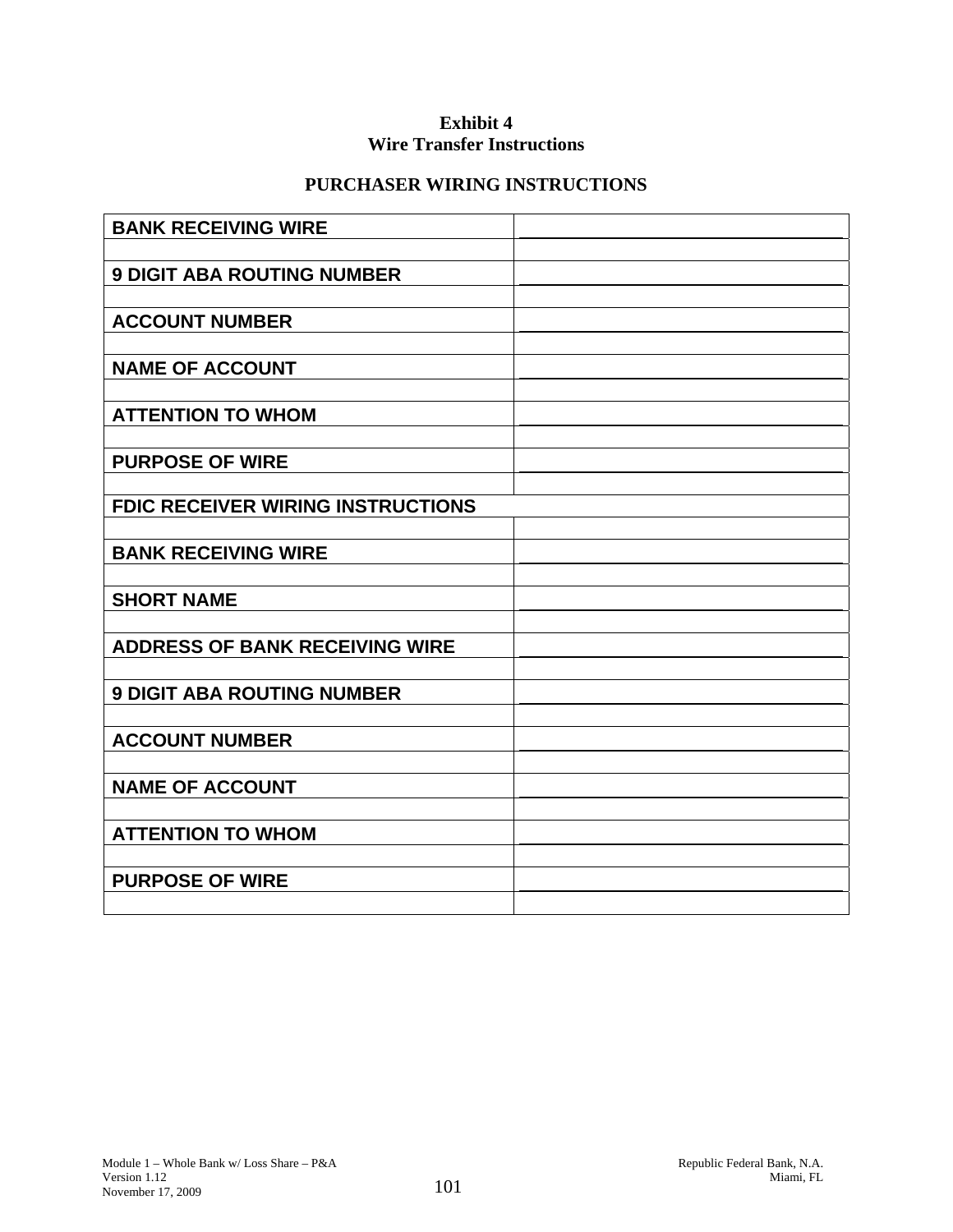## **EXHIBIT 5**

## **FDIC MORTGAGE LOAN MODIFICATION PROGRAM**

### **Objective**

The objective of this FDIC Mortgage Loan Modification Program ("Program") is to modify the terms of certain residential mortgage loans so as to improve affordability, increase the probability of performance, allow borrowers to remain in their homes and increase the value of the loans to the FDIC and assignees. The Program provides for the modification of Qualifying Loans (as defined below) by reducing the borrower's monthly housing debt to income ratio ("DTI Ratio") to no more than 31% at the time of the modification and eliminating adjustable interest rate and negative amortization features.

### Qualifying Mortgage Loans

In order for a mortgage loan to be a Qualifying Loan it must meet all of the following criteria, which must be confirmed by the lender:

- The collateral securing the mortgage loan is owner-occupied and the owner's primary residence; and
- The mortgagor has a first priority lien on the collateral; and
- Either the borrower is at least 60 days delinquent or a default is reasonably foreseeable.

## Modification Process

The lender shall undertake a review of its mortgage loan portfolio to identify Qualifying Loans. For each Qualifying Loan, the lender shall determine the net present value of the modified loan and, if it will exceed the net present value of the foreclosed collateral upon disposition, then the Qualifying Loan shall be modified so as to reduce the borrower's monthly DTI Ratio to no more than 31% at the time of the modification. To achieve this, the lender shall use a combination of interest rate reduction, term extension and principal forbearance, as necessary.

The borrower's monthly DTI Ratio shall be a percentage calculated by dividing the borrower's monthly income by the borrower's monthly housing payment (including principal, interest, taxes and insurance). For these purposes, (1) the borrower's monthly income shall be the amount of the borrower's (along with any co-borrowers') documented and verified gross monthly income, and (2) the borrower's monthly housing payment shall be the amount required to pay monthly principal and interest plus one-twelfth of the then current annual amount required to pay real property taxes and homeowner's insurance with respect to the collateral.

In order to calculate the monthly principal payment, the lender shall capitalize to the outstanding principal balance of the Qualifying Loan the amount of all delinquent interest, delinquent taxes, past due insurance premiums, third party fees and (without duplication) escrow advances (such amount, the "Capitalized Balance").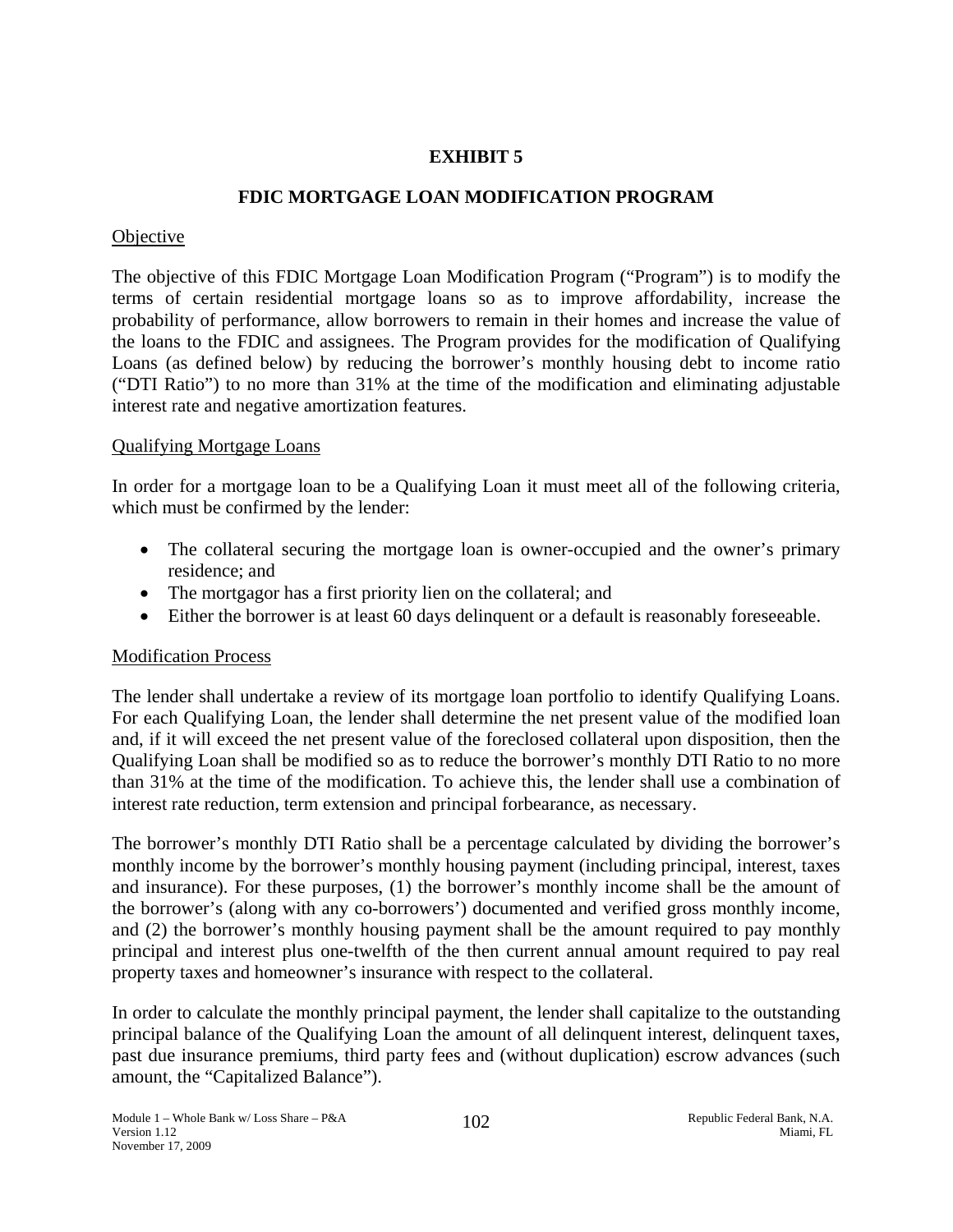In order to achieve the goal of reducing the DTI Ratio to 31%, the lender shall take the following steps in the following order of priority with respect to each Qualifying Loan:

- 1. Reduce the interest rate to the then current Freddie Mac Survey Rate for 30-year fixed rate mortgage loans, and adjust the term to 30 years.
- 2. If the DTI Ratio is still in excess of 31%, reduce the interest rate further, but no lower than 3%, until the DTI ratio of 31% is achieved.
- 3. If the DTI Ratio is still in excess of 31% after adjusting the interest rate to 3%, extend the remaining term of the loan by 10 years.
- 4. If the DTI Ratio is still in excess of 31%, calculate a new monthly payment (the "Adjusted Payment Amount") that will result in the borrower's monthly DTI Ratio not exceeding 31%. After calculating the Adjusted Payment Amount, the lender shall bifurcate the Capitalized Balance into two portions – the amortizing portion and the non-amortizing portion. The amortizing portion of the Capitalized Balance shall be the mortgage amount that will fully amortize over a 40-year term at an annual interest rate of 3% and monthly payments equal to the Adjusted Payment Amount. The nonamortizing portion of the Capitalized Balance shall be the difference between the Capitalized Balance and the amortizing portion of the Capitalized Balance. If the amortizing portion of the Capitalized Balance is less than 75% of the current estimated value of the collateral, then the lender may choose not to restructure the loan. If the lender chooses to restructure the loan, then the lender shall forbear on collecting the non-amortizing portion of the Capitalized Balance, and such amount shall be due and payable only upon the earlier of (i) maturity of the modified loan, (ii) a sale of the property or (iii) a pay-off or refinancing of the loan. No interest shall be charged on the non-amortizing portion of the Capitalized Balance, but repayment shall be secured by a first lien on the collateral.

## Special Note:

The net present value calculation used to determine whether a loan should be modified based on the modification process above is distinct and different from the net present value calculation used to determine the covered loss if the loan is modified. Please refer only to the net present value calculation described in this exhibit for the modification process, with its separate assumptions, when determining whether to provide a modification to a borrower. Separate assumptions may include, without limitation, Assuming Bank's determination of a probability of default without modification, a probability of default with modification, home price forecasts, prepayment speeds, and event timing. These assumptions are applied to different projected cash flows over the term of the loan, such as the projected cash flow of the loan performing or defaulting without modification and the projected cash flow of the loan performing or defaulting with modification.

change, the net present value calculation for determining the covered loss remains constant.<br>Module 1 – Whole Bank w/ Loss Share – P&A Republic Federal Bank, N.A. Republic Federal Bank, N.A.<br>Miami, FL By contrast, the net present value for determining the covered loss is based on a 10 year period. While the assumptions in the net present value calculation used in the modification process may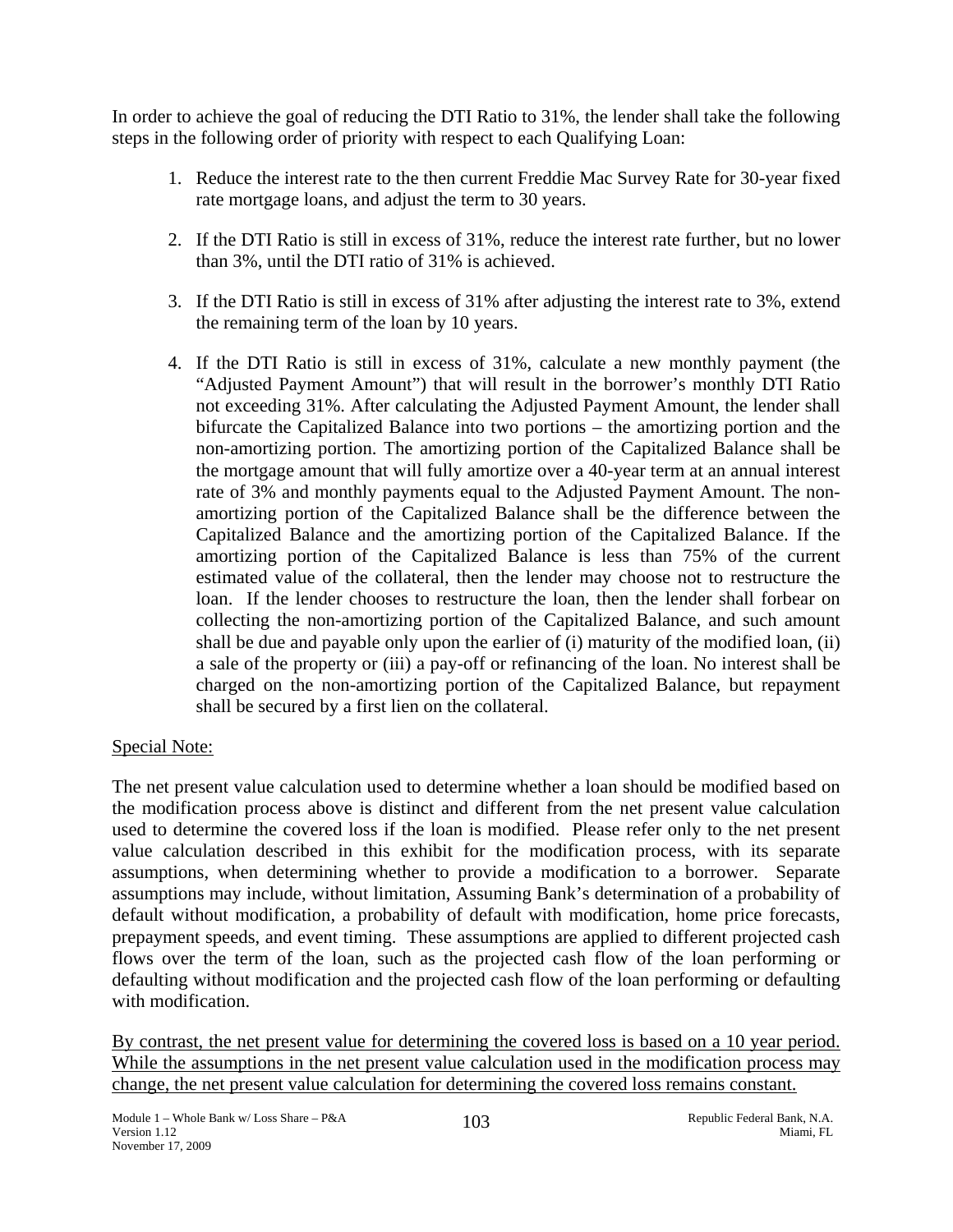#### **EXHIBIT 4.15B**

#### **COMMERCIAL AND OTHER ASSETS SHARED-LOSS AGREEMENT**

This agreement for reimbursement of loss sharing expenses on certain loans and other assets (the "Commercial Shared-Loss Agreement") shall apply when the Assuming Bank purchases Shared-Loss Assets as that term is defined herein. The terms hereof shall modify and supplement, as necessary, the terms of the Purchase and Assumption Agreement to which this Commercial Shared-Loss Agreement is attached as Exhibit 4.15B and incorporated therein. To the extent any inconsistencies may arise between the terms of the Purchase and Assumption Agreement and this Commercial Shared-Loss Agreement with respect to the subject matter of this Commercial Shared-Loss Agreement, the terms of this Commercial Shared-Loss Agreement shall control. References in this Commercial Shared-Loss Agreement to a particular Section shall be deemed to refer to a Section in this Commercial Shared-Loss Agreement unless the context indicates that a Section of the Purchase and Assumption Agreement is intended.

#### **ARTICLE I -- DEFINITIONS**

Capitalized terms used in this Commercial Shared-Loss Agreement that are not defined in this Commercial Shared-Loss Agreement are defined in the Purchase and Assumption Agreement In addition to the terms defined above, defined below are certain additional terms relating to loss-sharing, as used in this Commercial Shared-Loss Agreement.

"AAA" means the American Arbitration Association as provided in Section 2.1(f)(iii) of this Commercial Shared-Loss Agreement.

**"Accrued Interest"** means, with respect to any Shared-Loss Loan, Permitted Advance or Shared-Loss Loan Commitment Advance at any time, the amount of earned and unpaid interest, taxes, credit life and/or disability insurance premiums (if any) payable by the Obligor accrued on or with respect to such Shared-Loss Loan, Permitted Advance or Shared-Loss Loan Commitment Advance, all as reflected on the Accounting Records of the Failed Bank or the Assuming Bank (as applicable); provided, that Accrued Interest shall not include any amount that accrues on or with respect to any Shared-Loss Loan, Permitted Advance or Shared-Loss Loan Commitment Advance after that Asset has been placed on non-accrual or nonperforming status by either the Failed Bank or the Assuming Bank (as applicable).

"**Additional ORE**" means Shared-Loss Loans that become Other Real Estate after Bank Closing Date.

"**Affiliate**" shall have the meaning set forth in the Purchase and Assumption Agreement; provided, that, for purposes of this Commercial Shared-Loss Agreement, no Third Party Servicer shall be deemed to be an Affiliate of the Assuming Bank.

**Examplicable Anniversary of the Commencement Date**" means the fifth (5th) anniversary of the Commencement Date.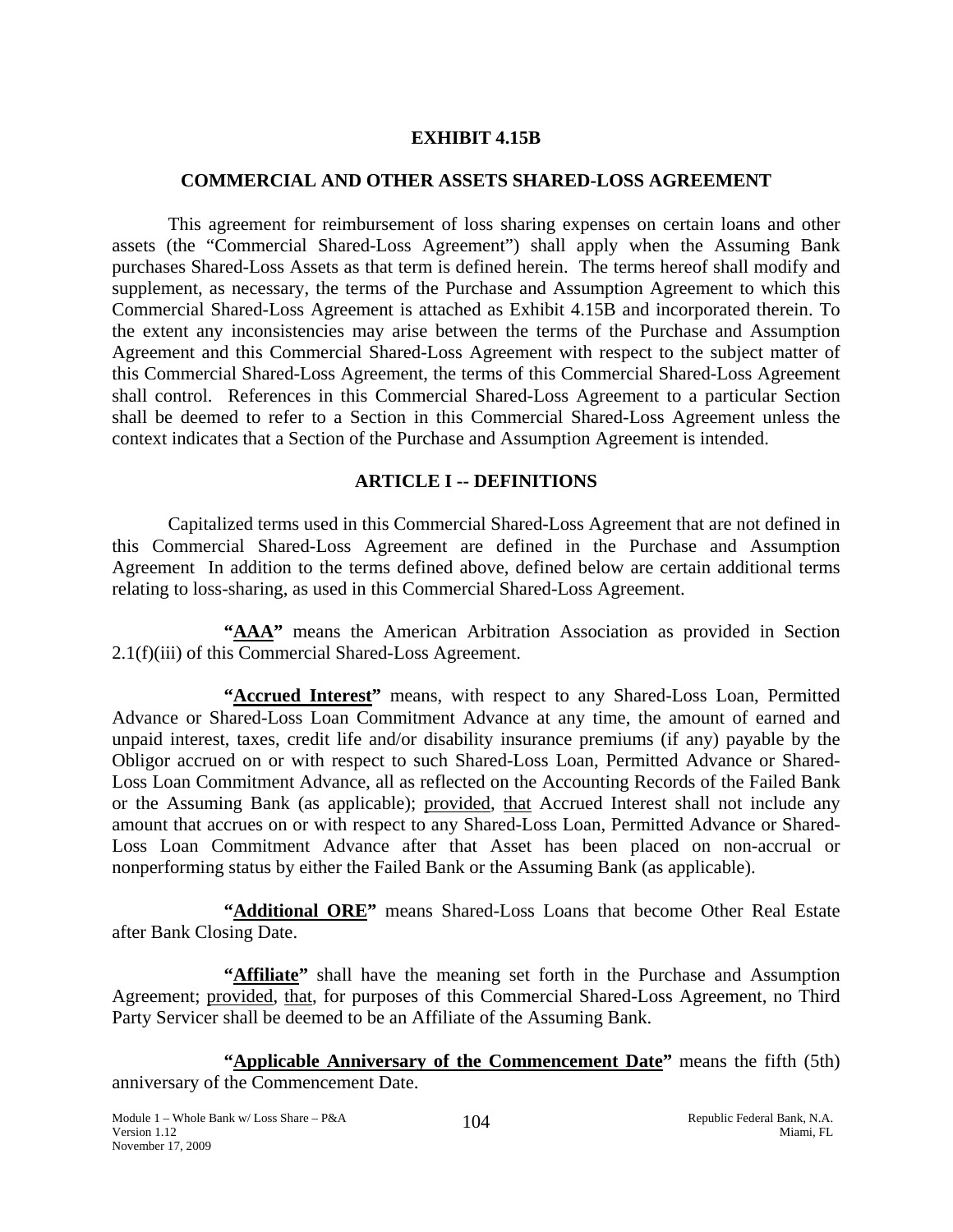"Calendar Quarter" means a quarterly period (a) for the first such period, beginning on the Commencement Date and ending on the last calendar day of either March, June, September or December, whichever is the first to occur after the Commencement Date, and (b) for quarterly periods thereafter, beginning on the first calendar day of the calendar month immediately after the month that ended the prior period and ending on the last calendar day of each successive three-calendar-month period thereafter (i.e., each March, June, September and December, starting in the applicable order depending on the ending date of first such period) of any year.

**"Capitalized Expenditures"** means those expenditures that (i) would be capitalized under generally accepted accounting principles, and (ii) are incurred with respect to Shared-Loss Loans, Other Real Estate, Additional ORE or Subsidiary ORE. Capitalized Expenditures shall not include expenses related to environmental conditions including, but not limited to, remediation, storage or disposal of any hazardous or toxic substances or any pollutant or contaminant.

**"Charge-Offs"** means, with respect to any Shared-Loss Assets for any period, an amount equal to the aggregate amount of loans or portions of loans classified as "Loss" under the Examination Criteria, including (a) charge-offs of (i) the principal amount of such assets net of unearned interest (including write-downs associated with Other Real Estate, Additional ORE, Subsidiary ORE or loan modification(s)) (ii) Accrued Interest, and (iii) Capitalized Expenditures plus (b) Pre-Charge-Off Expenses incurred on the respective Shared-Loss Loans, all as effected by the Assuming Bank during such period and reflected on the Accounting Records of the Assuming Bank; provided, that: (i) the aggregate amount of Accrued Interest (including any reversals thereof) for the period after Bank Closing that shall be included in determining the amount of Charge-Offs for any Shared-Loss Loan shall not exceed ninety (90) days' Accrued Interest; (ii) no Charge-Off shall be taken with respect to any anticipated expenditure by the Assuming Bank until such expenditure is actually incurred; (iii) any financial statement adjustments made in connection with the purchase of any Assets pursuant to this Purchase and Assumption Agreement or any future purchase, merger, consolidation or other acquisition of the Assuming Bank shall not constitute "Charge-Offs"; and (iv) except for Portfolio Sales or any other sales or dispositions consented to by the Receiver, losses incurred on the sale or other disposition of Shared-Loss Assets to any Person (other than the sale or other disposition of Other Real Estate, Additional ORE or Subsidiary ORE to a Person other than an Affiliate of the Assuming Bank which is conducted in a commercially reasonable and prudent manner) shall not constitute Charge-Offs.

**"Commencement Date"** means the first calendar day following Bank Closing.

**"Consumer Loans"** means Loans to individuals for household, family and other personal expenditures (including United States and/or State-guaranteed student loans and extensions of credit pursuant to a credit card plan or debit card plan).

**"Cumulative Servicing Amount"** means the sum of the Period Servicing Amounts for every consecutive twelve-month period prior to and ending on the True-Up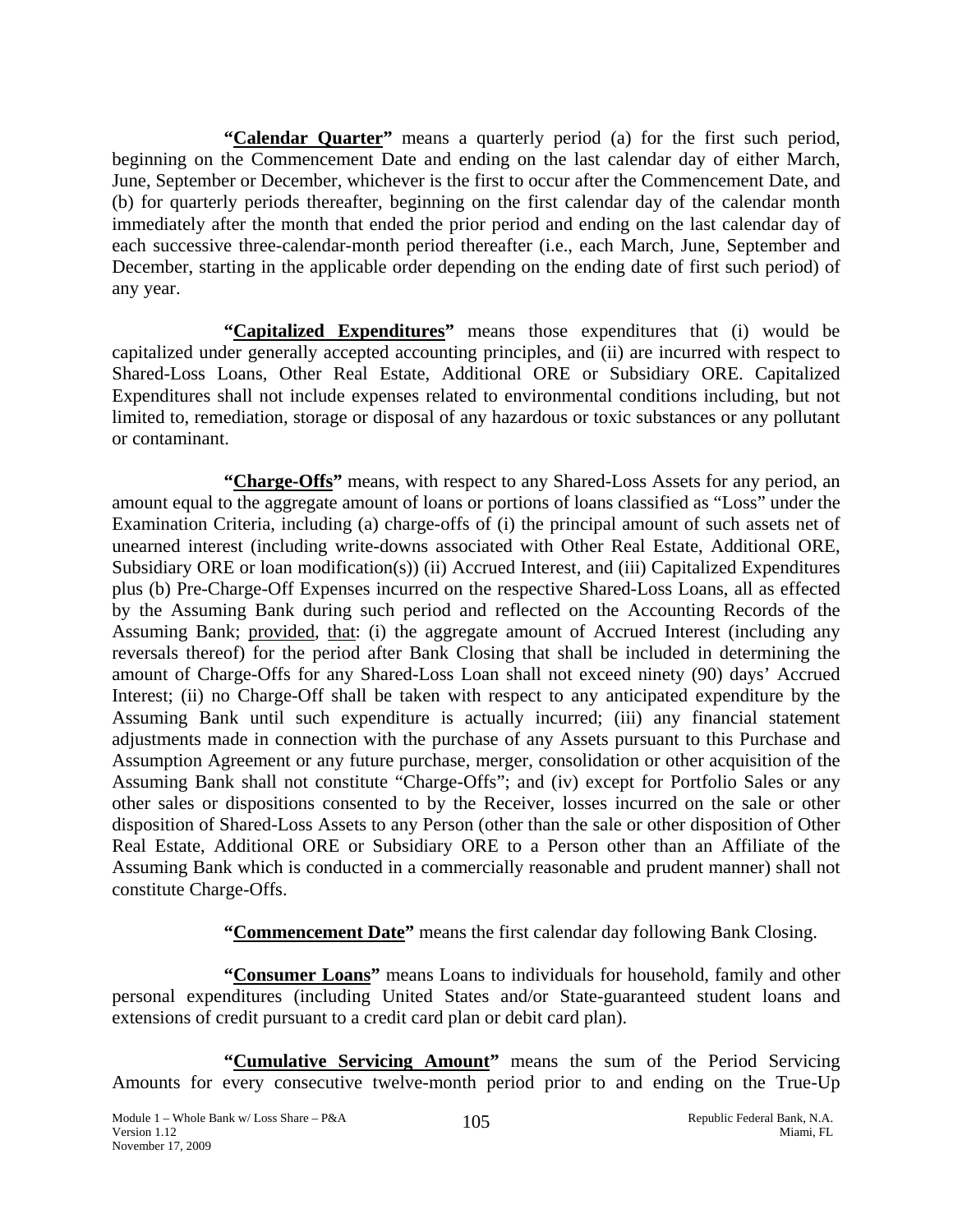Measurement Date in respect of each of the Shared-Loss Agreements during which the losssharing provisions of the applicable Shared-Loss Agreement is in effect.

**"Cumulative Shared-Loss Payments"** means (i) the aggregate of all of the payments made or payable to the Assuming Bank under the Shared-Loss Agreements minus (ii) the aggregate of all of the payments made or payable to the Receiver under the Shared-Loss Agreements.

**"Environmental Assessment"** means an assessment of the presence, storage or release of any hazardous or toxic substance, pollutant or contaminant with respect to the collateral securing a Shared-Loss Loan that has been fully or partially charged off.

**"Examination Criteria"** means the loan classification criteria employed by, or any applicable regulations of, the Assuming Bank's Chartering Authority at the time such action is taken, as such criteria may be amended from time to time.

**"Failed Bank Charge-Offs/Write-Downs"** means, with respect to any Shared-Loss Asset, an amount equal to the aggregate amount of reversals or charge-offs of Accrued Interest and charge-offs and write-downs of principal effected by the Failed Bank with respect to that Shared-Loss Asset as reflected on the Accounting Records of the Failed Bank.

**"Fair Value"** means the value of a Shared Loss MTM Asset as stated on the books and records of the Failed Bank as of Bank Closing, inclusive of all adjustments.

**"FDIC Party"** has the meaning provided in Section 2.1(f)(ii) of this Commercial Shared-Loss Agreement.

**"Net Charge-Offs"** means, with respect to any period, an amount equal to the aggregate amount of Charge-Offs for such period less the amount of Recoveries for such period.

 Commercial Shared-Loss Agreement. "Neutral Member" has the meaning provided in Section 2.1(f)(ii) of this

"New Shared-Loss Loans" means loans that would otherwise be subject to loss sharing under this Commercial Shared-Loss Agreement that were originated after **August 21, 2009** and before Bank Closing.

**"Notice of Dispute"** has the meaning provided in Section 2.1(f)(iii) of this Commercial Shared-Loss Agreement.

**"ORE Subsidiary"** means any Subsidiary of the Assuming Bank that engages solely in holding, servicing, managing or liquidating interests of a type described in clause (A) of the definition of "Other Real Estate," which interests have arisen from the collection or settlement of a Shared-Loss Loan.

**"Other Real Estate"** means all of the following (including any of the following fully or partially charged off the books and records of the Failed Bank or the Assuming Bank) Module 1 – Whole Bank w/ Loss Share – P&A  $106$  Republic Federal Bank, N.A. Miami, FL November 17, 2009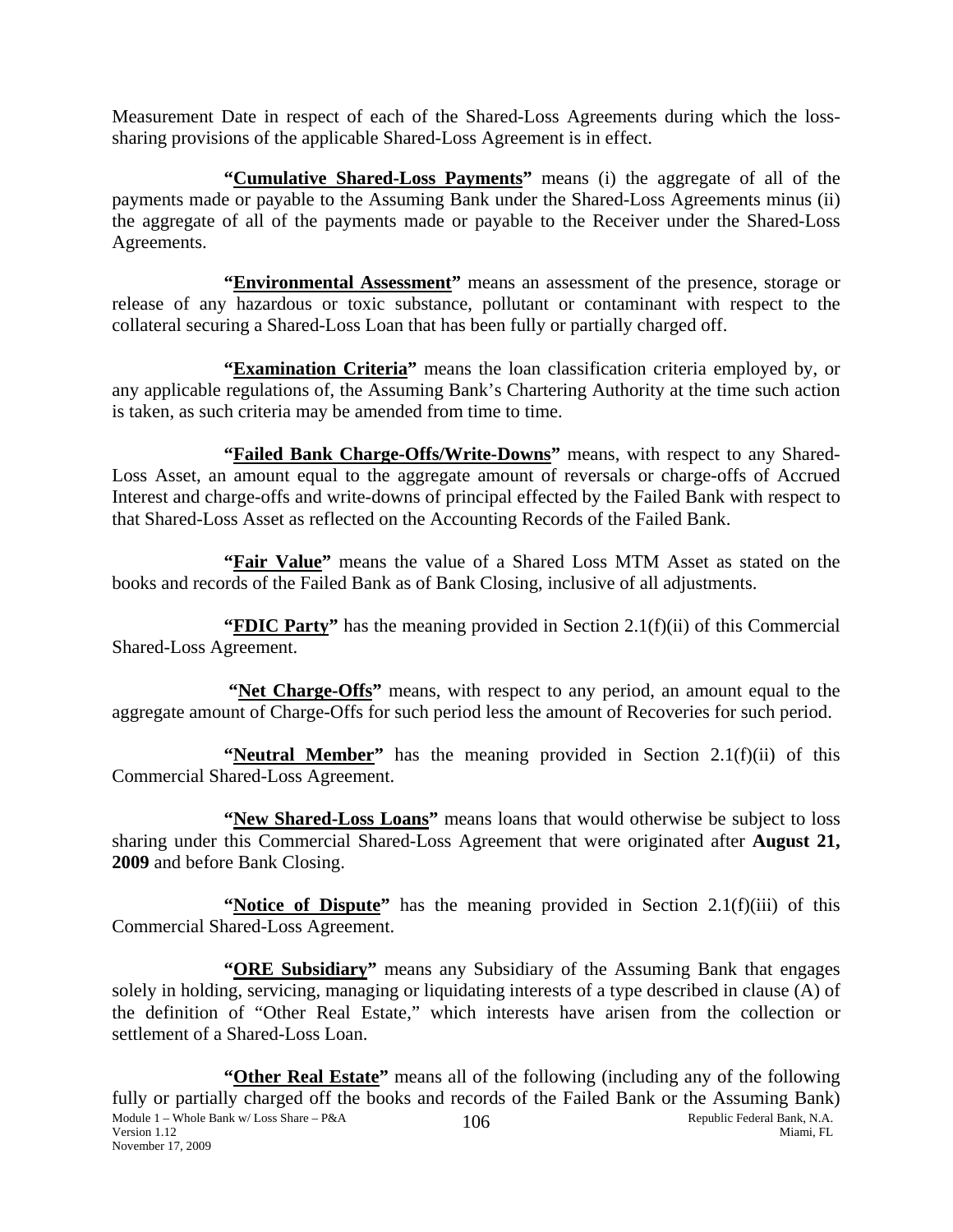that (i) are owned by the Failed Bank as of Bank Closing and are purchased pursuant to the Purchase and Assumption Agreement or (ii) have arisen subsequent to Bank Closing from the collection or settlement by the Assuming Bank of a Shared-Loss Loan:

(A) all interests in real estate (other than Bank Premises and Fixtures), including but not limited to mineral rights, leasehold rights, condominium and cooperative interests, air rights and development rights; and

(B) all other assets (whether real or personal property) acquired by foreclosure or in full or partial satisfaction of judgments or indebtedness.

**"Period Servicing Amount"** means, for any twelve month period with respect to each of the Shared-Loss Agreements during which the loss-sharing provisions of the applicable Shared-Loss Agreement are in effect, the product of (i) the simple average of the principal amount of Shared-Loss Loans and Shared-Loss Assets (other than the Shared-Loss Securities) (in each case as defined in the Shared-Loss Agreements), as the case may be, at the beginning of such period and at the end of such period times (ii) one percent (1%).

**"Permitted Advance"** means an advance of funds by the Assuming Bank with respect to a Shared-Loss Loan, or the making of a legally binding commitment by the Assuming Bank to advance funds with respect to a Shared-Loss Loan, that (i) in the case of such an advance, is actually made, and, in the case of such a commitment, is made and all of the proceeds thereof actually advanced, within one (1) year after the Commencement Date, (ii) does not cause the sum of (A) the book value of such Shared-Loss Loan as reflected on the Accounting Records of the Assuming Bank after any such advance has been made by the Assuming Bank plus (B) the unfunded amount of any such commitment made by the Assuming Bank related thereto, to exceed 110% of the Book Value of such Shared-Loss Loan, (iii) is not made with respect to a Shared-Loss Loan with respect to which (A) there exists a related Shared-Loss Loan Commitment or (B) the Assuming Bank has taken a Charge-Off and (iv) is made in good faith, is supported at the time it is made by documentation in the Credit Files and conforms to and is in accordance with the applicable requirements set forth in Article III of this Commercial Shared-Loss Agreement and with the then effective written internal credit policy guidelines of the Assuming Bank; provided, that the limitations in subparagraphs (i), (ii) and (iii) of this definition shall not apply to any such action (other than to an advance or commitment related to the remediation, storage or final disposal of any hazardous or toxic substance, pollutant or contaminant) that is taken by Assuming Bank in its reasonable discretion to preserve or secure the value of the collateral for such Shared-Loss Loan.

"Permitted Amendment" means, with respect to any Shared-Loss Loan Commitment or Shared-Loss Loan, any amendment, modification, renewal or extension thereof, or any waiver of any term, right, or remedy thereunder, made by the Assuming Bank in good faith and otherwise in accordance with the applicable requirements set forth in Article III of this Commercial Shared-Loss Agreement and the then effective written internal credit policy guidelines of the Assuming Bank; provided, that:

(i) with respect to a Shared-Loss Loan Commitment or a Shared-Loss Loan that is not a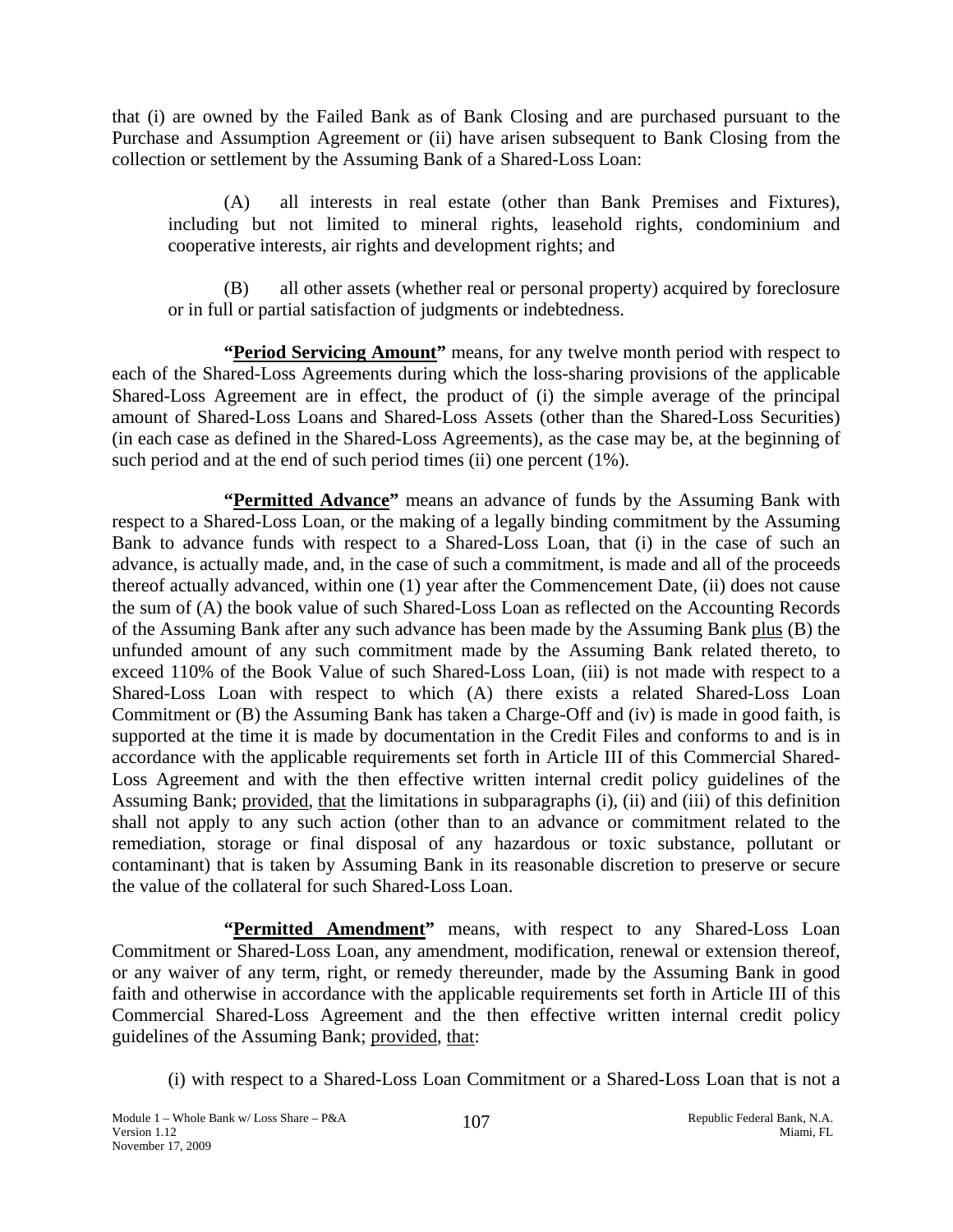revolving line of credit, no such amendment, modification, renewal, extension, or waiver, except as allowed under the definition of Permitted Advance, shall operate to increase the amount of principal (A) then remaining available to be advanced by the Assuming Bank under the Shared-Loss Loan Commitment or (B) then outstanding under the Shared-Loss Loan;

(ii) with respect to a Shared-Loss Loan Commitment or a Shared-Loss Loan that is a revolving line of credit, no such amendment, modification, renewal, extension, or waiver, except as allowed under the definition of Permitted Advance, shall operate to increase the maximum amount of principal authorized as of Bank Closing to be outstanding at any one time under the underlying revolving line of credit relationship with the debtor (regardless of the extent to which such revolving line of credit may have been funded as of Bank Closing or may subsequently have been funded and/or repaid); and

(iii) no such amendment, modification, renewal, extension or waiver shall extend the term of such Shared-Loss Loan Commitment or Shared-Loss Loan beyond the end of the final Shared-Loss Quarter unless the term of such Shared-Loss Loan Commitment or Shared-Loss Loan as existed on Bank Closing was beyond the end of the final Shared-Loss Quarter, in which event no such amendment, modification, renewal, extension or waiver shall extend such term beyond the term as existed as of Bank Closing.

"**Pre-Charge-Off Expenses**" means those expenses incurred in the usual and prudent management of a Shared-Loss Loan that would qualify as a Reimbursable Expense or Recovery Expense if incurred after a Charge-Off of the related Shared-Loss Asset had occurred.

**"Quarterly Certificate"** has the meaning provided in Section 2.1(a)(i) of this Commercial Shared-Loss Agreement.

**"Recoveries"** (I)(A) In addition to any sums to be applied as Recoveries pursuant to subparagraph (II) below, "Recoveries" means, with respect to any period, the sum of (without duplication):

**Shared-Loss Quarter; plus** (i) the amount of collections during such period by the Assuming Bank on Charge-Offs of Shared-Loss Assets effected by the Assuming Bank prior to the end of the final

(ii) the amount of collections during such period by the Assuming Bank on Failed Bank Charge-Offs/Write-Downs; plus

(iii) the amount of gain on any sale or other disposition during such period by the Assuming Bank of Shared Loss Loans, Other Real Estate, Additional ORE or Subsidiary ORE (provided, that the amount of any such gain included in Recoveries shall not exceed the aggregate amount of the related Failed Bank Charge-Offs/Write-Downs and Charge-Offs taken and any related Reimbursable Expenses and Recovery Expenses); plus

(iv) the amount of collections during such period by the Assuming Bank of any Reimbursable Expenses or Recovery Expenses; plus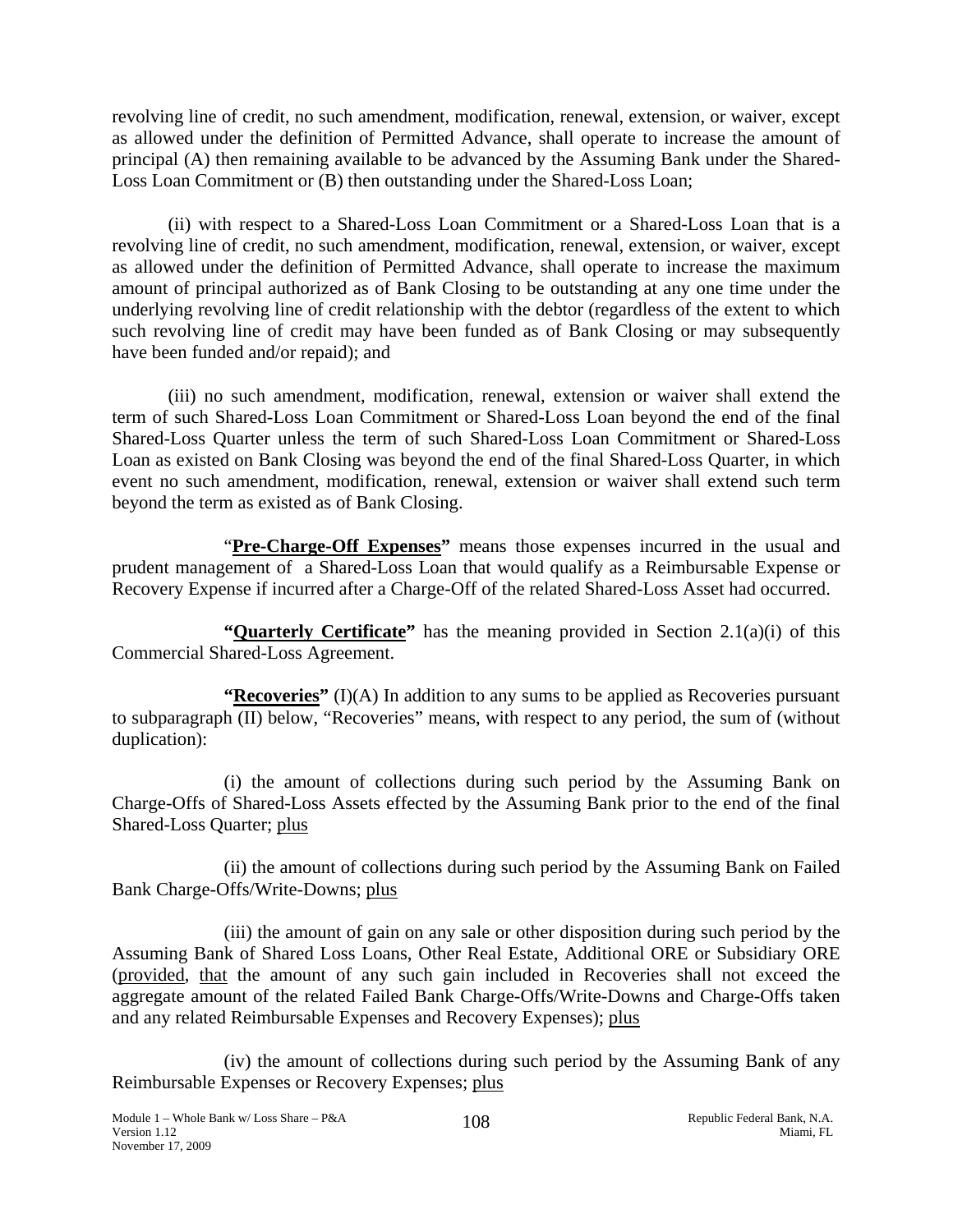(v) the amount of any fee or other consideration received by the Assuming Bank during or prior to such period in connection with any amendment, modification, renewal, extension, refinance, restructure, commitment or other similar action taken by the Assuming Bank with respect to a Shared-Loss Asset with respect to which there exists a Failed Bank Charge-Off/Write-Down or a Shared-Loss Loan as to which a Charge-Off has been effected by the Assuming Bank during or prior to such period (provided, that the amount of any such fee or other consideration included in Recoveries shall not exceed the aggregate amount of the related Failed Bank Charge-Offs/Write-Downs and Charge-Offs taken and any related Reimbursable Expenses and Recovery Expenses).

(I)(B) For the purpose of determining the amounts to be applied as Recoveries pursuant to subparagraph (I)(A) above, the Assuming Bank shall apply amounts received on the Assets that are not otherwise applied to reduce the book value of principal of a Shared-Loss Loan (or, in the case of Other Real Estate, Additional ORE, Subsidiary ORE and Capitalized Expenditures, that are not otherwise applied to reduce the book value thereof) in the following order: first to Charge-Offs and Failed Bank Charge-Offs/Write Downs; then to Reimbursable Expenses and Recovery Expenses; then to interest income; and then to other expenses incurred by the Assuming Bank.

(II) If there occurs an amendment, modification, renewal, extension, refinance, restructure, commitment, sale or other similar action with respect to a Shared-Loss Loan as to which there exists a Failed Bank Charge-Off/Write Down or as to which a Charge-Off has been effected by the Assuming Bank during or prior to such period, and if, as a result of such occurrence, the Assuming Bank recognizes any interest income for financial accounting purposes on that Shared-Loss Loan, then "Recoveries" shall also include the portion of the total amount of any such interest income recognized by the Assuming Bank which is derived by multiplying:

(A) the total amount of any such interest income recognized by the Assuming Bank during such period with respect to that Shared-Loss Loan as described above, by

(B) a fraction, the numerator of which is the aggregate principal amount (excluding reversals or charge-offs of Accrued Interest) of all such Failed Bank Charge-Offs/Write-Downs and Charge-Offs effected by the Assuming Bank with respect to that Shared-Loss Loan plus the principal amount of that Shared-Loss Loan that has not yet been chargedoff but has been placed on nonaccrual status, all of which occurred at any time prior to or during the period in which the interest income referred to in subparagraph (II)(A) immediately above was recognized, and the denominator of which is the total amount of principal indebtedness (including all such prior Failed Bank Charge-Offs/Write-Downs and Charge-Offs as described above) due from the Obligor on that Shared-Loss Loan as of the end of such period;

provided, however, that the amount of any interest income included as Recoveries for a particular Shared-Loss Loan shall not exceed the aggregate amount of (a) Failed Bank Charge-Offs/Write-Downs, (b) Charge-Offs effected by the Assuming Bank during or prior to the period in which the amount of Recoveries is being determined, plus (c) any Reimbursable Expenses and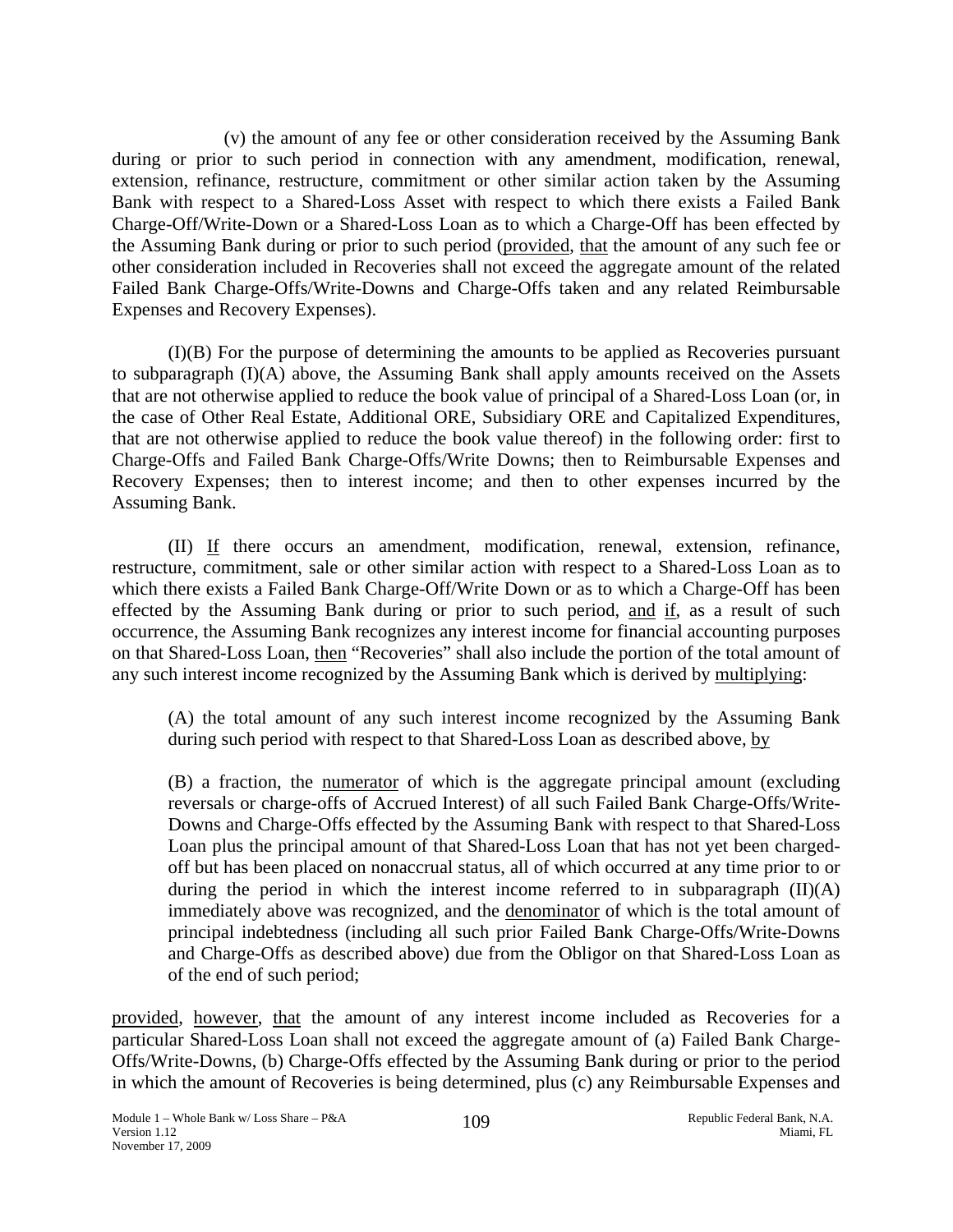Recovery Expenses paid to the Assuming Bank pursuant to this Commercial Shared-Loss Agreement during or prior to the period in which the amount of Recoveries is being determined, all with respect to that particular Shared-Loss Loan; and, provided, further, that any collections on any such Shared-Loss Loan that are not applied to reduce book value of principal or recognized as interest income shall be applied pursuant to subparagraph (I) above.

(III) Notwithstanding subparagraphs (I) and (II) above, the term "Recoveries" shall not include: (a) any amounts paid to the Assuming Bank by the Receiver pursuant to Section 2.1 of this Commercial Shared-Loss Agreement, (b) amounts received with respect to Charge-Offs effected by the Assuming Bank after the final Shared-Loss Quarter, (c) after the final Shared-Loss Quarter, income received by the Assuming Bank from the operation of, and any gains recognized by the Assuming Bank on the disposition of, Other Real Estate, Additional ORE or Subsidiary ORE (such income and gains being hereinafter together referred to as "ORE Income"), except to the extent that aggregate ORE Income exceeds the aggregate expenses paid to third parties by or on behalf of the Assuming Bank after the final Shared-Loss Quarter to manage, operate and maintain Other Real Estate, Additional ORE or Subsidiary ORE (such expenses being hereinafter referred to as "ORE Expenses"). In determining the extent aggregate ORE Income exceeds aggregate ORE Expenses for any Recovery Quarter as set forth immediately above in subparagraph (c), the Assuming Bank will subtract (i) ORE Expenses paid to third parties during such Recovery Quarter (provided, that, in the case of the final Recovery Quarter only, the Assuming Bank will subtract ORE Expenses paid to third parties from the beginning of the final Recovery Quarter up to the date the Assuming Bank is required to deliver the final Quarterly Certificate pursuant to this Commercial Shared-Loss Agreement) from (ii) ORE Income received during such Recovery Quarter, to calculate net ORE income ("Net ORE Income") for that Recovery Quarter. If the amount of Net ORE Income so calculated for a Recovery Quarter is positive, such amount shall be reported as Recoveries on the Quarterly Certificate for such Recovery Quarter. If the amount of Net ORE Income so calculated for a Recovery Quarter is negative ("Net ORE Loss Carryforward"), such amount shall be added to any ORE Expenses paid to third parties in the next succeeding Recovery Quarter, which sum shall then be subtracted from ORE Income for that next succeeding Recovery Quarter, for the purpose of determining the amount of Net ORE Income (or, if applicable, Net ORE Loss Carryforward) for that next succeeding Recovery Quarter. If, as of the end of the final Recovery Quarter, a Net ORE Loss Carryforward exists, then the amount of the Net ORE Loss Carryforward that does not exceed the aggregate amount of Net ORE Income reported as Recoveries on Quarterly Certificates for all Recovery Quarters may be included as a Recovery Expense on the Quarterly Certificate for the final Recovery Quarter.

**"Recovery Amount"** has the meaning provided in Section 2.1(b)(ii) of this Commercial Shared-Loss Agreement.

**"Recovery Expenses"** means, for any Recovery Quarter, the amount of actual, reasonable and necessary out-of-pocket expenses (other than Capitalized Expenditures) paid to third parties (other than Affiliates of the Assuming Bank) by or on behalf of the Assuming Bank, as limited by Sections 3.2(c) and (d) of Article III to this Commercial Shared-Loss Agreement, to recover amounts owed with respect to (i) any Shared-Loss Asset as to which a Charge-Off was effected prior to the end of the final Shared-Loss Quarter (provided that such amounts were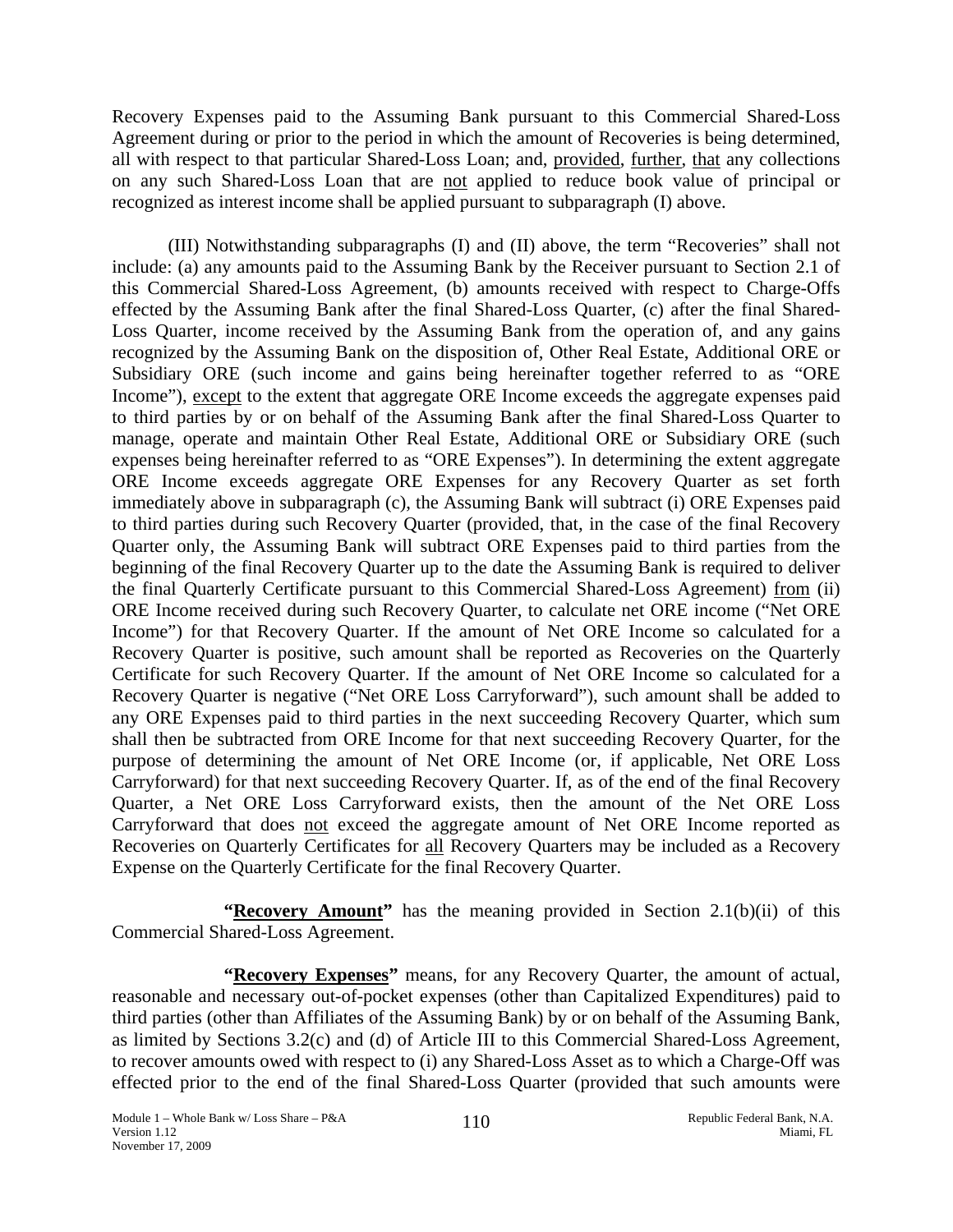incurred no earlier than the date the first Charge-Off on such Shared-Loss Asset could have been reflected on the Accounting Records of the Assuming Bank), and (ii) Failed Bank Charge-Offs/Write-Downs (including, in each case, all costs and expenses related to an Environmental Assessment and any other costs or expenses related to any environmental conditions with respect to the Shared-Loss Assets (it being understood that any remediation expenses for any such pollutant or contaminant are not recoverable if in excess of \$200,000 per Shared-Loss Asset, without the Assuming Bank having obtained the prior consent of the Receiver for such expenses); provided, that, so long as income with respect to a Shared-Loss Loan is being prorated pursuant to the arithmetical formula in subsection (II) of the definition of "Recoveries", the term "Recovery Expenses" shall not include that portion of any such expenses paid during such Recovery Quarter to recover any amounts owed on that Shared-Loss Loan that is derived by:

subtracting (1) the product derived by multiplying:

(A) the total amount of any such expenses paid by or on behalf of the Assuming Bank during such Recovery Quarter with respect to that Shared-Loss Loan, by

(B) a fraction, the numerator of which is the aggregate principal amount (excluding reversals or charge-offs of Accrued Interest) of all such Failed Bank Charge-Offs/Write-Downs and Charge-Offs effected by the Assuming Bank with respect to that Shared-Loss Loan plus the principal amount of that Shared-Loss Loan that has not yet been charged-off but has been placed on nonaccrual status, all of which occurred at any time prior to or during the period in which the interest income referred to in subparagraph (II)(A) of the definition of "Recoveries" was recognized, and the denominator of which is the total amount of principal indebtedness (including all such prior Failed Bank Charge-Offs/Write-Downs and Charge-Offs as described above) due from the Obligor on that Shared-Loss Loan as of the end of such period;

from (2) the total amount of any such expenses paid during that Recovery Quarter with respect to that Shared-Loss Loan.

**"Recovery Quarter"** has the meaning provided in Section 2.1(a)(ii) of this Commercial Shared-Loss Agreement.

**"Reimbursable Expenses"** means, for any Shared-Loss Quarter, the amount of actual, reasonable and necessary out-of-pocket expenses (other than Capitalized Expenditures), paid to third parties (other than Affiliates of the Assuming Bank) by or on behalf of the Assuming Bank, as limited by Sections 3.2(c) and (d) of Article III of this Commercial Shared-Loss Agreement, to:

(i) recover amounts owed with respect to any Shared-Loss Asset as to which a Charge-Off has been effected prior to the end of the final Shared-Loss Quarter (provided that such amounts were incurred no earlier than the date the first Charge-Off on such Shared-Loss Asset could have been reflected on the Accounting Records of the Assuming Bank) and recover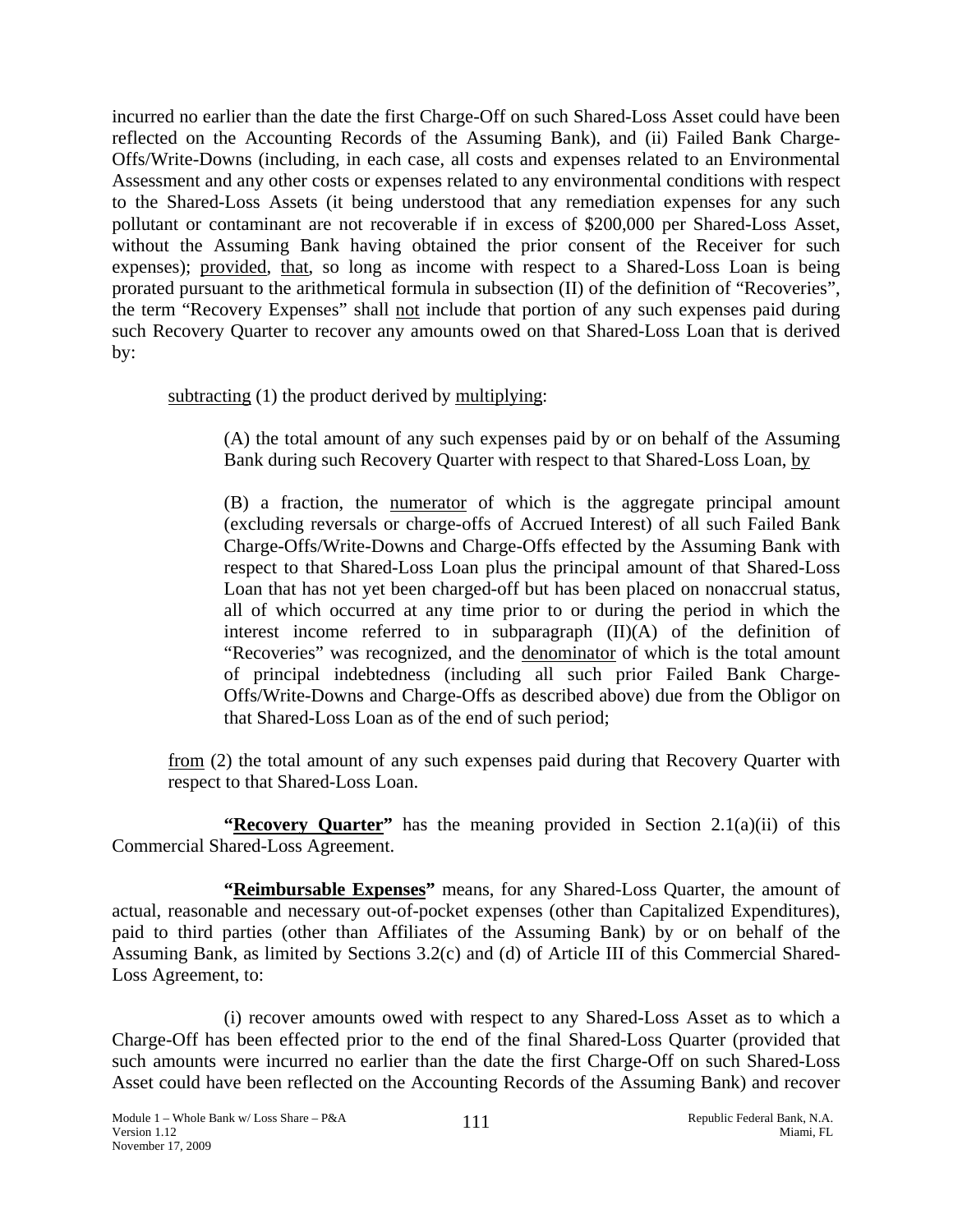amounts owed with respect to Failed Bank Charge-Offs/Write-Downs (including, in each case, all costs and expenses related to an Environmental Assessment and any other costs or expenses related to any environmental conditions with respect to the Shared-Loss Assets (it being understood that any such remediation expenses for any such pollutant or contaminant are not recoverable if in excess of \$200,000 per Shared-Loss Asset, without the Assuming Bank having obtained the prior consent of the Receiver for such expenses); provided, that, so long as income with respect to a Shared-Loss Loan is being pro-rated pursuant to the arithmetical formula in subsection (II) of the definition of "Recoveries", the term "Reimbursable Expenses" shall not include that portion of any such expenses paid during such Shared-Loss Quarter to recover any amounts owed on that Shared-Loss Loan that is derived by:

subtracting (1) the product derived by multiplying:

(A) the total amount of any such expenses paid by or on behalf of the Assuming Bank during such Shared-Loss Quarter with respect to that Shared-Loss Loan, by

(B) a fraction, the numerator of which is the aggregate principal amount (excluding reversals or charge-offs of Accrued Interest) of all such Failed Bank Charge-Offs/Write-Downs and Charge-Offs effected by the Assuming Bank with respect to that Shared-Loss Loan plus the principal amount of that Shared-Loss Loan that has not yet been charged-off but has been placed on nonaccrual status, all of which occurred at any time prior to or during the period in which the interest income referred to in subparagraph (II)(A) of the definition of "Recoveries" was recognized, and the denominator of which is the total amount of principal indebtedness (including all such prior Failed Bank Charge-Offs/Write-Downs and Charge-Offs as described above) due from the Obligor on that Shared-Loss Loan as of the end of such period;

from (2) the total amount of any such expenses paid during that Shared-Loss Quarter with respect to that Shared-Loss Loan; and

(ii) manage, operate or maintain Other Real Estate, Additional ORE or Subsidiary ORE less the amount of any income received by the Assuming Bank during such Shared-Loss Quarter with respect to such Other Real Estate, Additional ORE or Subsidiary ORE (which resulting amount under this clause (ii) may be negative).

**"Review Board"** has the meaning provided in Section 2.1(f)(i) of this Commercial Shared-Loss Agreement.

**"Shared-Loss Amount"** has the meaning provided in Section 2.1(b)(i) of this Commercial Shared-Loss Agreement.

**"Shared-Loss Asset Repurchase Price"** means, with respect to any Shared-Loss Asset, the principal amount thereof plus any other fees or penalties due from an Obligor (including, subject to the limitations discussed below, the amount of any Accrued Interest) stated on the Accounting Records of the Assuming Bank, as of the date as of which the Shared-Loss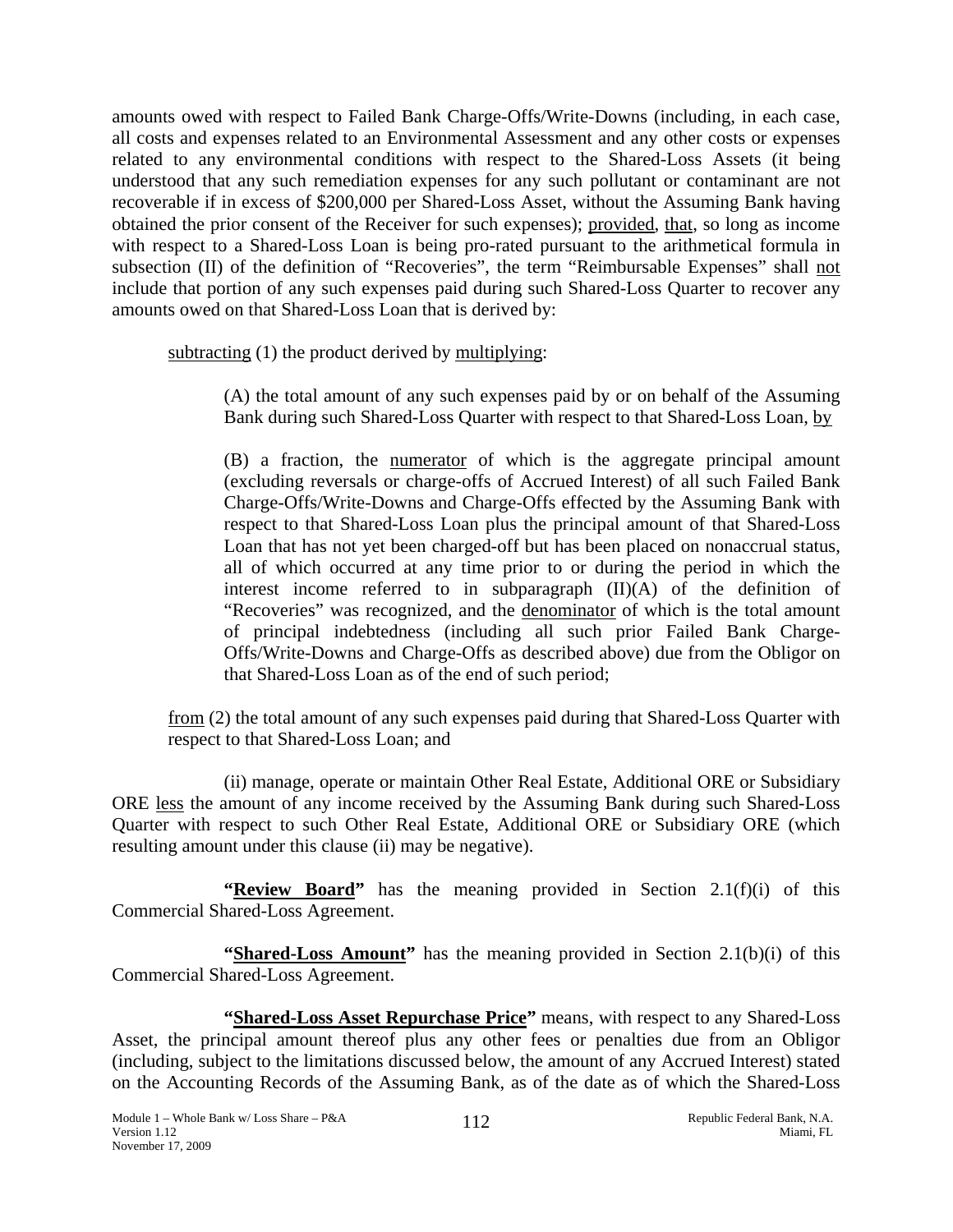Asset Repurchase Price is being determined (regardless, in the case of a Shared-Loss Loan, of the Legal Balance thereof) plus all Reimbursable Expenses and Recovery Expenses incurred up to and through the date of consummation of purchase of such Shared-Loss Asset; provided, that (i) in the case of a Shared-Loss Loan there shall be excluded from such amount the amount of any Accrued Interest accrued on or with respect to such Shared-Loss Loan prior to the ninety (90)-day period ending on the day prior to the purchase date determined pursuant to Sections  $2.1(e)(i)$  or  $2.1(e)(iii)$  of this Commercial Shared-Loss Agreement, except to the extent such Accrued Interest was included in the Book Value of such Shared-Loss Loan, and (ii) any collections on a Shared-Loss Loan received by the Assuming Bank after the purchase date applicable to such Shared-Loss Loan shall be applied (without duplication) to reduce the Shared-Loss Asset Repurchase Price of such Shared-Loss Loan on a dollar-for-dollar basis. For purposes of determining the amount of unpaid interest which accrued during a given period with respect to a variable-rate Shared-Loss Loan, all collections of interest shall be deemed to be applied to unpaid interest in the chronological order in which such interest accrued.

**"Shared-Loss Assets"** means Shared-Loss Loans, Other Real Estate purchased by the Assuming Bank, Additional ORE, Subsidiary ORE and Capitalized Expenditures, but does not include Shared Loss MTM Assets.

#### "Shared-Loss Loan Commitment" means:

(i) any Commitment to make a further extension of credit or to make a further advance with respect to an existing Shared-Loss Loan; and

(ii) any Shared-Loss Loan Commitment (described in subparagraph (i) immediately preceding) with respect to which the Assuming Bank has made a Permitted Amendment.

"Shared-Loss Loan Commitment Advance" means an advance pursuant to a Shared-Loss Loan Commitment with respect to which the Assuming Bank has not made a Permitted Advance.

#### **"Shared-Loss Loans"** means:

(i)(A) Loans purchased by the Assuming Bank pursuant to the Purchase and Assumption Agreement set forth on Exhibit 4.15(b) to the Purchase and Assumption Agreement, (B) New Shared-Loss Loans purchased by the Assuming Bank pursuant to the Purchase and Assumption Agreement, (C) Permitted Advances and (D) Shared-Loss Loan Commitment Advances, if any; provided, that Shared-Loss Loans shall not include Loans, New Shared-Loss Loans, Permitted Advances and Shared-Loss Loan Commitment Advances with respect to which an Acquired Subsidiary, or a constituent Subsidiary thereof, is an Obligor; (E) Loans owned by any Subsidiary which are not Shared-Loss Loans under the Single Family Shared-Loss Agreement; and (F) Consumer Loans; and

(ii) any Shared-Loss Loans (described in subparagraph (i) immediately preceding) with respect to which the Assuming Bank has made a Permitted Amendment.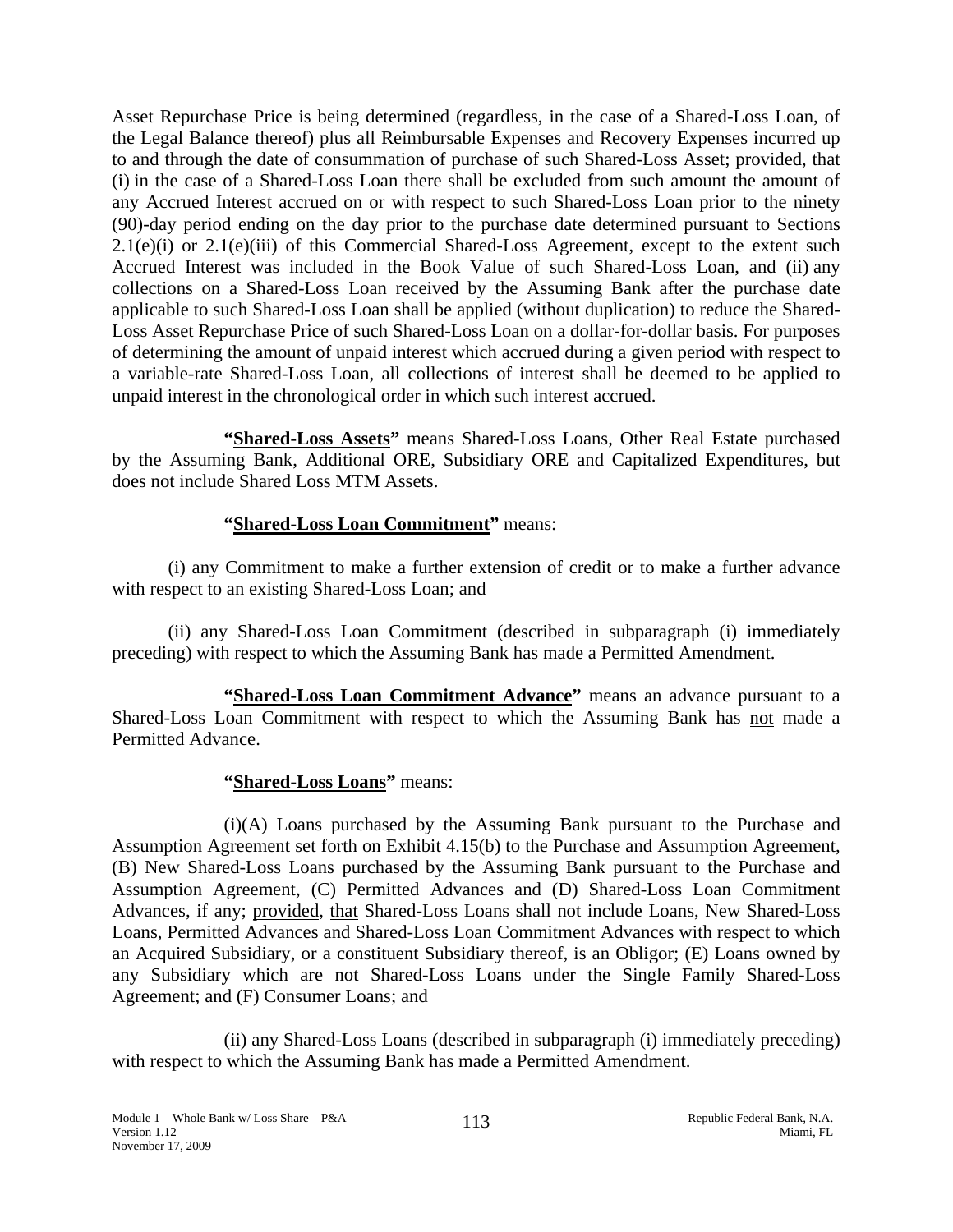"**Shared-Loss MTM Assets"** means those securities and other assets listed on Exhibit  $4.15(C)$ .

"Shared-Loss Payment Trigger" means when the sum of the Cumulative Loss Amount under the Single Family Shared-Loss Agreement and the cumulative Net Charge-Offs under this Commercial Shared-Loss Agreement, exceeds the First Loss Tranche. If the First Loss Tranche is zero or a negative number, the Shared-Loss Payment Trigger shall be deemed to have been reached upon Bank Closing.

**"Shared-Loss Quarter"** has the meaning provided in Section 2.1(a)(i) of this Commercial Shared-Loss Agreement.

**"Stated Threshold"** means total losses under the shared loss agreements in the amount of **\$36,000,000.00.** 

**"Subsidiary ORE"** means all assets owned by ORE Subsidiaries that would constitute Additional ORE if such assets were on the books of the Assuming Bank.

**"Termination Date"** means the eighth (8th) anniversary of the Commencement

Date.

**"Third Party Servicer"** means any servicer appointed from time to time by the Assuming Bank or any Affiliate of the Assuming Bank to service the Shared-Loss Assets on behalf of the Assuming bank, the identity of which shall be given to the Receiver prior to or concurrent with the appointment thereof.

## **ARTICLE II** -- **SHARED-LOSS ARRANGEMENT**

## **2.1 Shared-Loss Arrangement.**

**(a) Quarterly Certificates.** (i) Not later than thirty (30) days after the end of each Calendar Quarter from and including the initial Calendar Quarter to and including the Calendar Quarter in which the Applicable Anniversary of the Commencement Date falls (each of such Calendar Quarters being referred to herein as a "Shared-Loss Quarter"), the Assuming Bank shall deliver to the Receiver a certificate, signed by the Assuming Bank's chief executive officer and its chief financial officer, setting forth in such form and detail as the Receiver may specify (a "Quarterly Certificate"):

> (A) the amount of Charge-Offs, the amount of Recoveries and the amount of Net Charge-Offs (which amount may be negative) during such Shared-Loss Quarter with respect to the Shared-Loss Assets (and for Recoveries, with respect to the Assets for which a charge-off was effected by the Failed Bank prior to Bank Closing); and

> (B) the aggregate amount of Reimbursable Expenses (which amount may be negative) during such Shared-Loss Quarter; and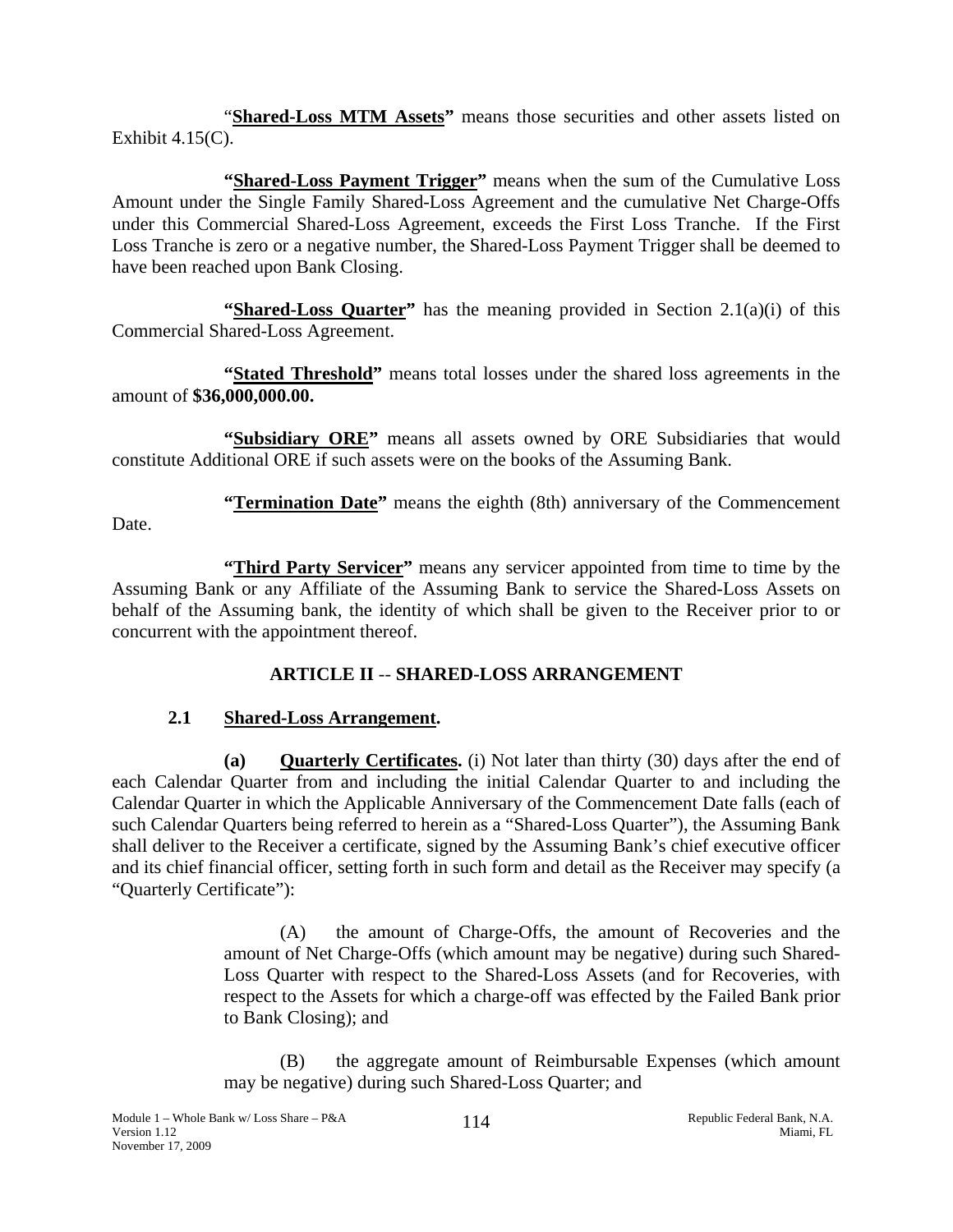(C) net realized loss on the Shared Loss MTM Assets determined pursuant to FAS 115, expressed as a positive number (MTM Net Realized Loss), or net realized gain on the Shared Loss MTM assets, expressed as a negative number (MTM Net Realized Gain); and

(D) any other than temporary impairment of the Shared Loss MTM Assets, determined pursuant to FAS 115, expressed as a positive number ("OTTI Loss") or reversals of OTTI Loss, expressed as a negative number (for the avoidance of doubt, normal and customary unrealized mark-to-market changes by reason of the application of fair value accounting do not qualify for loss sharing payments).

(ii) Not later than thirty (30) days after the end of each Calendar Quarter from and including the first Calendar Quarter following the final Shared-Loss Quarter to and including the Calendar Quarter in which the Termination Date falls (each of such Calendar Quarters being referred to herein as a "Recovery Quarter"), the Assuming Bank shall deliver to the Receiver a Quarterly Certificate setting forth, in such form and detail as the Receiver may specify

> (A) the amount of Recoveries and Recovery Expenses during such Recovery Quarter. On the Quarterly Certificate for the first Recovery Quarter only, the Assuming Bank may report as a separate item, in such form and detail as the Receiver may specify, the aggregate amount of any Reimbursable Expenses that: (a) were incurred prior to or during the final Shared-Loss Quarter, and (b) had not been included in any Quarterly Certificate for any Shared-Loss Quarter because they had not been actually paid by or on behalf of the Assuming Bank (in accordance with the terms of this Commercial Shared-Loss Agreement) during any Shared-Loss Quarter and (c) were actually paid by or on behalf of the Assuming Bank (in accordance with the terms of this Commercial Shared-Loss Agreement) during the first Recovery Quarter; and

(B) net realized gain on the Shared Loss MTM Assets.

## **(b) Payments With Respect to Shared-Loss Assets.**

(i) For purposes of this Section 2.1(b), the Assuming Bank shall initially record the Shared-Loss Assets on its Accounting Records at Book Value, and initially record the Shared Loss MTM Assets on its Accounting Records at Fair Value, and adjust such amounts as such values may change after the Bank Closing. If the amount of all Net Charge-Offs during any Shared-Loss Quarter plus Reimbursable Expenses, plus MTM Net Realized Gain or MTM Net Realized Loss, plus OTTI Loss during such Shared-Loss Quarter (the "Shared-Loss Amount") is positive, then, except as provided in Sections 2.1(c) and (e) below, and subject to the provisions of Section 2.1(b)(vi) below, not later than fifteen (15) days after the date on which the Receiver receives the Quarterly Certificate with respect to such Shared-Loss Quarter, the Receiver shall pay to the Assuming Bank an amount equal to eighty percent (80%) of the Shared-Loss Amount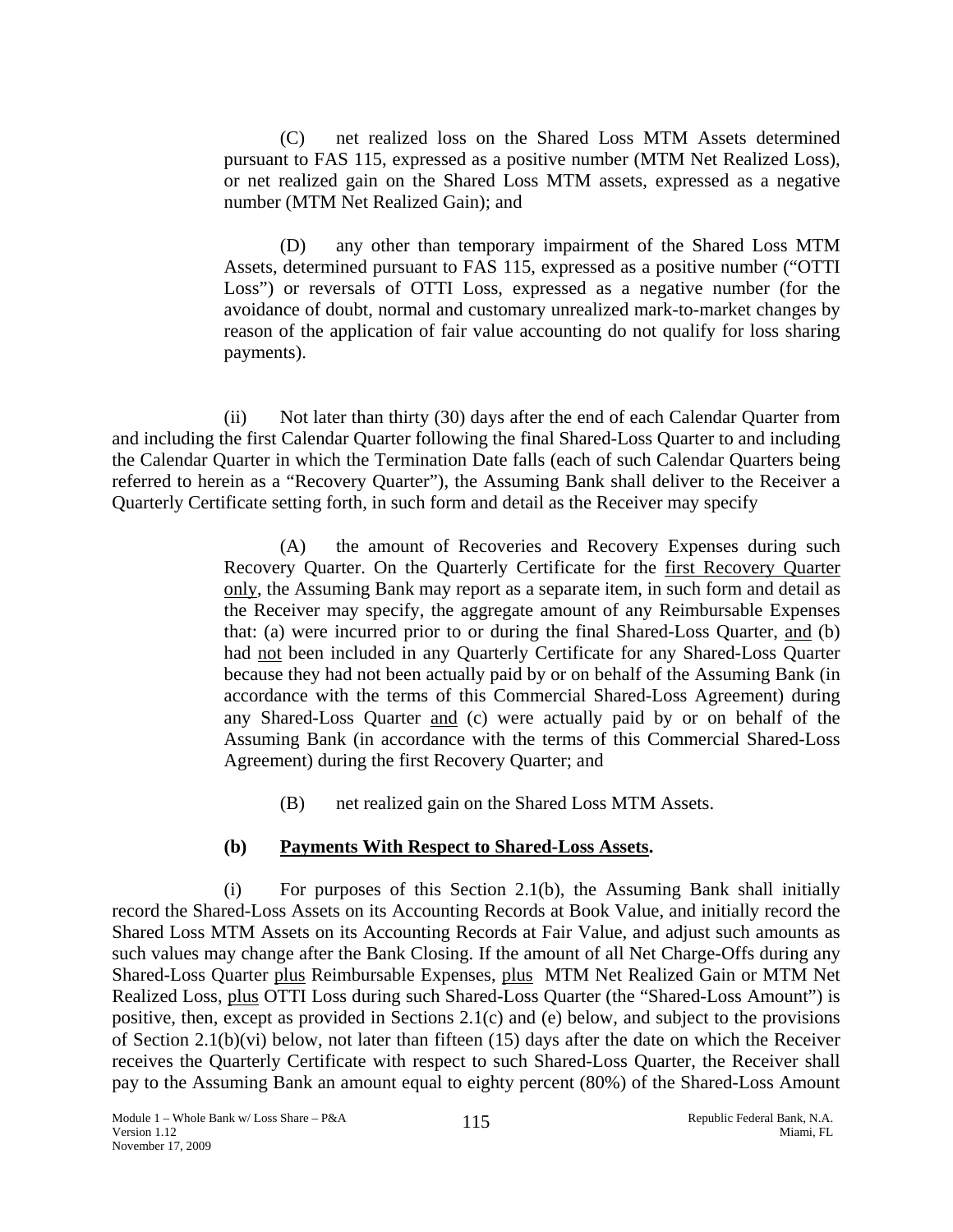for such Shared-Loss Quarter. If the Shared-Loss Amount during any Shared-Loss Quarter is negative, the Assuming Bank shall pay to the Receiver an amount equal to eighty percent (80%) of the Shared-Loss Amount for such Shared-Loss Quarter, which payment shall be delivered to the Receiver together with the Quarterly Certificate for such Shared-Loss Quarter. When the cumulative Shared-Loss Amounts for all Shared-Loss Quarters plus the Cumulative Loss Amount under the Single Family Shared-Loss Agreement equals or exceeds the Stated Threshold, the Receiver shall pay to the Assuming Bank an amount equal to ninety-five percent ((95%) of the Shared-Loss Amount for each Shared-Loss Quarter, until such time as the cumulative Shared-Loss Amount for all Shared-Loss Quarters is less than the Stated Threshold, when the percentage shall revert back to eighty percent (80%).

(ii) If the amount of gross Recoveries during any Recovery Quarter less Recovery Expenses during such Recovery Quarter plus net realized gains or reversals of OTTI Loss on Shared Loss MTM Assets (the "Recovery Amount") is positive, then, simultaneously with its delivery of the Quarterly Certificate with respect to such Recovery Quarter, the Assuming Bank shall pay to the Receiver an amount equal to eighty percent (80%) of the Recovery Amount for such Recovery Quarter. If the Recovery Amount is negative, then such negative amount shall be subtracted from the amount of gross Recoveries during the next succeeding Recovery Quarter in determining the Recovery Amount in such next succeeding Recovery Quarter; provided, that this Section 2.1(b)(ii) shall operate successively in the event that the Recovery Amount (after giving effect to this Section 2.1(b)(ii)) in such next succeeding Recovery Quarter is negative. The Assuming Bank shall specify, in the Quarterly Certificate for the final Recovery Quarter, the aggregate amount for all Recovery Quarters only, as of the end of, and including, the final Recovery Quarter of (A) Recoveries plus net realized gains or reversals of OTTI Loss on Shared Loss MTM Assets ("Aggregate Recovery Period Recoveries"), (B) Recovery Expenses ("Aggregate Recovery Expenses"), and (C) only those Recovery Expenses that have been actually "offset" against Aggregate Recovery Period Recoveries (including those so "offset" in that final Recovery Quarter) ("Aggregate Offset Recovery Expenses"); as used in this sentence, the term "offset" means the amount that has been applied to reduce gross Recoveries in any Recovery Quarter pursuant to the methodology set forth in this Section 2.1(b)(ii). If, at the end of the final Recovery Quarter the amount of Aggregate Recovery Expenses exceeds the amount of Aggregate Recovery Period Recoveries, the Receiver shall have no obligation to pay to the Assuming Bank all or any portion of such excess. Subsequent to the Assuming Bank's calculation of the Recovery Amount (if any) for the final Recovery Quarter, the Assuming Bank shall also show on the Quarterly Certificate for the final Recovery Quarter the results of the following three mathematical calculations: (i) Aggregate Recovery Period Recoveries minus Aggregate Offset Recovery Expenses; (ii) Aggregate Recovery Expenses minus Aggregate Offset Recovery Expenses; and (iii) the lesser of the two amounts calculated in (i) and (ii) immediately above ("Additional Recovery Expenses") multiplied by 80% (the amount so calculated in (iii) being defined as the "Additional Recovery Expense Amount"). If the Additional Recovery Expense Amount is greater than zero, then the Assuming Bank may request in the Quarterly Certificate for the final Recovery Quarter that the Receiver reimburse the Assuming Bank the amount of the Additional Recovery Expense Amount and the Receiver shall pay to the Assuming Bank the Additional Recovery Expense Amount within fifteen (15) days after the date on which the Receiver receives that Quarterly Certificate. On the Quarterly Certificate for the final Recovery Quarter only, the Assuming Bank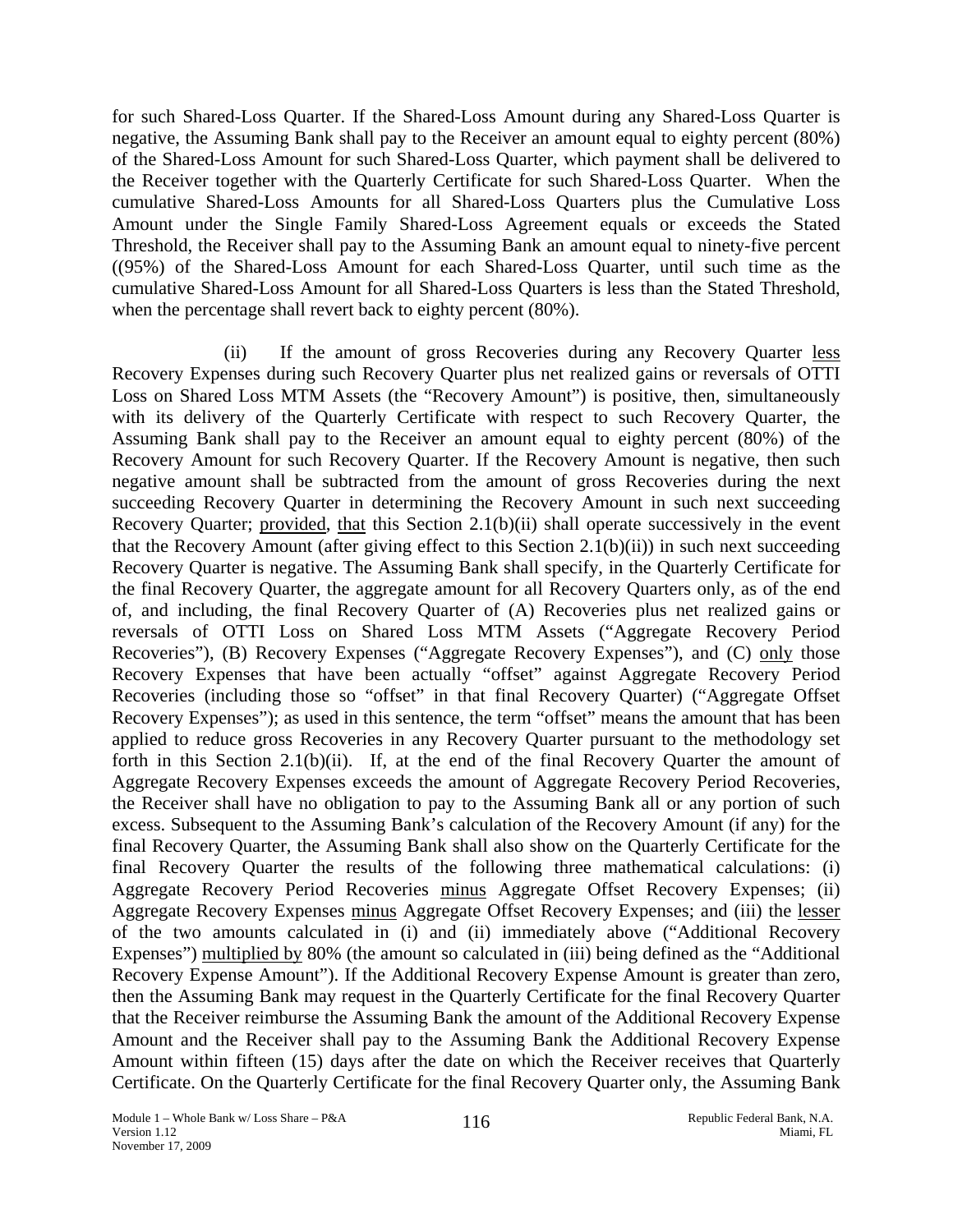may include, in addition to any Recovery Expenses for that Recovery Quarter that were paid by or on behalf of the Assuming Bank in that Recovery Quarter, those Recovery Expenses that: (a) were incurred prior to or during the final Recovery Quarter, and (b) had not been included in any Quarterly Certificate for any Recovery Quarter because they had not been actually paid by or on behalf of the Assuming Bank (in accordance with the terms of this Commercial Shared-Loss Agreement) during any Recovery Quarter, and (c) were actually paid by or on behalf of the Assuming Bank (in accordance with the terms of this Commercial Shared-Loss Agreement) prior to the date the Assuming Bank is required to deliver that final Quarterly Certificate to the Receiver under the terms of Section 2.1(a)(ii).

(iii) With respect to each Shared-Loss Quarter and Recovery Quarter, collections by or on behalf of the Assuming Bank on any charge-off effected by the Failed Bank prior to Bank Closing on an Asset other than a Shared-Loss Asset or Shared-Loss MTM Assets shall be reported as Recoveries under this Section 2.1 only to the extent such collections exceed the Book Value of such Asset, if any. For any Shared-Loss Quarter or Recovery Quarter in which collections by or on behalf of the Assuming Bank on such Asset are applied to both Book Value and to a charge-off effected by the Failed Bank prior to Bank Closing, the amount of expenditures incurred by or on behalf of the Assuming Bank attributable to the collection of any such Asset, that shall be considered a Reimbursable Expense or a Recovery Expense under this Section 2.1 will be limited to a proportion of such expenditures which is equal to the proportion derived by dividing (A) the amount of collections on such Asset applied to a charge-off effected by the Failed Bank prior to Bank Closing, by (B) the total collections on such Assets.

(iv) If the Assuming Bank has duly specified an amount of Reimbursable Expenses on the Quarterly Certificate for the first Recovery Quarter as described above in the last sentence of Section 2.1(a)(ii), then, not later than fifteen  $(15)$  days after the date on which the Receiver receives that Quarterly Certificate, the Receiver shall pay to the Assuming Bank an amount equal to eighty percent (80%) (or, if the Cumulative Loss Amount under the Single Family Shared-Loss Agreement plus the cumulative Shared-Loss Amount for all Shared-Loss Quarters equals or exceeds the Stated Threshold, ninety-five percent (95%)) of the amount of such Reimbursable Expenses.

(v) If the First Loss Tranche as determined under the Purchase and Assumption Agreement is a positive number, Receiver has no obligation to make payment for any Shared Loss Quarters until the Shared-Loss Payment Trigger is satisfied.

(vi) Payments from the Receiver with respect to this Commercial Shared-Loss Agreement are administrative expenses of the Receiver. To the extent the Receiver needs funds for shared-loss payments respect to this Commercial Shared-Loss Agreement, the Receiver shall request funds under the Master Loan and Security Agreement, as amended ("MLSA"), from FDIC in its corporate capacity. The Receiver will not agree to any amendment of the MLSA that would prevent the Receiver from drawing on the MLSA to fund shared-loss payments.

**(c) Limitation on Shared-Loss Payment.** The Receiver shall not be required to make any payments pursuant to this Section 2.1 with respect to any Charge-Off of a Shared-Loss Asset that the Receiver or the Corporation determines, based upon the Examination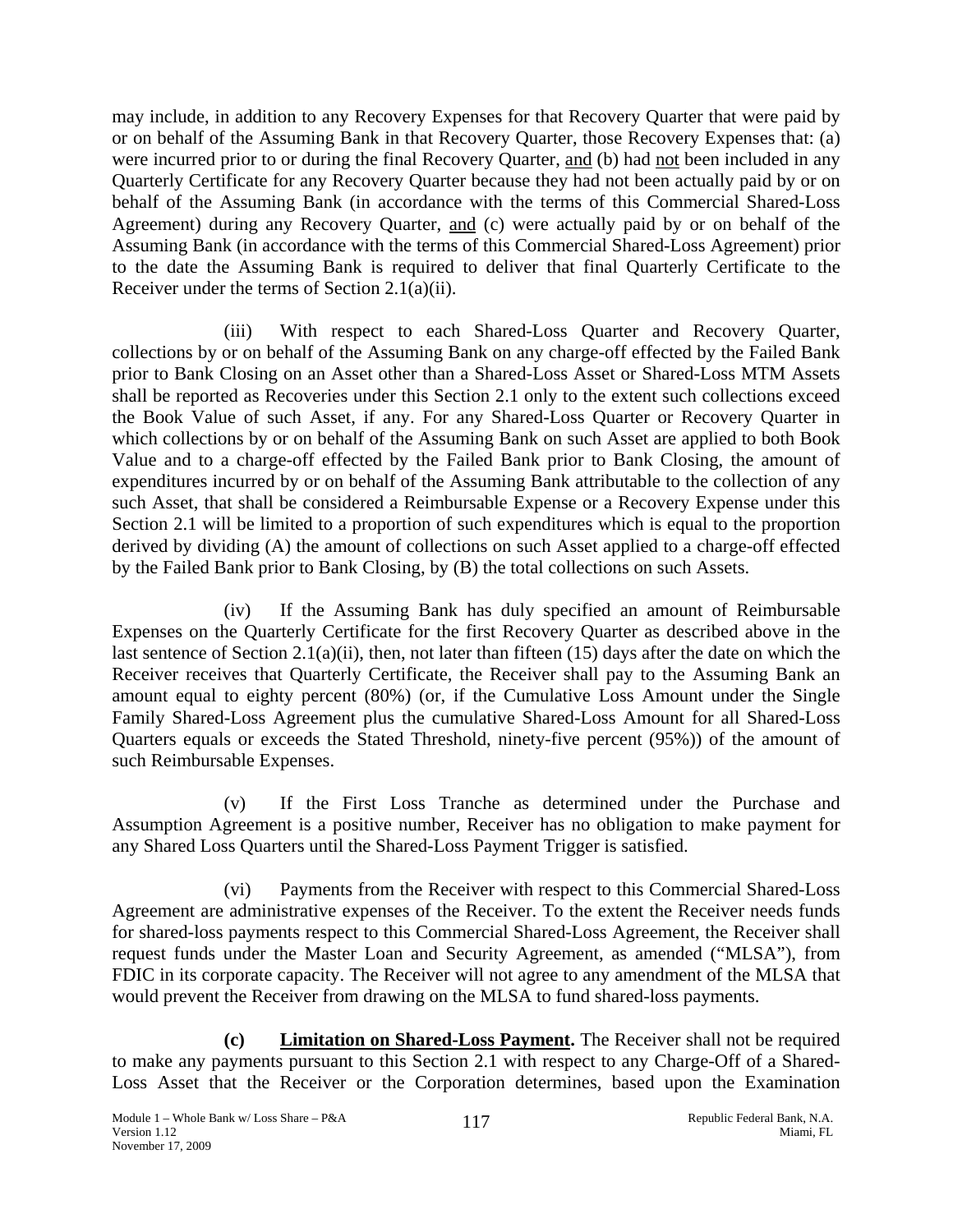Criteria, should not have been effected by the Assuming Bank; provided, (x) the Receiver must provide notice to the Assuming Bank detailing the grounds for not making such payment, (y) the Receiver must provide the Assuming Bank with a reasonable opportunity to cure any such deficiency and  $(z)$  (1) to the extent curable, if cured, the Receiver shall make payment with respect to any properly effected Charge-Off and (2) to the extent not curable, the Receiver shall make a payment as to all Charge-Offs (or portion of Charge-Offs) that were effected which would have been payable as a Charge-Off if the Assuming Bank had properly effected such Charge-Off. In the event that the Receiver does not make any payments with respect to any Charge-Off of a Shared-Loss Asset pursuant to this Section 2.1 or determines that a payment was improperly made, the Assuming Bank and the Receiver shall, upon final resolution, make such accounting adjustments and payments as may be necessary to give retroactive effect to such corrections.

Loan to the detriment of such Shared-Loss Asset to which such loan is related; provided, that **(d) Sale of, or Additional Advances or Amendments with Respect to, Shared-Loss Loans and Administration of Related Loans.** No Shared-Loss Loan shall be treated as a Shared-Loss Asset pursuant to this Section 2.1 (i) if the Assuming Bank sells or otherwise transfers such Shared-Loss Loan or any interest therein (whether with or without recourse) to any Person, (ii) after the Assuming Bank makes any additional advance, commitment or increase in the amount of a commitment with respect to such Shared-Loss Loan that does not constitute a Permitted Advance or a Shared-Loss Loan Commitment Advance, (iii) after the Assuming Bank makes any amendment, modification, renewal or extension to such Shared-Loss Loan that does not constitute a Permitted Amendment, or (iv) after the Assuming Bank has managed, administered or collected any "Related Loan" (as such term is defined in Section 3.4 of Article III of this Commercial Shared-Loss Agreement) in any manner which would have the effect of increasing the amount of any collections with respect to the Related any such Shared-Loss Loan that has been the subject of Charge-Offs prior to the taking of any action described in clause (i), (ii), (iii) or (iv) of this Section 2.1(d) by the Assuming Bank shall be treated as a Shared-Loss Asset pursuant to this Section 2.1 solely for the purpose of treatment of Recoveries on such Charge-Offs until such time as the amount of Recoveries with respect to such Shared-Loss Asset equals such Charge-Offs.

## **(e) Option to Purchase.**

(i) In the event that the Assuming Bank determines that there is a substantial likelihood that continued efforts to collect a Shared-Loss Asset or an Asset for which a chargeoff was effected by the Failed Bank with, in either case, a Legal Balance of \$500,000 or more on the Accounting Records of the Assuming Bank will result in an expenditure, after Bank Closing, of funds by on behalf of the Assuming Bank to a third party for a specified purpose (the expenditure of which, in its best judgment, will maximize collections), which do not constitute Reimbursable Expenses or Recovery Expenses, and such expenses will exceed ten percent (10%) of the then book value thereof as reflected on the Accounting Records of the Assuming Bank, the Assuming Bank shall (i) promptly so notify the Receiver and (ii) request that such expenditure be treated as a Reimbursable Expense or Recovery Expense for purposes of this Section 2.1. (Where the Assuming Bank determines that there is a substantial likelihood that the previously mentioned situation exists with respect to continued efforts to collect a Shared-Loss Asset or an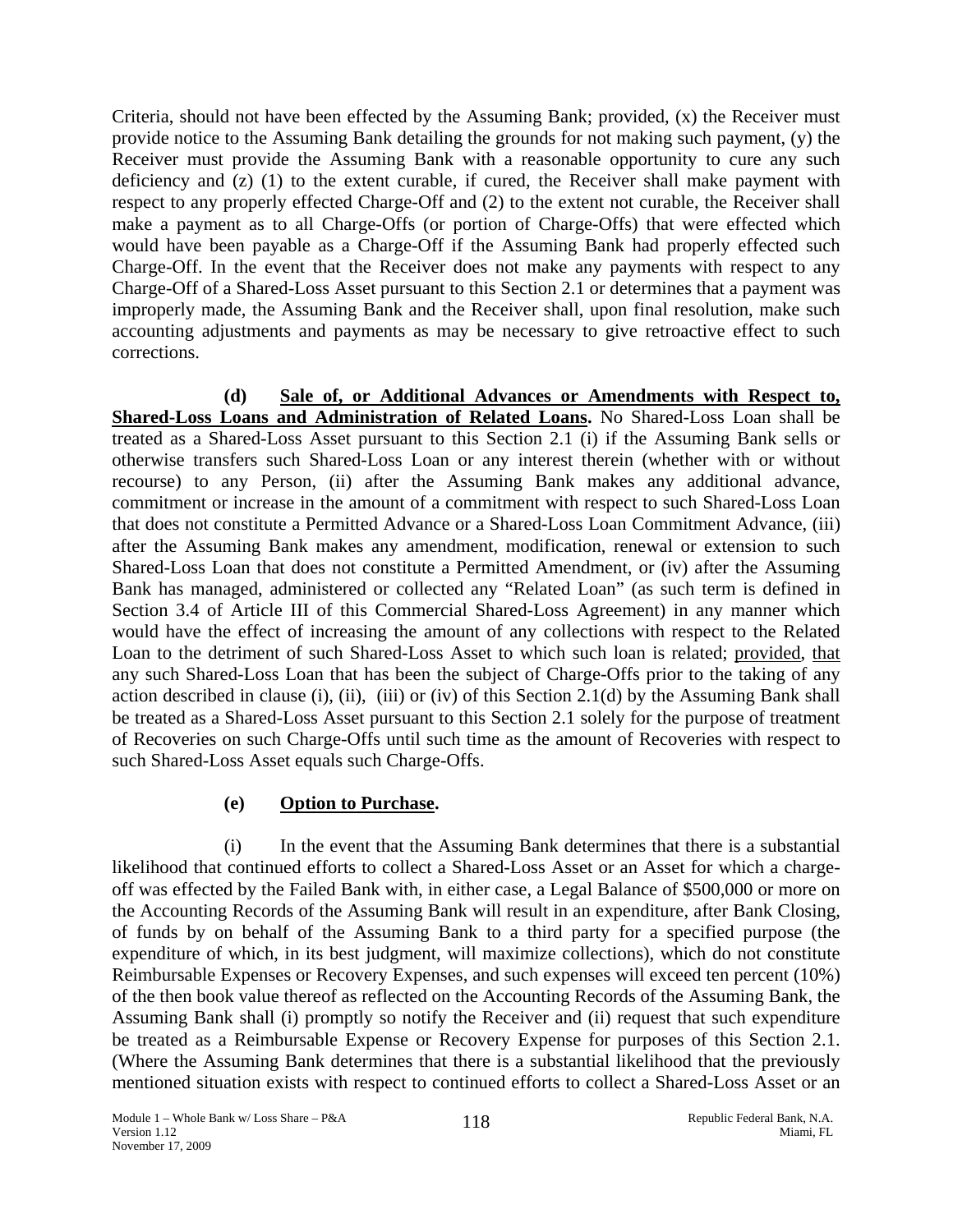Asset for which a charge-off was effected by the Failed Bank with, in either case, a Legal Balance of less than \$1,000,000 on the Accounting Records of the Assuming Bank, the Assuming Bank may so notify the Receiver and request that such expenditure be treated as a Reimbursable Expense or Recovery Expense.) Within thirty (30) days after its receipt of such a notice, the Receiver will advise the Assuming Bank of its consent or denial, that such expenditures shall be treated as a Reimbursable Expense or Recovery Expense, as the case may be. Notwithstanding the failure of the Receiver to give its consent with respect to such expenditures, the Assuming Bank shall continue to administer such Shared-Loss Asset in accordance with Section 2.2, except that the Assuming Bank shall not be required to make such expenditures. At any time after its receipt of such a notice and on or prior to the Termination Date the Receiver shall have the right to purchase such Shared-Loss Asset or Asset as provided in Section 2.1(e)(iii), notwithstanding any consent by the Receiver with respect to such expenditure.

(ii) During the period prior to the Termination Date, the Assuming Bank shall notify the Receiver within fifteen (15) days after any of the following becomes fully or partially charged-off:

> (A) a Shared-Loss Loan having a Legal Balance (or, in the case of more than one (1) Shared-Loss Loan made to the same Obligor, a combined Legal Balance) of \$500,000 or more in circumstances in which the legal claim against the relevant Obligor survives; or

> (B) a Shared-Loss Loan to a director, an "executive officer" as defined in 12 C.F.R. 215.2(d), a "principal shareholder" as defined in 12 C.F.R. 215.2(l), or an Affiliate of the Assuming Bank.

(iii) If the Receiver determines in its discretion that the Assuming Bank is not diligently pursuing collection efforts with respect to any Shared-Loss Asset which has been fully or partially charged-off or written-down (including any Shared-Loss Asset which is identified or required to be identified in a notice pursuant to Section  $2.1(e)(ii)$  or any Asset for which there exists a Failed Bank Charge-Off/Write-Down, the Receiver may at its option, exercisable at any time on or prior to the Termination Date, require the Assuming Bank to assign, transfer and convey such Shared-Loss Asset or Asset to and for the sole benefit of the Receiver for a price equal to the Shared-Loss Asset Repurchase Price thereof less the Related Liability Amount with respect to any Related Liabilities related to such Shared-Loss Asset or Asset.

(iv) Not later than ten (10) days after the date upon which the Assuming Bank receives notice of the Receiver's intention to purchase or require the assignment of any Shared-Loss Asset or Asset pursuant to Section 2.1(e)(i) or (iii), the Assuming Bank shall transfer to the Receiver such Shared-Loss Asset or Asset and any Credit Files relating thereto and shall take all such other actions as may be necessary and appropriate to adequately effect the transfer of such Shared-Loss Asset or Asset from the Assuming Bank to the Receiver. Not later than fifteen (15) days after the date upon which the Receiver receives such Shared-Loss Asset or Asset and any Credit Files relating thereto, the Receiver shall pay to the Assuming Bank an amount equal to the Shared-Loss Asset Repurchase Price of such Shared-Loss Asset or Asset less the Related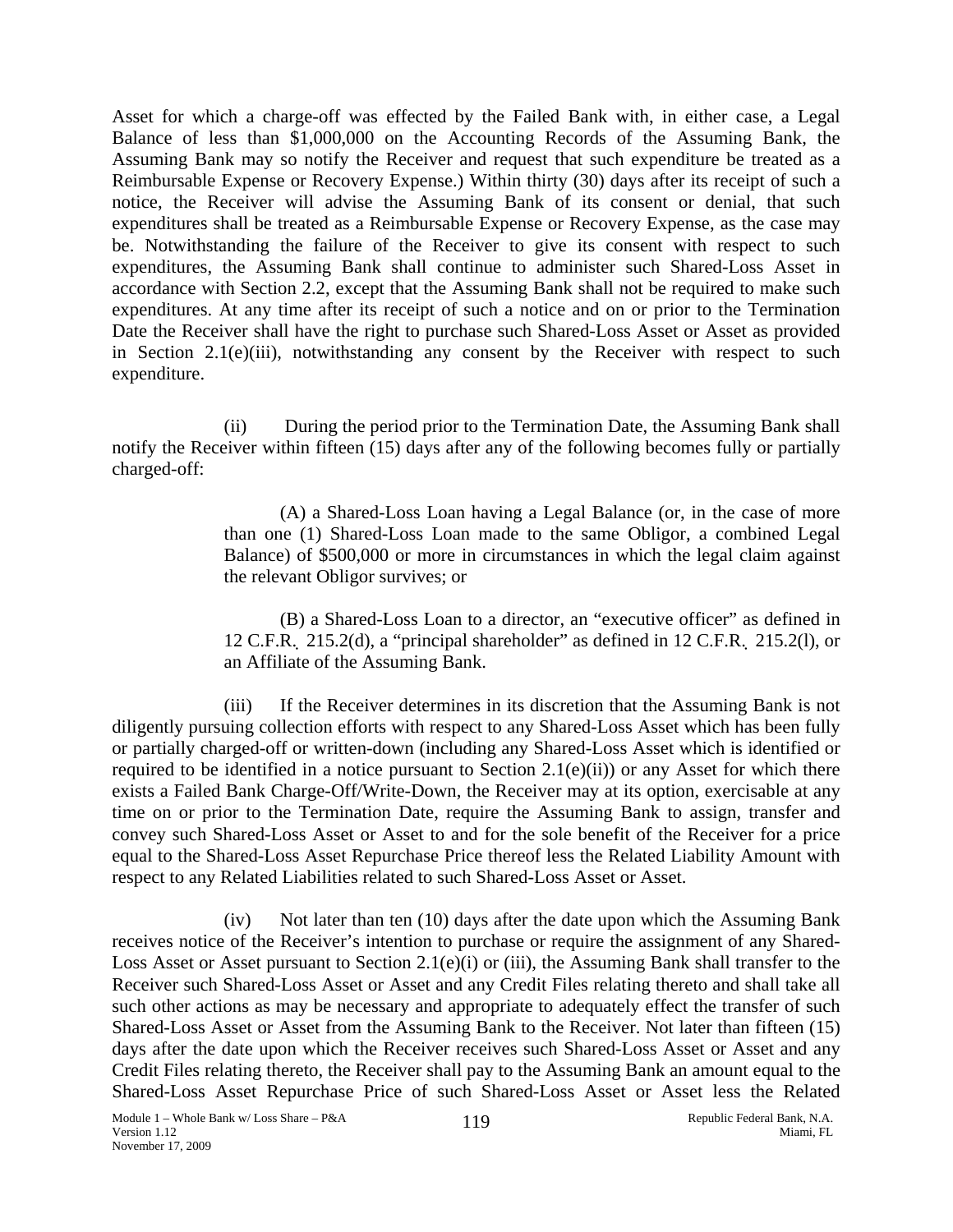Liability Amount.

(v) The Receiver shall assume all Related Liabilities with respect to any Shared-Loss Asset or Asset set forth in the notice described in Section 2.1(e)(iv).

## **(f) Dispute Resolution.**

(i) (A) Any dispute as to whether a Charge-Off of a Shared-Loss Asset was made in accordance with Examination Criteria shall be resolved by the Assuming Bank's Chartering Authority. (B) With respect to any other dispute arising under the terms of this Commercial Shared-Loss Agreement which the parties hereto cannot resolve after having negotiated such matter, in good faith, for a thirty (30) day period, other than a dispute the Corporation is not permitted to submit to arbitration under the Administrative Dispute Resolution Act of 1996 ("ADRA"), as amended, such other dispute shall be resolved by determination of a review board (a "Review Board") established pursuant to Section 2.1(f). Any Review Board under this Section 2.1(f) shall follow the provisions of the Federal Arbitration Act and shall follow the provisions of the ADRA. (C) Any determination by the Assuming Bank's Chartering Authority or by a Review Board shall be conclusive and binding on the parties hereto and not subject to further dispute, and judgment may be entered on said determination in accordance with applicable arbitration law in any court having jurisdiction thereof.

(ii) A Review Board shall consist of three (3) members, each of whom shall have such expertise as the Corporation and the Assuming Bank agree is relevant. As appropriate, the Receiver or the Corporation (the "FDIC Party") will select one member, one member will be selected by the Assuming Bank and the third member (the "Neutral Member") will be selected by the other two members. The member of the Review Board selected by a party may be removed at any time by such party upon two (2) days' written notice to the other party of the selection of a replacement member. The Neutral Member may be removed by unanimous action of the members appointed by the FDIC Party and the Assuming Bank after two (2) days' prior written notice to the FDIC Party and the Assuming Bank of the selection of a replacement Neutral Member. In addition, if a Neutral Member fails for any reason to serve or continue to serve on the Review Board, the other remaining members shall so notify the parties to the dispute and the Neutral Member in writing that such Neutral Member will be replaced, and the Neutral Member shall thereafter be replaced by the unanimous action of the other remaining members within twenty (20) business days of that notification.

(iii) No dispute may be submitted to a Review Board by any of the parties to this Commercial Shared-Loss Agreement unless such party has provided to the other party a written notice of dispute ("Notice of Dispute"). During the forty-five (45)-day period following the providing of a Notice of Dispute, the parties to the dispute will make every effort in good faith to resolve the dispute by mutual agreement. As part of these good faith efforts, the parties should consider the use of less formal dispute resolution techniques, as judged appropriate by each party in its sole discretion. Such techniques may include, but are not limited to, mediation, settlement conference, and early neutral evaluation. If the parties have not agreed to a resolution of the dispute by the end of such forty-five (45)-day period, then, subject to the discretion of the Corporation and the written consent of the Assuming Bank as set forth in Section  $2.1(f)(i)(B)$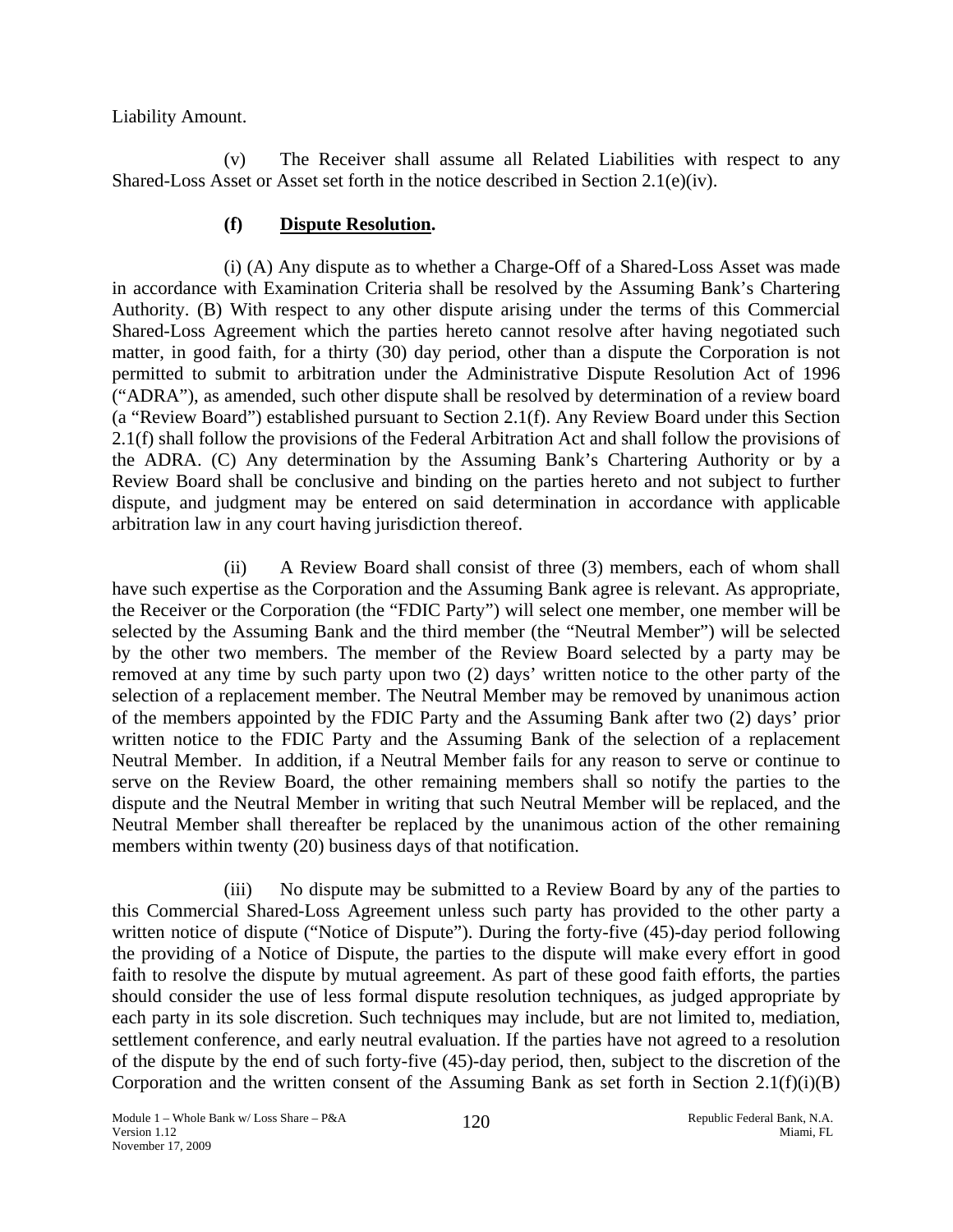above, on the first day following the end of such period, the FDIC Party and the Assuming Bank shall notify each other of its selection of its member of the Review Board and such members shall be instructed to promptly select the Neutral Member of the Review Board. If the members appointed by the FDIC Party and the Assuming Bank are unable to promptly agree upon the initial selection of the Neutral Member, or a timely replacement Neutral Member as set forth in Section 2.1(f)(ii) above, the two appointed members shall apply to the American Arbitration Association ("AAA"), and such Neutral Member shall be appointed in accordance with the Commercial Arbitration Rules of the AAA.

(iv) The resolution of a dispute pursuant to this Section 2.1(f) shall be governed by the Commercial Arbitration Rules of the AAA to the extent that such rules are not inconsistent with this Section 2.1(f). The Review Board may modify the procedures set forth in such rules from time to time with the prior approval of the FDIC Party and the Assuming Bank.

(v) Within fifteen (15) days after the last to occur of the final written submissions of both parties, the presentation of witnesses, if any, and oral presentations, if any, the Review Board shall adopt the position of one of the parties and shall present to the parties a written award regarding the dispute. The determination of any two (2) members of a Review Board will constitute the determination of such Review Board.

(vi) The FDIC Party and the Assuming Bank will each pay the fees and expenses of the member of the Review Board selected by it. The FDIC Party and Assuming Bank will share equally the fees and expenses of the Neutral Member. No such fees or expenses incurred by or on behalf of the Assuming Bank shall be subject to reimbursement by the FDIC Party under this Commercial Shared-Loss Agreement or otherwise.

(vii) Each party will bear all costs and expenses incurred by it in connection with the submission of any dispute to a Review Board. No such costs or expenses incurred by or on behalf of the Assuming Bank shall be subject to reimbursement by the FDIC Party under this Commercial Shared-Loss Agreement or otherwise. The Review Board shall have no authority to award costs or expenses incurred by either party to these proceedings.

(viii) Any dispute resolution proceeding held pursuant to this Section 2.1(f) shall not be public. In addition, each party and each member of any Review Board shall strictly maintain the confidentiality of all issues, disputes, arguments, positions and interpretations of any such proceeding, as well as all information, attachments, enclosures, exhibits, summaries, compilations, studies, analyses, notes, documents, statements, schedules and other similar items associated therewith, except as the parties agree in writing or such disclosure is required pursuant to law, rule or regulation. Pursuant to ADRA, dispute resolution communications may not be disclosed either by the parties or by any member of the Review board unless:

(1) all parties to the dispute resolution proceeding agree in writing;

- (2) the communication has already been made public;
- (3) the communication is required by statute, rule or regulation to be made public;

or

(4) a court determines that such testimony or disclosure is necessary to prevent a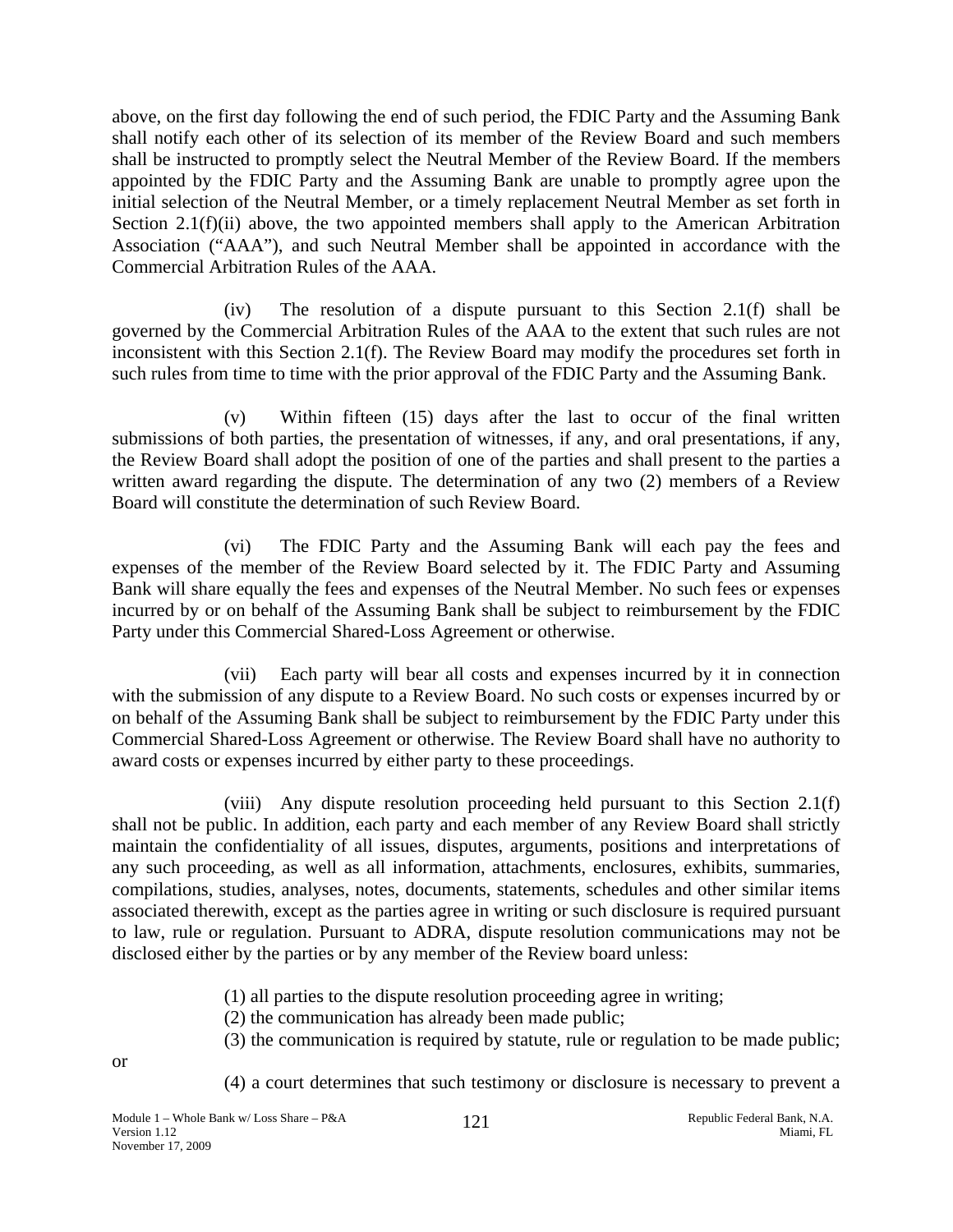manifest injustice, help establish a violation of the law or prevent harm to the public health or safety, or of sufficient magnitude in the particular case to outweigh the integrity of dispute resolution proceedings in general by reducing the confidence of parties in future cases that their communications will remain confidential.

(ix) Any dispute resolution proceeding pursuant to this Section 2.1(f) (whether as a matter of good faith negotiations, by resort to a Review Board, or otherwise) is a compromise negotiation for purposes of the Federal Rules of Evidence and state rules of evidence. The parties agree that all proceedings, including any statement made or document prepared by any party, attorney or other participants are privileged and shall not be disclosed in any subsequent proceeding or document or construed for any purpose as an admission against interest. Any document submitted and any statements made during any dispute resolution proceeding are for settlement purposes only. The parties further agree not to subpoena any of the members of the Review Board or any documents submitted to the Review Board. In no event will the Neutral Member voluntarily testify on behalf of any party.

(x) No decision, interpretation, determination, analysis, statement, award or other pronouncement of any Review Board shall constitute precedent as regards any subsequent proceeding (whether or not such proceeding involves dispute resolution under this Commercial Shared-Loss Agreement) nor shall any Review Board be bound to follow any decision, interpretation, determination, analysis, statement, award or other pronouncement rendered by any previous Review Board or any other previous dispute resolution panel which may have convened in connection with a transaction involving other failed financial institutions or Federal assistance transactions.

(xi) The parties may extend any period of time in this Section 2.1(f) by mutual agreement. Notwithstanding anything above to the contrary, no dispute shall be submitted to a Review Board until each member of the Review Board, and any substitute member, if applicable, agrees to be bound by the provisions of this Section 2.1(f) as applicable to members of a Review Board. Prior to the commencement of the Review Board proceedings, or, in the case of a substitute Neutral Member, prior to the re-commencement of such proceedings subsequent to that substitution, the Neutral Member shall provide a written oath of impartiality.

(xii) For the avoidance of doubt, and notwithstanding anything herein to the contrary, in the event any notice of dispute is provided to a party under this Section 2.1(g) prior to the Termination Date, the terms of this Commercial Shared-Loss Agreement shall remain in effect with respect to any such items set forth in such notice until such time as any such dispute with respect to such item is finally resolved.

 (g) **Payment in the Event Losses Fail to Reach Expected Level**. On the date that is 45 days following the last day (such day, the "True-Up Measurement Date") of the calendar month in which the tenth anniversary of the calendar day following the Bank Closing occurs, the Assuming Bank shall pay to the Receiver fifty percent (50%) of the excess, if any, of (i) twenty percent (20%) of the Stated Threshold less (ii) the sum of (A) twenty-five percent (25%) of the asset premium (discount) plus (B) twenty-five percent (25%) of the Cumulative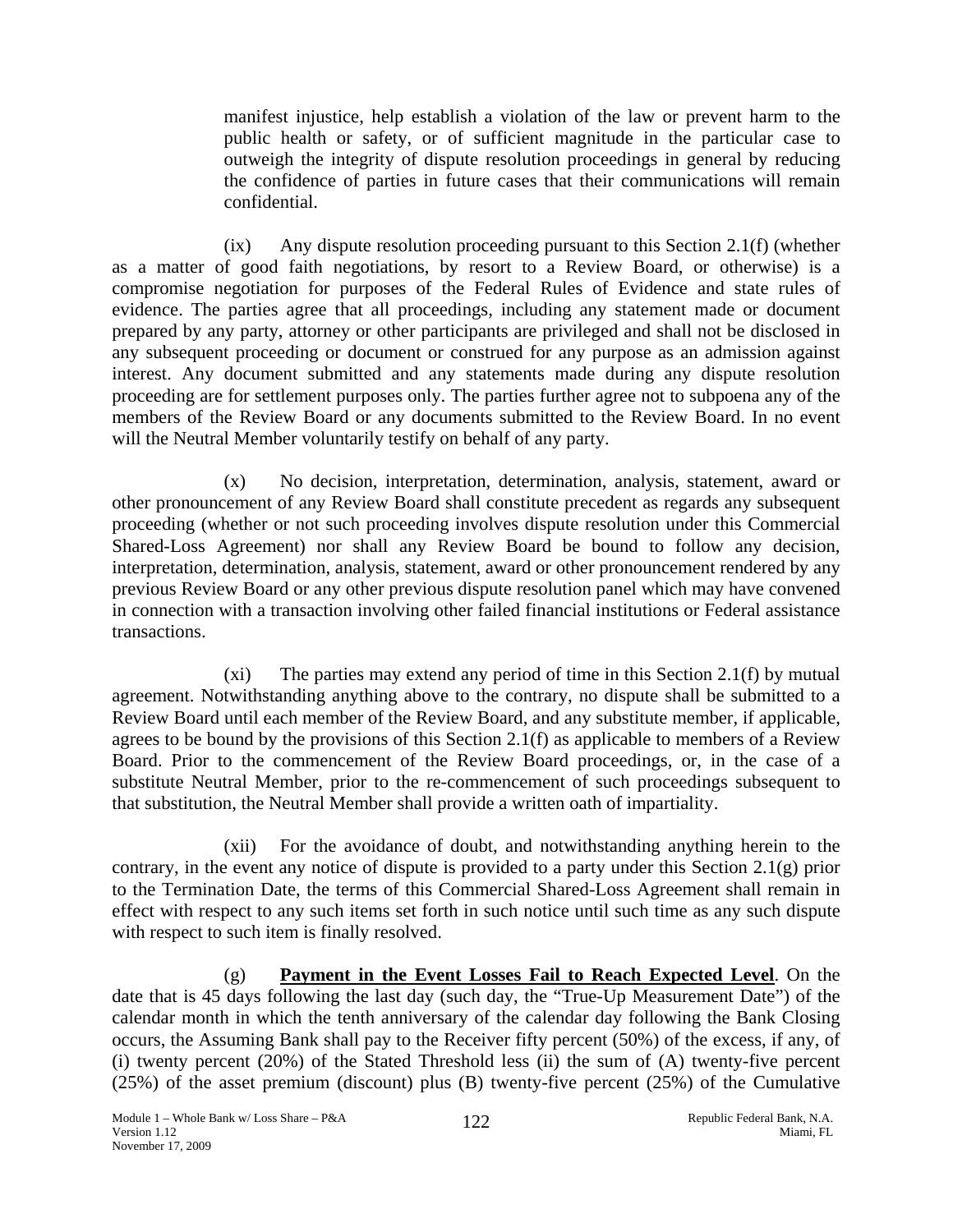Shared-Loss Payments plus (C) the Cumulative Servicing Amount. The Assuming Bank shall deliver to the Receiver not later than 30 days following the True-Up Measurement Date, a schedule, signed by an officer of the Assuming Bank, setting forth in reasonable detail the calculation of the Cumulative Shared-Loss Payments and the Cumulative Servicing Amount.

**2.2 Administration of Shared-Loss Assets.** The Assuming Bank shall at all times prior to the Termination Date comply with the Rules Regarding the Administration of Shared-Loss Assets as set forth in Article III of this Commercial Shared-Loss Agreement.

## **2.3 Auditor Report; Right to Audit.**

(a) Within ninety (90) days after the end of each fiscal year from and including the fiscal year during which Bank Closing falls to and including the calendar year during which the Termination Date falls, the Assuming Bank shall deliver to the Corporation and to the Receiver a report signed by its independent public accountants stating that they have reviewed the terms of this Commercial Shared-Loss Agreement and that, in the course of their annual audit of the Assuming Bank's books and records, nothing has come to their attention suggesting that any computations required to be made by the Assuming Bank during such year by this Article II were not made by the Assuming Bank in accordance herewith. In the event that the Assuming Bank cannot comply with the preceding sentence, it shall promptly submit to the Receiver corrected computations together with a report signed by its independent public accountants stating that, after giving effect to such corrected computations, nothing has come to their attention suggesting that any computations required to be made by the Assuming Bank during such year by this Article II were not made by the Assuming Bank in accordance herewith. In such event, the Assuming Bank and the Receiver shall make all such accounting adjustments and payments as may be necessary to give effect to each correction reflected in such corrected computations, retroactive to the date on which the corresponding incorrect computation was made. It is the intention of this provision to align the timing of the audit required under this Commercial Shared-Loss Agreement with the examination audit required pursuant to 12 CFR Section 363.

(b) The Assuming Bank shall perform on an annual basis an internal audit of its compliance with the provisions of this Article II and shall provide the Receiver and the Corporation with copies of the internal audit reports and access to internal audit workpapers related to such internal audit.

(c) The Receiver or the Corporation may perform an audit to determine the Assuming Bank's compliance with the provisions of this Commercial Shared-Loss Agreement, including this Article II, at any time by providing not less than ten (10) Business Days prior written notice. The scope and duration of any such audit shall be within the discretion of the Receiver or the Corporation, as the case may be, but shall in no event be administered in a manner that unreasonably interferes with the operation of the Assuming Bank's business. The Receiver or the Corporation, as the case may be, shall bear the expense of any such audit. In the event that any corrections are necessary as a result of such an audit, the Assuming Bank and the Receiver shall make such accounting adjustments and payments as may be necessary to give retroactive effect to such corrections.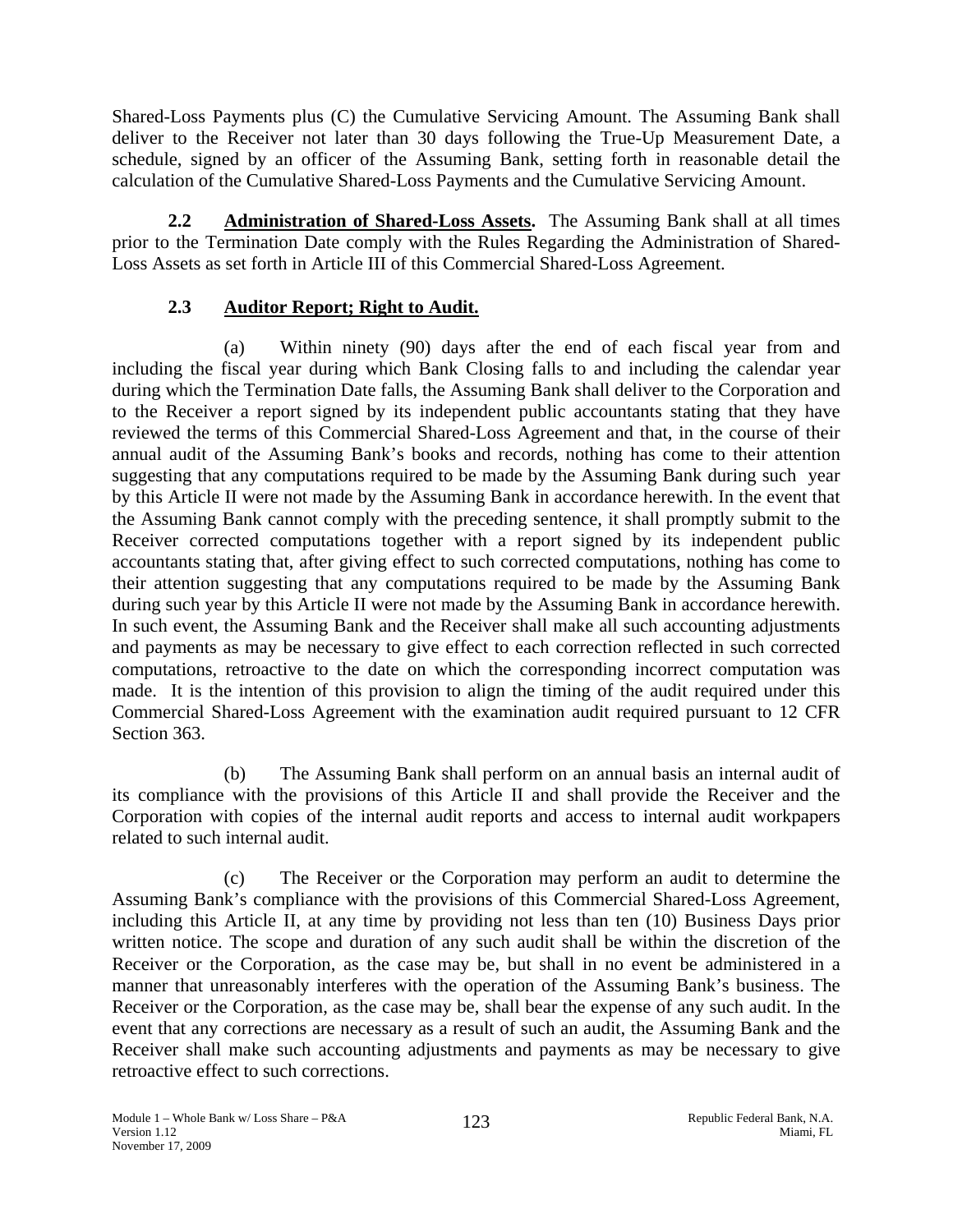**2.4 Withholdings.** Notwithstanding any other provision in this Article II, the Receiver, upon the direction of the Director (or designee) of the Corporation's Division of Resolutions and Receiverships, may withhold payment for any amounts included in a Quarterly Certificate delivered pursuant to Section 2.1, if, in its judgment, there is a reasonable basis under the terms of this Commercial Shared-Loss Agreement for denying the eligibility of an item for which reimbursement or payment is sought under such Section. In such event, the Receiver shall provide a written notice to the Assuming Bank detailing the grounds for withholding such payment. At such time as the Assuming Bank demonstrates to the satisfaction of the Receiver that the grounds for such withholding of payment, or portion of payment, no longer exist or have been cured, then the Receiver shall pay the Assuming Bank the amount withheld which the Receiver determines is eligible for payment, within fifteen (15) Business Days. In the event the Receiver or the Assuming Bank elects to submit the issue of the eligibility of the item for reimbursement or payment for determination under the dispute resolution procedures of Section 2.1(f), then (i) if the dispute is settled by the mutual agreement of the parties in accordance with Section 2.1(f)(iii), the Receiver shall pay the amount withheld (to the extent so agreed) within fifteen (15) Business Days from the date upon which the dispute is determined by the parties to be resolved by mutual agreement, and (ii) if the dispute is resolved by the determination of a Review Board, the Receiver shall pay the amount withheld (to the extent so determined) within fifteen (15) Business Days from the date upon which the Receiver is notified of the determination by the Review Board of its obligation to make such payment. Any payment by the Receiver pursuant to this Section 2.4 shall be made together with interest on the amount thereof from the date the payment was agreed or determined otherwise to be due, at the interest rate per annum determined by the Receiver to be equal to the coupon equivalent of the three (3)-month U.S. Treasury Bill Rate in effect as of the first Business Day of each Calendar Quarter during which such interest accrues as reported in the Federal Reserve Board's Statistical Release for Selected Interest Rates H.15 opposite the caption "Auction Average - 3-Month" or, if not so reported for such day, for the next preceding Business Day for which such rate was so reported.

**2.5 Books and Records**. The Assuming Bank shall at all times during the term of this Commercial Shared-Loss Agreement keep books and records which fairly present all dealings and transactions carried out in connection with its business and affairs. Except as otherwise provided for in the Purchase and Assumption Agreement or this Commercial Shared-Loss Agreement, all financial books and records shall be kept in accordance with generally accepted accounting principles, consistently applied for the periods involved and in a manner such that information necessary to determine compliance with any requirement of the Purchase and Assumption Agreement or this Commercial Shared-Loss Agreement will be readily obtainable, and in a manner such that the purposes of the Purchase and Assumption Agreement or this Commercial Shared-Loss Agreement may be effectively accomplished. Without the prior written approval of the Corporation, the Assuming Bank shall not make any change in its accounting principles adversely affecting the value of the Shared-Loss Assets except as required by a change in generally accepted accounting principles. The Assuming Bank shall notify the Corporation of any change in its accounting principles affecting the Shared-Loss Assets which it believes are required by a change in generally accepted accounting principles.

**2.6 Information**. The Assuming Bank shall promptly provide to the Corporation such other information, including financial statements and computations, relating to the perfor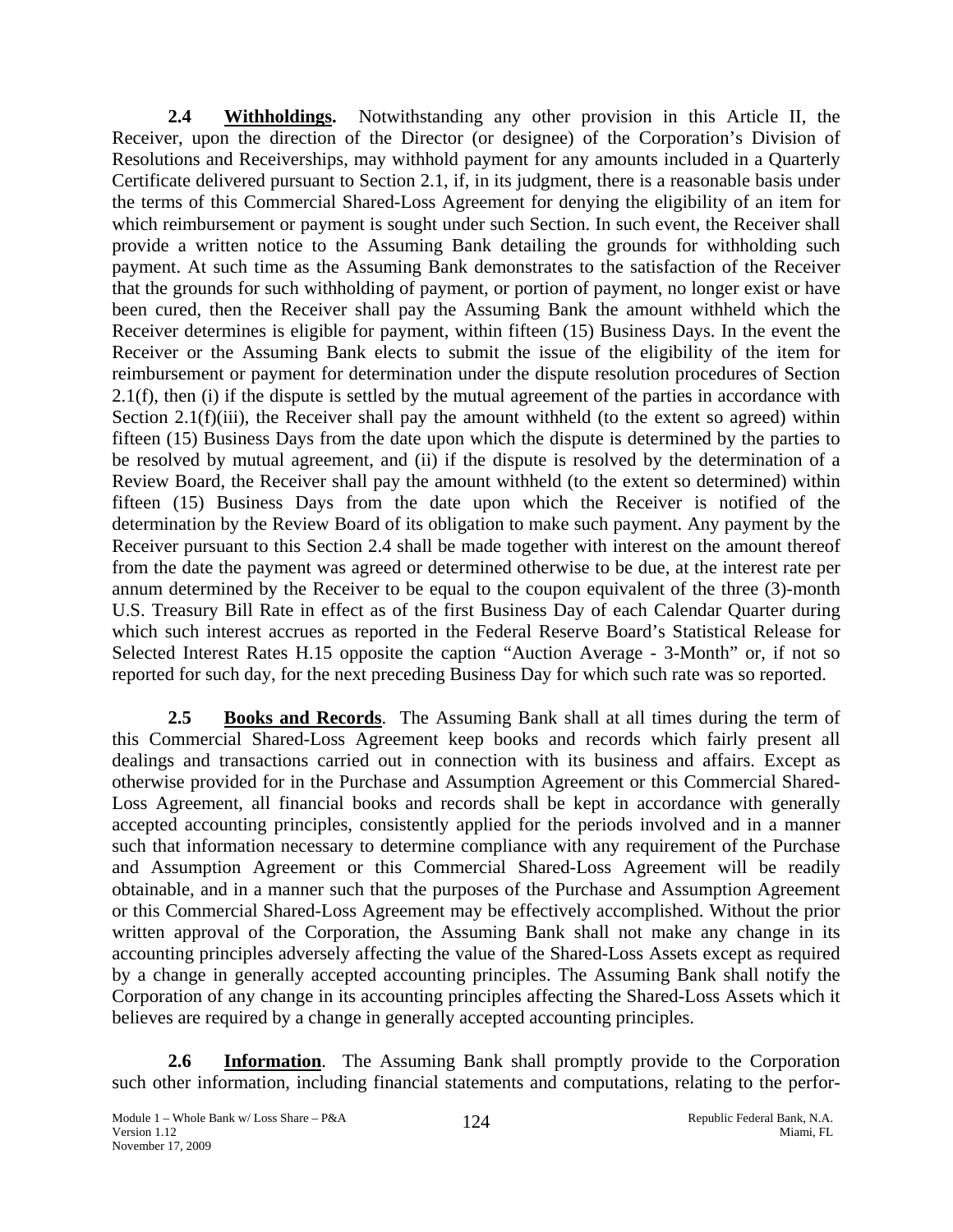mance of the provisions of the Purchase and Assumption Agreement or otherwise relating to its business and affairs or this Commercial Shared-Loss Agreement, as the Corporation or the Receiver may request from time to time.

**2.7 Tax Ruling.** The Assuming Bank shall not at any time, without the Corporation's prior written consent, seek a private letter ruling or other determination from the Internal Revenue Service or otherwise seek to qualify for any special tax treatment or benefits associated with any payments made by the Corporation pursuant to the Purchase and Assumption Agreement or this Commercial Shared-Loss Agreement.

## **ARTICLE III - RULES REGARDING THE ADMINISTRATION OF SHARED-LOSS ASSETS AND SHARED-LOSS MTM ASSETS**

**3.1 Agreement with Respect to Administration.** The Assuming Bank shall (and shall cause any of its Affiliates to which the Assuming Bank transfers any Shared-Loss Assets or Shared-Loss MTM Assets) to, or a Third Party Servicer to, manage, administer, and collect the Shared-Loss Assets and Shared-Loss MTM Assets while owned by the Assuming Bank or any Affiliate thereof during the term of this Commercial Shared-Loss Agreement in accordance with the rules set forth in this Article III ("Rules"). The Assuming Bank shall be responsible to the Receiver and the Corporation in the performance of its duties hereunder and shall provide to the Receiver and the Corporation such reports as the Receiver or the Corporation reasonably deems advisable, including but not limited to the reports required by Section 3.3 hereof, and shall permit the Receiver and the Corporation at all times to monitor the Assuming Bank's performance of its duties hereunder.

## **3.2 Duties of the Assuming Bank with Respect to Shared-Loss Assets.**

(a) In performance of its duties under these Rules, the Assuming Bank shall:

(i) manage, administer, collect and effect Charge-Offs and Recoveries with respect to each Shared-Loss Asset in a manner consistent with (A) usual and prudent business and banking practices; (B) the Assuming Bank's (or, in the case a Third Party Servicer is engaged, the Third Party Servicer's) practices and procedures including, without limitation, the then-effective written internal credit policy guidelines of the Assuming Bank, with respect to the management, administration and collection of and taking of charge-offs and write-downs with respect to loans, other real estate and repossessed collateral that do not constitute Shared Loss Assets;

(ii) exercise its best business judgment in managing, administering, collecting and effecting Charge-Offs with respect to Shared-Loss Assets;

(iii) use its best efforts to maximize collections with respect to Shared-Loss Assets and, if applicable for a particular Shared-Loss Asset, without regard to the effect of maximizing collections on assets held by the Assuming Bank or any of its Affiliates that are not Shared-Loss Assets;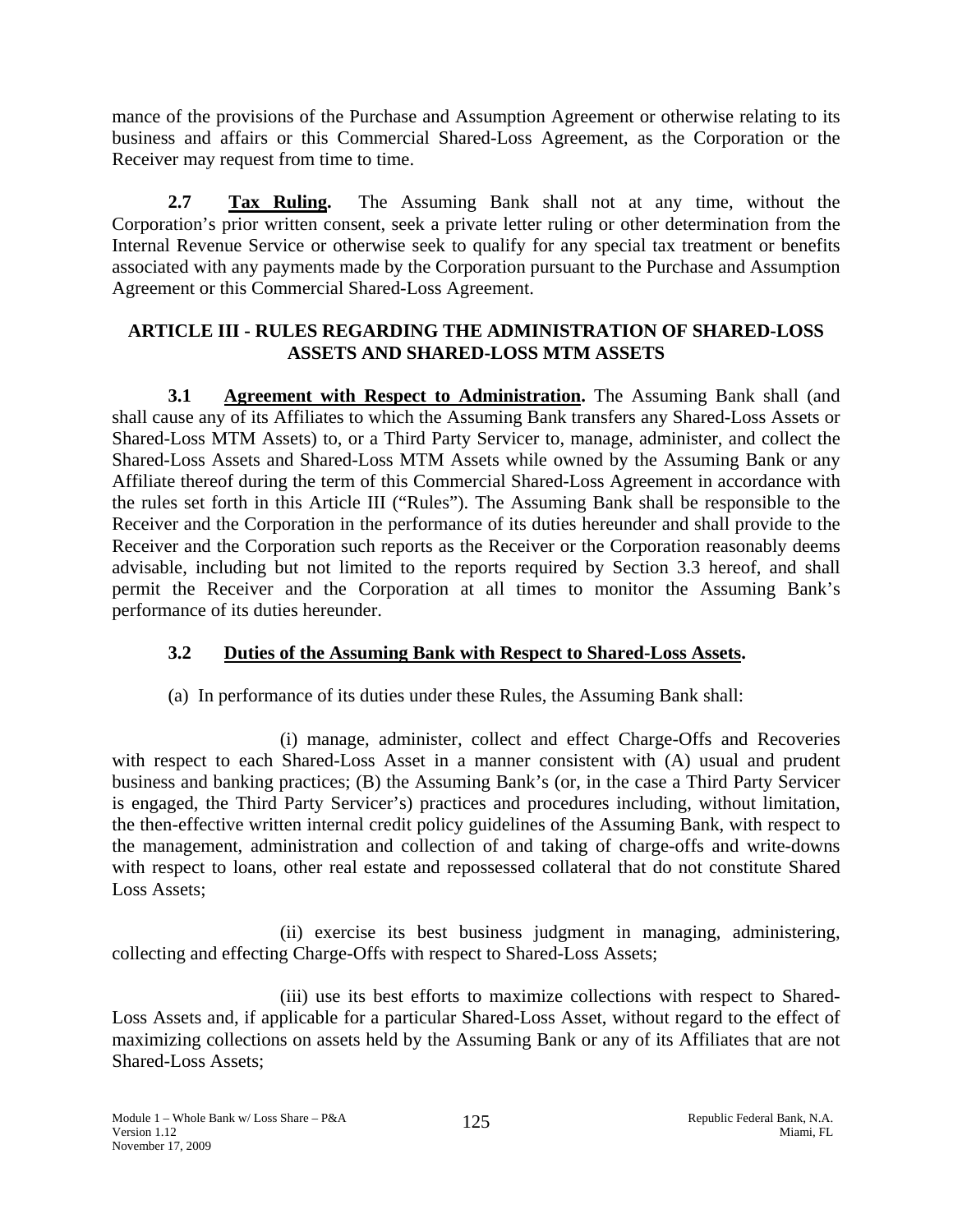(iv) adopt and implement accounting, reporting, record-keeping and similar systems with respect to the Shared-Loss Assets, as provided in Section 3.4 hereof;

(v) retain sufficient staff to perform its duties hereunder; and

(vi) provide written notification in accordance with Article IV of this Commercial Shared-Loss Agreement immediately after the execution of any contract pursuant to which any third party (other than an Affiliate of the Assuming Bank) will manage, administer or collect any of the Shared-Loss Assets, together with a copy of that contract.

(b) Any transaction with or between any Affiliate of the Assuming Bank with respect to any Shared-Loss Asset including, without limitation, the execution of any contract pursuant to which any Affiliate of the Assuming Bank will manage, administer or collect any of the Shared-Loss Assets, or any other action involving self-dealing, shall be subject to the prior written approval of the Receiver or the Corporation.

(c) The following categories of expenses shall not be deemed to be Reimbursable Expenses or Recovery Expenses:

(i) Federal, State, or local income taxes and expenses related thereto;

(ii) salaries or other compensation and related benefits of Assuming Bank employees and the employees of its Affiliates including, without limitation, any bonus, commission or severance arrangements, training, payroll taxes, dues, or travel- or relocationrelated expenses,;

(iii) the cost of space occupied by the Assuming Bank, any Affiliate thereof and their staff, the rental of and maintenance of furniture and equipment, and expenses for data processing including the purchase or enhancement of data processing systems;

(iv) except as otherwise provided herein, fees for accounting and other independent professional consultants (other than consultants retained to assess the presence, storage or release of any hazardous or toxic substance, or any pollutant or contaminant with respect to the collateral securing a Shared-Loss Loan that has been fully or partially charged-off); provided, that for purposes of this Section 3.2(c)(iv), fees of attorneys and appraisers engaged as necessary to assist in collections with respect to Shared-Loss Assets shall not be deemed to be fees of other independent consultants;

(v) allocated portions of any other overhead or general and administrative expense other than any fees relating to specific assets, such as appraisal fees or environmental audit fees, for services of a type the Assuming Bank does not normally perform internally;

(vi) any expense not incurred in good faith and with the same degree of care that the Assuming Bank normally would exercise in the collection of troubled assets in which it alone had an interest; and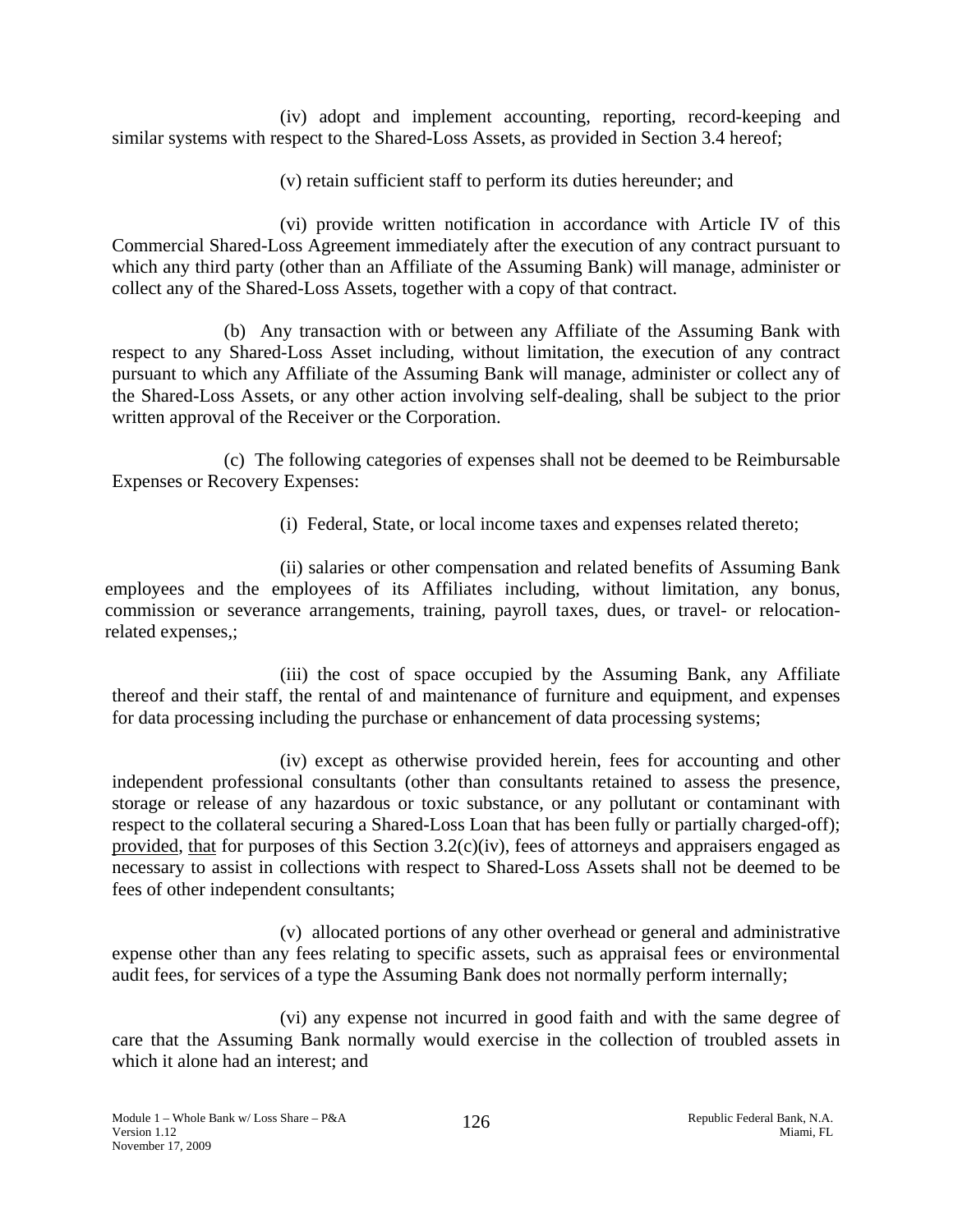(vii) any expense incurred for a product, service or activity that is of an extravagant nature or design.

(d) Subject to Section 3.7, the Assuming Bank shall not contract with third parties to provide services the cost of which would be a Reimbursable Expense or Recovery Expense if the Assuming Bank would have provided such services itself if the relevant Shared-Loss Assets were not subject to the loss-sharing provisions of Section 2.1 of this Commercial Shared-Loss Agreement.

## **3.3 Duties of the Assuming Bank with Respect to Shared-Loss MTM Assets.**

(a) In performance of its duties under these Rules, the Assuming Bank shall:

(i) manage, administer, collect and each Shared-Loss MTM Asset in a manner consistent with  $(A)$  usual and prudent business and banking practices;  $(B)$  the Assuming Bank's practices and procedures including, without limitation, the then-effective written internal credit policy guidelines of the Assuming Bank, with respect to the management, administration and collection of similar assets that are not Shared-Loss MTM Assets;

(ii) exercise its best business judgment in managing, administering, collecting and effecting Charge-Offs with respect to Shared-Loss MTM Assets;

(iii) use its best efforts to maximize collections with respect to Shared-Loss MTM Assets and, if applicable for a particular Shared-Loss MTM Asset, without regard to the effect of maximizing collections on assets held by the Assuming Bank or any of its Affiliates that are not Shared-Loss MTM Assets, provided that, any sale of a Shared-Loss MTM Asset shall only be made with the prior approval of the Receiver or the Corporation;

(iv) adopt and implement accounting, reporting, record-keeping and similar systems with respect to the Shared-Loss MTM Assets, as provided in Section 3.4 hereof;

(v) retain sufficient staff to perform its duties hereunder; and

(vi) provide written notification in accordance with Article IV of this Commercial Shared-Loss Agreement immediately after the execution of any contract pursuant to which any third party (other than an Affiliate of the Assuming Bank) will manage, administer or collect any of the Shared-Loss MTM Assets, together with a copy of that contract.

(b) Any transaction with or between any Affiliate of the Assuming Bank with respect to any Shared-Loss MTM Asset including, without limitation, the execution of any contract pursuant to which any Affiliate of the Assuming Bank will manage, administer or collect any of the Shared-Loss Assets, or any other action involving self-dealing, shall be subject to the prior written approval of the Receiver or the Corporation.

(c) The Assuming Bank shall not contract with third parties to provide services the cost of which would be a Reimbursable Expense or Recovery Expense if the Assuming Bank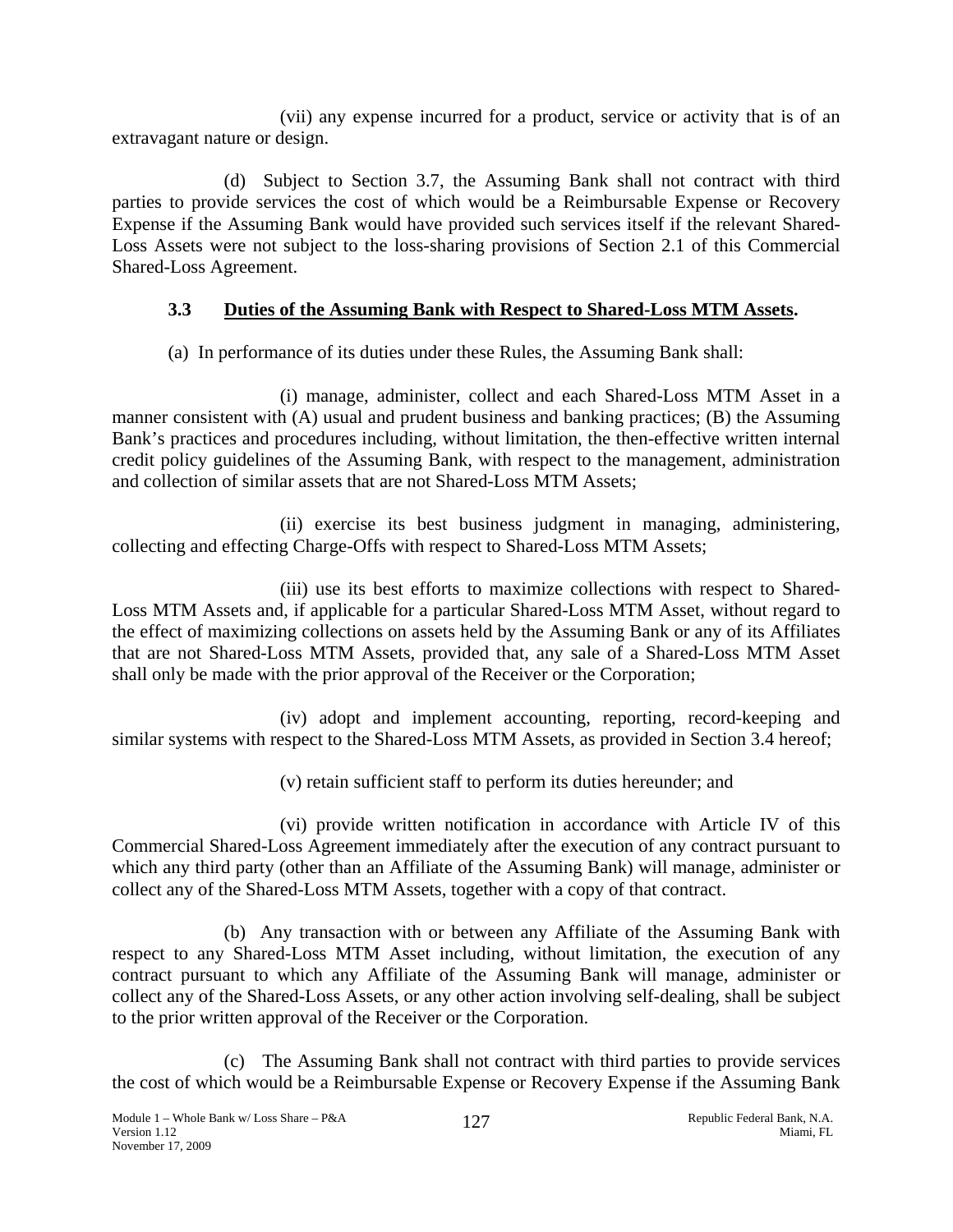would have provided such services itself if the relevant Shared-Loss Assets were not subject to the loss-sharing provisions of Section 2.1 of this Commercial Shared-Loss Agreement.

**3.4 Records and Reports**. The Assuming Bank shall establish and maintain records on a separate general ledger, and on such subsidiary ledgers as may be appropriate to account for the Shared-Loss Assets and the Shared-Loss MTM Assets, in such form and detail as the Receiver or the Corporation may require, to enable the Assuming Bank to prepare and deliver to the Receiver or the Corporation such reports as the Receiver or the Corporation may from time to time request regarding the Shared-Loss Assets, the Shared-Loss MTM Assets and the Quarterly Certificates required by Section 2.1 of this Commercial Shared-Loss Agreement.

# **3.5 Related Loans**.

(a) The Assuming Bank shall not manage, administer or collect any "Related Loan" in any manner which would have the effect of increasing the amount of any collections with respect to the Related Loan to the detriment of the Shared-Loss Asset to which such loan is related. A "Related Loan" means any loan or extension of credit held by the Assuming Bank at any time on or prior to the end of the final Recovery Quarter that is: (i) made to the same Obligor with respect to a Loan that is a Shared-Loss Asset or with respect to a Loan from which Other Real Estate, Additional ORE or Subsidiary ORE derived, or (ii) attributable to the same primary Obligor with respect to any Loan described in clause (i) under the rules of the Assuming Bank's Chartering Authority concerning the legal lending limits of financial institutions organized under its jurisdiction as in effect on the Commencement Date, as applied to the Assuming Bank.

(b) The Assuming Bank shall prepare and deliver to the Receiver with the Quarterly Certificates for the Calendar Quarters ending June 30 and December 31 for all Shared-Loss Quarters and Recovery Quarters, a schedule of all Related Loans which are commercial loans or commercial real estate loans with Legal Balances of \$500,000 or more on the Accounting Records of the Assuming Bank as of the end of each such semi-annual period, and all other commercial loans or commercial real estate loans attributable to the same Obligor on such loans of \$500,000 or more.

**3.6 Legal Action; Utilization of Special Receivership Powers**. The Assuming Bank shall notify the Receiver in writing (such notice to be given in accordance with Article IV below and to include all relevant details) prior to utilizing in any legal action any special legal power or right which the Assuming Bank derives as a result of having acquired a Shared-Loss Asset from the Receiver, and the Assuming Bank shall not utilize any such power unless the Receiver shall have consented in writing to the proposed usage. The Receiver shall have the right to direct such proposed usage by the Assuming Bank and the Assuming Bank shall comply in all respects with such direction. Upon request of the Receiver, the Assuming Bank will advise the Receiver as to the status of any such legal action. The Assuming Bank shall immediately notify the Receiver of any judgment in litigation involving any of the aforesaid special powers or rights.

**3.7 Third Party Servicer**. The Assuming Bank may perform any of its obligations and/or exercise any of its rights under this Commercial Shared-Loss Agreement through or by one or more Third Party Servicers, who may take actions and make expenditures as if any such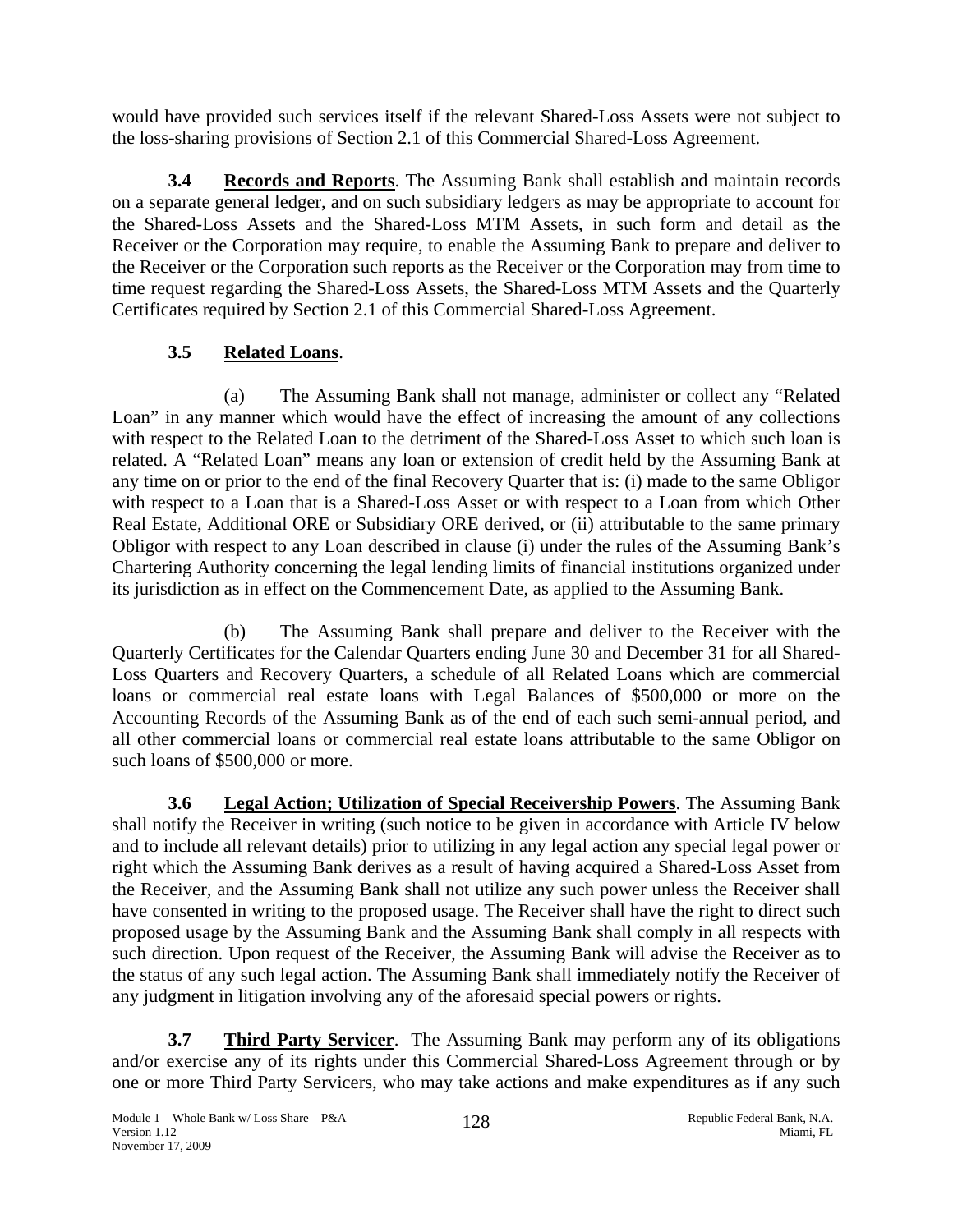Third Party Servicer was the Assuming Bank hereunder (and, for the avoidance of doubt, such expenses incurred by any such Third Party Servicer on behalf of the Assuming Bank shall be Reimbursable Expenses or Recovery Expenses, as the case may be, to the same extent such expenses would so qualify if incurred by the Assuming Bank); provided, however, that the use thereof by the Assuming Bank shall not release the Assuming Bank of any obligation or liability hereunder.

#### **ARTICLE IV -- PORTFOLIO SALE**

**4.1 Assuming Bank Portfolio Sales of Remaining Shared-Loss Assets**. The Assuming Bank shall have the right with the concurrence of the Receiver, commencing as of the first day of the third to last Shared-Loss Quarter, to liquidate for cash consideration, in one or more transactions, all or a portion of Shared-Loss Assets held by the Assuming Bank ("Portfolio Sales"). If the Assuming Bank exercises its option under this Section 4.1, it must give thirty (30) days notice in writing to the Receiver setting forth the details and schedule for the Portfolio Sale which shall be conducted by means of sealed bid sales to third parties, not including any of the Assuming Bank's affiliates, contractors, or any affiliates of the Assuming Bank's contractors.

**4.2 Calculation of Sale Gain or Loss**. For Shared-Loss Assets gain or loss on the sales under Section 4.1 will be calculated as the sale price received by the Assuming Bank less the book value of the remaining Shared-Loss Assets.

## **ARTICLE V -- LOSS-SHARING NOTICES GIVEN TO CORPORATION AND/OR RECEIVER**

As a supplement to the notice provisions contained in Section 13.7 of the Purchase and Assumption Agreement, any notice, request, demand, consent, approval, or other communication (a "Notice") given to the Corporation and/or the Receiver in the loss-sharing context shall be given as follows:

**5.1** With respect to a Notice under Section 2 and Sections 3.1-3.5 of this Commercial Shared-Loss Agreement:

> Federal Deposit Insurance Corporation Division of Resolutions and Receiverships 550 17th Street, N.W. Washington, D.C. 20429

Attention: Assistant Director, Franchise and Asset Marketing

**5.2** With respect to a Notice under Section 3.6 of this Commercial Shared-Loss Agreement:

> Federal Deposit Insurance Corporation Legal Division 1601 Bryan Street Dallas, Texas 75201 Attention: Regional Counsel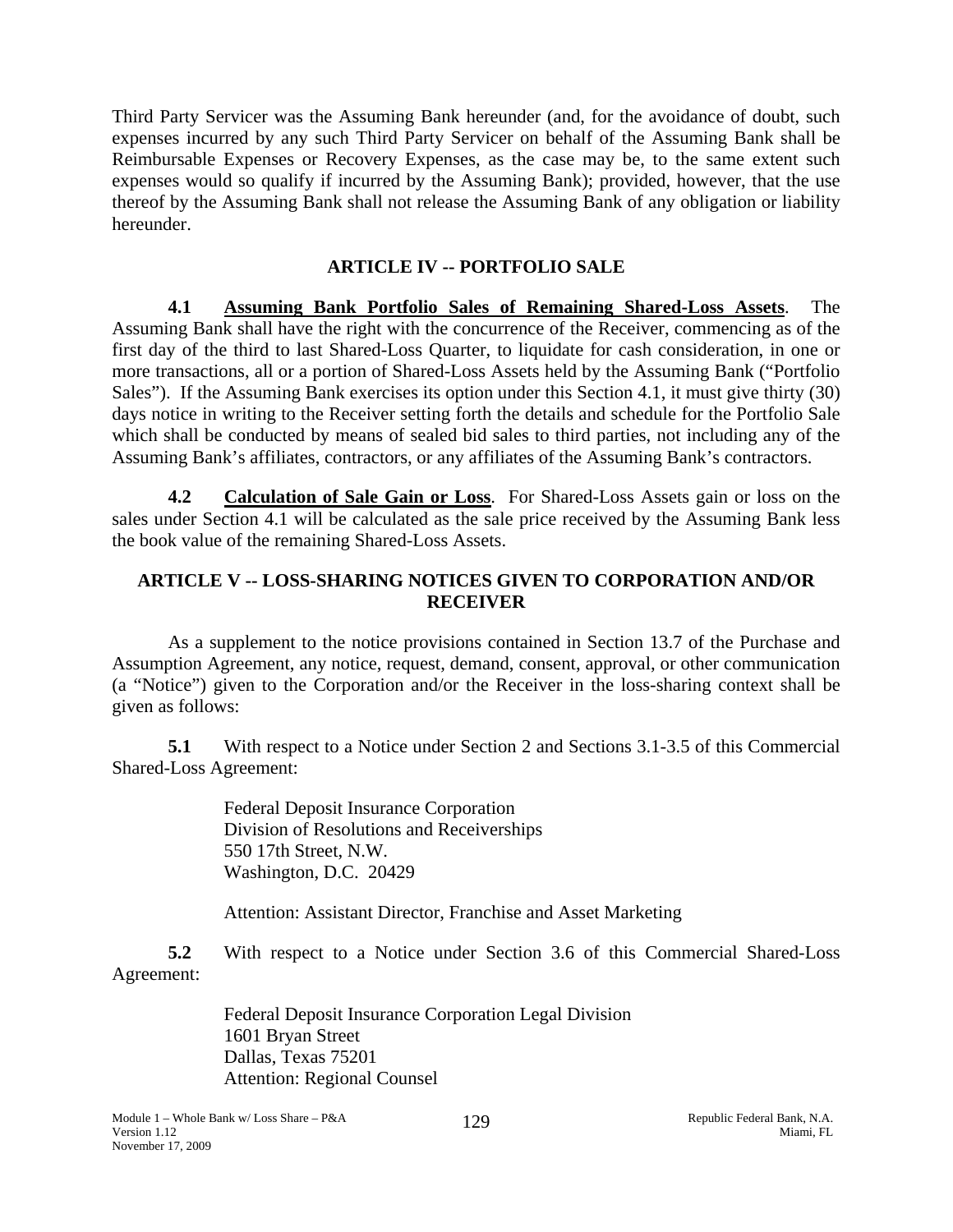with a copy to:

Federal Deposit Insurance Corporation Legal Division 550 17th Street, N.W. Washington, D.C. 20429 Attention: Senior Counsel (Special Issues Group)

# **ARTICLE VI – MISCELLANEOUS**

**6.1 Expenses**. Except as otherwise expressly provided herein, all costs and expenses incurred by a party hereto in connection with this Commercial Shared-Loss Agreement shall be borne by such party whether or not the transactions contemplated herein shall be consummated.

**6.2** Successors and Assigns; Specific Performance. All terms and provisions of this Commercial Shared-Loss Agreement shall be binding upon and shall inure to the benefit of the parties hereto only; provided, however, that, Receiver may assign or otherwise transfer this Commercial Shared-Loss Agreement (in whole or in part) to the Federal Deposit Insurance Corporation in its corporate capacity without the consent of Assuming Bank. Notwithstanding anything to the contrary contained in this Commercial Shared-Loss Agreement, except as is expressly permitted in this Section 6.2, Assuming Bank may not assign or otherwise transfer this Commercial Shared-Loss Agreement (in whole or in part) without the prior written consent of the Receiver, which consent may be granted or withheld by the Receiver in its sole discretion, and any attempted assignment or transfer in violation of this provision shall be void *ab initio.*  For the avoidance of doubt, a merger or consolidation of the Assuming Bank with and into another financial institution, the sale of all or substantially all of the assets of the Assuming Bank to another financial institution constitutes the transfer of this Commercial Shared-Loss Agreement which requires the consent of the Receive; and for a period of thirty-six (36) months after Bank Closing, a merger or consolidation shall also include the sale by any individual shareholder, or shareholders acting in concert, of more than 9% of the outstanding shares of the Assuming Bank, or of its holding company, or of any subsidiary holding Shared-Loss Assets, or the sale of shares by the Assuming Bank or its holding company or any subsidiary holding Shared-Loss Assets, in a public or private offering, that increases the number of shares outstanding by more than 9%, constitutes the transfer of thisCommercial Shared-Loss Agreement which requires the consent of the Receiver. However, no Loss shall be recognized as a result of any accounting adjustments that are made due to any such merger, consolidation or sale consented to by the FDIC. The FDIC's consent shall not be required if the aggregate outstanding principal balance of Shared-Loss Assets is less than twenty percent (20%) of the initial aggregate balance of Shared-Loss Assets.

**6.3 Governing Law**. This Commercial Shared-Loss Agreement shall be construed in accordance with federal law, or, if there is no applicable federal law, the laws of the State of New York, without regard to any rule of conflict of law that would result in the application of the substantive law of any jurisdiction other than the State of New York.

**6.4 WAIVER OF JURY TRIAL**. EACH PARTY HERETO HEREBY IRREVOCABLY AND UNCONDITIONALLY WAIVES ALL RIGHT TO TRIAL BY JURY IN OR TO HAVE A JURY PARTICIPATE IN RESOLVING ANY DISPUTE, ACTION,